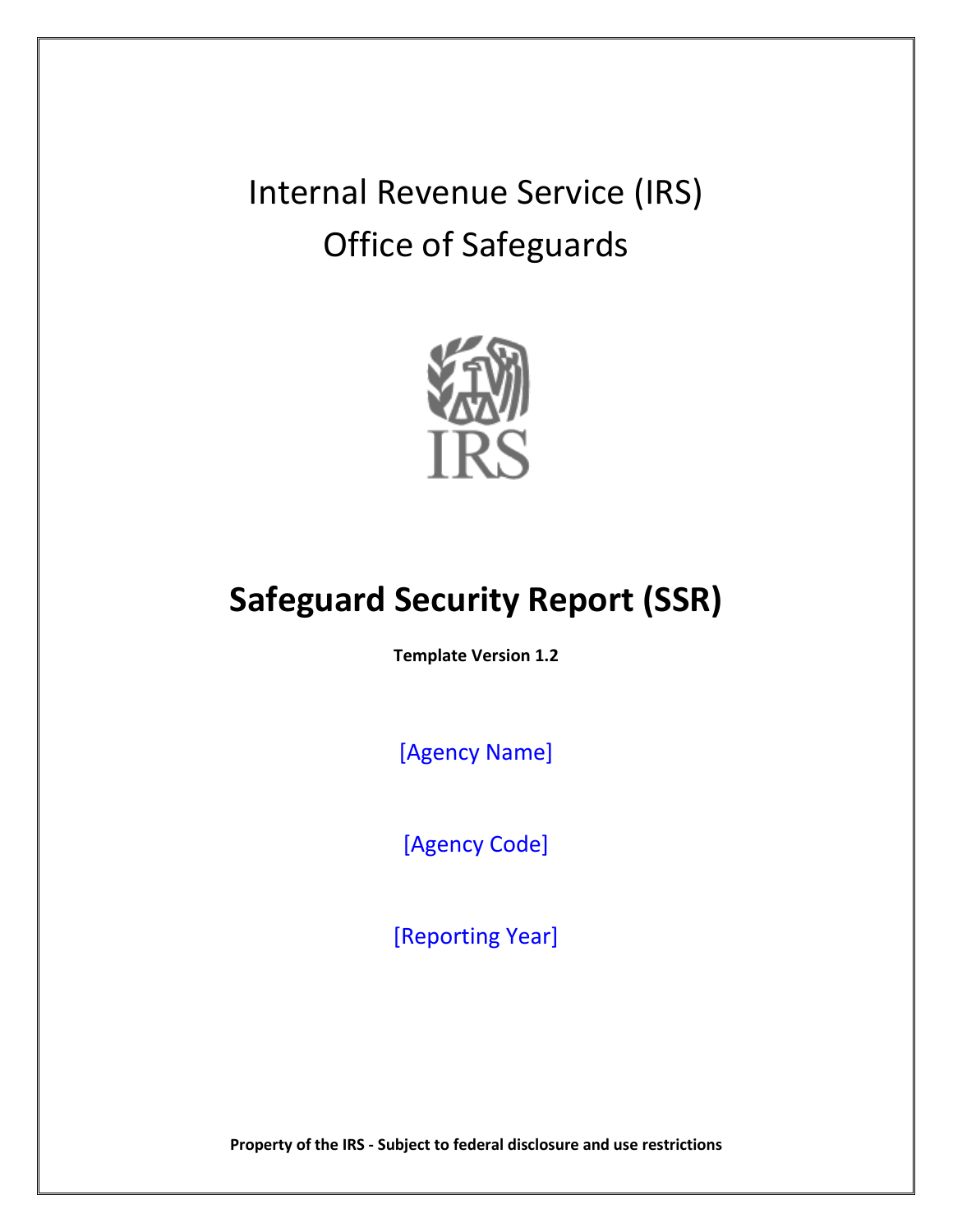## **Template Change Control: Safeguard Security Report**

| <b>Version</b> | <b>Release Date</b> | <b>Summary of Changes</b>                                                                        |
|----------------|---------------------|--------------------------------------------------------------------------------------------------|
| 1.0            | January 23, 2014    | <b>Initial Release</b>                                                                           |
| 1.1            | March 20, 2014      | Minor grammar and format revisions<br>(Updated to address feedback obtained during office hours) |
| 1.2            | January 14, 2015    | FOIA footers and statement                                                                       |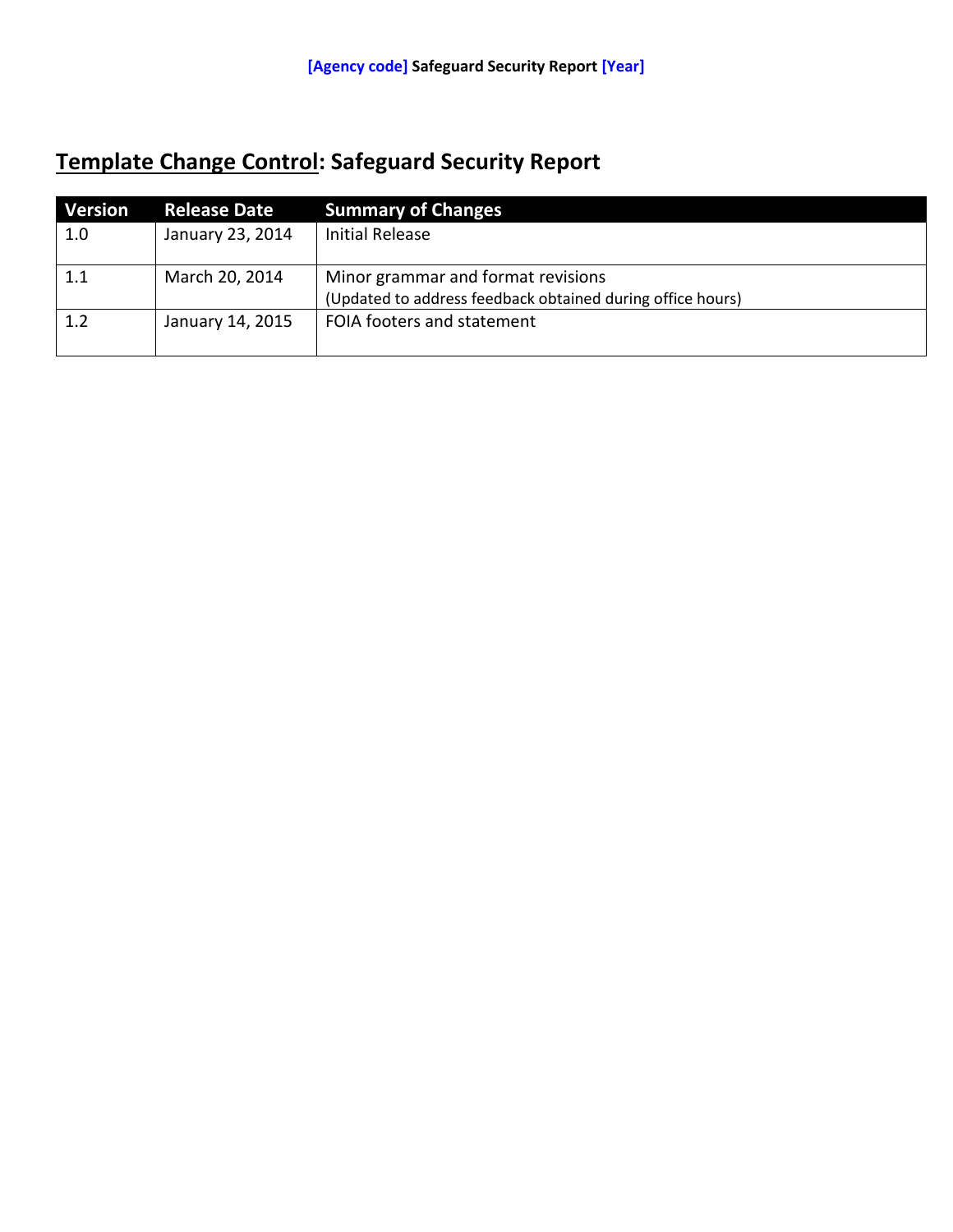**This document is the property of the Internal Revenue Service and may not be disclosed outside your agency except to assist with finding remediation, coordination of vulnerabilities between agencies or to meet oversight requirements.** 

**Further release of this document requires the express permission of the Internal Revenue Service. Requests received through a Sunshine or Information Sharing/Open Records provision should be referred to the federal Freedom of Information Act (FOIA) statute for processing with any release governed by IRS rules and procedures. State and local agencies receiving such requests should refer the requestor to the instructions on how to file a FOIA request with the IRS. Federal agencies should follow established procedures which require consultation before citing FOIA exemptions on IRS agency records, or directly refer the FOIA request to IRS for processing.** 

**Additional guidance may be found at : <http://www.irs.gov/uac/IRS-Freedom-of-Information> and questions should be referred to the Safeguards mailbox at [Safeguardreports@irs.gov](mailto:Safeguardreports@irs.gov)**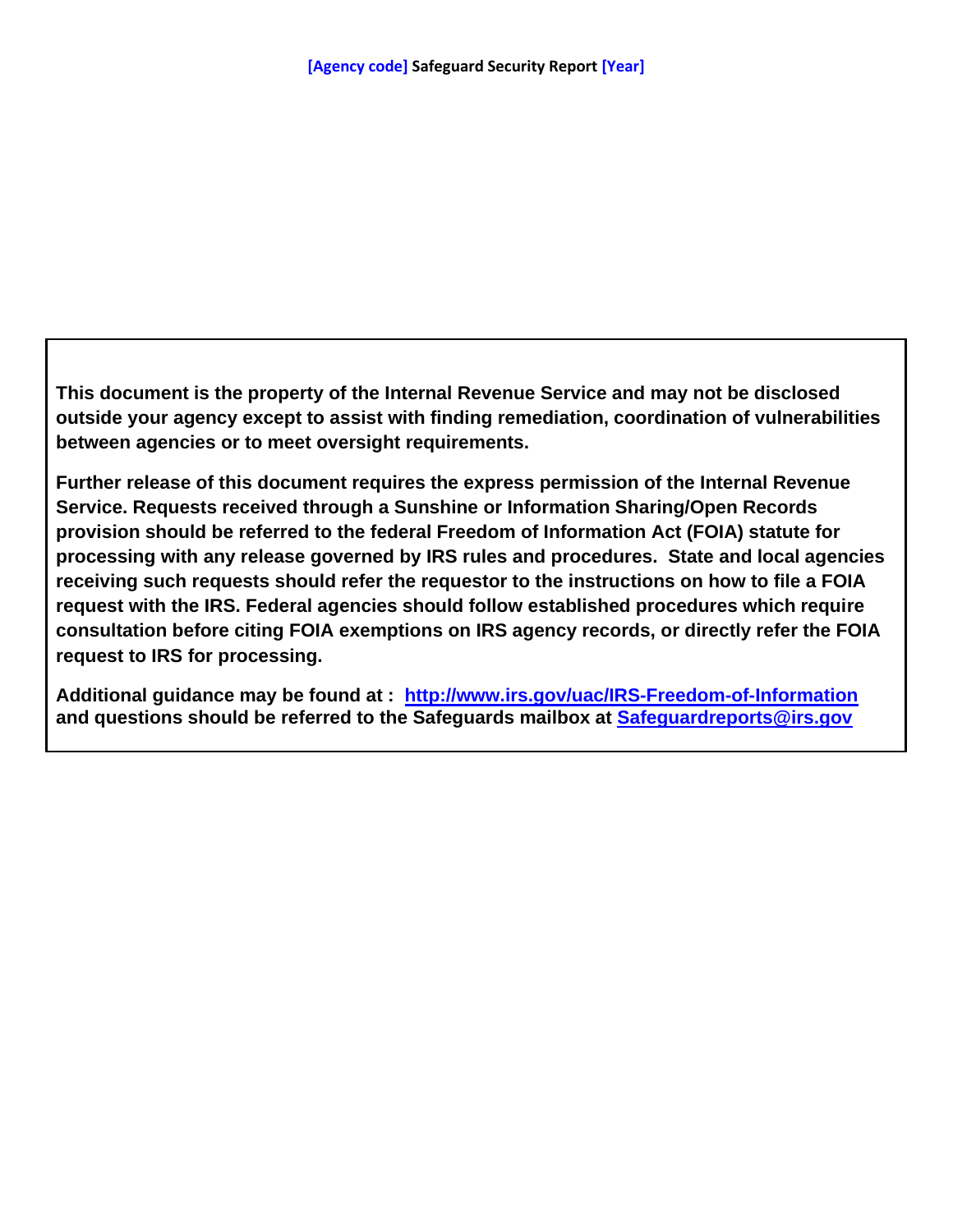## **Table of Contents**

## Property of the IRS - Subject to federal disclosure and use restrictions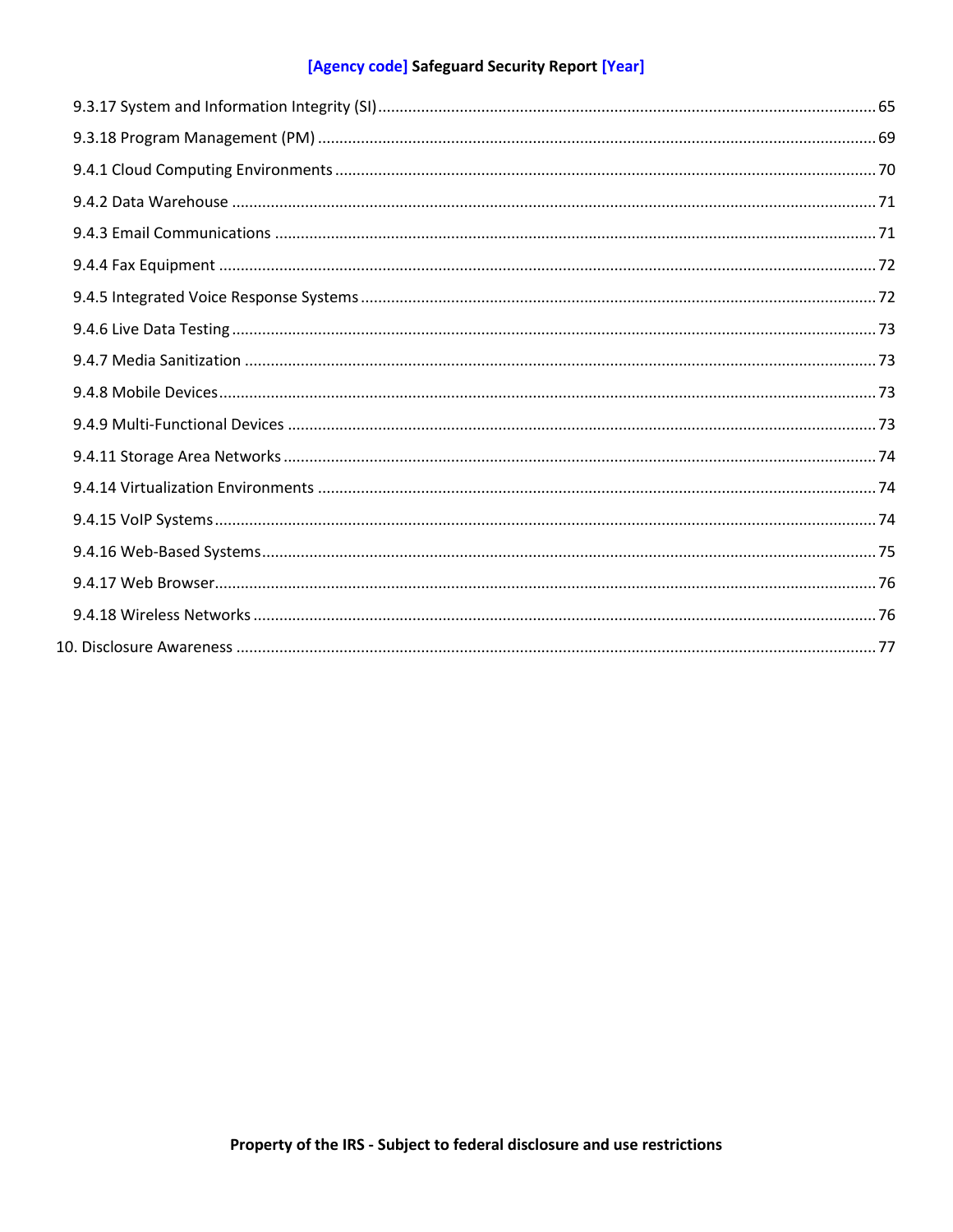| <b>Report Information</b> |                            |                                                   |                                 |
|---------------------------|----------------------------|---------------------------------------------------|---------------------------------|
| <b>Agency</b>             | [Insert legal agency name] | <b>Agency Number:</b>                             | [Insert agency code]            |
| Name:                     |                            |                                                   |                                 |
|                           |                            | <b>Date Submitted:</b>                            | [Insert date of SSR submission] |
| <b>IRS Reviewer:</b>      | [Leave blank]              | <b>IRS Reference Number</b><br>and Date Received: | [Leave blank]                   |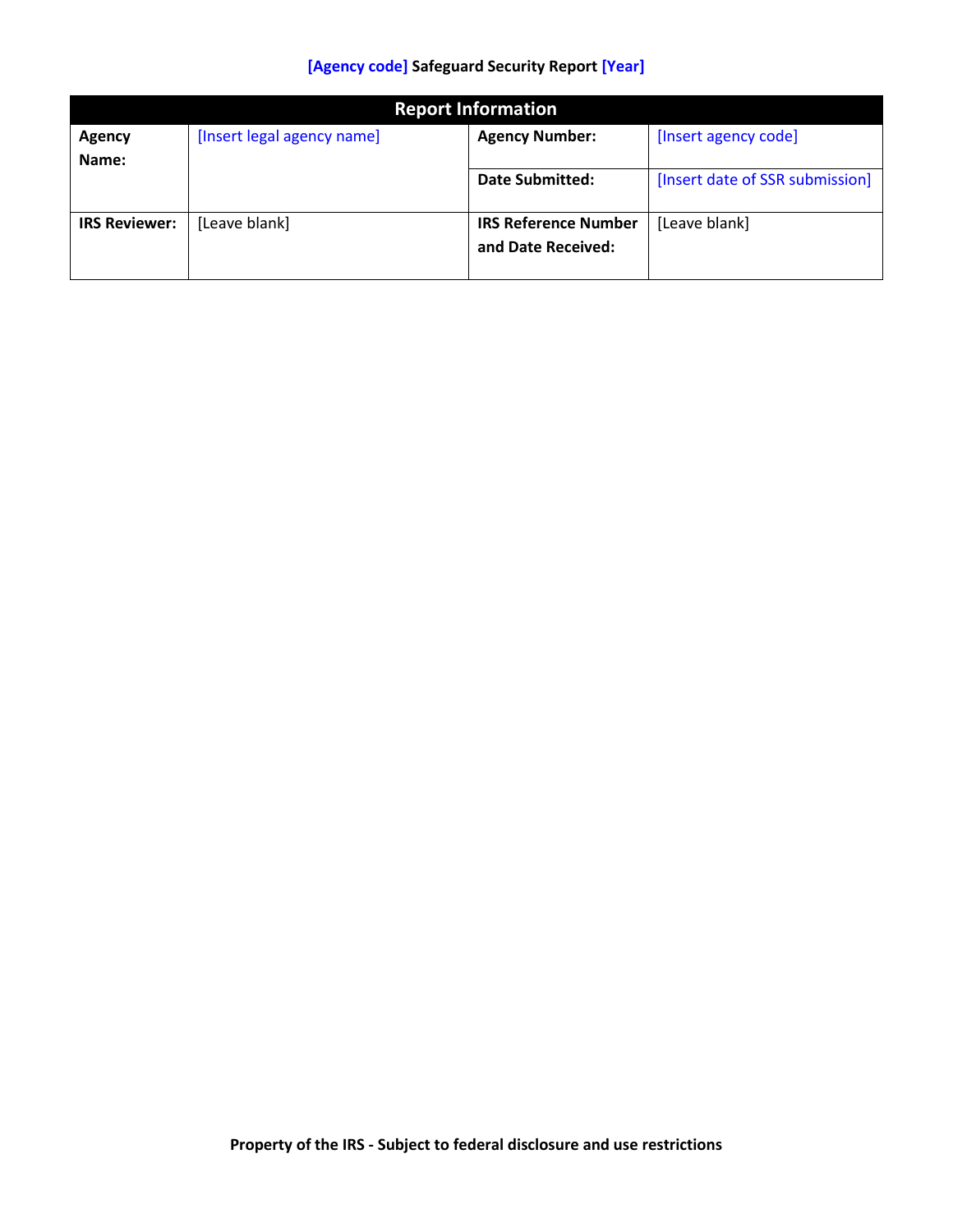Please adhere to the following guidelines when submitting correspondence, reports, and attachments to the Office of Safeguards:

#### Report Guidance

- Reports must be completed using official templates provided by the Office of Safeguards. The most current template may be downloaded from IRS.GOV, keyword "Safeguards" or requested by emailing [SafeguardReports@irs.gov.](mailto:SafeguardReports@irs.gov)
- Provide a response for all sections of this report unless instructed otherwise in individual section(s) by the IRS Office of Safeguards. If a particular section does not apply, please mark the agency response as "Not Applicable or NA" and provide an explanation.
- If the report refers to external file attachments, the reference should clearly identify the filename and section contained within the attachment being referenced.
- Attachments must be named clearly and identify the associated section in the SSR.
- Attachment filenames must follow a standardized naming convention (e.g., SSR2.1, SSR3.1).
- Do not embed the attachment into the SSR.
- For sections where attachments are not requested but require the agency to demonstrate that policies and/or procedures are documented, please provide the policy or procedure title and/or identifier, version number, date of last update, executive level-approver and a 2-3 sentence description of the policy/procedure contents. The IRS will request to evaluate the document during the next onsite review.

### Submission Guidance

- SSR and all attachments should be sent electronically to the Office of Safeguards using Secure Data Transfer (SDT), if the agency participates in the SDT program. If the agency does not participate in SDT or SDT is otherwise not available, these transmissions should be sent via email to the [SafeguardReports@irs.gov](mailto:SafeguardReports@irs.gov) mailbox.
- Files must be sent encrypted via IRS approved encryption techniques using the standard Safeguards password. The password may be requested by contactin[g SafeguardReports@irs.gov.](mailto:SafeguardReports@irs.gov)
- Upon receipt of your report submission, you should receive two confirmation messages. The first message will be an automated response shortly after the submission. The second confirmation will be sent by an Office of Safeguards staff member and will be routed internally to the appropriate case worker. If an automated confirmation is not sent back to you, there was an error in your submission. If this occurs, please send an e-mail back to the IRS Office of Safeguards mailbox without attachments and request assistance.
- Please note that the IRS Office of Safeguards does not accept hard copy submissions.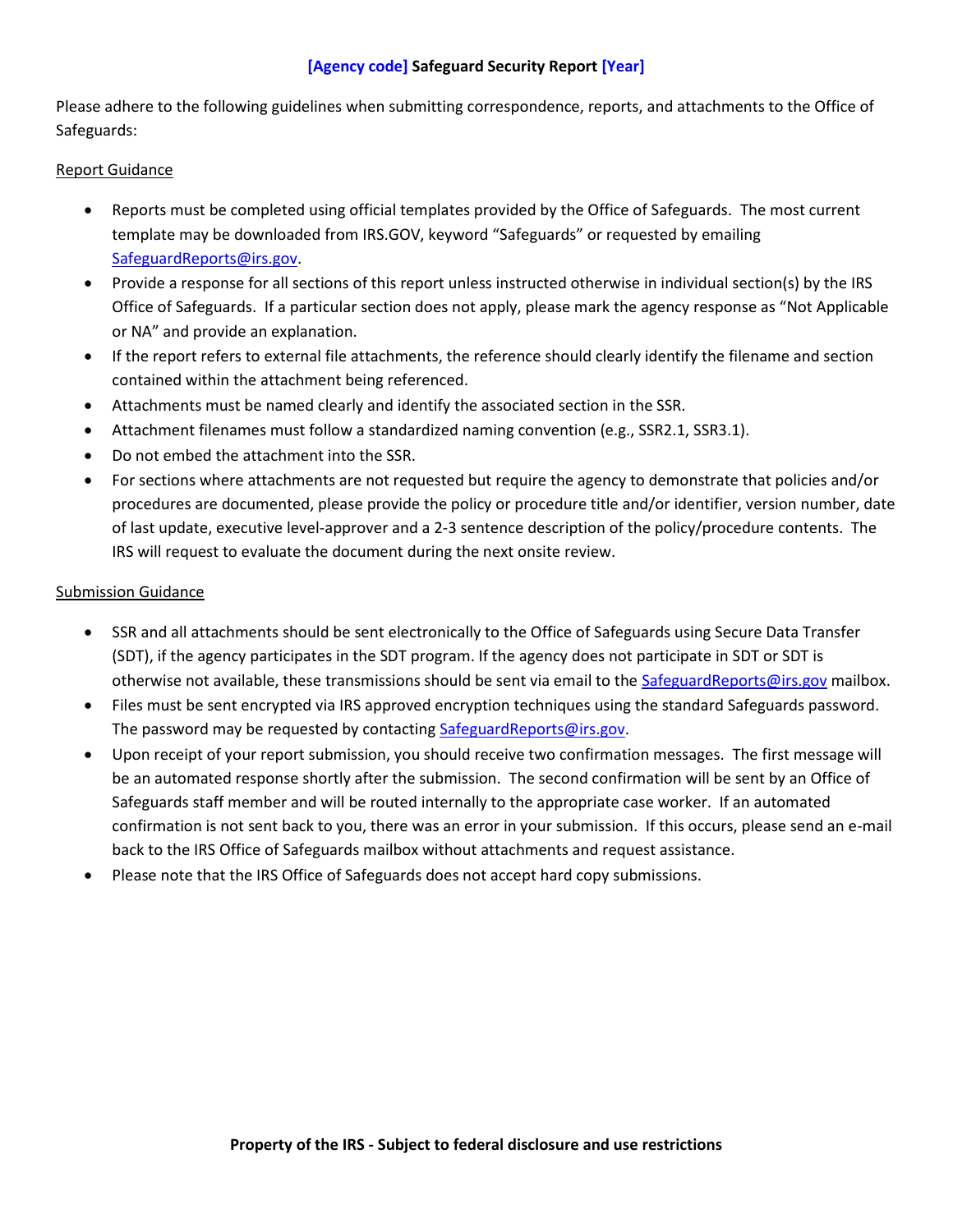## <span id="page-7-0"></span>**Safeguard Security Report Certification**

The Mission of the Office of Safeguards is to promote taxpayer confidence in the integrity of the tax system by ensuring the confidentiality of IRS information provided to federal, state, and local agencies.

Recipient agencies that legally receive federal tax information (FTI) directly from either the IRS or from secondary sources (e.g., Social Security Administration [SSA], Office of Child Support Enforcement [OCSE]), pursuant to IRC 6103 or by an IRS-approved exchange agreement, must have adequate programs in place to protect the data received, and comply with the requirements set forth in IRS Publication 1075, *Tax Information Security Guidelines For Federal, State and Local Agencies*.

By signing this certification, the Agency Head certifies that the Safeguard Security Report (SSR):

- Addresses all Outstanding Actions identified by the IRS Office of Safeguards from the prior year's SSR
- Accurately and completely reflects the agency's current environment for the receipt, storage, processing and transmission of FTI
- Accurately reflects the security controls in place to protect the FTI in accordance with Publication 1075

Additionally, the Agency Head certifies that by receiving FTI directly from either the IRS or from secondary sources the agency will:

- Assist the IRS Office of Safeguards in the joint effort of protecting the confidentiality of FTI
- Report all data incidents involving FTI to the IRS Office of Safeguards and TIGTA timely and cooperate with TIGTA and Office of Safeguards investigators, providing data and access as needed to determine the facts and circumstances of the incident
- Support the on-site Safeguard review to assess agency compliance, including manual and automated compliance and vulnerability assessment testing and coordinating with information technology (IT) divisions to secure pre-approval, if needed, of automated system scanning
- Support timely mitigation of identified risk to FTI in the agency's Corrective Action Plan (CAP)

Agency Head Name Agency Head Title

Signature Date Date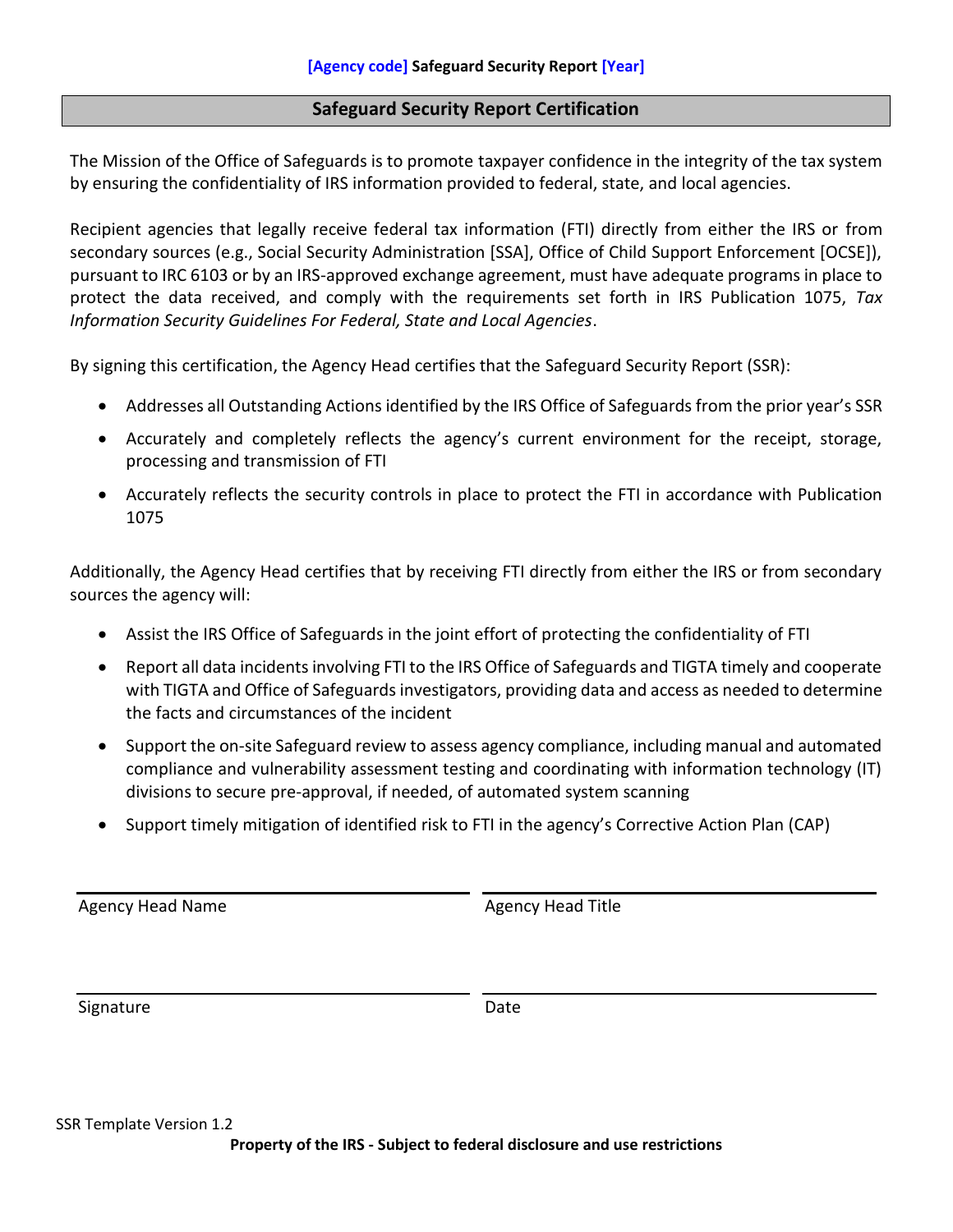<span id="page-8-2"></span><span id="page-8-1"></span><span id="page-8-0"></span>

| <b>1 Outstanding Actions</b>                                                                                                                                                                                                                                                                                                      |  |  |
|-----------------------------------------------------------------------------------------------------------------------------------------------------------------------------------------------------------------------------------------------------------------------------------------------------------------------------------|--|--|
| During review of the content of this report, the Office of Safeguards will identify sections that require update with the following<br>year's SSR. This may be due to planned actions by the agency, controls planned or partially in place, or requests for additional<br>information.                                           |  |  |
| The following sections require agency updates in the next SSR submission.                                                                                                                                                                                                                                                         |  |  |
|                                                                                                                                                                                                                                                                                                                                   |  |  |
| <b>2 Agency Information</b>                                                                                                                                                                                                                                                                                                       |  |  |
| The questions in Section 2, Agency Information must be updated annually.                                                                                                                                                                                                                                                          |  |  |
| 2.1 Agency Director<br>Provide the name, title, address, email address and<br>telephone number of the agency official, including but<br>limited to: agency director or commissioner authorized<br>to request FTI from the IRS, the SSA, or other authorized<br>agency.                                                            |  |  |
| 2.2 Safeguards Point of Contact<br>Provide the name, title, address, email address and<br>telephone number of the agency official responsible for<br>implementing the safeguard procedures, including the<br>primary IRS contact.                                                                                                 |  |  |
| 2.3 IT Security Point of Contact                                                                                                                                                                                                                                                                                                  |  |  |
| Provide the name, title, address, email address and<br>telephone number of the agency official responsible for<br>implementing the safeguard procedures, including but<br>not limited to the agency information technology<br>security officer or equivalent.                                                                     |  |  |
| <b>3 Current Period Safeguard Activities</b>                                                                                                                                                                                                                                                                                      |  |  |
| The questions in Section 3, Current Period Safeguard Activities, pertain to the activities conducted by the agency during the<br>specified reporting period. Section 3 must be updated annually.<br>Please provide all responses directly in the body if the SSR. If documentation is requested, please provide as an attachment. |  |  |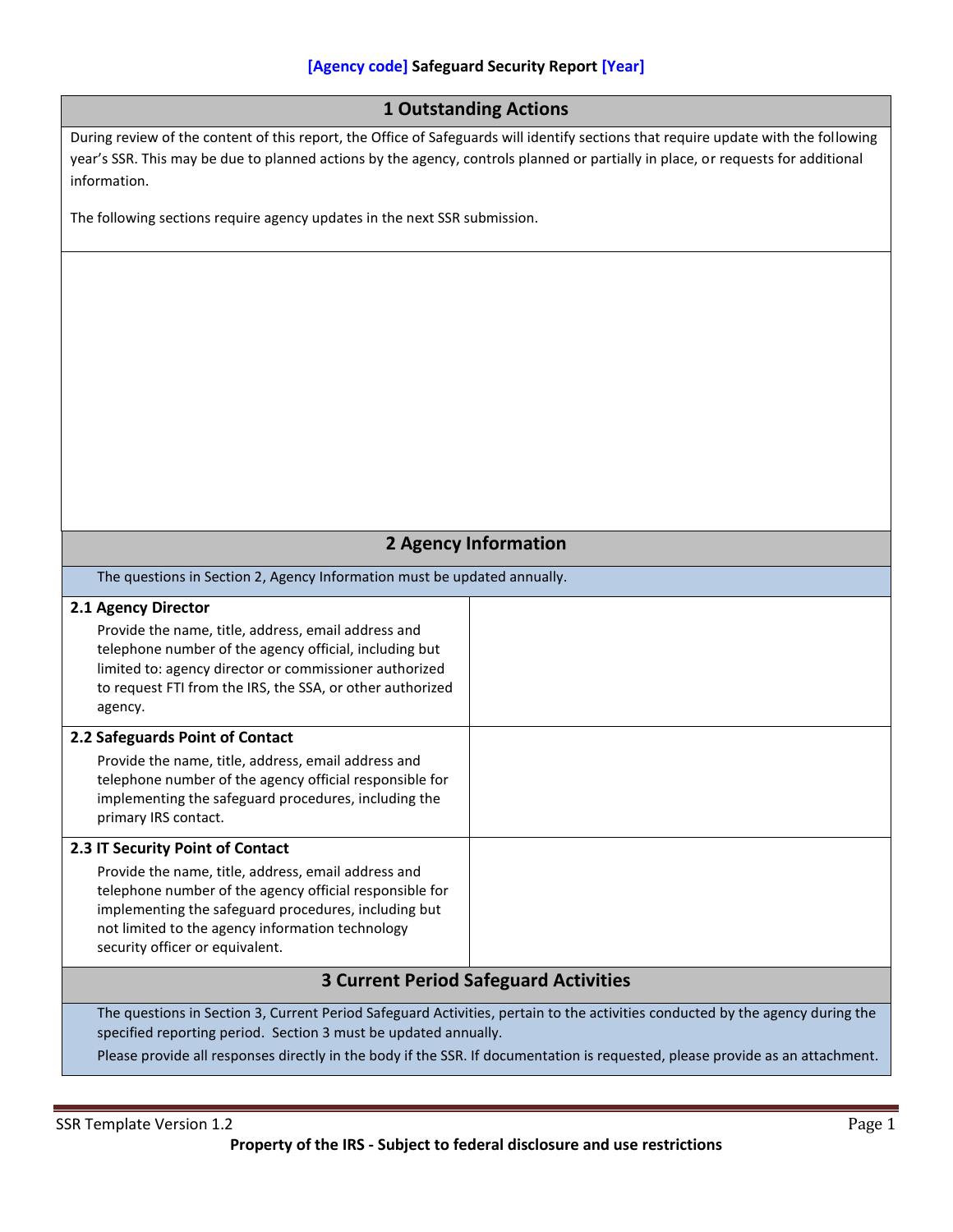| 3.1.1 FTI Data Received (Current Reporting Period)                                                                                                                                                                                                                                                                                                    |
|-------------------------------------------------------------------------------------------------------------------------------------------------------------------------------------------------------------------------------------------------------------------------------------------------------------------------------------------------------|
| Summarize the FTI received during the reporting period (both electronic and non-electronic). At a minimum, include the:<br>source, type of file or extract, and volume of records received. This could be extracts from IRS, data from SSA, OCSE,<br>Bureau of Fiscal Service or other agencies, ad hoc requests received electronically or in paper. |
| Note: The reporting period's record keeping logs required in Publication 1075 Section 3 for electronic and non-electronic data would<br>meet this requirement.                                                                                                                                                                                        |
| Publication 1075: Section 3.0                                                                                                                                                                                                                                                                                                                         |
| <b>Agency SSR Response:</b>                                                                                                                                                                                                                                                                                                                           |
| Please remove blue template guidance text prior to submission, and include agency SSR response in this field                                                                                                                                                                                                                                          |
| < <section -="" 3="" activities="" agency="" current="" for="" include:<="" is="" of="" on="" only="" period="" reporting="" responses="" safeguard="" should="" td="" the=""></section>                                                                                                                                                              |
| <b>Source</b>                                                                                                                                                                                                                                                                                                                                         |
| Name of file/extract                                                                                                                                                                                                                                                                                                                                  |
| Volume                                                                                                                                                                                                                                                                                                                                                |
| An overview of the basic data types and extracts the agency stores, transmits, or processes; as well as agency policies and<br>procedures regarding record keeping requirements, shall be reported in Safeguarding Procedures (Sections 5-8)>>                                                                                                        |
| <b>IRS Response:</b>                                                                                                                                                                                                                                                                                                                                  |
|                                                                                                                                                                                                                                                                                                                                                       |
|                                                                                                                                                                                                                                                                                                                                                       |
| 3.1.2 Disposal of FTI (Current Reporting Period)                                                                                                                                                                                                                                                                                                      |
| Summarize the FTI destroyed during the reporting period (both electronic and non-electronic). Include the method of<br>destruction, media (paper, backup tapes, hard drive, etc.), and volume of records (or media) destroyed.                                                                                                                        |
| Note: The reporting period's record keeping logs required in Publication 1075 Section 3 for electronic and non-electronic data would<br>meet this requirement.                                                                                                                                                                                        |
| Publication 1075: Section 8.0                                                                                                                                                                                                                                                                                                                         |
| <b>Agency SSR Response:</b>                                                                                                                                                                                                                                                                                                                           |
|                                                                                                                                                                                                                                                                                                                                                       |
|                                                                                                                                                                                                                                                                                                                                                       |
|                                                                                                                                                                                                                                                                                                                                                       |
| <b>IRS Response:</b>                                                                                                                                                                                                                                                                                                                                  |
|                                                                                                                                                                                                                                                                                                                                                       |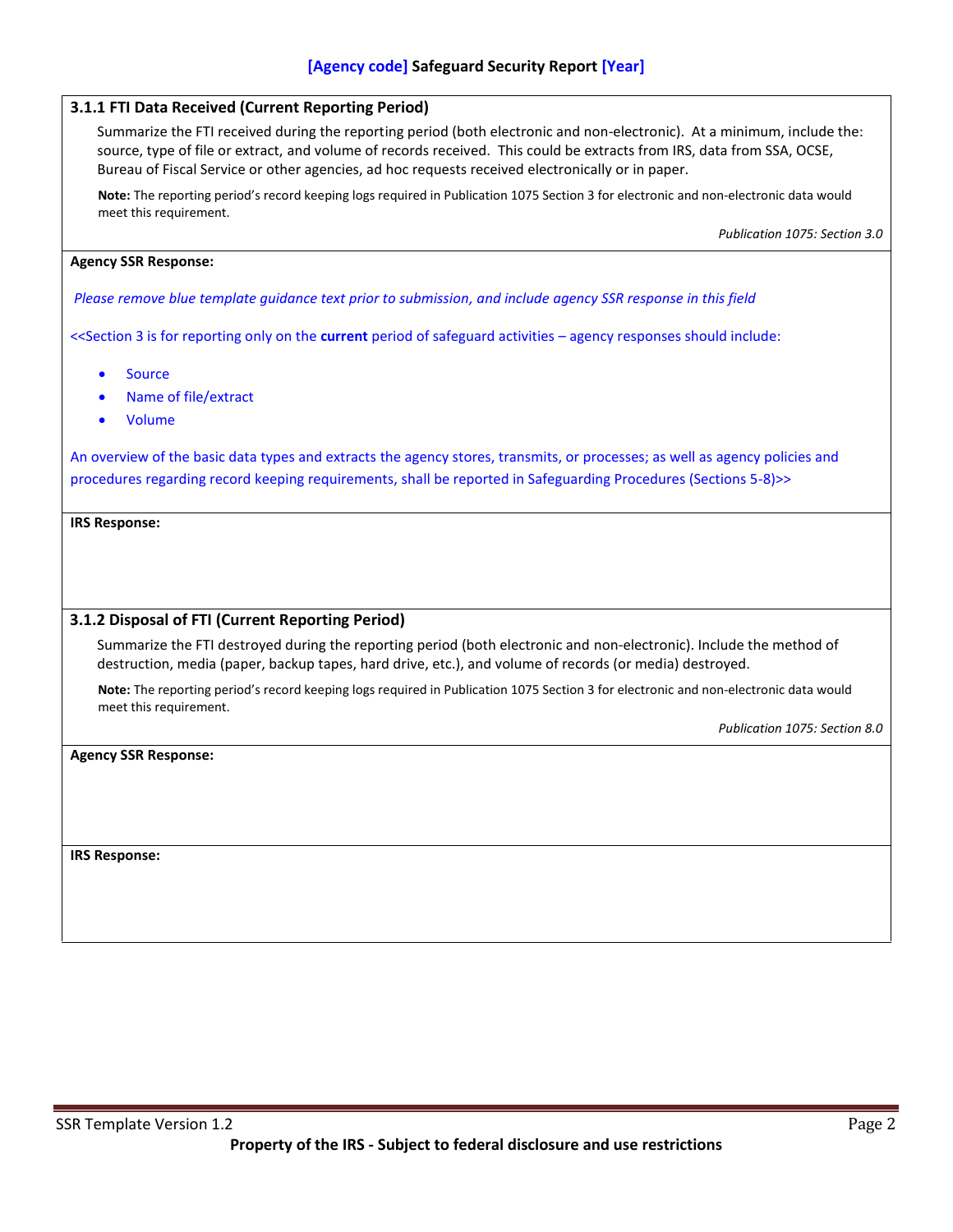<span id="page-10-1"></span><span id="page-10-0"></span>

| 3.1.3 Re-disclosure of FTI                                                                                      |                                                                                                                               |
|-----------------------------------------------------------------------------------------------------------------|-------------------------------------------------------------------------------------------------------------------------------|
| Does the agency have a current $(p)(2)(B)$ agreement(s)?                                                        | $\Box$<br>Yes                                                                                                                 |
|                                                                                                                 | $\Box$<br>No                                                                                                                  |
|                                                                                                                 |                                                                                                                               |
| Has the agency re-disclosed FTI through a (p)(2)(B)                                                             |                                                                                                                               |
| agreement?                                                                                                      | $\Box$<br>Yes                                                                                                                 |
| Publication 1075: Section 11.4                                                                                  | $\Box$<br>No                                                                                                                  |
|                                                                                                                 | If Yes, provide the agency to which FTI was provided and the                                                                  |
|                                                                                                                 | number of records provided:                                                                                                   |
|                                                                                                                 |                                                                                                                               |
| 3.1.4 Reports of Internal Inspections                                                                           |                                                                                                                               |
| Has the agency completed all inspections identified in its                                                      | $\Box$<br>Yes                                                                                                                 |
| plan for the reporting period?                                                                                  | $\Box$<br>No                                                                                                                  |
| Please provide copies of a representative sampling of the                                                       |                                                                                                                               |
| Inspection Reports and a narrative of the corrective<br>actions taken (or planned) to correct any deficiencies. |                                                                                                                               |
| Attachments: Internal inspection reports, or sampling of                                                        |                                                                                                                               |
| Publication 1075: Section 6.4                                                                                   |                                                                                                                               |
| <b>Agency SSR Response:</b>                                                                                     |                                                                                                                               |
|                                                                                                                 |                                                                                                                               |
|                                                                                                                 |                                                                                                                               |
|                                                                                                                 |                                                                                                                               |
| <b>IRS Response:</b>                                                                                            |                                                                                                                               |
|                                                                                                                 |                                                                                                                               |
|                                                                                                                 |                                                                                                                               |
|                                                                                                                 |                                                                                                                               |
|                                                                                                                 | <b>4 Changes to Safeguarding Procedures</b>                                                                                   |
|                                                                                                                 | The questions in Section 4, Changes to Safeguarding Procedures, pertain to any changes made by the agency during the          |
| specified reporting period. Section 4 must be updated annually.                                                 |                                                                                                                               |
|                                                                                                                 | Please provide all responses directly in the body if the SSR. If documentation is requested, please provide as an attachment. |
|                                                                                                                 | <b>4.1 Current Period Changes</b>                                                                                             |
|                                                                                                                 |                                                                                                                               |
| 4.1.1 Has the agency provided requested updates in this                                                         | $\Box$<br>Yes                                                                                                                 |
| year's SSR to all sections identified as Outstanding<br>Actions from the previous submission?                   | $\Box$<br>No                                                                                                                  |
|                                                                                                                 |                                                                                                                               |
| 4.1.2 Has the agency received any new forms of FTI, to                                                          | $\Box$<br>Yes                                                                                                                 |
| include extracts, MOU initiatives, or other forms of<br>data sharing during the reporting period?               | $\Box$<br>No                                                                                                                  |
|                                                                                                                 | If Yes, briefly describe here and update section 5.1:                                                                         |
|                                                                                                                 |                                                                                                                               |
|                                                                                                                 |                                                                                                                               |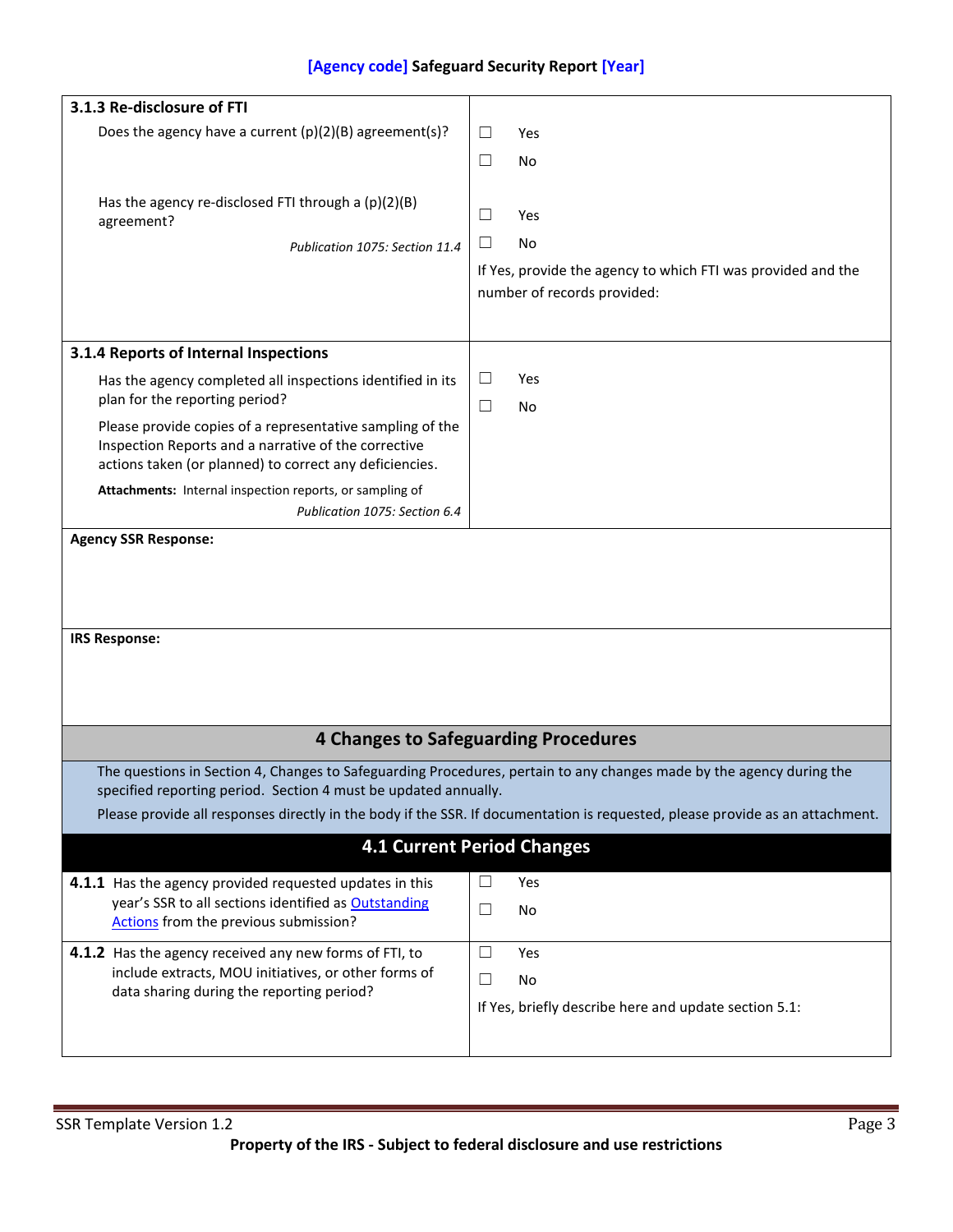| 4.1.3 Has the agency discontinued receipt or use of any FTI<br>during the reporting period?                                                                                                                                                                    | $\Box$<br>Yes<br>$\Box$<br>No<br>If Yes, briefly describe here and update section 5.1:    |
|----------------------------------------------------------------------------------------------------------------------------------------------------------------------------------------------------------------------------------------------------------------|-------------------------------------------------------------------------------------------|
| 4.1.4 Has the flow of FTI changed due to the addition of a<br>business process, business unit, or new or enhanced<br>information system?                                                                                                                       | $\Box$<br>Yes<br>$\Box$<br>No<br>If Yes, briefly describe here and update section 5.2:    |
| 4.1.5 Has the agency conducted a review of staff with access<br>to FTI to ensure those whose status has changed have<br>had their physical and/or system access removed?                                                                                       | $\Box$<br>Yes<br>$\Box$<br><b>No</b>                                                      |
| 4.1.6 Has the agency added or changed contractors with<br>access to FTI?                                                                                                                                                                                       | $\Box$<br>Yes<br>$\Box$<br><b>No</b>                                                      |
| If Yes, has the agency submitted the appropriate 45<br>day notifications to the Office of Safeguards?<br>Publication 1075: Section 7.4.3                                                                                                                       | $\Box$<br>Yes<br>$\Box$<br>No<br>If Yes, briefly describe here and update section 5.2:    |
| 4.1.7 Has the agency made any changes or enhancements to<br>its information technology systems, to include<br>hardware, software, IT organizational operations<br>(movement to state run data center), or system<br>security?                                  | $\Box$<br>Yes<br>$\Box$<br>No<br>If Yes, briefly describe here and update section 9.2:    |
| 4.1.8 Has the agency made any changes or enhancements to<br>its physical security, to include:<br>• New or additional office locations<br>• Off-site storage or disaster recovery sites<br>• Data centers<br>• Changes to two-barrier protection standard?     | $\Box$<br>Yes<br>$\Box$<br>No<br>If Yes, briefly describe here and update section 9.3.11: |
| 4.1.9 Has the agency made any changes or enhancements to<br>its retention and disposal policy or methods (e.g.<br>outsourced disposal to shredding company, change in<br>shredding equipment, off-site storage procedures and<br>changes in retention period)? | $\Box$<br>Yes<br>$\Box$<br>No<br>If Yes, briefly describe here and update section 8:      |
| 4.1.10 Has the agency changed its use of FTI for the purpose<br>of tax modeling?<br>Publication 1075: Section 7.4.3                                                                                                                                            | $\Box$<br>Yes<br>$\Box$<br>No<br>If Yes, briefly describe here and update section 5.2:    |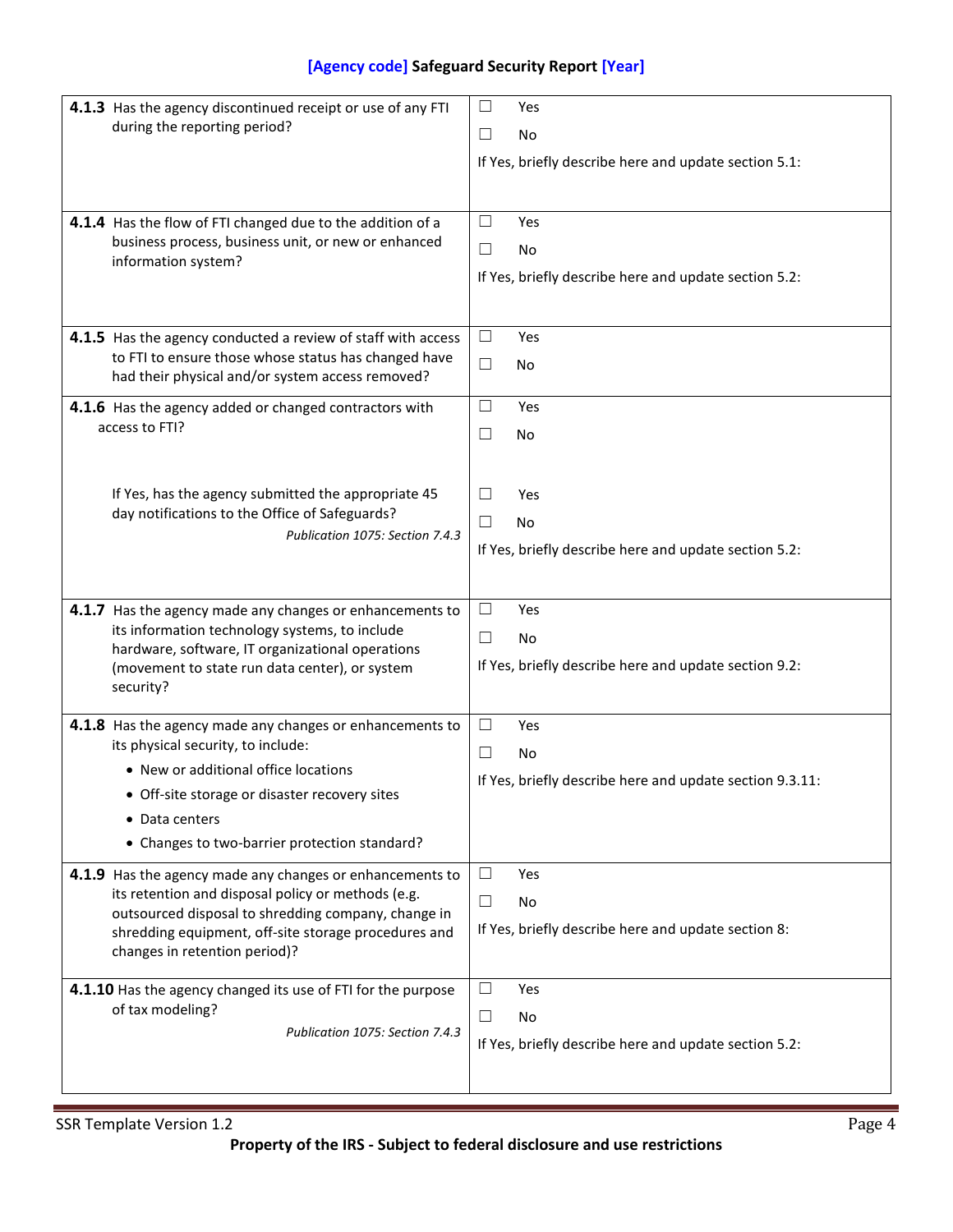<span id="page-12-2"></span><span id="page-12-1"></span><span id="page-12-0"></span>

|                                                                                                                                                                                                                                                                                                                                                                                                                                                                                                                     | <b>4.2 Planned Changes</b>                                      |  |
|---------------------------------------------------------------------------------------------------------------------------------------------------------------------------------------------------------------------------------------------------------------------------------------------------------------------------------------------------------------------------------------------------------------------------------------------------------------------------------------------------------------------|-----------------------------------------------------------------|--|
| 4.2.1 Is the agency planning any action that would<br>substantially change current procedures or<br>safeguarding considerations? Such major changes<br>would include, but are not limited to, new computer<br>equipment, facilities, or systems, or organizational<br>changes.                                                                                                                                                                                                                                      | $\Box$<br>Yes<br>$\Box$<br>No<br>If Yes, briefly describe here: |  |
|                                                                                                                                                                                                                                                                                                                                                                                                                                                                                                                     | <b>Safeguarding Procedures</b>                                  |  |
| The questions in Sections 5 through 10 pertain to the procedures established and used by the agency for ensuring the<br>confidentiality of FTI that is received, processed, stored, or transmitted to or from the agency. These sections should be<br>updated as needed to accurately describe the procedures in place.<br>The IRS Office of Safeguards may request additional information be provided in subsequent SSR submissions. Those<br>sections will be identified in the <b>Outstanding Actions</b> table. |                                                                 |  |
| Please provide all responses directly in the body of the SSR. If documentation is requested, please provide as an<br>attachment.                                                                                                                                                                                                                                                                                                                                                                                    |                                                                 |  |
|                                                                                                                                                                                                                                                                                                                                                                                                                                                                                                                     | <b>5 FTI Flow and Processing</b>                                |  |
| 5.1 FTI Data                                                                                                                                                                                                                                                                                                                                                                                                                                                                                                        |                                                                 |  |
| Document the data types and extracts the agency receives, processes, stores, or transmits to or from the agency. This could<br>be extracts from IRS, data from SSA, OCSE, Bureau of Fiscal Service or other agencies, ad hoc requests received<br>electronically or in paper. Please document how the agency complies with Publication 1075 record keeping requirements.<br>See Publication 1075 Section 3.0                                                                                                        |                                                                 |  |
| <b>Agency SSR Response:</b>                                                                                                                                                                                                                                                                                                                                                                                                                                                                                         |                                                                 |  |
| Please remove blue template guidance text prior to submission, and include agency SSR response in this field                                                                                                                                                                                                                                                                                                                                                                                                        |                                                                 |  |
| < <different (current="" 3.1.1:="" all="" and="" data="" document="" extracts<br="" from="" fti="" period),="" please="" received="" reporting="" section="" types="">received, processed, stored, or transmitted by the agency. If the list provided in Section 3.1.1 (Currently Report Period) is all-<br/>inclusive, it can be referenced in Section 5.1.</different>                                                                                                                                            |                                                                 |  |
| Please document how the agency complies with Publication 1075 record keeping requirements.>>                                                                                                                                                                                                                                                                                                                                                                                                                        |                                                                 |  |
| <b>IRS Response:</b>                                                                                                                                                                                                                                                                                                                                                                                                                                                                                                |                                                                 |  |
|                                                                                                                                                                                                                                                                                                                                                                                                                                                                                                                     |                                                                 |  |
|                                                                                                                                                                                                                                                                                                                                                                                                                                                                                                                     |                                                                 |  |
|                                                                                                                                                                                                                                                                                                                                                                                                                                                                                                                     |                                                                 |  |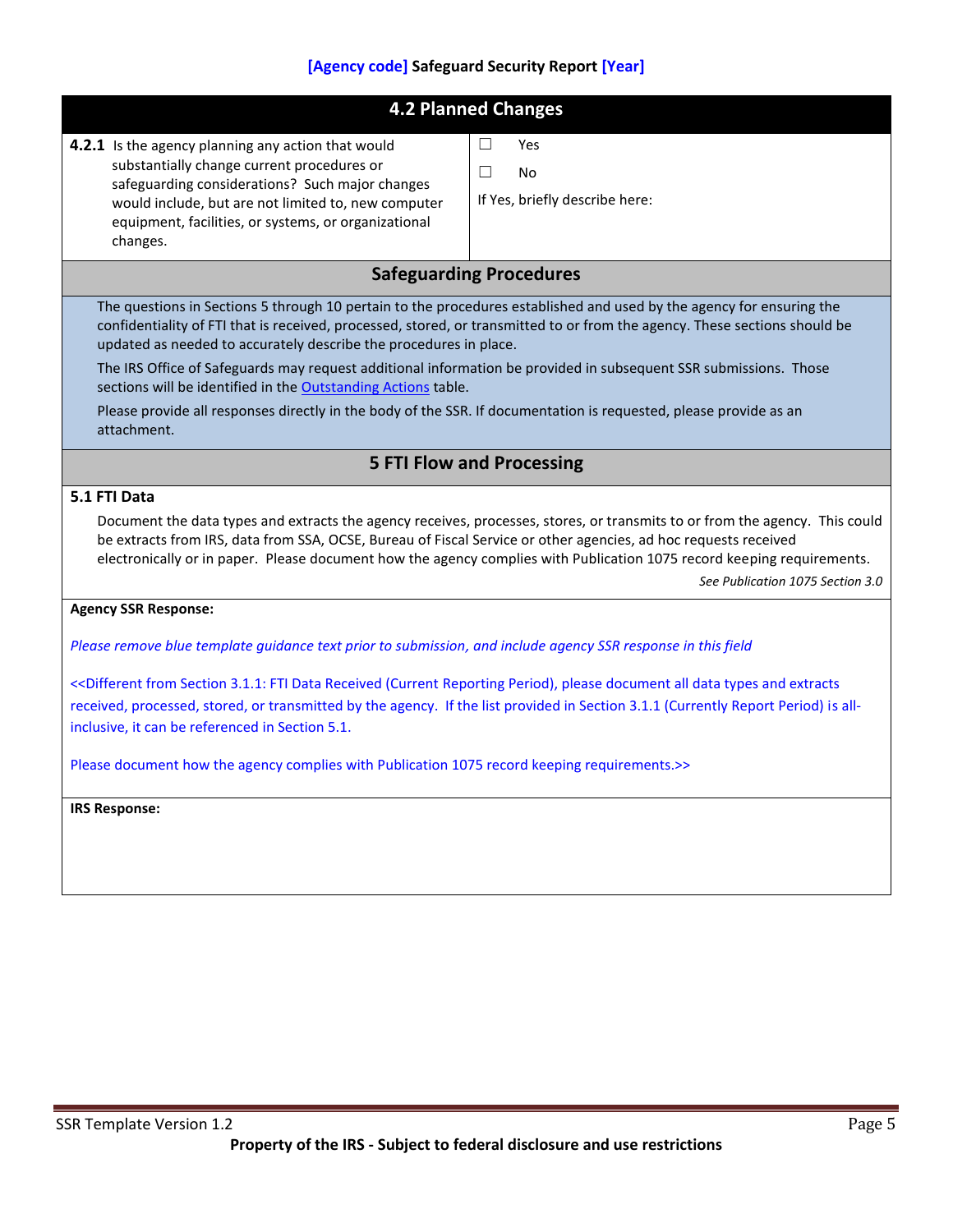#### **5.2 FTI Flow**

Provide a description of the flow of FTI through the agency from its receipt through its return to the IRS or its destruction

- All business units or offices that use FTI
- How it is used or processed
- How it is protected along the way

Describe whether FTI is commingled with agency data or separated.

- If FTI is commingled with agency data, describe how the data is labeled and tracked.
- If FTI is separated from all other agency data, describe the steps that have been taken to keep it in isolation.

Describe the paper or electronic products created from FTI (e.g. letters, agency reports, data transcribed, spreadsheets, electronic database query results).

Describe where contractors are involved in the flow of FTI including, but not limited to, data processing, disposal, analysis, modeling, maintenance, etc.

**Note:** Off-site storage and/or disaster recovery staff, consolidated data center staff or contractor functions must be described. **Attachments:** FTI flow diagram(s) [recommended]

*See Publication 1075 Section 3.0*

#### **Agency SSR Response:**

#### **IRS Response:**

## **6 System of Records**

#### <span id="page-13-0"></span>**6.1 System of Records**

Describe the permanent record(s) (logs) used to document requests for, receipt of, distribution of (if applicable), and disposition (return to IRS or destruction) of the FTI (including tapes or other removable media) (e.g. FTI receipt logs, transmission logs, or destruction logs in electronic or paper format.)

**Note:** Agencies are expected to be able to provide an "audit trail" for information requested and received, including any copies or distribution beyond the original document or media.

**Attachments:** Sample agency logs [recommended]

*Publication 1075: Section 3.0*

**Agency SSR Response:**

**IRS Response:**

## **7 Other Safeguards**

<span id="page-13-1"></span>SSR Template Version 1.2 Page 6

**Property of the IRS - Subject to federal disclosure and use restrictions**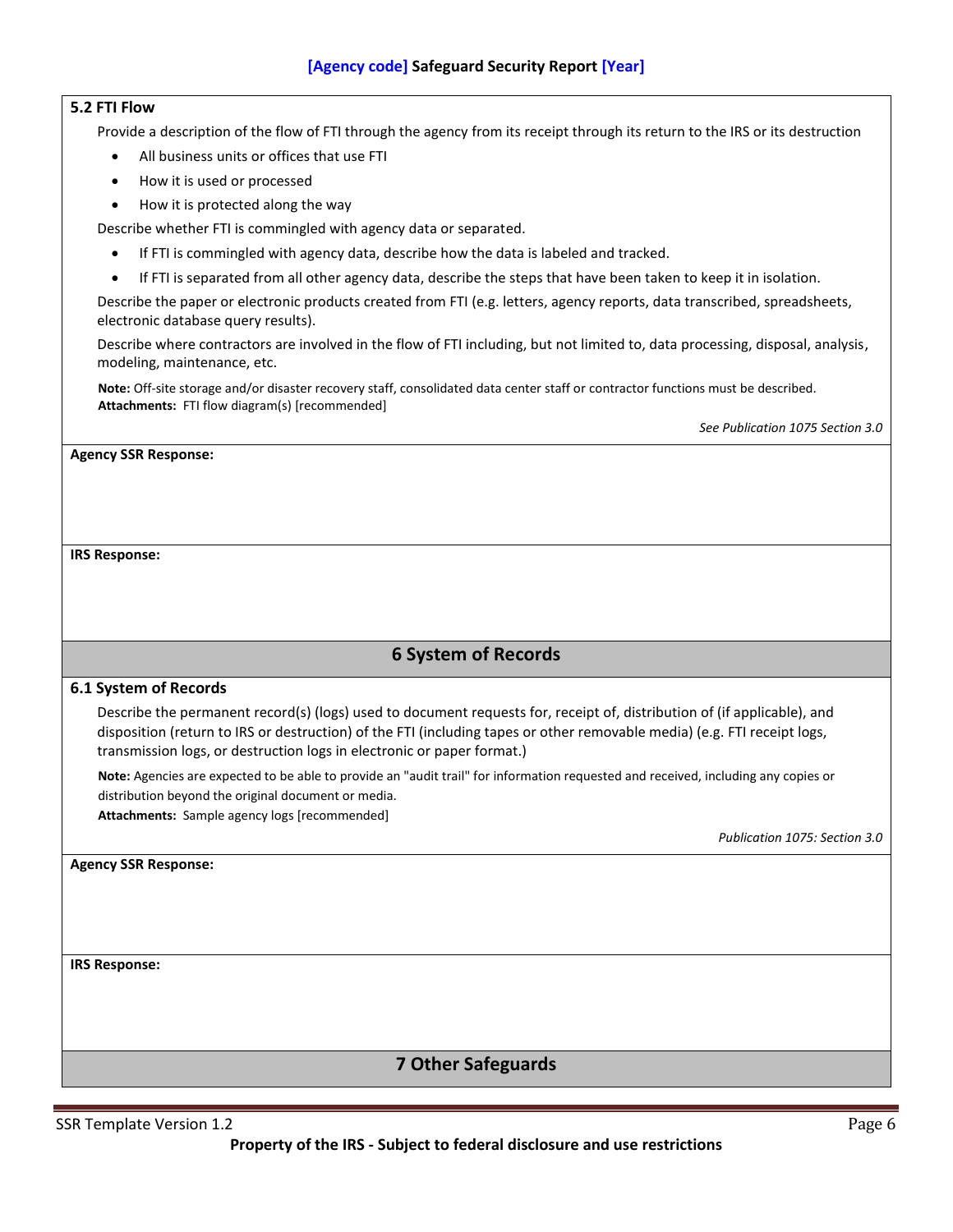<span id="page-14-0"></span>

| 7.1 Describe the agency's process for conducting internal inspections of headquarters, field offices, data center, offsite storage,<br>and contractor sites. The agency must submit its internal inspection plan, detailing the timing of all internal inspections in<br>the current year and next two years (three-year cycle).                       |  |
|--------------------------------------------------------------------------------------------------------------------------------------------------------------------------------------------------------------------------------------------------------------------------------------------------------------------------------------------------------|--|
| Attachments: Internal inspection plan, or sampling of                                                                                                                                                                                                                                                                                                  |  |
| Publication 1075: Section 6.4                                                                                                                                                                                                                                                                                                                          |  |
| <b>Agency SSR Response:</b>                                                                                                                                                                                                                                                                                                                            |  |
|                                                                                                                                                                                                                                                                                                                                                        |  |
| <b>IRS Response:</b>                                                                                                                                                                                                                                                                                                                                   |  |
| 7.2 Describe the process for detecting and monitoring deficiencies identified during audits and internal inspections and how<br>they are tracked in a Plan of Actions and Milestones (POA&M).                                                                                                                                                          |  |
| Publication 1075: Section 6.5                                                                                                                                                                                                                                                                                                                          |  |
| <b>Agency SSR Response:</b>                                                                                                                                                                                                                                                                                                                            |  |
|                                                                                                                                                                                                                                                                                                                                                        |  |
| <b>IRS Response:</b>                                                                                                                                                                                                                                                                                                                                   |  |
| 8 Disposal                                                                                                                                                                                                                                                                                                                                             |  |
| 8.1 Describe the method(s) of FTI disposal (when not returned to the IRS) and a sample of the destruction log. For example,<br>burning and shredding are acceptable methods of FTI disposal. Identify the specifications for each destruction method used<br>(e.g shred size). If FTI is returned to the IRS, provide a description of the procedures. |  |
| Note: The IRS will request a written report documenting the method of destruction and that the records were destroyed.                                                                                                                                                                                                                                 |  |
| Attachments: Destruction/disposal log template<br>Publication 1075: Section 6.4                                                                                                                                                                                                                                                                        |  |
| <b>Agency SSR Response:</b>                                                                                                                                                                                                                                                                                                                            |  |
|                                                                                                                                                                                                                                                                                                                                                        |  |
| <b>IRS Response:</b>                                                                                                                                                                                                                                                                                                                                   |  |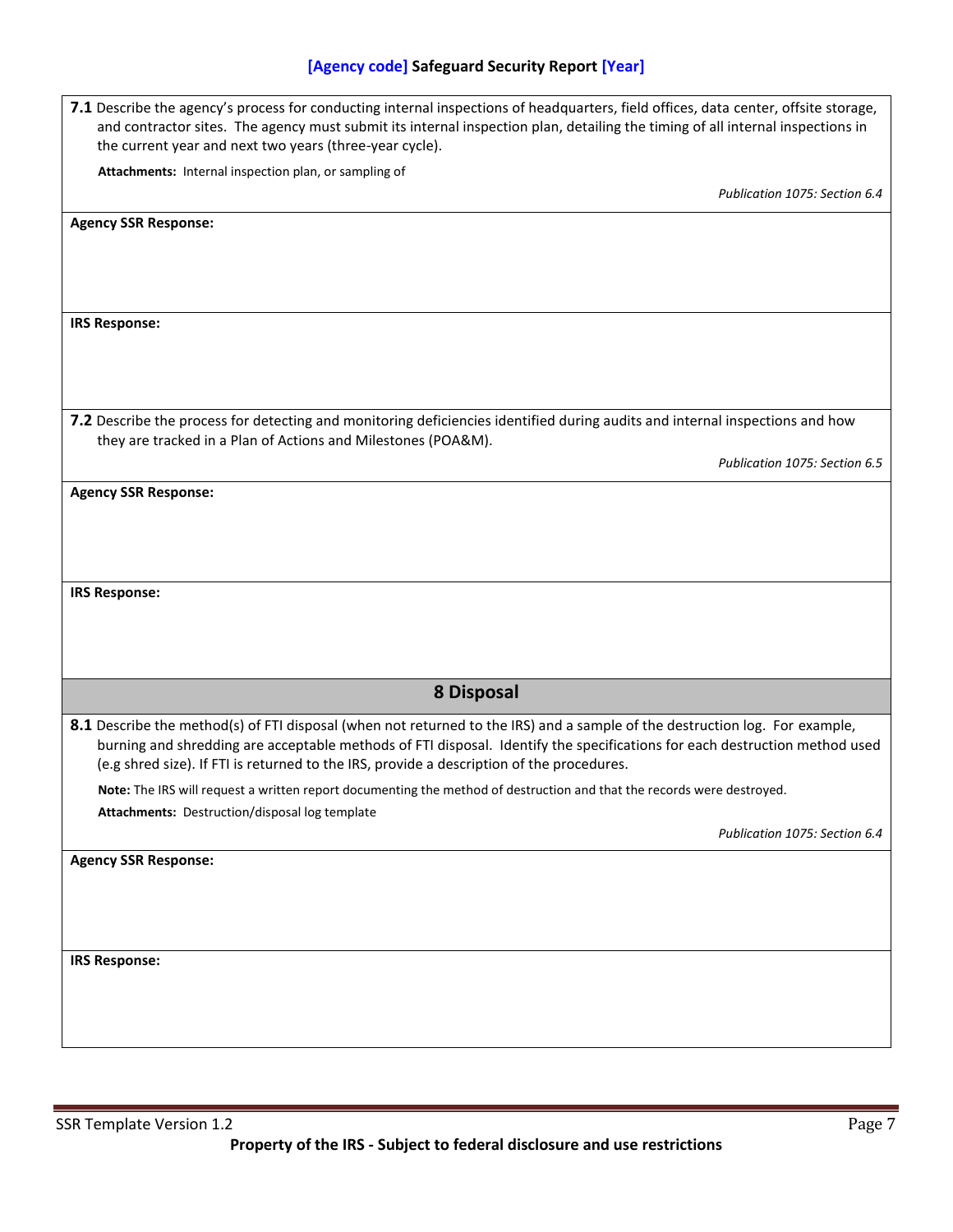<span id="page-15-0"></span>

| <b>9 Information Security Controls</b>                                                                                                                                                                                                                                                                                                                                                                           |
|------------------------------------------------------------------------------------------------------------------------------------------------------------------------------------------------------------------------------------------------------------------------------------------------------------------------------------------------------------------------------------------------------------------|
| The questions in Section 9, Information Security Controls, are required for all agencies that receive FTI. Sections 9.3-9.4 are<br>mapped directly to their corresponding sections in Publication 1075 (e.g., section 9.3.13 in the SSR covers the controls<br>discussed in Section 9.3.13 of Publication 1075).                                                                                                 |
| Please provide all responses directly in the body of the SSR. If documentation is requested, please provide as an<br>attachment.                                                                                                                                                                                                                                                                                 |
| For sections related to policy and procedures (the first control in each of the control families beginning with section 9.3.1),<br>please provide the title of the appropriate document(s), reference or identification number(s), version/release number,<br>review or update date(s), executive level-approver, and a short summary of the content of the document(s) as it relates to<br>that control family. |
| 9.1.1 Provide the name and physical address where the agency's IT equipment resides (e.g. data center, computer room).<br>Please include any secondary and/or disaster recovery data centers where FTI is housed (multiple entries are acceptable<br>when applicable).                                                                                                                                           |
| <b>Agency SSR Response:</b>                                                                                                                                                                                                                                                                                                                                                                                      |
|                                                                                                                                                                                                                                                                                                                                                                                                                  |
| <b>IRS Response:</b>                                                                                                                                                                                                                                                                                                                                                                                             |
|                                                                                                                                                                                                                                                                                                                                                                                                                  |
|                                                                                                                                                                                                                                                                                                                                                                                                                  |
|                                                                                                                                                                                                                                                                                                                                                                                                                  |
| 9.1.2 Describe the following pertaining to data center or computer room operations:                                                                                                                                                                                                                                                                                                                              |
| Identify if the facility is operated by a consolidated state-wide data center, a private contractor, or entirely by the<br>$\bullet$<br>agency                                                                                                                                                                                                                                                                   |
| Describe other state agencies and/or departments that have access to this facility                                                                                                                                                                                                                                                                                                                               |
| Describe whether FTI access is granted to other agencies or tribes                                                                                                                                                                                                                                                                                                                                               |
| <b>Agency SSR Response:</b>                                                                                                                                                                                                                                                                                                                                                                                      |
|                                                                                                                                                                                                                                                                                                                                                                                                                  |
|                                                                                                                                                                                                                                                                                                                                                                                                                  |
|                                                                                                                                                                                                                                                                                                                                                                                                                  |
| <b>IRS Response:</b>                                                                                                                                                                                                                                                                                                                                                                                             |
|                                                                                                                                                                                                                                                                                                                                                                                                                  |
|                                                                                                                                                                                                                                                                                                                                                                                                                  |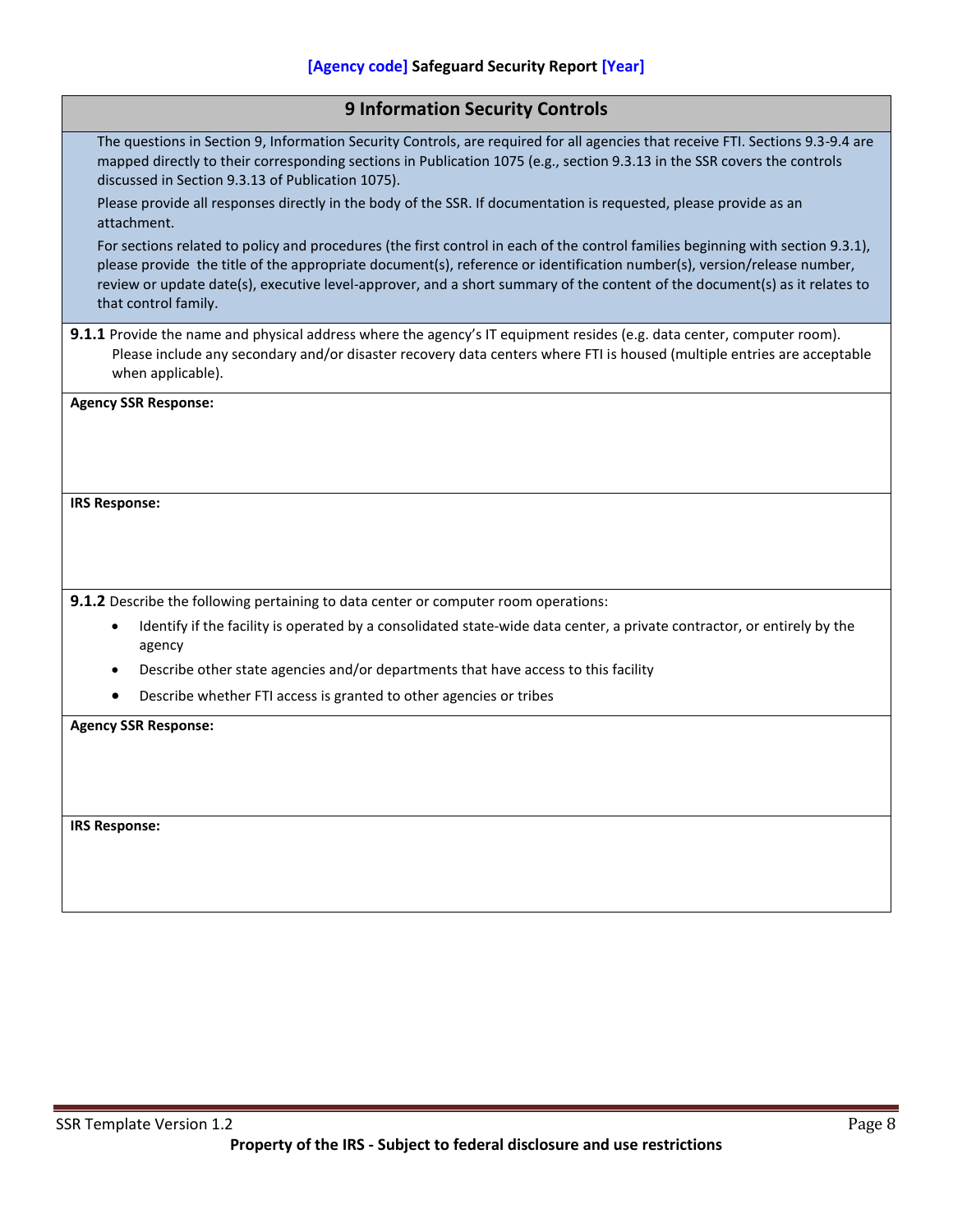#### **9.2 Electronic Flow**

Provide a description of the electronic flow of FTI within all IT equipment and network devices that process, receive, store, transmit and/or maintain the data. For each device described in the flow that stores, transmit, processes, or receives FTI, identify the following:

- Platform (e.g. Mainframe, Windows, Unix/Linux, Router, Switch, Firewall)
	- $\circ$  If mainframe, number of production LPARs with FTI, security software (e.g. RACF, ACF2)
	- o If not mainframe, number of production servers or workstations that store or access FTI.
- Operating System (e.g. zOS v1.7, Windows 2008, Solaris 10, IOS)
- Application Software (Commercial Off The Shelf or custom) used to access FTI
- Software used to retrieve FTI (e.g. SDT (Tumbleweed), CyberFusion, Connect:Direct)

#### **Agency SSR Response:**

**IRS Response:**

## **9.3.1 Access Control (AC)**

#### <span id="page-16-0"></span>**9.3.1.1 AC-1: Access Control Policy and Procedures**

Describe how the agency maintains and disseminates to designated agency officials:

- A) An access control policy that addresses purpose, scope, roles, responsibilities, management commitment, coordination among organizational entities, and compliance. Please include details regarding policy review/update. Per Publication 1075, the agency must review policies, and update as necessary: every three years or if there is a significant change.
- B) Access control procedures to facilitate the policy and AC related security controls. Please include details regarding procedure review/update.

Per Publication 1075, the agency must review procedures, and update as necessary: annually.

**Agency SSR Response:**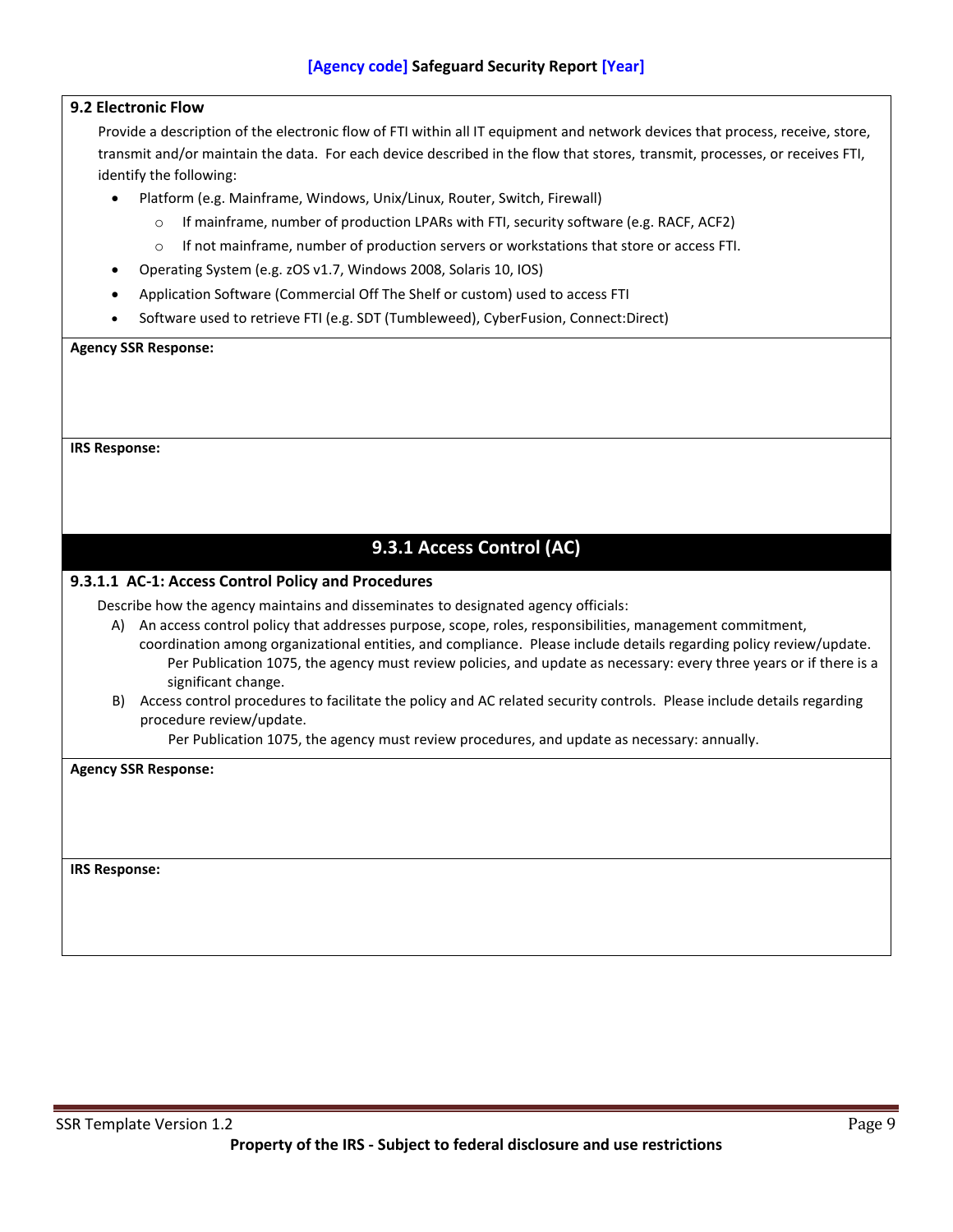#### **9.3.1.2 AC-2: Account Management**

Describe how the agency authorizes access to information systems that receive, process, store, or transmit FTI based on a valid access authorization, need-to-know permission, and under the authority to re-disclose FTI under the provisions of IRC

- 6103. Include how the agency:
	- A) Identifies and selects those accounts with access to FTI to support agency mission/business functions.
	- B) Assigns account managers for information system accounts.
	- C) Establishes conditions for group and role membership.
	- D) Specifies authorized users of the information system, group and role membership, and access authorizations (i.e., privileges) and other attributes (as required) for each account.
	- E) Requires approval for requests to create information system accounts.
	- F) Creates, enables, modifies, disables, and removes information system accounts in accordance with documented agency account management procedures.
	- G) Monitors the use of information system accounts.
	- H) Notifies account managers when accounts are no longer required, when users are terminated or transferred, or when individual information system usage or need-to-know permission changes.
	- I) Authorizes access to information systems that receive, process, store, or transmit FTI based on a valid access authorization, need-to-know permission, and under the authority to re-disclosed FTI under the provisions of IRC 6103.
	- J) Reviews accounts for compliance with account management requirements at a minimum of annually for user accounts and semi-annually for privileged accounts.
	- K) Establishes a process for reissuing shared/group account credentials (if deployed) when individuals are removed from the group.
	- L) Automatically disables inactive accounts after 120 days of user inactivity. (CE3)

#### **Agency SSR Response:**

#### **IRS Response:**

#### **9.3.1.3 AC-3: Access Enforcement**

- Describe how the agency:
	- A) Approves authorizations for logical access to information and system resources in accordance with applicable access control policies.
	- B) Implements a role-based access control policy over defined subjects and objects and controls access to FTI based upon a valid access authorization, intended system usage, and the authority to be disclosed FTI under the provisions of IRC 6103.

#### **Agency SSR Response:**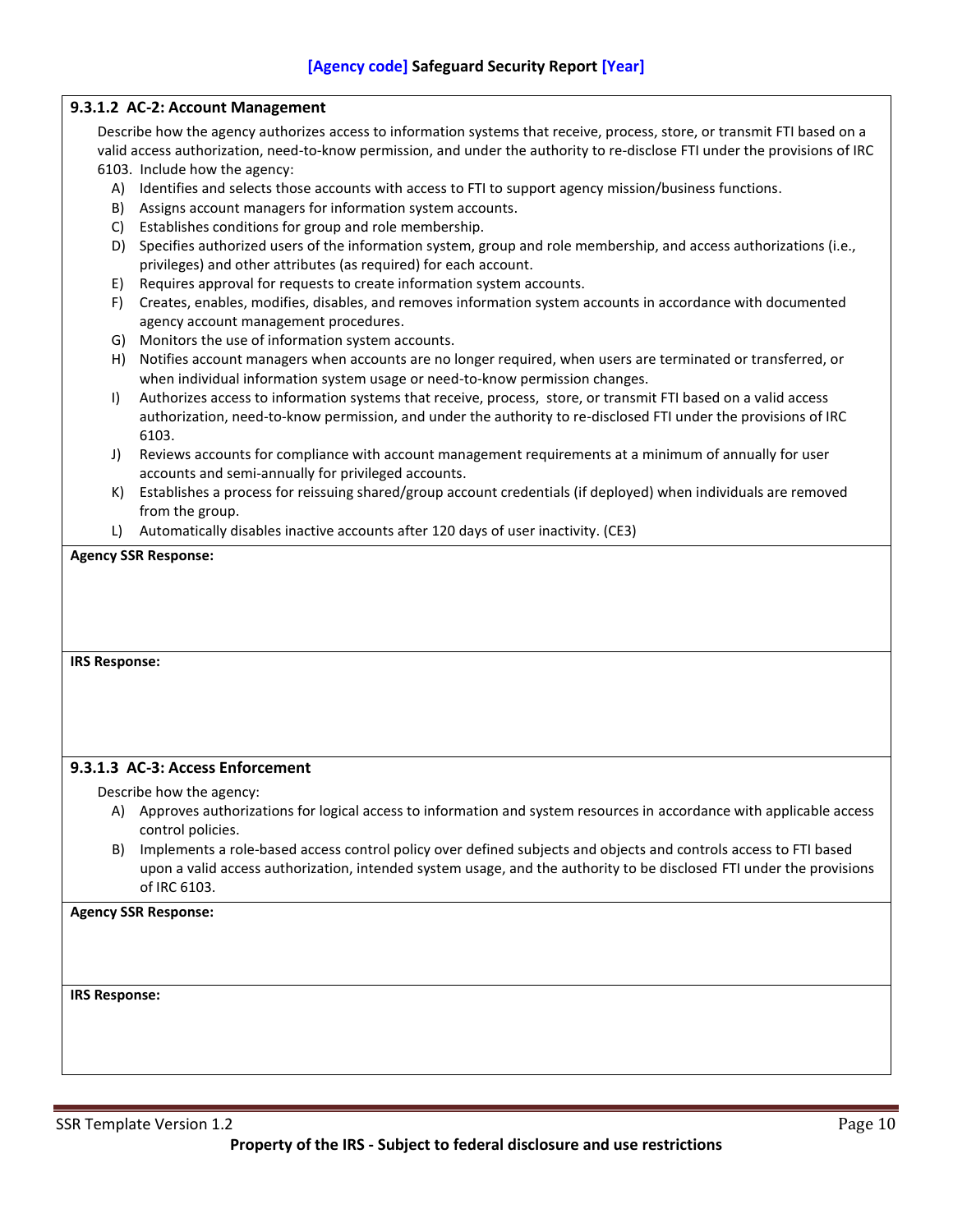| 9.3.1.4 AC-4: Information Flow Enforcement                                                                                                                                                             |                                                                                                                                                                                                                                                 |  |
|--------------------------------------------------------------------------------------------------------------------------------------------------------------------------------------------------------|-------------------------------------------------------------------------------------------------------------------------------------------------------------------------------------------------------------------------------------------------|--|
| Describe how the agency approves authorizations for controlling the flow of FTI within the system and between<br>interconnected systems based on the technical safeguards in place to protect the FTI. |                                                                                                                                                                                                                                                 |  |
| <b>Agency SSR Response:</b>                                                                                                                                                                            |                                                                                                                                                                                                                                                 |  |
|                                                                                                                                                                                                        |                                                                                                                                                                                                                                                 |  |
|                                                                                                                                                                                                        |                                                                                                                                                                                                                                                 |  |
| <b>IRS Response:</b>                                                                                                                                                                                   |                                                                                                                                                                                                                                                 |  |
|                                                                                                                                                                                                        |                                                                                                                                                                                                                                                 |  |
|                                                                                                                                                                                                        |                                                                                                                                                                                                                                                 |  |
| 9.3.1.5 AC-5: Separation of Duties                                                                                                                                                                     |                                                                                                                                                                                                                                                 |  |
| Include how the agency:                                                                                                                                                                                | Describe how the agency ensures that only authorized employees or contractors (if allowed by statute) have access to FTI.                                                                                                                       |  |
| A)                                                                                                                                                                                                     | Separates duties between individuals to prevent harmful activity without collusion.                                                                                                                                                             |  |
| Documents the roles and permissions used to separate duties.<br>B)<br>C)                                                                                                                               | Defines information system access authorizations used to support the separation of duties for users authorized                                                                                                                                  |  |
| access to FTI.                                                                                                                                                                                         |                                                                                                                                                                                                                                                 |  |
| <b>Agency SSR Response:</b>                                                                                                                                                                            |                                                                                                                                                                                                                                                 |  |
|                                                                                                                                                                                                        |                                                                                                                                                                                                                                                 |  |
|                                                                                                                                                                                                        |                                                                                                                                                                                                                                                 |  |
| <b>IRS Response:</b>                                                                                                                                                                                   |                                                                                                                                                                                                                                                 |  |
|                                                                                                                                                                                                        |                                                                                                                                                                                                                                                 |  |
|                                                                                                                                                                                                        |                                                                                                                                                                                                                                                 |  |
|                                                                                                                                                                                                        |                                                                                                                                                                                                                                                 |  |
| 9.3.1.6 AC-6: Least Privilege                                                                                                                                                                          |                                                                                                                                                                                                                                                 |  |
|                                                                                                                                                                                                        | Describe how the agency employs the principle of least privilege. Describe how the agency:                                                                                                                                                      |  |
|                                                                                                                                                                                                        | A) Employs the principle of least privilege, allowing only authorized accesses for users (or processes acting on behalf of<br>users) that are necessary to accomplish assigned tasks in accordance with agency missions and business functions. |  |
| B) Explicitly authorizes access to FTI. (CE1)                                                                                                                                                          |                                                                                                                                                                                                                                                 |  |
| C)<br>when accessing non-security functions. (CE2)                                                                                                                                                     | Requires users of information system accounts, or roles, with access to FTI, to use non-privileged accounts or roles                                                                                                                            |  |
| D)                                                                                                                                                                                                     | Restricts privileged accounts on the information system to a limited number of individuals with a need to perform                                                                                                                               |  |
| administrative duties. (CE5)<br>Audits the execution of privileged functions. (CE9)<br>E)                                                                                                              |                                                                                                                                                                                                                                                 |  |
| F)                                                                                                                                                                                                     | Prevents non-privileged users from executing privileged functions, including disabling, circumventing, or altering                                                                                                                              |  |
| implemented security safeguards/countermeasures. (CE10)                                                                                                                                                |                                                                                                                                                                                                                                                 |  |
| <b>Agency SSR Response:</b>                                                                                                                                                                            |                                                                                                                                                                                                                                                 |  |
|                                                                                                                                                                                                        |                                                                                                                                                                                                                                                 |  |
|                                                                                                                                                                                                        |                                                                                                                                                                                                                                                 |  |
| <b>IRS Response:</b>                                                                                                                                                                                   |                                                                                                                                                                                                                                                 |  |
|                                                                                                                                                                                                        |                                                                                                                                                                                                                                                 |  |
|                                                                                                                                                                                                        |                                                                                                                                                                                                                                                 |  |
|                                                                                                                                                                                                        |                                                                                                                                                                                                                                                 |  |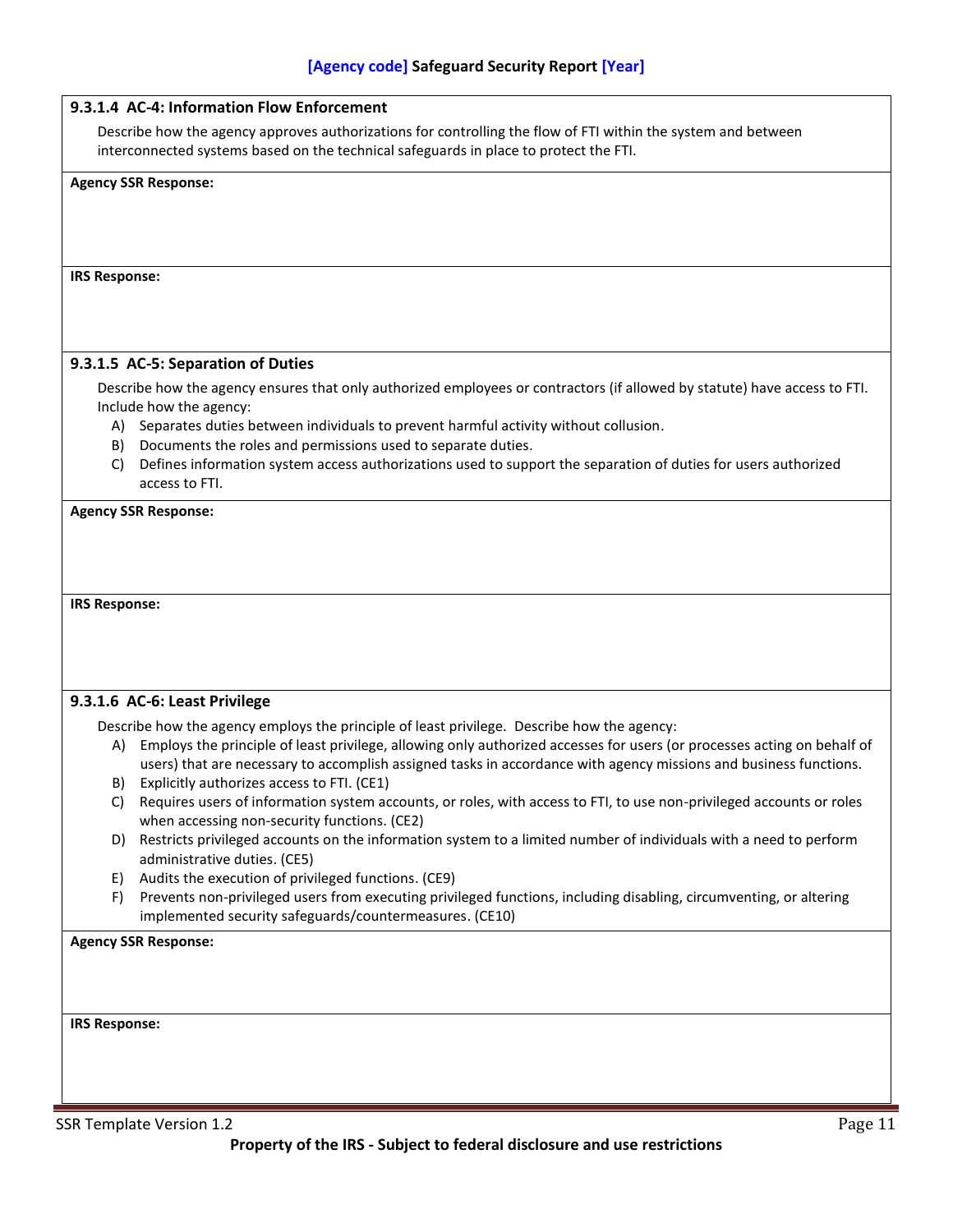#### **9.3.1.7 AC-7: Unsuccessful Login Attempts**

Document how the agency limits invalid logon attempts in those information systems processing, storing, and/or transmitting FTI:

A) Document the number of consecutive invalid logon attempts allowed by a user and during what duration/time period before the user is locked out.

Per Publication 1075, the agency must enforce a limit of three consecutive invalid logon attempts by a user during a 120-minute period.

B) Document the action taken the maximum number of attempts is reached. Per Publication 1075, the agency must automatically lock the account until released by an administrator.

**Agency SSR Response:** 

**IRS Response:**

#### **9.3.1.8 AC-8: System Use Notification**

Before granting access to the system, describe how the agency displays an IRS-approved warning banner to users of information systems containing FTI.

- A) Document how the warning banner provides privacy and security notices consistent with applicable federal laws, Executive Orders, directives, regulations, standards, and guidance. Please provide the text of the warning banner, which must include:
	- The system contains U.S. Government information,
	- Users actions are monitored and audited,
	- Unauthorized use of the system is prohibited, and
	- Unauthorized use of the system is subject to criminal and civil sanctions.

Please note the warning banner must be applied at the application, database, operating system, and network device levels for all system components that receive, process, store, or transmit FTI. Please document if all applicable components contain the approved warning banner, and if applicable, specify those that do not contain the required banner in your response.

- B) Document how the user acknowledges the warning banner prior to gaining system access. The warning banner must be retained on the screen until users acknowledge the usage conditions and take explicit actions to further access the information system.
- C) Document if the information system is publicly accessible and provide warning banner language. For publicly accessible information systems, the agency must:
	- Display an IRS-approved warning banner granting further access,
	- Display references, if any, to monitoring, recording, or auditing that are consistent with privacy accommodations for such systems that generally prohibit those activities, and
	- Include a description of the authorizes uses of the system.

For sample warning banners approved by the Office of Safeguards, see Exhibit 8 of Publication 1075.

**Attachments:** Screenshots of applicable warning banner(s), specify components and whether or not component is publicly accessible [recommended]

**Agency SSR Response:**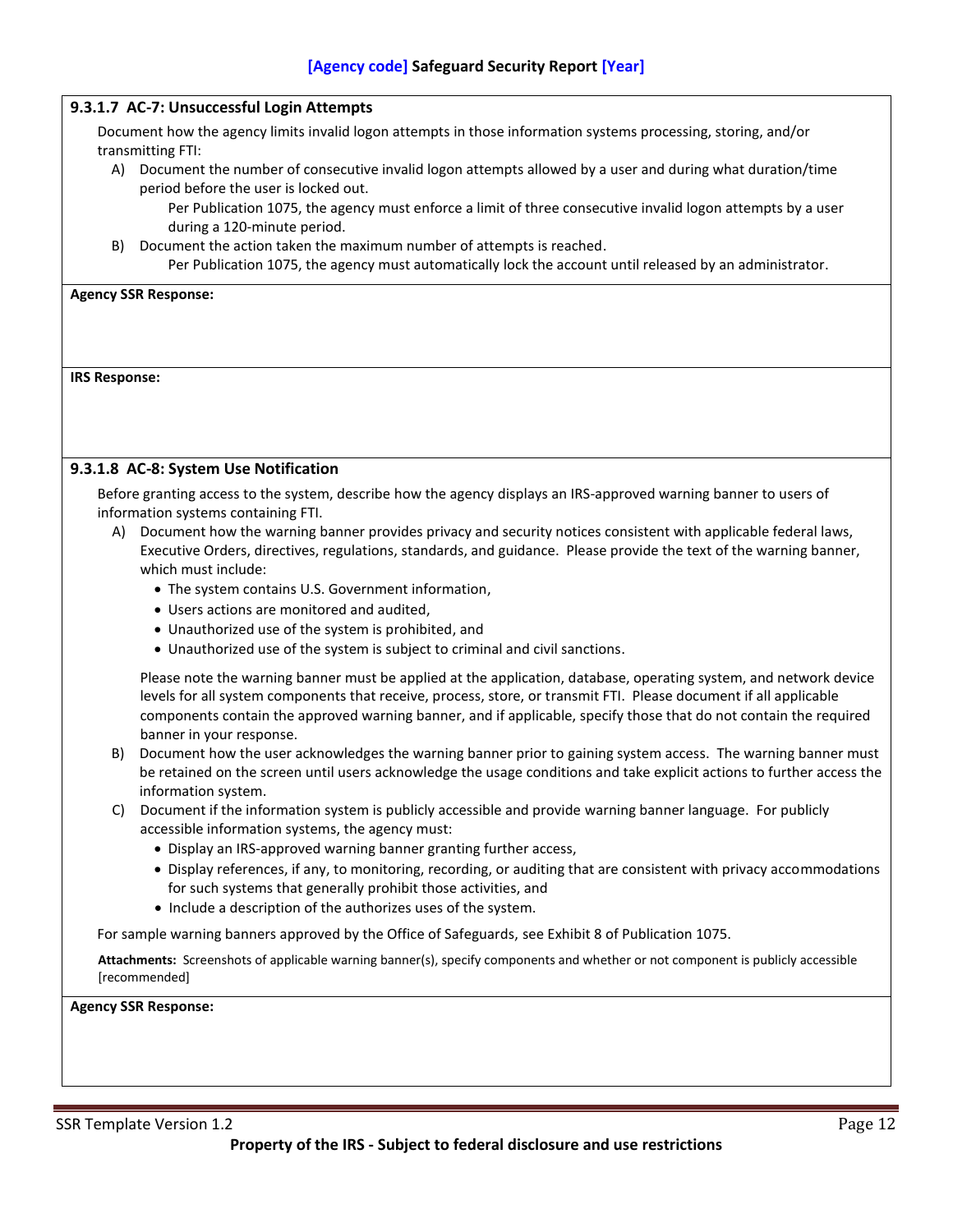#### **IRS Response:**

#### **9.3.1.9 AC-11: Session Lock**

Describe how the agency enforces AC policy by locking workstations and applications after a pre-defined period of user inactivity.

- A) Document the duration of user inactivity the information system is configured to initiate a session lock. Per Publication 1075, the agency must prevent further access to the system by initiating a session lock after 15 minutes of inactivity or upon receiving a request from a user.
- B) Document the action taken to reestablish access.
	- Per Publication 1075, the agency must retain the session lock until the user reestablishes access using established identification and authentication procedures.

**Agency SSR Response:**

**IRS Response:**

#### **9.3.1.10 AC-12: Session Termination**

Document if, and how the information system(s) automatically terminates a user session after a pre-defined period of inactivity.

Per Publication 1075, the agency must automatically terminate a user session after 15 minutes of inactivity.

This control addresses the termination of user-initiated logical sessions in contrast to SC-10 which addresses the termination of network connections that are associated with communications sessions (i.e., network disconnect).

#### **Agency SSR Response:**

**IRS Response:**

#### **9.3.1.11 AC-14: Permitted Actions without Identification or Authentication**

Document if the agency permits user actions on information systems receiving, processing, storing, or transmitting FTI without identification and authentication. Examples of access without identification and authentication would be instances in which the agency maintains a publicly accessible web site for which no authentication is required. If use actions are permitted, please address the following:

- A) Document how the agency identifies specific user actions that can be performed on the information system without identification or authentication consistent with agency missions/business functions. Please note, FTI may not be disclosed to individuals on the information system without identification and authentication.
- B) Document and provide supporting rationale for the user actions not requiring identification or authentication.

**Note:** If the agency does not permit actions without identification and authentication, please document in the agency response.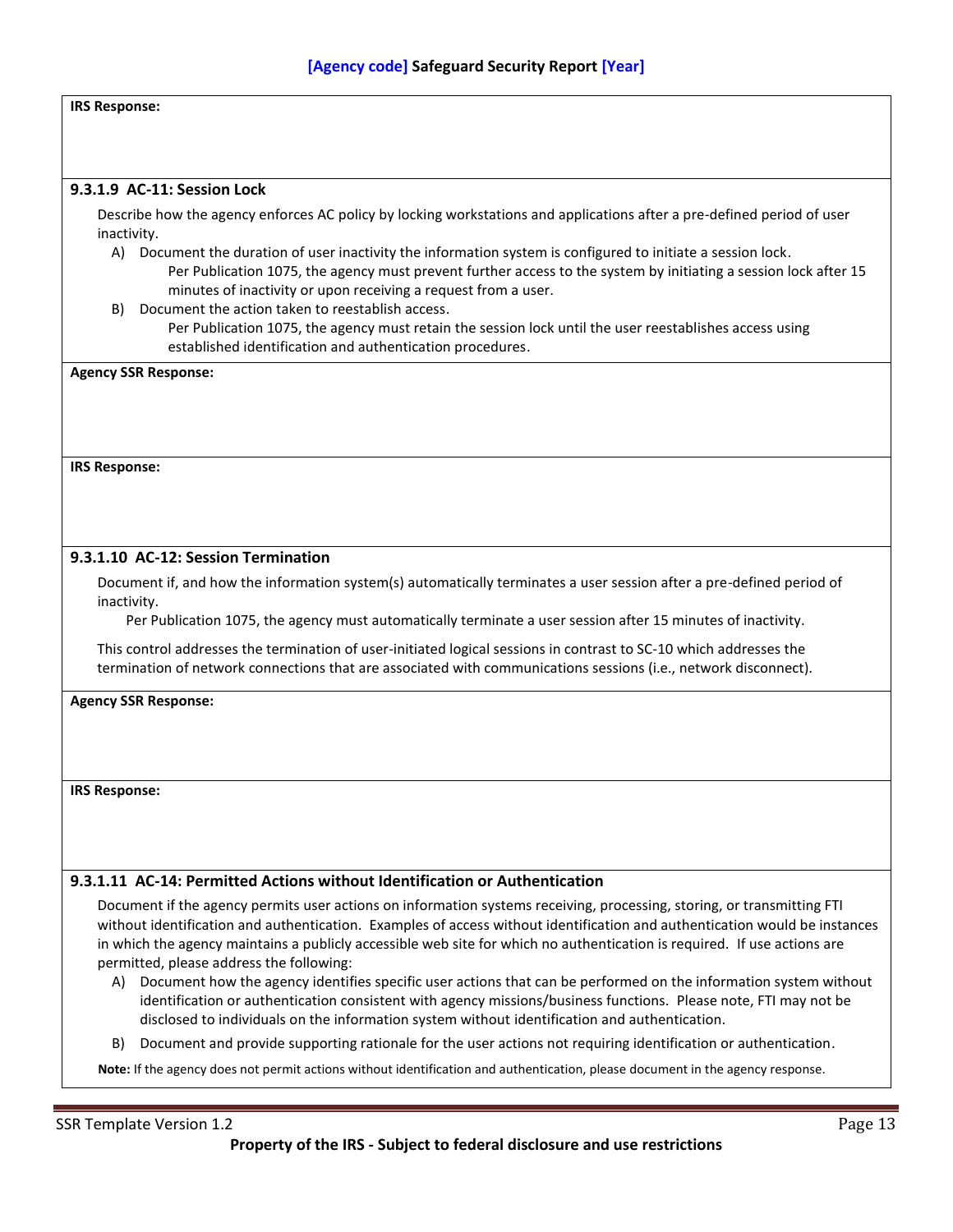| <b>Agency SSR Response:</b>                                                                                                                                                                                                |
|----------------------------------------------------------------------------------------------------------------------------------------------------------------------------------------------------------------------------|
|                                                                                                                                                                                                                            |
|                                                                                                                                                                                                                            |
|                                                                                                                                                                                                                            |
| <b>IRS Response:</b>                                                                                                                                                                                                       |
|                                                                                                                                                                                                                            |
|                                                                                                                                                                                                                            |
| 9.3.1.12 AC-17: Remote Access                                                                                                                                                                                              |
| Remote access is defined as any access to an agency information system by a user communicating through an external                                                                                                         |
| network, for example: the Internet. Any remote access where FTI is accessed over the remote connection must be                                                                                                             |
| performed using multi-factor authentication. Please note, FTI cannot be accessed remotely by agency employees, agents,                                                                                                     |
| representatives, or contractors located offshore (outside the United States). Include how the agency:                                                                                                                      |
| A) Establishes and documents usage restrictions, configuration/connection requirements, and implementation guidance<br>for each type of remote access allowed.                                                             |
| B) Authorizes remote access to the information system prior to allowing such connections.                                                                                                                                  |
| Authorizes and documents the execution of privileged commands and access to security-relevant information via<br>C)                                                                                                        |
| remote access for compelling operational needs only. (CE4)                                                                                                                                                                 |
| Monitors and controls remote access methods to information systems containing FTI. (CE1)<br>D)                                                                                                                             |
| Implements cryptographic mechanisms to protect the confidentiality and integrity of remote access sessions where<br>E)<br>FTI is transmitted over the remote connection. (CE2)                                             |
| Routes all remote accesses through a limited number of managed network access control points. (CE3)<br>F)                                                                                                                  |
| Note: If the agency does not permit remote access, please document in the agency response.                                                                                                                                 |
|                                                                                                                                                                                                                            |
| <b>Agency SSR Response:</b>                                                                                                                                                                                                |
|                                                                                                                                                                                                                            |
|                                                                                                                                                                                                                            |
| <b>IRS Response:</b>                                                                                                                                                                                                       |
|                                                                                                                                                                                                                            |
|                                                                                                                                                                                                                            |
|                                                                                                                                                                                                                            |
| 9.3.1.13 AC-18: Wireless Access                                                                                                                                                                                            |
| If information system(s) storing, processing, and/or transmitting FTI can be accessed on a wireless network, document how                                                                                                  |
| the agency:                                                                                                                                                                                                                |
| A) Establishes wireless access policies that define usage restrictions, configuration/connection requirements,                                                                                                             |
| implementation guidance for wireless access.                                                                                                                                                                               |
| Authorizes wireless access to the information system prior to allowing such connections.<br>B)<br>Employs a wireless intrusion detection system to identify rogue wireless devices and to detect attack attempts and<br>C) |
| potential compromises/breaches to the information system. (SI-4, CE14)                                                                                                                                                     |
| Protects wireless access to the information system using authentication and encryption. (CE1)<br>D)                                                                                                                        |
| Additional requirements for protecting FTI on wireless networks are provided in Section 9.4.18, Wireless Networks of                                                                                                       |
| Publication 1075.                                                                                                                                                                                                          |
| Note: If the agency does not permit wireless access, please document in the agency response.                                                                                                                               |
|                                                                                                                                                                                                                            |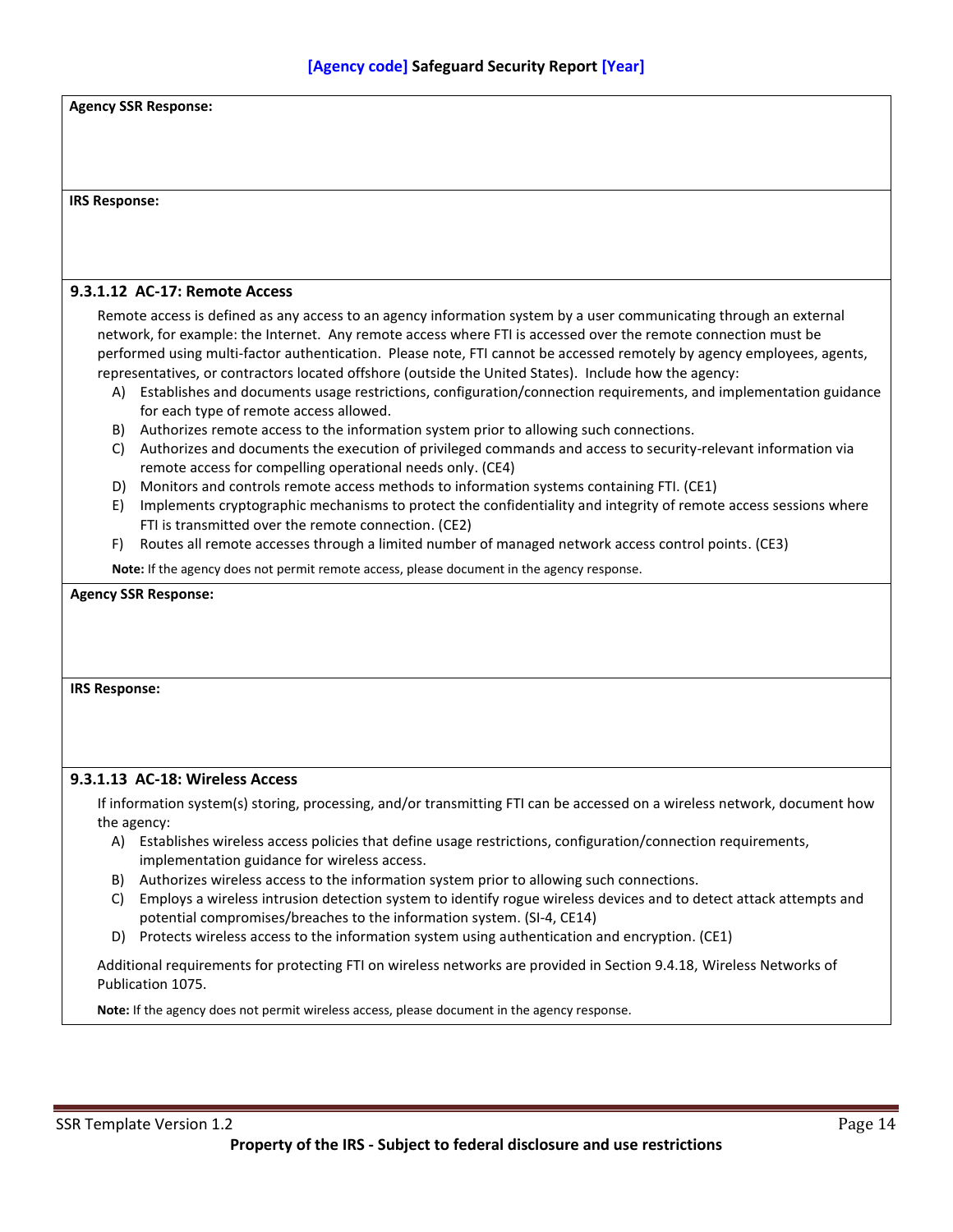| <b>Agency SSR Response:</b> |                                                                                                                                                                                                                                                                                                           |
|-----------------------------|-----------------------------------------------------------------------------------------------------------------------------------------------------------------------------------------------------------------------------------------------------------------------------------------------------------|
|                             |                                                                                                                                                                                                                                                                                                           |
|                             |                                                                                                                                                                                                                                                                                                           |
|                             |                                                                                                                                                                                                                                                                                                           |
| <b>IRS Response:</b>        |                                                                                                                                                                                                                                                                                                           |
|                             |                                                                                                                                                                                                                                                                                                           |
|                             |                                                                                                                                                                                                                                                                                                           |
|                             | 9.3.1.14 AC-19: Access Control for Mobile Devices                                                                                                                                                                                                                                                         |
|                             | If FTI can be accessed and/or retrieved from a mobile or portable device, describe how the agency:                                                                                                                                                                                                        |
| A)                          | Establishes mobile device policies that define usage restrictions, configuration/connection requirements,                                                                                                                                                                                                 |
|                             | implementation guidance for agency-controlled mobile devices.                                                                                                                                                                                                                                             |
| B)<br>C)                    | Authorizes the connection of mobile devices to agency information systems.<br>Employs encryption to protect the confidentiality and integrity of information on mobile devices (e.g., smartphones                                                                                                         |
|                             | and laptop computers). (CE5)                                                                                                                                                                                                                                                                              |
| D).                         | Purges/wipes information from mobile devices based on 10 consecutive, unsuccessful device logon attempts (e.g.,                                                                                                                                                                                           |
|                             | personal digital assistants, smartphones and tablets). Laptop computers are excluded from this requirement. (AC-7,                                                                                                                                                                                        |
|                             | CE2)                                                                                                                                                                                                                                                                                                      |
|                             | Additional requirements on protecting FTI accessed by mobile devices are provided in Section 9.4.8, Mobile Devices of                                                                                                                                                                                     |
|                             | Publication 1075.                                                                                                                                                                                                                                                                                         |
|                             | <b>Agency SSR Response:</b>                                                                                                                                                                                                                                                                               |
|                             |                                                                                                                                                                                                                                                                                                           |
|                             |                                                                                                                                                                                                                                                                                                           |
|                             |                                                                                                                                                                                                                                                                                                           |
| <b>IRS Response:</b>        |                                                                                                                                                                                                                                                                                                           |
|                             |                                                                                                                                                                                                                                                                                                           |
|                             |                                                                                                                                                                                                                                                                                                           |
|                             |                                                                                                                                                                                                                                                                                                           |
|                             | 9.3.1.15 AC-20: Use of External Information Systems                                                                                                                                                                                                                                                       |
|                             | External information systems include any technology used to receive, process, transmit, or store FTI that is not owned and<br>managed by the agency. Describe how the agency prohibits the following, unless approved by the Office of Safeguards:<br>A) Access to FTI from external information systems. |
| B)                          | Use of agency-controlled portable storage devices (e.g., flash drives, external hard drives) containing FTI on external                                                                                                                                                                                   |
|                             | information systems. (CE2)                                                                                                                                                                                                                                                                                |
| C)                          | Use of non-agency-owned information systems, system components, or devices to process, store, or transmit FTI.                                                                                                                                                                                            |
|                             | • Non-agency owned information system usage requires the agency to notify the Office of Safeguards 45 days                                                                                                                                                                                                |
|                             | prior to implementation (see Section 7.4, 45-Day Notification Reporting Requirements of Publication 1075).<br>(CE3)                                                                                                                                                                                       |
|                             | Document any exceptions and/or approvals granted by the Office of Safeguards.                                                                                                                                                                                                                             |
|                             | <b>Agency SSR Response:</b>                                                                                                                                                                                                                                                                               |
|                             |                                                                                                                                                                                                                                                                                                           |
|                             |                                                                                                                                                                                                                                                                                                           |
|                             |                                                                                                                                                                                                                                                                                                           |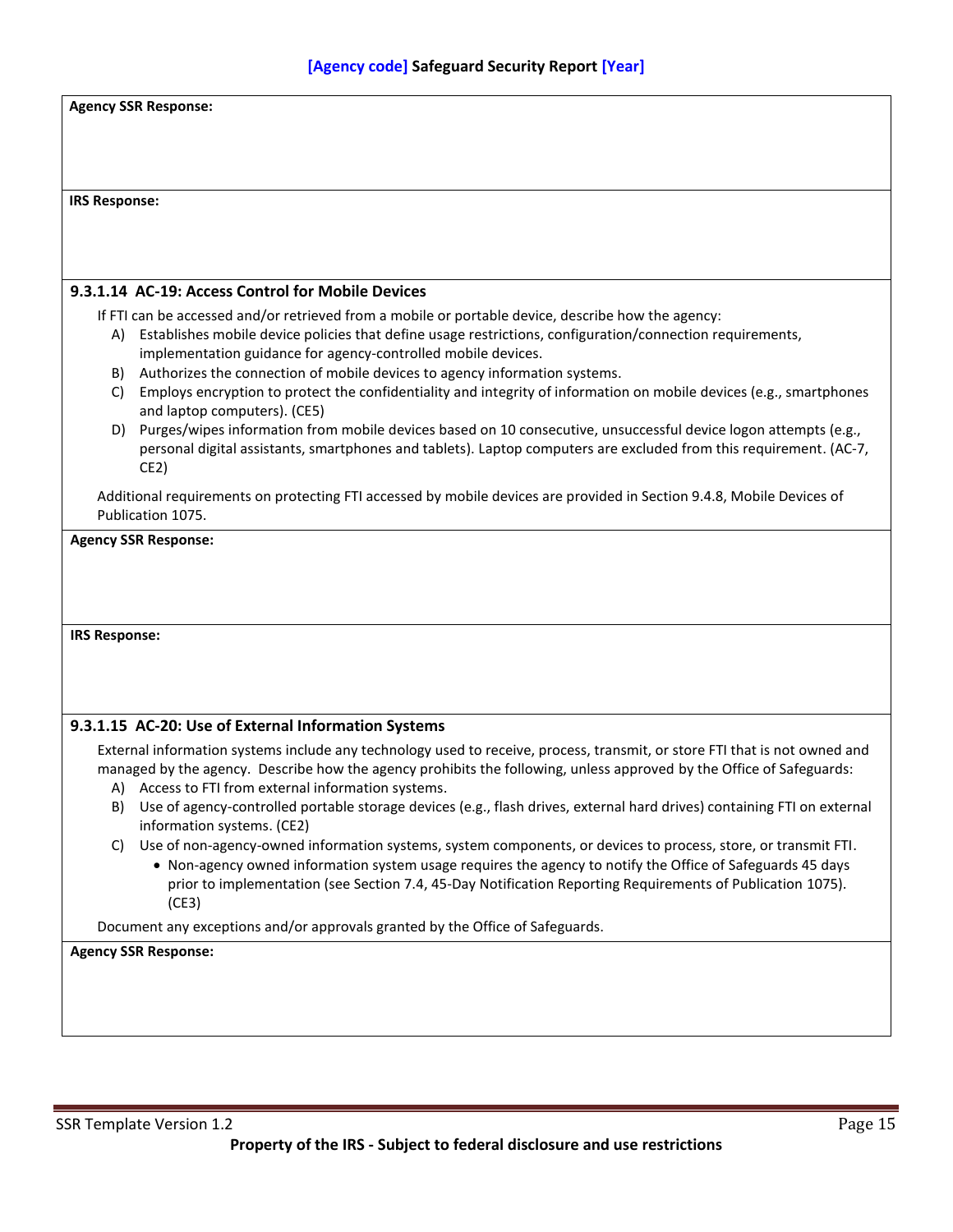#### **IRS Response:**

#### **9.3.1.16 AC-21: Information Sharing**

Validate and describe how the agency restricts the sharing/re-disclosure of FTI to only those authorized in IRC 6103 and as approved by the Office of Safeguards.

#### **Agency SSR Response:**

**IRS Response:**

#### **9.3.1.17 AC-22: Publicly Accessible Content**

Describe how the agency safeguards FTI in publicly accessible information systems. Include how the agency:

- A) Designates individuals authorized to post information onto a publicly accessible information system.
- B) Trains authorized individuals to ensure that publicly accessible information does not contain FTI.
- C) Reviews the proposed content of information prior to posting onto the publicly accessible information system to ensure that FTI is not included.
- D) Reviews content on publicly accessible information system(s) for FTI; and immediately removes it if and when it is discovered.

Per Publication 1075, the agency must review the content on the publicly accessible information system for FTI, at a minimum, quarterly and remove such information, if discovered.

**Agency SSR Response:**

#### **IRS Response:**

## **9.3.2 Awareness and Training (AT)**

#### <span id="page-23-0"></span>**9.3.2.1 AT-1: Security Awareness and Training Policy and Procedures**

Describe how the agency maintains and disseminates to designated agency officials:

A) A security awareness and training policy that addresses purpose, scope, roles, responsibilities, management commitment, coordination among organizational entities, and compliance. Please include details regarding policy review/update.

Per Publication 1075, the agency must review policies, and update as necessary: every three years or if there is a significant change.

B) Security awareness and training procedures to facilitate the policy and AT related security controls. Please include details regarding procedure review/update.

Per Publication 1075, the agency must review procedures, and update as necessary: annually.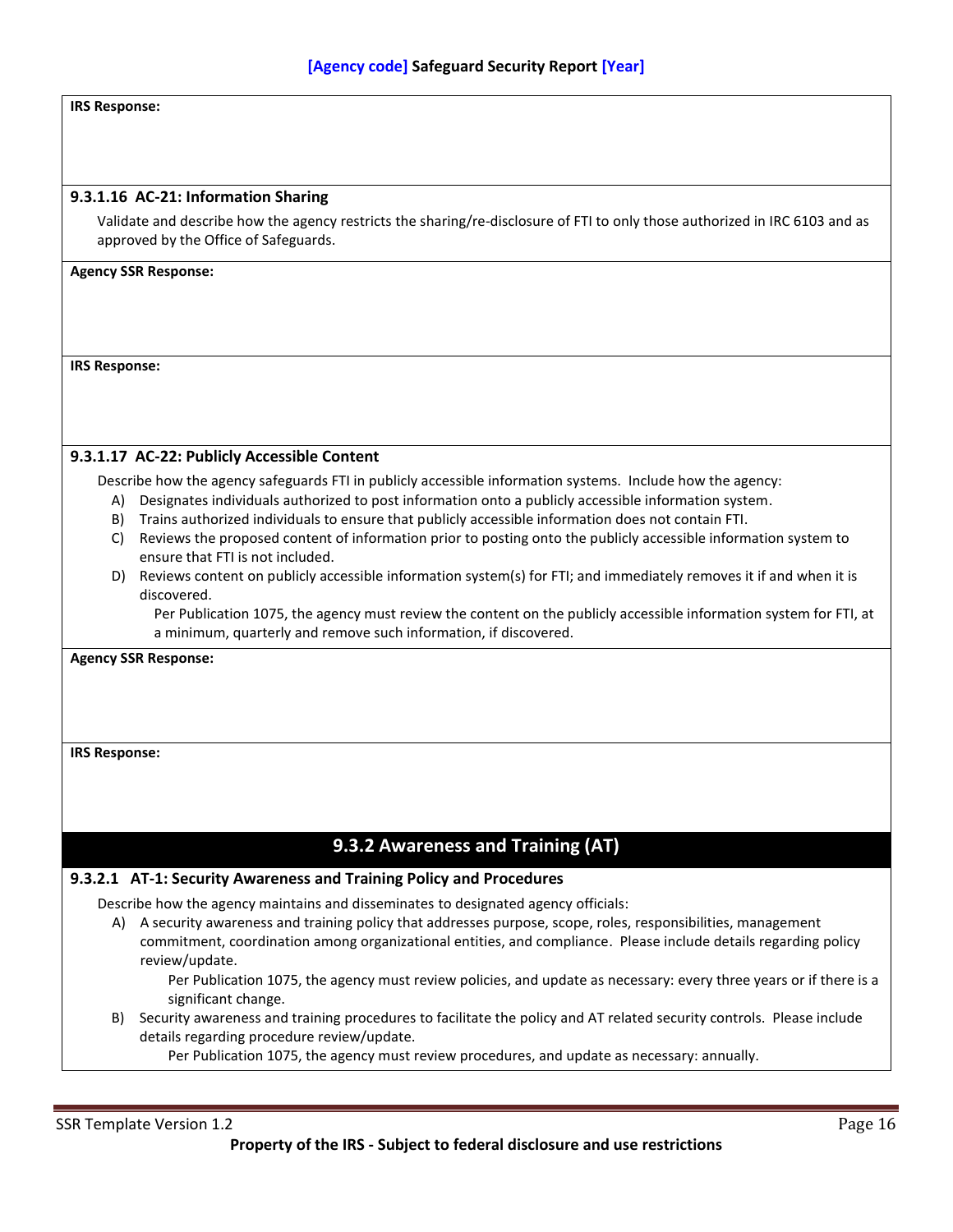| <b>IRS Response:</b>        |                                                                                                                                                                                                                                                                                                                                                                                                                                                                                                                                                                                                                                              |
|-----------------------------|----------------------------------------------------------------------------------------------------------------------------------------------------------------------------------------------------------------------------------------------------------------------------------------------------------------------------------------------------------------------------------------------------------------------------------------------------------------------------------------------------------------------------------------------------------------------------------------------------------------------------------------------|
|                             |                                                                                                                                                                                                                                                                                                                                                                                                                                                                                                                                                                                                                                              |
|                             |                                                                                                                                                                                                                                                                                                                                                                                                                                                                                                                                                                                                                                              |
|                             | 9.3.2.2 AT-2: Security Awareness Training                                                                                                                                                                                                                                                                                                                                                                                                                                                                                                                                                                                                    |
| A)<br>B)                    | Describe how the agency ensures all information system users and managers are knowledgeable of security awareness<br>material before authorizing access to the system.<br>Document how information system users (managers, senior executives, and contractors) with access to FTI receive<br>basic security awareness training as part of initial training for new users, when required by information system<br>changes, and at least annually thereafter. Please describe the content of security awareness training.<br>Document how the agency includes security awareness training on recognizing and reporting potential indicators of |
|                             | insider threat. (CE2)                                                                                                                                                                                                                                                                                                                                                                                                                                                                                                                                                                                                                        |
| <b>Agency SSR Response:</b> |                                                                                                                                                                                                                                                                                                                                                                                                                                                                                                                                                                                                                                              |
|                             |                                                                                                                                                                                                                                                                                                                                                                                                                                                                                                                                                                                                                                              |
|                             |                                                                                                                                                                                                                                                                                                                                                                                                                                                                                                                                                                                                                                              |
|                             |                                                                                                                                                                                                                                                                                                                                                                                                                                                                                                                                                                                                                                              |
|                             |                                                                                                                                                                                                                                                                                                                                                                                                                                                                                                                                                                                                                                              |
|                             |                                                                                                                                                                                                                                                                                                                                                                                                                                                                                                                                                                                                                                              |
| <b>IRS Response:</b>        |                                                                                                                                                                                                                                                                                                                                                                                                                                                                                                                                                                                                                                              |
|                             |                                                                                                                                                                                                                                                                                                                                                                                                                                                                                                                                                                                                                                              |
|                             |                                                                                                                                                                                                                                                                                                                                                                                                                                                                                                                                                                                                                                              |
|                             |                                                                                                                                                                                                                                                                                                                                                                                                                                                                                                                                                                                                                                              |
|                             | 9.3.2.3 AT-3: Role Based Security Training                                                                                                                                                                                                                                                                                                                                                                                                                                                                                                                                                                                                   |
| A)                          | Describe how the agency implements role-based security training.<br>Document how the agency provides role-based training to personnel with security roles and responsibilities before<br>authorizing access to the information system or performing assigned duties that require access to FTI, when required<br>by information system changes, and at least annually thereafter. Please describe the content of role-based security<br>training.                                                                                                                                                                                            |
|                             |                                                                                                                                                                                                                                                                                                                                                                                                                                                                                                                                                                                                                                              |
| <b>Agency SSR Response:</b> |                                                                                                                                                                                                                                                                                                                                                                                                                                                                                                                                                                                                                                              |
|                             |                                                                                                                                                                                                                                                                                                                                                                                                                                                                                                                                                                                                                                              |
|                             |                                                                                                                                                                                                                                                                                                                                                                                                                                                                                                                                                                                                                                              |
|                             |                                                                                                                                                                                                                                                                                                                                                                                                                                                                                                                                                                                                                                              |
|                             |                                                                                                                                                                                                                                                                                                                                                                                                                                                                                                                                                                                                                                              |
|                             |                                                                                                                                                                                                                                                                                                                                                                                                                                                                                                                                                                                                                                              |
|                             |                                                                                                                                                                                                                                                                                                                                                                                                                                                                                                                                                                                                                                              |
|                             |                                                                                                                                                                                                                                                                                                                                                                                                                                                                                                                                                                                                                                              |
| <b>IRS Response:</b>        | 9.3.2.4 AT-4: Security Training Records                                                                                                                                                                                                                                                                                                                                                                                                                                                                                                                                                                                                      |
|                             |                                                                                                                                                                                                                                                                                                                                                                                                                                                                                                                                                                                                                                              |
| A)                          | Document how the agency monitors and maintains security training records.<br>Describe how the agency documents and monitors individual information system security training activities including                                                                                                                                                                                                                                                                                                                                                                                                                                             |
|                             | basic security awareness training and specific information system security training.                                                                                                                                                                                                                                                                                                                                                                                                                                                                                                                                                         |
| B)                          | Define the duration in which individual training records are retained.<br>Per Publication 1075, the agency must retain individual training records for a period of five years.                                                                                                                                                                                                                                                                                                                                                                                                                                                               |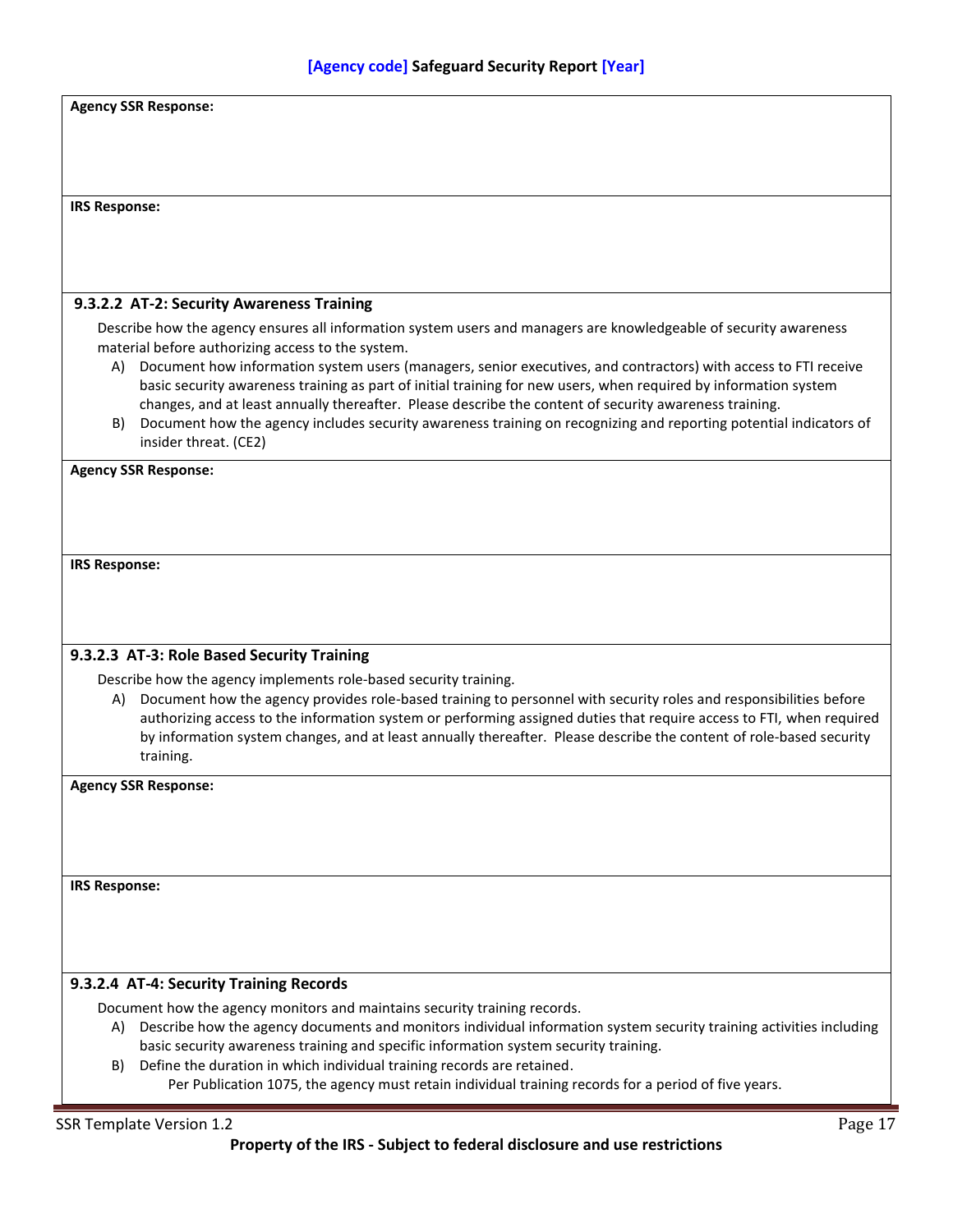<span id="page-25-0"></span>

|                      | <b>Agency SSR Response:</b>                                                                                                                                                                                                                                                                                                                                                                                                                                                   |
|----------------------|-------------------------------------------------------------------------------------------------------------------------------------------------------------------------------------------------------------------------------------------------------------------------------------------------------------------------------------------------------------------------------------------------------------------------------------------------------------------------------|
|                      |                                                                                                                                                                                                                                                                                                                                                                                                                                                                               |
| <b>IRS Response:</b> |                                                                                                                                                                                                                                                                                                                                                                                                                                                                               |
|                      |                                                                                                                                                                                                                                                                                                                                                                                                                                                                               |
|                      |                                                                                                                                                                                                                                                                                                                                                                                                                                                                               |
|                      | 9.3.3 Audit and Accountability (AU)                                                                                                                                                                                                                                                                                                                                                                                                                                           |
|                      | 9.3.3.1 AU-1: Audit and Accountability Policy and Procedures                                                                                                                                                                                                                                                                                                                                                                                                                  |
|                      | Describe how the agency maintains and disseminates to designated agency officials:<br>A) An audit and accountability policy that addresses purpose, scope, roles, responsibilities, management commitment,<br>coordination among organizational entities, and compliance. Please include details regarding policy review/update.<br>Per Publication 1075, the agency must review policies, and update as necessary: every three years or if there is a<br>significant change. |
| B)                   | Audit and accountability procedures to facilitate the policy and AU related security controls. Please include details<br>regarding procedure review/update.                                                                                                                                                                                                                                                                                                                   |
|                      | Per Publication 1075, the agency must review procedures, and update as necessary: annually.<br><b>Agency SSR Response:</b>                                                                                                                                                                                                                                                                                                                                                    |
|                      |                                                                                                                                                                                                                                                                                                                                                                                                                                                                               |
|                      |                                                                                                                                                                                                                                                                                                                                                                                                                                                                               |
|                      |                                                                                                                                                                                                                                                                                                                                                                                                                                                                               |
| <b>IRS Response:</b> |                                                                                                                                                                                                                                                                                                                                                                                                                                                                               |
|                      |                                                                                                                                                                                                                                                                                                                                                                                                                                                                               |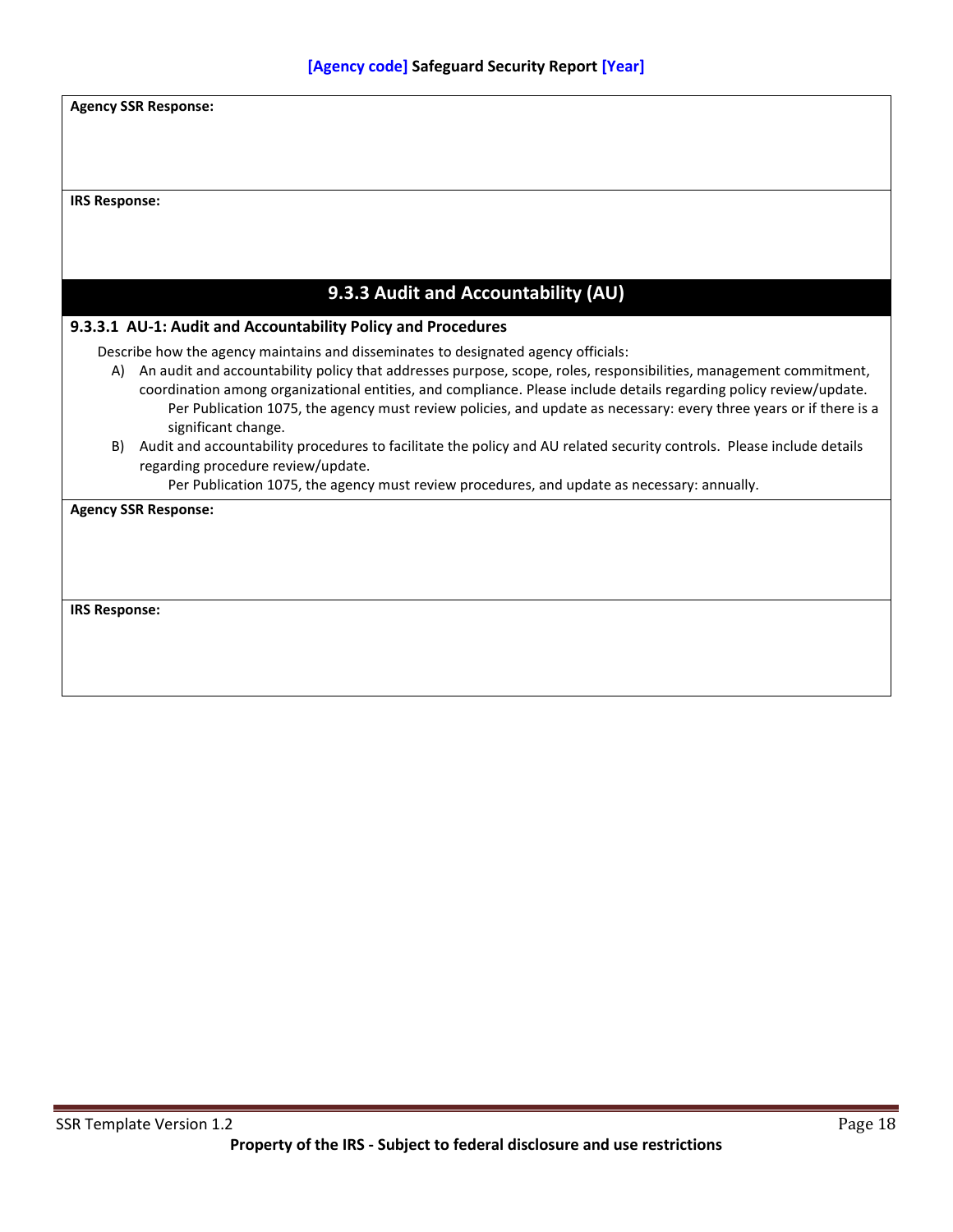#### **9.3.3.3 AU-2: Audit Events**

Describe how the agency's information system(s) generate audit records for all security-relevant events. Security-relevant events must enable the detection of unauthorized access to FTI data. Auditing must be enabled to the greatest extent necessary to capture access, modification, deletion, and movement of FTI by each unique user. Access to FTI must be audited at the information system, operating system, software, and database levels.

A) Document which event types are audited by the information system and all supporting components storing, processing, or transmitting FTI.

Per Publication 1075, at a minimum, the information system shall audit the following event types: Log onto the system, log off the system, change of password, all system administrator commands (while logged on as system administrator), switching accounts or running privileged actions from another account (e.g., Linux/Unix SU or Windows RUNAS), the creation or modification of super-user groups, subset of security administrator commands (while logged on in the security administrator role), subset of system administrator commands (while logged on in the user role), clearing of the audit log file, startup and shutdown of audit functions, use of identification and authentication mechanisms (e.g., user ID and password), change of file or user permissions or privileges (e.g., use of suid/guid,chown, su), remote access outside of the corporate network communication channels (e.g., modems, dedicated VPN) and all dial-in access to the system, changes made to an application or database by a batch file, application-critical record changes, changes to database or application records (where the application has been bypassed to produce the change [via a file or other database utility]), all system and data interactions concerning FTI, and any additional platform-specific events, as defined in SCSEMs located on the Office of Safeguards website.

- B) Document how the agency coordinates the security audit functions with other agency entities requiring audit-related information to enhance mutual support and to help guide the selection of auditable events.
- C) Provide a rationale for why the auditable events are deemed to be adequate to support after-the-fact investigations of security incidents.
- D) Document the duration in which the list of audited events is reviewed and updated. (CE3) Per Publication 1075, the agency must review and update the audited events at a minimum, annually.

| <b>Agency SSR Response:</b> |  |  |
|-----------------------------|--|--|
|-----------------------------|--|--|

#### **IRS Response:**

#### **9.3.3.4 AU-3: Content of Audit Records**

Describe how the agency's identified security-relevant events enable the detection of unauthorized access to FTI data.

A) Document the audit record content that is captured by the information system and all supporting components storing, processing, or transmitting FTI.

Per Publication 1075, at a minimum, the agency must generate audit records containing information that establishes what type of event occurred, when the event occurred, where the event occurred, the source of the event, the outcome of the event, and the identity of any individuals or subjects associated with the event.

B) Document details of the agency's audit records (for all applicable components) that contain information to facilitate the reconstruction of events if unauthorized activity or a malfunction occurs or is suspected in the audit records for audit events identified by type, location, or subject. (CE1)

**Agency SSR Response:**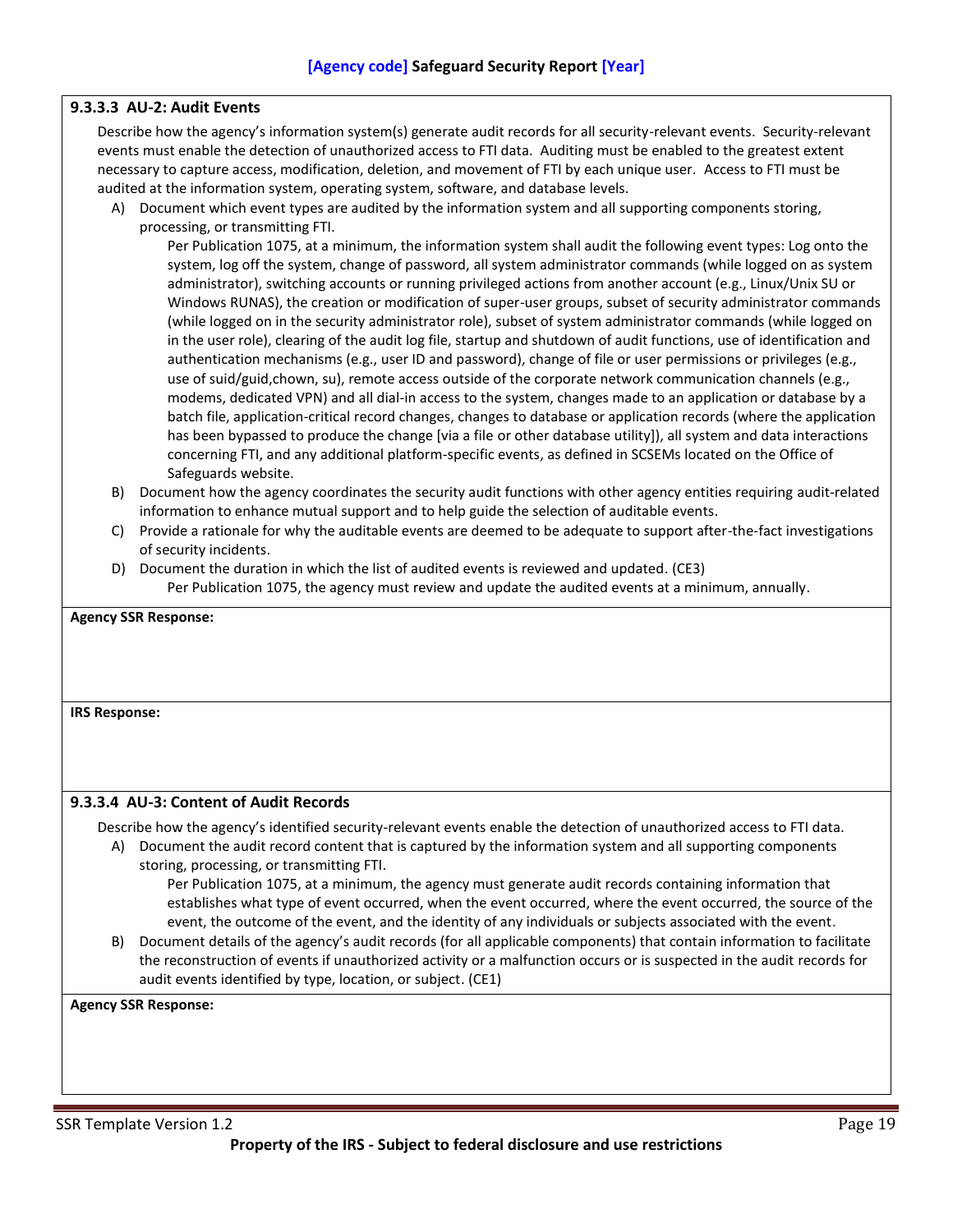| <b>IRS Response:</b> |  |
|----------------------|--|
|----------------------|--|

#### **9.3.3.5 AU-4: Audit Storage Capacity**

Describe how the agency configures information systems containing FTI to allocate sufficient audit record storage capacity. Per Publication 1075, the agency must allocate audit record storage capacity to retain audit records for the required audit retention period of seven years.

#### **Agency SSR Response:**

**IRS Response:**

#### **9.3.3.6 AU-5: Response to Audit Processing Failures**

Describe how the agency responds to audit processing failures.

- A) Document how the agency alerts designated agency officials in the event of an audit processing failure.
- B) Document how the agency monitors system operational status using operating system or system audit logs, and verifies functions and performance of the information system.
	- Logs shall be able to identify where system process failures have taken place and provide information relative to corrective actions to be taken by the system administrator.
- C) Document if and how automated warnings are provided when allocated audit record storage volume reaches (or exceeds) a maximum audit storage records capacity. (CE1)

**Agency SSR Response:**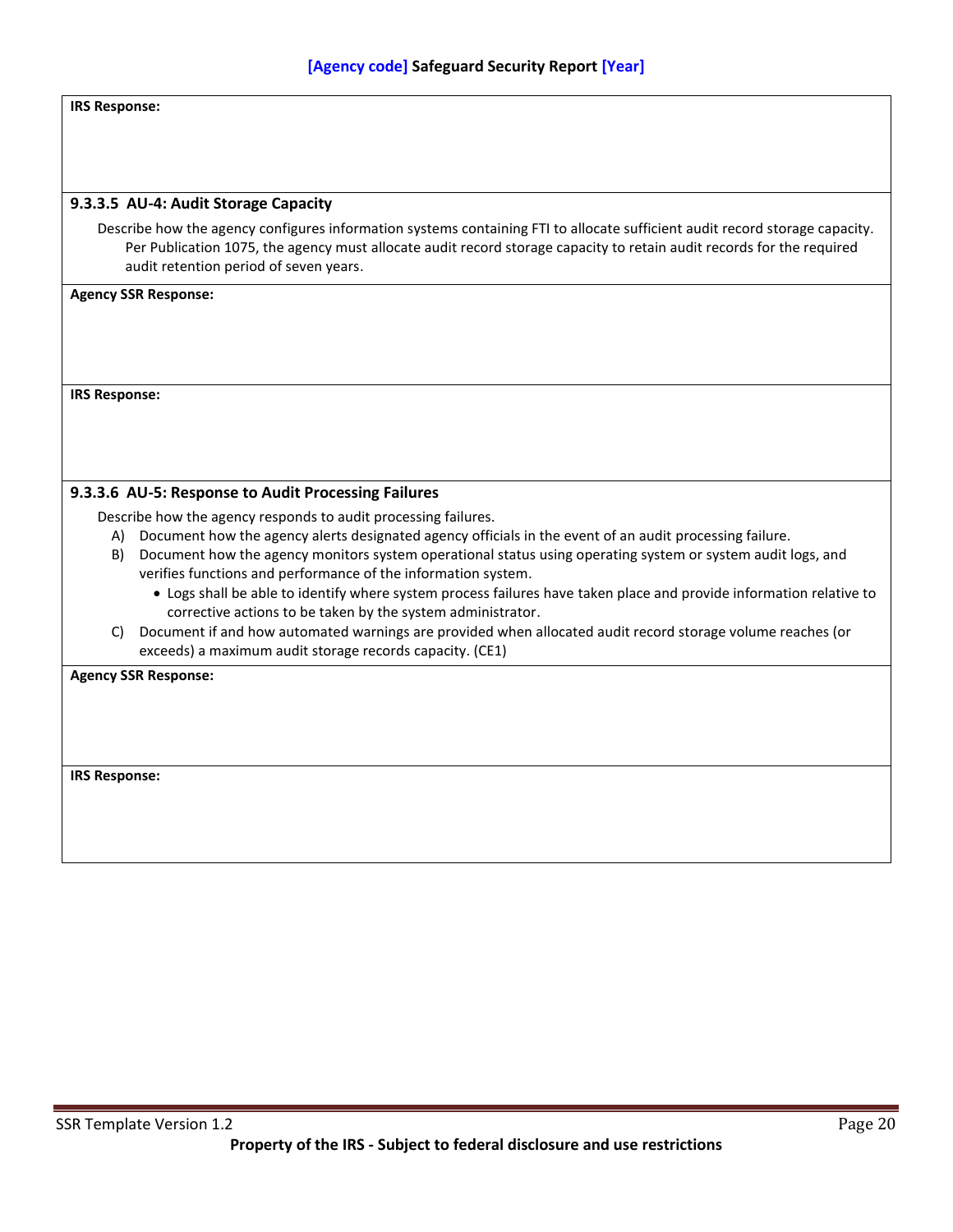| 9.3.3.7 AU-6: Audit Review, Analysis, and Reporting                                                                                                                                          |  |
|----------------------------------------------------------------------------------------------------------------------------------------------------------------------------------------------|--|
| Describe how the agency reviews audit records for indications of unusual activities, suspicious activities or suspected                                                                      |  |
| violations.                                                                                                                                                                                  |  |
| A)<br>Define the frequency in which audit records are reviewed and analyzed.<br>Per Publication 1075, the agency must review and analyze information system audit records at least weekly or |  |
| more frequently at the discretion of the information system owner for indications of unusual activity related to                                                                             |  |
| potential unauthorized FTI access.                                                                                                                                                           |  |
| Document how findings are reported.<br>B)                                                                                                                                                    |  |
| Per Publication 1075, findings shall be reported in accordance with the agency incident response policy; If the                                                                              |  |
| finding involves a potential unauthorized disclosure of FTI, the appropriate special agent-in-charge, Treasury                                                                               |  |
| Inspector General for Tax Administration (TIGTA), and the IRS Office of Safeguards must be contacted, as                                                                                     |  |
| described in Section 10.0: Reporting Improper Inspections or Disclosures, of Publication 1075.                                                                                               |  |
| Refer to Table 8: Proactive Auditing Methods to Detect Unauthorized Access to FTI, of Publication 1075 for recommended                                                                       |  |
| proactive audit methods.                                                                                                                                                                     |  |
| <b>Agency SSR Response:</b>                                                                                                                                                                  |  |
|                                                                                                                                                                                              |  |
|                                                                                                                                                                                              |  |
|                                                                                                                                                                                              |  |
|                                                                                                                                                                                              |  |
| <b>IRS Response:</b>                                                                                                                                                                         |  |
|                                                                                                                                                                                              |  |
|                                                                                                                                                                                              |  |
|                                                                                                                                                                                              |  |
| 9.3.3.8 AU-7: Audit Reduction and Report Generation                                                                                                                                          |  |
| Describe how the agency's information system(s) provide an audit reduction and report generation capability to enable                                                                        |  |
| review of audit records.                                                                                                                                                                     |  |
| Document how the agency supports on-demand audit review, analysis, and reporting requirements and after-the-<br>A)                                                                           |  |
| fact investigations of security incidents.                                                                                                                                                   |  |
| B) Document how the agency ensures the original content or time ordering of audit records is not altered.                                                                                    |  |
| <b>Agency SSR Response:</b>                                                                                                                                                                  |  |
|                                                                                                                                                                                              |  |
|                                                                                                                                                                                              |  |
|                                                                                                                                                                                              |  |
|                                                                                                                                                                                              |  |
| <b>IRS Response:</b>                                                                                                                                                                         |  |
|                                                                                                                                                                                              |  |
|                                                                                                                                                                                              |  |
|                                                                                                                                                                                              |  |
| 9.3.3.9 AU-8: Time Stamps                                                                                                                                                                    |  |
| Describe how the agency's information system(s) provides date and time stamps in audit record generation.                                                                                    |  |
| Document if, and what internal system clocks are used to generate time stamps for audit records.<br>A)                                                                                       |  |
| Document how the agency records time stamps for audit records that can be mapped to Coordinated Universal Time<br>B)                                                                         |  |
| (UTC) or Greenwich Mean Time (GMT).                                                                                                                                                          |  |
| Document if the agency compares and synchronizes the internal information system clocks to approved authoritative<br>C)                                                                      |  |
| time sources (e.g., NIST, Naval Observatory). (CE1)                                                                                                                                          |  |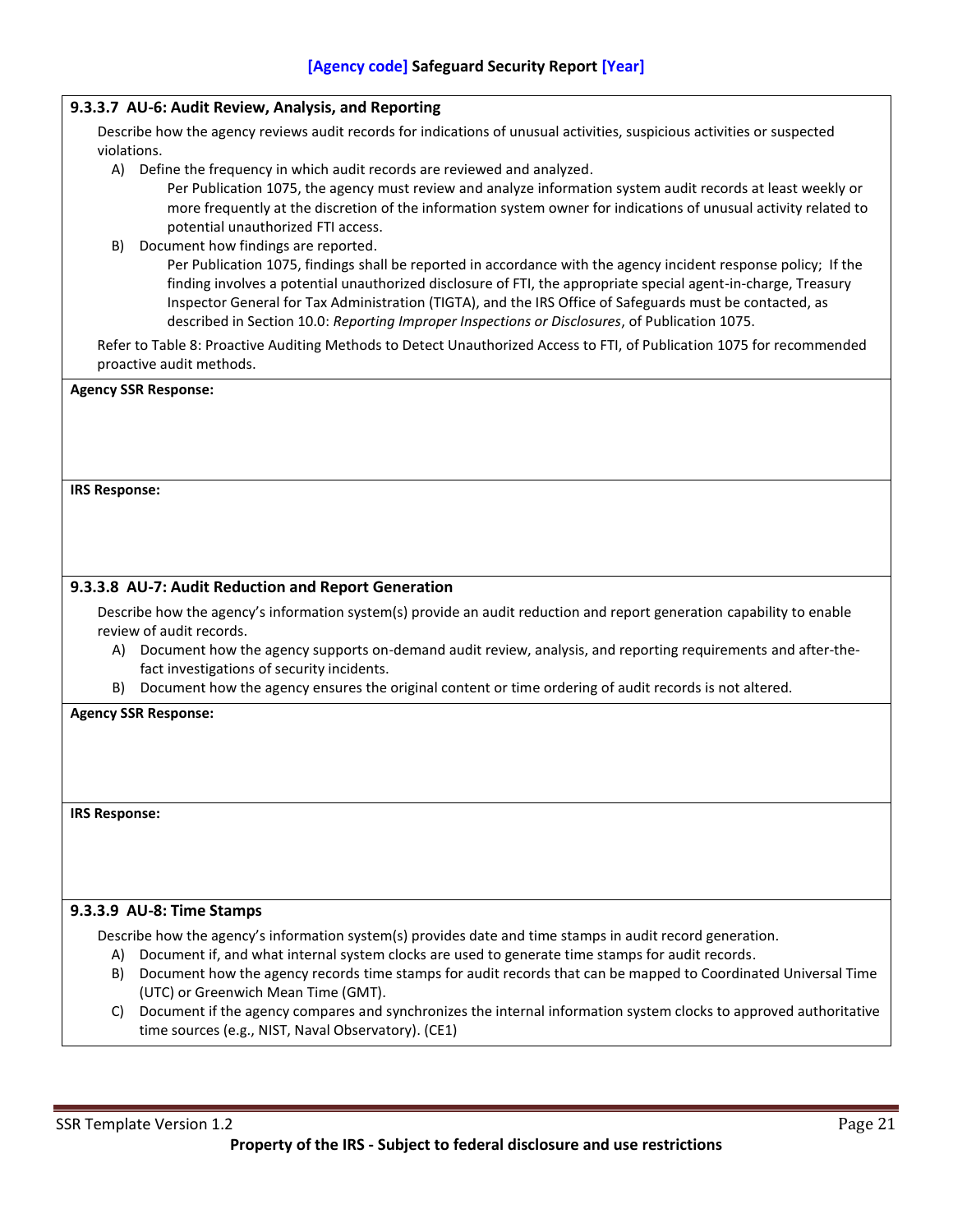| <b>Agency SSR Response:</b>                                                                                                                                                                                                                          |
|------------------------------------------------------------------------------------------------------------------------------------------------------------------------------------------------------------------------------------------------------|
|                                                                                                                                                                                                                                                      |
|                                                                                                                                                                                                                                                      |
|                                                                                                                                                                                                                                                      |
|                                                                                                                                                                                                                                                      |
| <b>IRS Response:</b>                                                                                                                                                                                                                                 |
|                                                                                                                                                                                                                                                      |
|                                                                                                                                                                                                                                                      |
|                                                                                                                                                                                                                                                      |
| 9.3.3.10 AU-9: Protection of Audit Information                                                                                                                                                                                                       |
| Describe how the agency's information system(s) protects audit information.                                                                                                                                                                          |
| A) Document how the agency's information systems protect audit information and audit tools from unauthorized                                                                                                                                         |
| access, modification, and deletion.<br>Document if, and how the agency authorizes access to manage audit functionality only to designated security<br>B)                                                                                             |
| administrator(s) or staff other than the system and network administrator. System and network administrators must                                                                                                                                    |
| not have the ability to modify or delete audit log entries. (CE4)                                                                                                                                                                                    |
| <b>Agency SSR Response:</b>                                                                                                                                                                                                                          |
|                                                                                                                                                                                                                                                      |
|                                                                                                                                                                                                                                                      |
|                                                                                                                                                                                                                                                      |
|                                                                                                                                                                                                                                                      |
| <b>IRS Response:</b>                                                                                                                                                                                                                                 |
|                                                                                                                                                                                                                                                      |
|                                                                                                                                                                                                                                                      |
|                                                                                                                                                                                                                                                      |
|                                                                                                                                                                                                                                                      |
| 9.3.3.11 AU-11: Audit Record Retention                                                                                                                                                                                                               |
|                                                                                                                                                                                                                                                      |
| Describe how the agency ensures audit information is archived to provide support for after-the-fact investigations of security<br>incidents and to meet regulatory and agency information retention requirements.                                    |
| Per Publication 1075, the agency must retain audit records for 7 years.                                                                                                                                                                              |
|                                                                                                                                                                                                                                                      |
| <b>Agency SSR Response:</b>                                                                                                                                                                                                                          |
|                                                                                                                                                                                                                                                      |
|                                                                                                                                                                                                                                                      |
|                                                                                                                                                                                                                                                      |
| <b>IRS Response:</b>                                                                                                                                                                                                                                 |
|                                                                                                                                                                                                                                                      |
|                                                                                                                                                                                                                                                      |
|                                                                                                                                                                                                                                                      |
| 9.3.3.12 AU-12: Audit Generation                                                                                                                                                                                                                     |
|                                                                                                                                                                                                                                                      |
| Describe the audit generation capabilities for the information system and all supporting components storing, processing, or                                                                                                                          |
| transmitting FTI. Include how the information system:                                                                                                                                                                                                |
| A) Provides audit generation capabilities for all auditable events defined in Section 9.3.3.2 (AU-2: Auditable Events).<br>Allows designated agency officials to select which auditable events are to be audited by specific components of the<br>B) |
| information system.<br>Generates audit records with the content defined in Section 9.3.3.4 (AU-3: Content of Audit Records).<br>C)                                                                                                                   |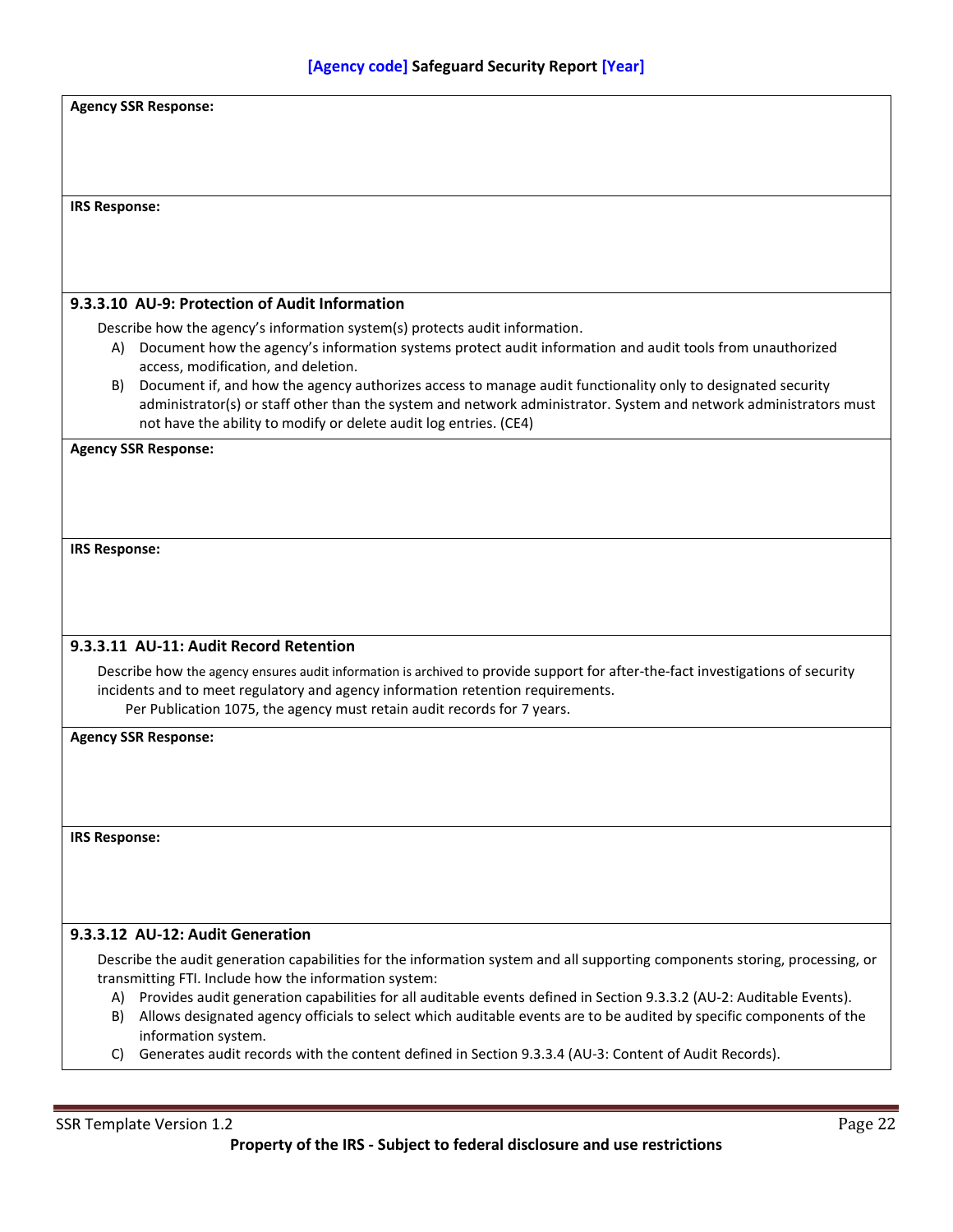<span id="page-30-0"></span>

| <b>Agency SSR Response:</b>                                                                                                                                                                                                    |
|--------------------------------------------------------------------------------------------------------------------------------------------------------------------------------------------------------------------------------|
|                                                                                                                                                                                                                                |
|                                                                                                                                                                                                                                |
|                                                                                                                                                                                                                                |
| <b>IRS Response:</b>                                                                                                                                                                                                           |
|                                                                                                                                                                                                                                |
|                                                                                                                                                                                                                                |
|                                                                                                                                                                                                                                |
| 9.3.3.13 AU-16: Cross-Agency Auditing                                                                                                                                                                                          |
| Describe how the agency employs mechanisms for coordinating the access and protection of audit information among                                                                                                               |
| external entities when audit information is transmitted across agency boundaries.                                                                                                                                              |
| • This requirement applies to outsourced data centers or cloud providers. The provider must be held accountable to                                                                                                             |
| protect and share audit information with the agency through the contract. Refer to Section 9.4.1, Cloud Computing<br>Environments, and Section 5.4, Controls over Processing, of Publication 1075 for additional requirements. |
|                                                                                                                                                                                                                                |
| <b>Agency SSR Response:</b>                                                                                                                                                                                                    |
|                                                                                                                                                                                                                                |
|                                                                                                                                                                                                                                |
|                                                                                                                                                                                                                                |
| <b>IRS Response:</b>                                                                                                                                                                                                           |
|                                                                                                                                                                                                                                |
|                                                                                                                                                                                                                                |
|                                                                                                                                                                                                                                |
|                                                                                                                                                                                                                                |
| 9.3.4 Security Assessment and Authorization (CA)                                                                                                                                                                               |
| 9.3.4.1 CA-1: Security Assessment and Authorization Policy and Procedures                                                                                                                                                      |
| Describe how the agency maintains and disseminates to designated agency officials:                                                                                                                                             |
| A security assessment and authorization (SA&A) policy that addresses purpose, scope, roles, responsibilities,<br>A)                                                                                                            |
| management commitment, coordination among organizational entities, and compliance. Please include details                                                                                                                      |
| regarding policy review/update.                                                                                                                                                                                                |
| Per Publication 1075, the agency must review policies, and update as necessary: every three years or if there is a                                                                                                             |
| significant change.                                                                                                                                                                                                            |
| Security assessment and authorization procedures to facilitate the policy and CA related security controls. Please<br>B)<br>include details regarding procedure review/update.                                                 |
| Per Publication 1075, the agency must review procedures, and update as necessary: annually.                                                                                                                                    |
|                                                                                                                                                                                                                                |
| Note: For federal agencies that receive FTI, a NIST compliant SA&A is required in accordance with FISMA. For state or local agencies that                                                                                      |
| receive FTI, a third-party accreditation is not required. Instead these agencies may internally attest.                                                                                                                        |
| <b>Agency SSR Response:</b>                                                                                                                                                                                                    |
|                                                                                                                                                                                                                                |
|                                                                                                                                                                                                                                |
|                                                                                                                                                                                                                                |
|                                                                                                                                                                                                                                |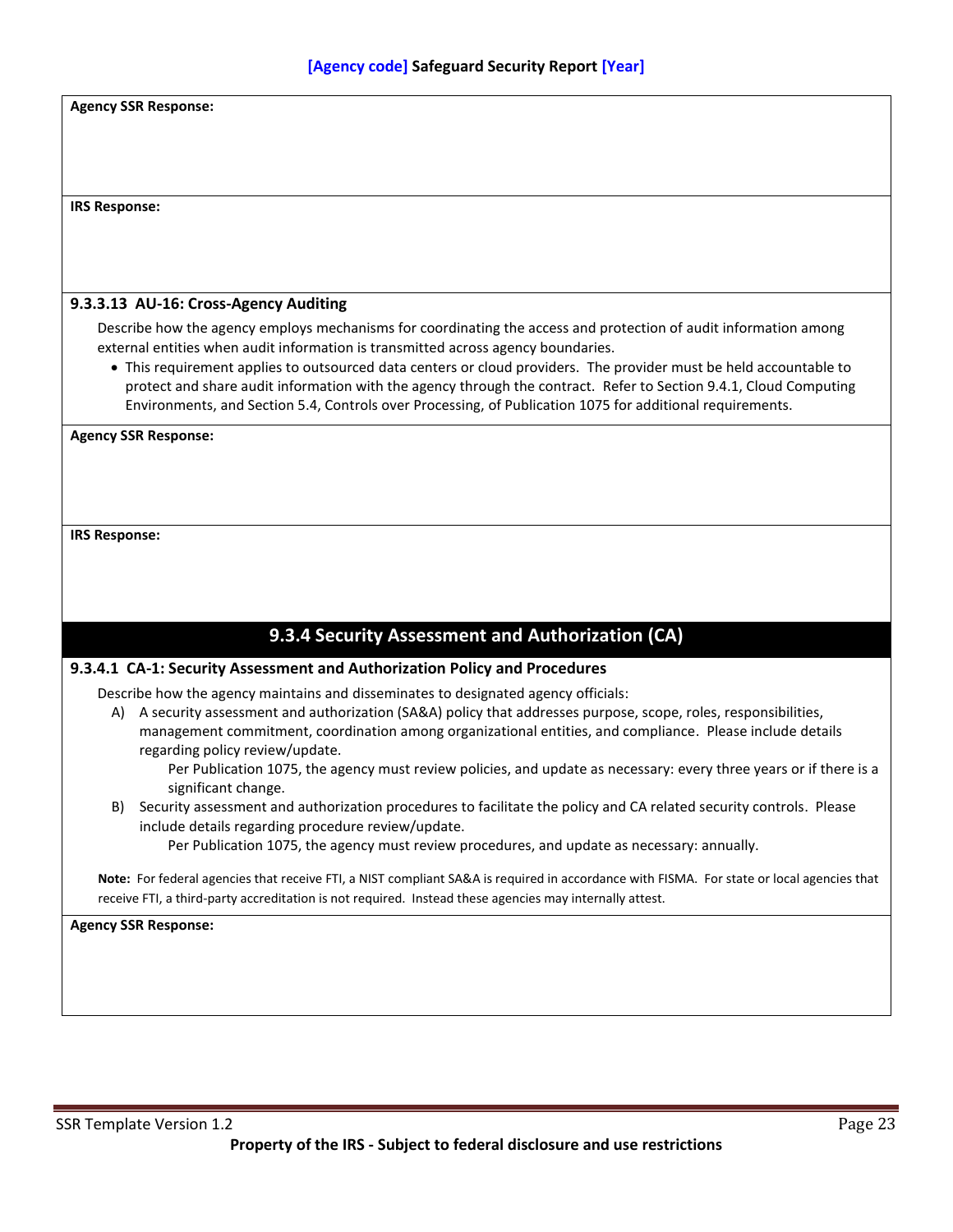#### **IRS Response:**

#### **9.3.4.2 CA-2: Security Assessments**

Describe how the agency conducts an assessment of the security controls in the information system to ensure the controls are implemented correctly, operating as intended, and producing the desired outcome with respect to meeting the security requirements for the system.

- A) Document how the agency develops and a security assessment plan that contains the scope of the assessment (selected security controls, applicable environments, and assessment roles and responsibilities), and assessment procedures.
- B) Document how the agency assesses security controls applicable to the information system and its environment to determine the extent to which the controls are implemented correctly, operating as intended, and producing the desired outcome with respect to meeting established security requirements.
	- Per Publication 1075, the agency must assess security controls at a minimum of an annual basis.
- C) Document if the agency produces a security assessment report that documents the results of the assessment.
- D) Document how the agency provides results to the agency's Authorizing Official.

#### **Agency SSR Response:**

**IRS Response:**

#### **9.3.4.3 CA-3: System Interconnections**

Describe how the agency protects and monitors information system interconnections.

- A) Document how the agency authorizes connections from the information system to other information systems through the use of Interconnection Security Agreements (ISA).
- B) Document the content of ISA language, including but not limited to: the interface characteristics, security requirements, and the nature of the information transmitted.
- C) Document how often the agency reviews and updates the system interconnections. Per Publication 1075, the agency must review and update the system interconnection on an annual basis.
- D) Describe how the agency employs a deny-all and allow-by-exception policy for allowing systems that receive, process, store, or transmit FTI to connect to external information systems. (CE5)

**Agency SSR Response:**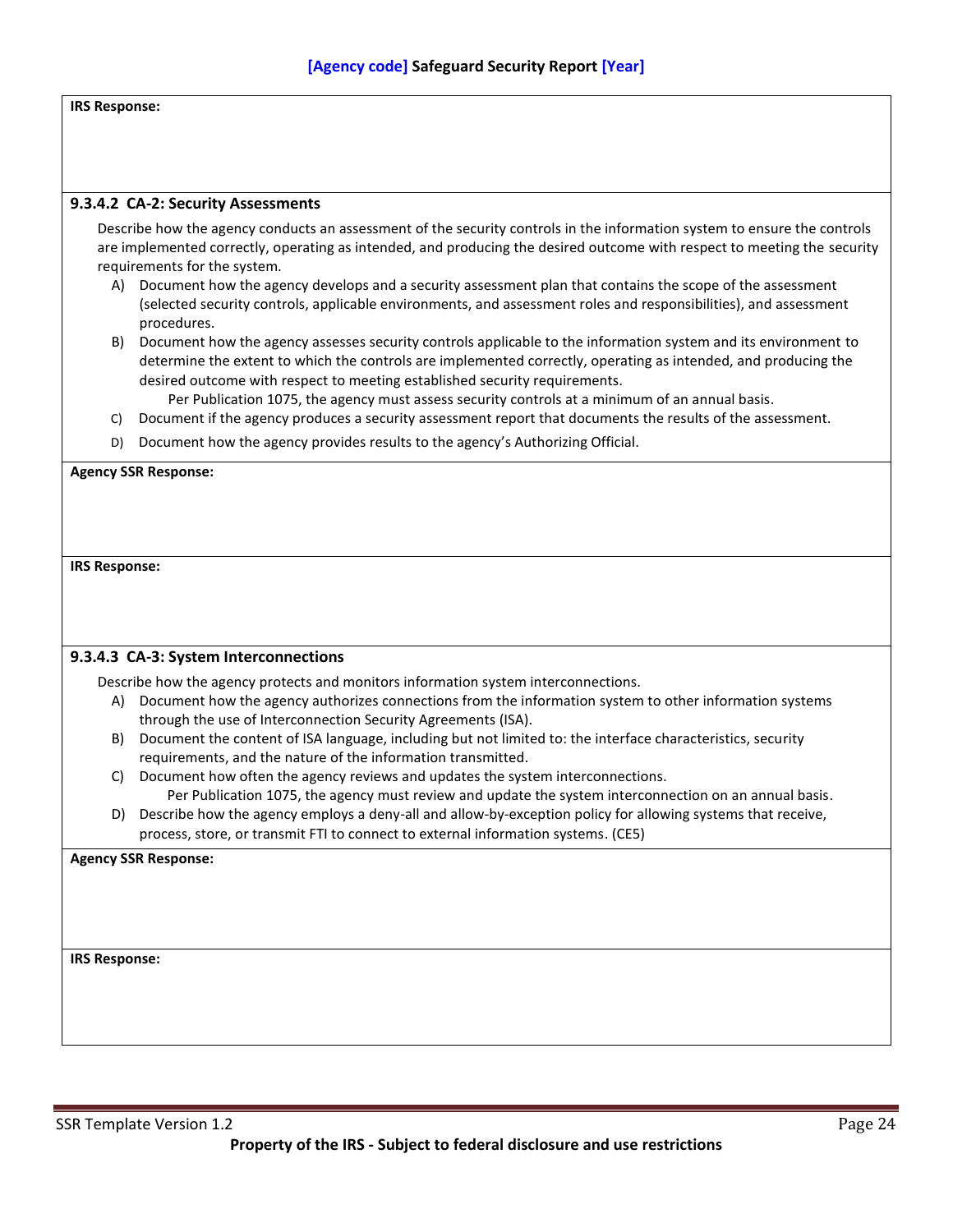#### **9.3.4.4 CA-5: Plan of Action and Milestones**

Describe how the agency develops and updates a Plan of Action & Milestones that identifies any deficiencies (identified in the agency Corrective Agency Plan [CAP], through security control assessments, and continuous monitoring activities) related to FTI processing.

- A) Document if the agency develops a POA&M for the information system to document the agency's planned remedial actions to correct weaknesses or deficiencies noted during the assessment of security controls (from CA-2: Security Assessment) and to reduce or eliminate known vulnerabilities in the system.
- B) Define the frequency in which the POA&M is reviewed and updated by the agency. Per Publication 1075, the agency must update the existing POA&M, at a minimum, on a quarterly basis.

The POA&M must comprise an all-inclusive tool or document for the agency to track vulnerabilities identified by the selfassessments, continuous monitoring activities, internal inspections, external audits and any other vulnerabilities identified for information systems that receive, process, store, or transmit FTI. Refer to Section 6.5, Plan of Action and Milestones, of

| Publication 1075 for additional information.                                                                                                    |
|-------------------------------------------------------------------------------------------------------------------------------------------------|
| <b>Agency SSR Response:</b>                                                                                                                     |
|                                                                                                                                                 |
|                                                                                                                                                 |
|                                                                                                                                                 |
| <b>IRS Response:</b>                                                                                                                            |
|                                                                                                                                                 |
|                                                                                                                                                 |
| 9.3.4.5 CA-6: Security Authorization                                                                                                            |
|                                                                                                                                                 |
| Describe how owners of FTI authorize the security controls used to protect FTI before initiating operations. Include how the                    |
| agency:                                                                                                                                         |
| Assigns a senior-level executive or manager as the authorizing official for the information system.<br>A)                                       |
| Ensures that the authorizing official authorizes (through signature approval) the information system for processing<br>B)                       |
| before commencing operations.                                                                                                                   |
| Updates the security authorization whenever there is a significant change to the system, or every three years,<br>C)<br>whichever occurs first. |
| <b>Agency SSR Response:</b>                                                                                                                     |
|                                                                                                                                                 |
|                                                                                                                                                 |
|                                                                                                                                                 |
| <b>IRS Response:</b>                                                                                                                            |
|                                                                                                                                                 |
|                                                                                                                                                 |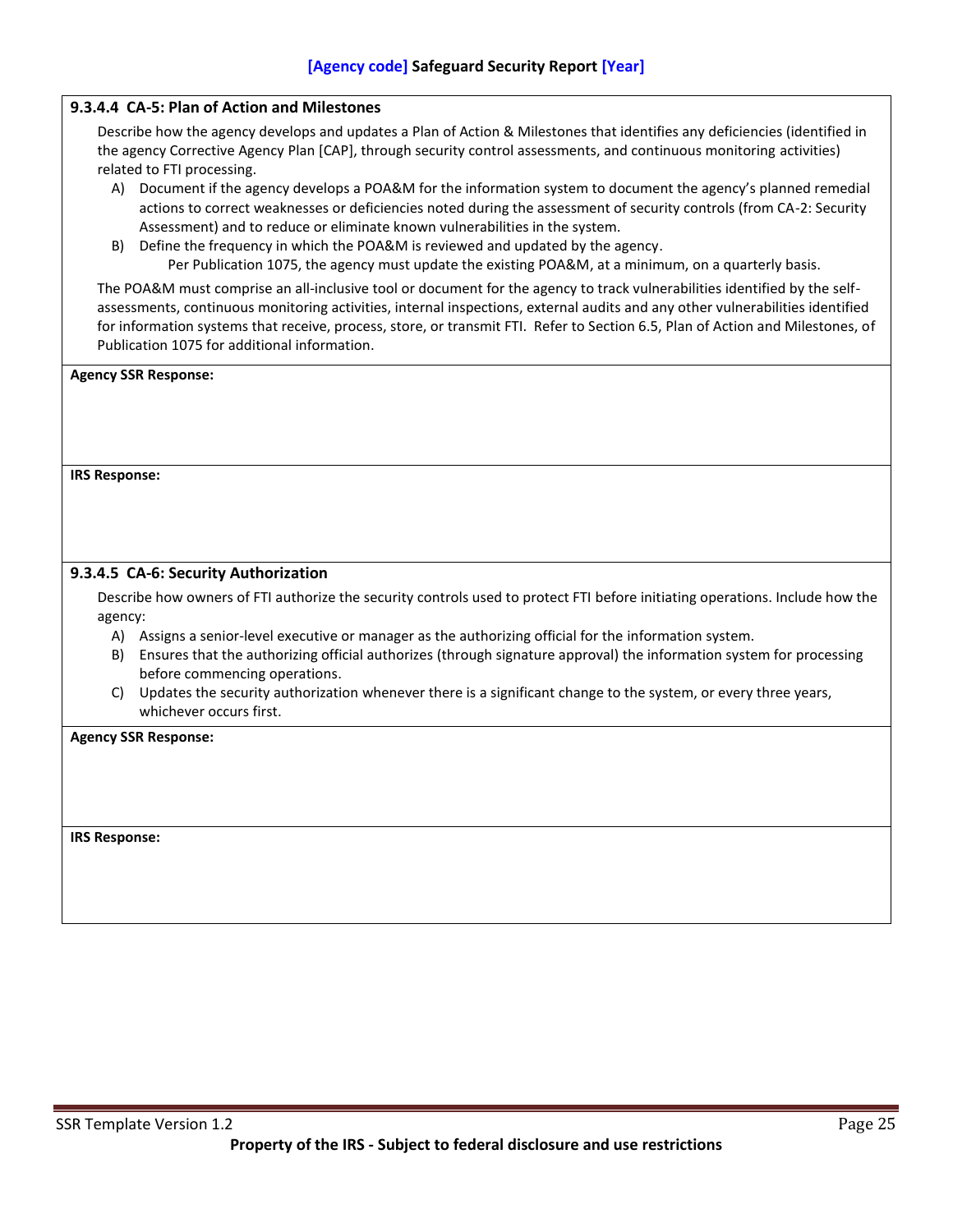<span id="page-33-0"></span>

|    | 9.3.4.6 CA-7: Continuous Monitoring                                                                                                                                                                                                                                                                                                                                                    |
|----|----------------------------------------------------------------------------------------------------------------------------------------------------------------------------------------------------------------------------------------------------------------------------------------------------------------------------------------------------------------------------------------|
|    | Describe how the agency has developed an information security continuous monitoring (ISCM) strategy and program. The                                                                                                                                                                                                                                                                   |
|    | strategy shall include the following:                                                                                                                                                                                                                                                                                                                                                  |
|    | A) Establishment of agency-defined metrics to be monitored on a regular basis.                                                                                                                                                                                                                                                                                                         |
|    | Per Publication 1075, agency defined metrics shall be monitored at least annually.                                                                                                                                                                                                                                                                                                     |
| B) | Ongoing security control assessments in accordance with the agency continuous monitoring strategy.                                                                                                                                                                                                                                                                                     |
| C) | Ongoing security status monitoring of agency-defined metrics in accordance with the agency continuous monitoring<br>strategy.                                                                                                                                                                                                                                                          |
|    | In accordance with the agency ISCM strategy, document how the agency conducts ongoing security control assessments                                                                                                                                                                                                                                                                     |
|    | within the information system(s) hosting FTI and facilitates ongoing security status monitoring of agency-defined metrics.                                                                                                                                                                                                                                                             |
|    |                                                                                                                                                                                                                                                                                                                                                                                        |
|    |                                                                                                                                                                                                                                                                                                                                                                                        |
|    | 9.3.5 Configuration Management (CM)                                                                                                                                                                                                                                                                                                                                                    |
|    | 9.3.5.1 CM-1: Configuration Management Policy and Procedures                                                                                                                                                                                                                                                                                                                           |
|    | Describe how the agency maintains and disseminates to designated agency officials:                                                                                                                                                                                                                                                                                                     |
|    | A) A configuration management policy that addresses purpose, scope, roles, responsibilities, management commitment,<br>coordination among organizational entities, and compliance. Please include details regarding policy review/update.<br>Per Publication 1075, the agency must review policies, and update as necessary: every three years or if there is a<br>significant change. |
| B) | Configuration management procedures to facilitate the policy and CM related security controls. Please include                                                                                                                                                                                                                                                                          |
|    | details regarding procedure review/update.<br>Per Publication 1075, the agency must review procedures, and update as necessary: annually.                                                                                                                                                                                                                                              |
|    |                                                                                                                                                                                                                                                                                                                                                                                        |
|    | <b>Agency SSR Response:</b>                                                                                                                                                                                                                                                                                                                                                            |
|    |                                                                                                                                                                                                                                                                                                                                                                                        |
|    |                                                                                                                                                                                                                                                                                                                                                                                        |
|    |                                                                                                                                                                                                                                                                                                                                                                                        |
|    |                                                                                                                                                                                                                                                                                                                                                                                        |
|    | <b>IRS Response:</b>                                                                                                                                                                                                                                                                                                                                                                   |
|    |                                                                                                                                                                                                                                                                                                                                                                                        |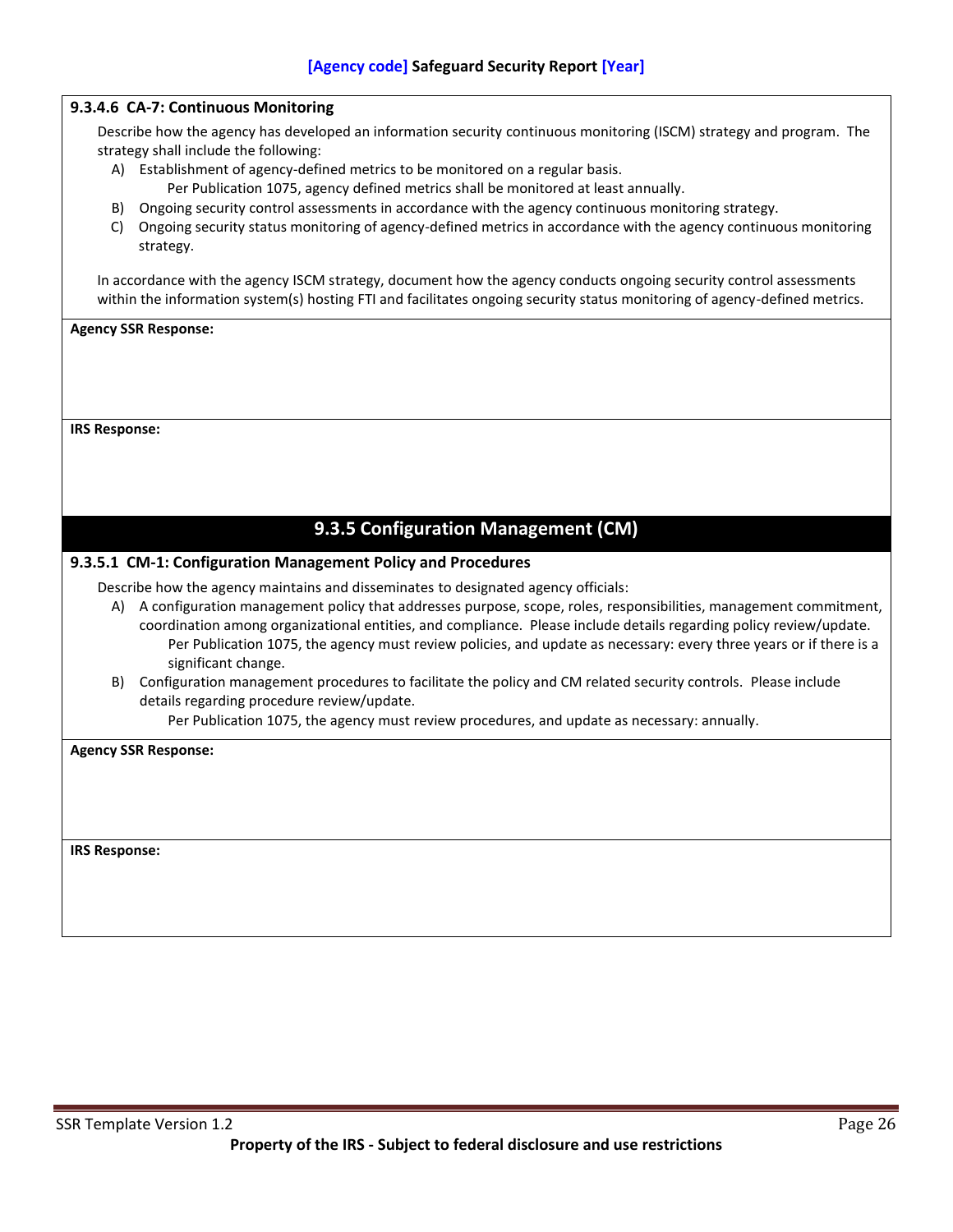#### **9.3.5.2 CM-2: Baseline Configuration**

Describe how the agency develops and maintains a baseline configuration for information system components.

- A) Document how the agency develops, documents, and maintains under configuration controls, a current baseline configuration of the information system.
- B) Document the agency's frequency of review and update of the baseline configuration of the information system. (CE1)

Per Publication 1075, the agency must review or update the baseline, at a minimum, annually; when required due to system upgrades, patches, or other significant changes; and as an integral part of information system component installations and upgrades.

The Office of Safeguards recommends using SCSEMs provided on the Office of Safeguards website for developing an information system baseline configuration.

#### **Agency SSR Response:**

#### **IRS Response:**

#### **9.3.5.3 CM-3: Configuration Change Control**

Describe how the agency authorizes, documents, and controls changes to the information system. Include how the agency addresses:

- A) Determines the types of changes to the information system that are configuration controlled.
- B) Reviews proposed configuration-controlled changes to the information system; and approves or disapproves such changes with explicit consideration for security impact analyses.
- C) Documents configuration change decisions associated with the information system.
- D) Implements approved configuration-controlled changes to the information system.
- E) Retains records of configuration-controlled changes to the information system for the life of the system.
- F) Audits and reviews activities associated with configuration-controlled changes to the information system.
- G) Coordinates and provides oversight for configuration change control activities through a Configuration Control Board that convenes when configuration changes occur.
- H) Tests, validates, and documents changes to the information system before implementing the changes on the operational system. (CE2)

**Agency SSR Response:**

**IRS Response:**

#### **9.3.5.4 CM-4: Security Impact Analysis**

Describe how the agency analyzes changes to the information system to determine potential security impacts prior to change implementation.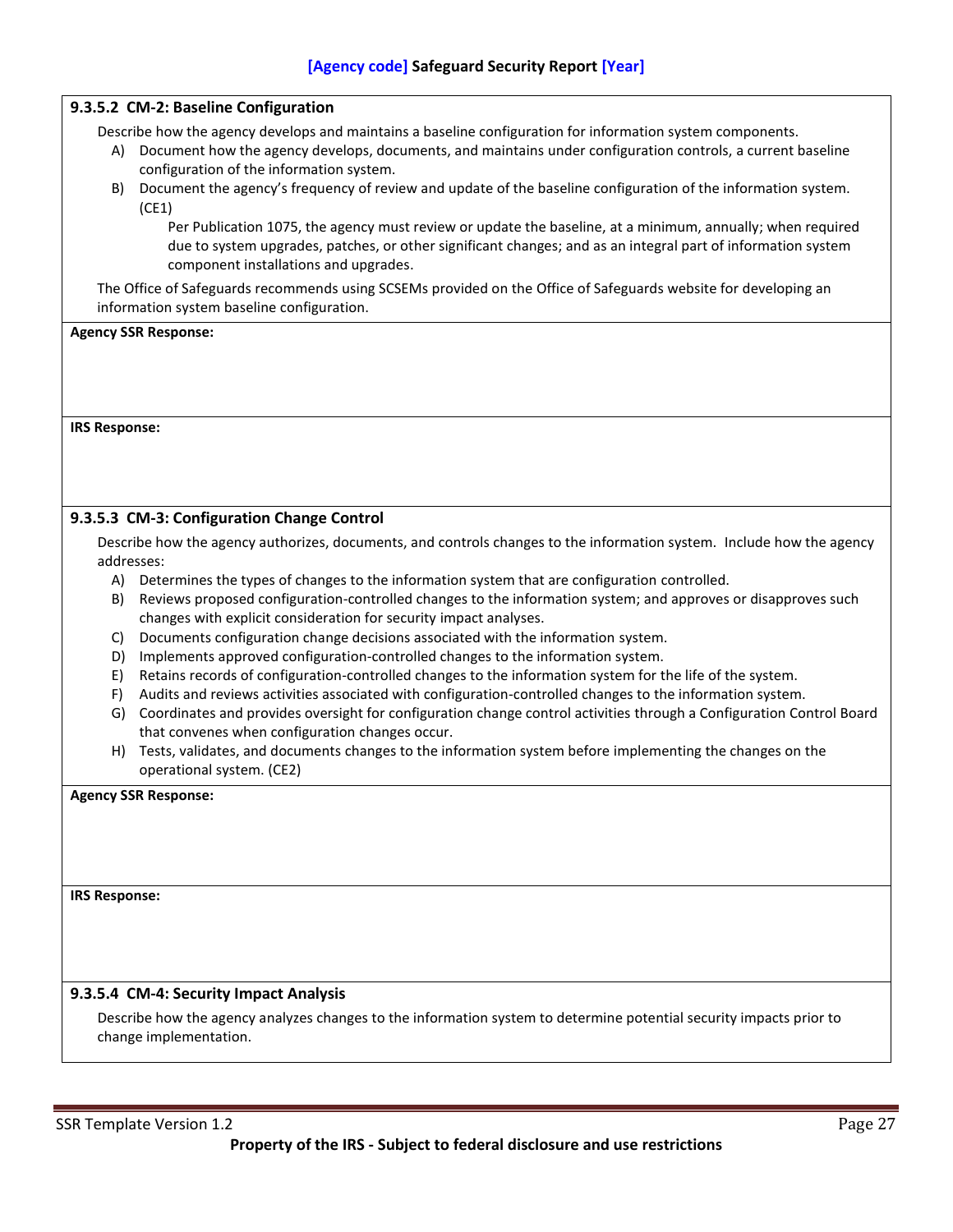#### **Agency SSR Response:**

#### **IRS Response:**

#### **9.3.5.5 CM-5: Access Restrictions for Change**

Describe how the agency defines, documents, approved, and enforces physical and logical access restrictions associated with changes to the information system.

**Agency SSR Response:**

**IRS Response:**

#### **9.3.5.6 CM-6: Configuration Settings**

Describe how the agency establishes configuration settings and monitors agency compliance. Include how the agency:

- A) Establishes and documents configuration settings for IT products that receive, process, store, or transmit FTI using Office of Safeguards–approved compliance requirements (e.g., SCSEMs, assessment tools) that reflect the most restrictive mode consistent with operational requirements.
- B) Implements the configuration settings.
- C) Identifies, documents, and approves any deviations from established configuration settings for information systems that receive, process, store, or transmit FTI.
- D) Monitors and controls changes to the configuration settings in accordance with agency policies and procedures.

**Note:** The authoritative source for platform checklists used by the Office of Safeguards is the NIST Checklist Program Repository [\(http://checklists.nist.gov\)](http://checklists.nist.gov/).

**Agency SSR Response:**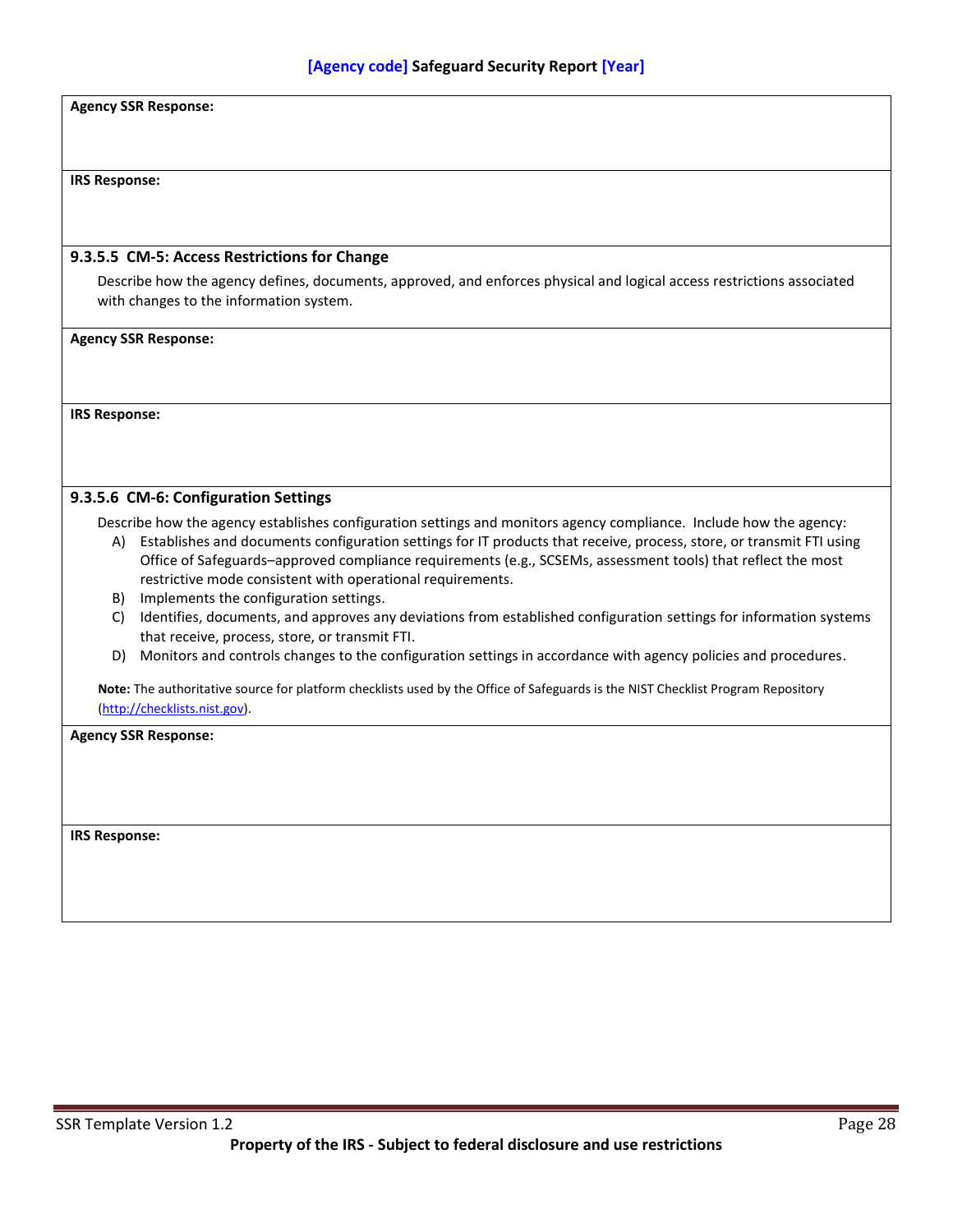|                      | 9.3.5.7 CM-7: Least Functionality                                                                                                      |
|----------------------|----------------------------------------------------------------------------------------------------------------------------------------|
|                      | Describe how the agency implements least functionality in its information systems. Include how the agency:                             |
|                      | A) Configures the information system to provide only essential capabilities.                                                           |
|                      | B) Prohibits or restricts the use of the functions, ports, protocols, or services as defined in Office of Safeguards-                  |
|                      | approved compliance requirements (e.g., SCSEMs, assessment tools).                                                                     |
| C)                   | Reviews the information system as part of vulnerability assessments to identify unnecessary or non-secure functions,                   |
|                      | ports, protocols, and services (see Section 9.3.14.3, Vulnerability Scanning (RA-5), of Publication 1075).                             |
|                      | D) Disables defined functions, ports, protocols, and services within the information system deemed to be unnecessary<br>or non-secure. |
|                      |                                                                                                                                        |
|                      | <b>Agency SSR Response:</b>                                                                                                            |
|                      |                                                                                                                                        |
|                      |                                                                                                                                        |
|                      |                                                                                                                                        |
| <b>IRS Response:</b> |                                                                                                                                        |
|                      |                                                                                                                                        |
|                      |                                                                                                                                        |
|                      |                                                                                                                                        |
|                      |                                                                                                                                        |
|                      | 9.3.5.8 CM-8: Information System Component Inventory                                                                                   |
|                      | Describe how the agency develops and maintains an inventory of information system components.                                          |
| A)                   | Document how the agency develops and documents an inventory of information system components that:                                     |
|                      | accurately reflects the current information system; includes all components that store, process, or transmit FTI; is at                |
|                      | the level of granularity deemed necessary for tracking and reporting; and includes information deemed necessary to                     |
|                      | achieve effective information system component accountability.                                                                         |
| B)                   | Document how the agency reviews and updates the information system component inventory through periodic                                |
|                      | manual inventory checks or a network monitoring tool that automatically maintains the inventory.                                       |
| C)                   | Document how the agency updates the inventory of information system components as an integral part of                                  |
|                      | component installations, removals, and information system updates. (CE1)                                                               |
|                      | Additional requirements for maintaining a system component inventory are provided in Section 9.4.12, System Component                  |
|                      | Inventory, of Publication 1075.                                                                                                        |
|                      |                                                                                                                                        |
|                      | <b>Agency SSR Response:</b>                                                                                                            |
|                      |                                                                                                                                        |
|                      |                                                                                                                                        |
|                      |                                                                                                                                        |
|                      |                                                                                                                                        |
| <b>IRS Response:</b> |                                                                                                                                        |
|                      |                                                                                                                                        |
|                      |                                                                                                                                        |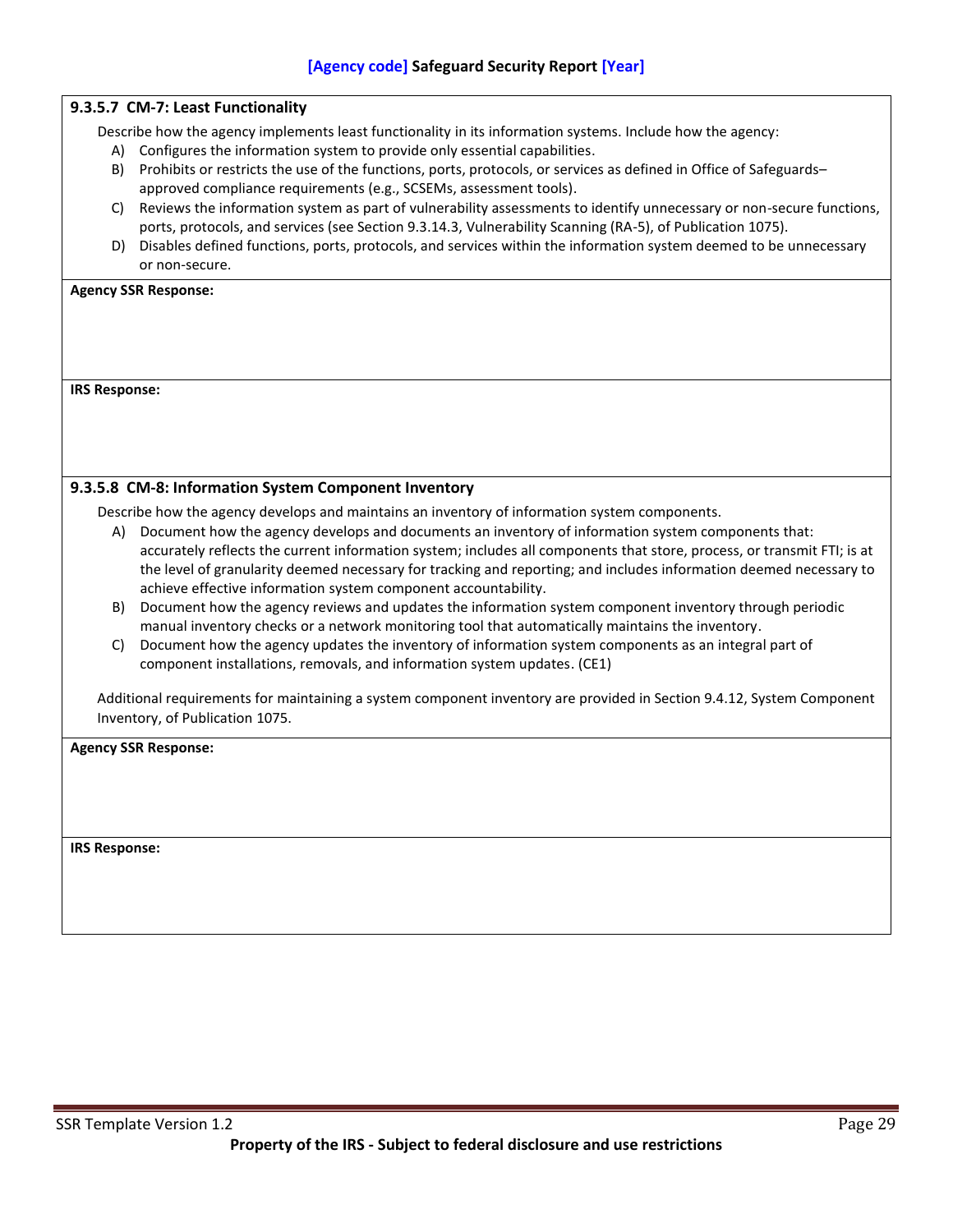|                      | 9.3.5.9 CM-9: Configuration Management Plan                                                                                                                                                                           |  |  |
|----------------------|-----------------------------------------------------------------------------------------------------------------------------------------------------------------------------------------------------------------------|--|--|
|                      | Describe how the agency develops, documents, and implements a configuration management plan (CMP) for the<br>information system. The CMP shall:                                                                       |  |  |
|                      | • Address roles, responsibilities, and configuration management processes and procedures,                                                                                                                             |  |  |
|                      | • Establish a process for identifying configuration items throughout the system development life cycle (SDLC) and for<br>managing the configuration of the configuration items,                                       |  |  |
|                      | • Define the configuration items for the information system and places the configuration items under configuration                                                                                                    |  |  |
|                      | management, and                                                                                                                                                                                                       |  |  |
|                      | • Be protected from unauthorized disclosure and modification.                                                                                                                                                         |  |  |
|                      | <b>Agency SSR Response:</b>                                                                                                                                                                                           |  |  |
|                      |                                                                                                                                                                                                                       |  |  |
|                      |                                                                                                                                                                                                                       |  |  |
|                      |                                                                                                                                                                                                                       |  |  |
| <b>IRS Response:</b> |                                                                                                                                                                                                                       |  |  |
|                      |                                                                                                                                                                                                                       |  |  |
|                      |                                                                                                                                                                                                                       |  |  |
|                      |                                                                                                                                                                                                                       |  |  |
|                      | 9.3.5.10 CM-10: Software Usage Restrictions                                                                                                                                                                           |  |  |
|                      | Describe how the agency establishes and monitors software usage restrictions. Include how the agency:                                                                                                                 |  |  |
|                      | A) Uses software and associated documentation in accordance with contract agreements and copyright laws.                                                                                                              |  |  |
|                      | B) Tracks the use of software and associated documentation protected by quantity licenses to control copying and                                                                                                      |  |  |
|                      | distribution.                                                                                                                                                                                                         |  |  |
|                      | C) Controls and documents the use of peer-to-peer file sharing technology to ensure that this capability is not used for<br>the unauthorized distribution, display, performance, or reproduction of copyrighted work. |  |  |
| D)                   | Establishes restrictions on the use of open source software. Open source software must be: legally licensed;                                                                                                          |  |  |
|                      | approved by the agency IT department; and adhere to a secure configuration baseline checklist from the U.S.                                                                                                           |  |  |
|                      | Government or industry. (CE1)                                                                                                                                                                                         |  |  |
|                      | <b>Agency SSR Response:</b>                                                                                                                                                                                           |  |  |
|                      |                                                                                                                                                                                                                       |  |  |
|                      |                                                                                                                                                                                                                       |  |  |
|                      |                                                                                                                                                                                                                       |  |  |
| <b>IRS Response:</b> |                                                                                                                                                                                                                       |  |  |
|                      |                                                                                                                                                                                                                       |  |  |
|                      |                                                                                                                                                                                                                       |  |  |
|                      |                                                                                                                                                                                                                       |  |  |
|                      | 9.3.5.11 CM-11: User-Installed Software                                                                                                                                                                               |  |  |
|                      |                                                                                                                                                                                                                       |  |  |
| A).                  | Describe how the agency addresses and monitors the installation of software by users.<br>Document the policies the agency has established to govern the installation of software by users.                            |  |  |
| B)                   | Describe how the agency enforces software installation policies through automated methods.                                                                                                                            |  |  |
| C)                   | Describe how the agency monitors policy compliance on a continual basis.                                                                                                                                              |  |  |
|                      | <b>Agency SSR Response:</b>                                                                                                                                                                                           |  |  |
|                      |                                                                                                                                                                                                                       |  |  |
|                      |                                                                                                                                                                                                                       |  |  |
|                      |                                                                                                                                                                                                                       |  |  |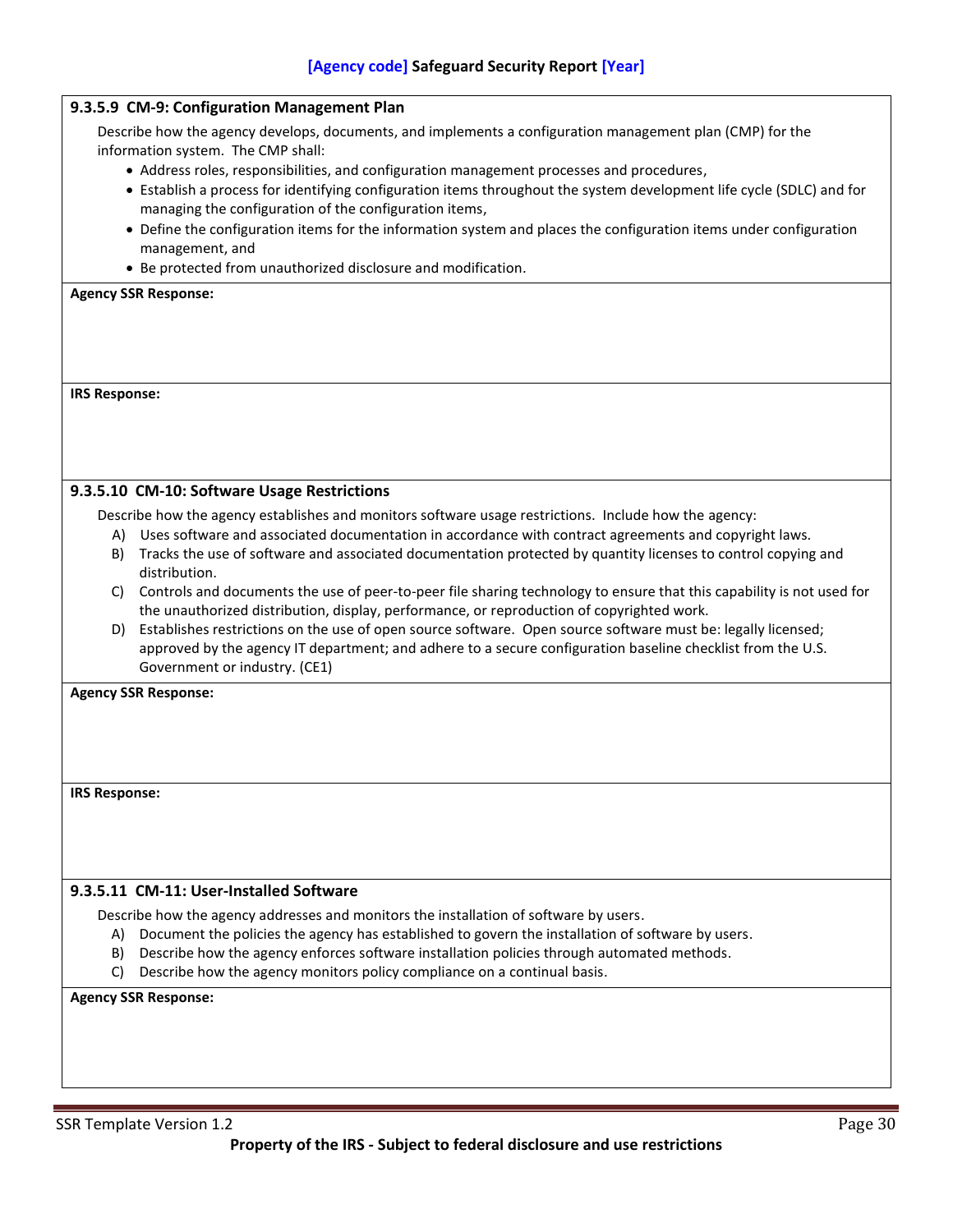## **IRS Response:**

# **9.3.6 Contingency Planning (CP)**

## **9.3.6.1 CP-1: Contingency Planning Policy and Procedures**

Describe how the agency maintains and disseminates to designated agency officials:

- A) A contingency planning policy that addresses purpose, scope, roles, responsibilities, management commitment, coordination among organizational entities, and compliance. Please include details regarding policy review/update. Per Publication 1075, the agency must review policies, and update as necessary: every three years or if there is a significant change.
- B) Contingency planning procedures to facilitate the policy and CP related security controls. Please include details regarding procedure review/update.

Per Publication 1075, the agency must review procedures, and update as necessary: annually.

**Note:** All FTI that is transmitted to agencies is backed up and protected within IRS facilities. As such, the focus of contingency planning controls is on the protection of FTI stored in agency owned or managed backup media or used at alternative facilities and not focused on the availability of data. If FTI is included in contingency planning – policy and procedures must be developed, documented, disseminated, and updated as necessary to facilitate implementing contingency planning security controls.

**Agency SSR Response:**

**IRS Response:**

## **9.3.6.2 CP-2: Contingency Plan**

If FTI is included in contingency planning, describe how the agency develops and maintains a contingency plan for the information system. The contingency plan shall:

- Identify essential missions and business functions and associated contingency requirements;
- Provide recovery objectives, restoration priorities, and metrics;
- Address contingency roles, responsibilities, and assigned individuals with contact information;
- Address maintaining essential missions and business functions despite an information system disruption, compromise, or failure;
- Address eventual, full information system restoration without deterioration of the security safeguards originally planned and implemented;
- Be reviewed and approved by designated agency officials;
- Be distributed to key contingency personnel;
- Be coordinated with incident handling activities;
- Be reviewed at least annually;
- Be updated to address changes to the agency, information system, or environment of operation and problems encountered during contingency plan implementation, execution, or testing. Changes shall be communicated to key contingency personnel; and
- Be protected from unauthorized disclosure and modification.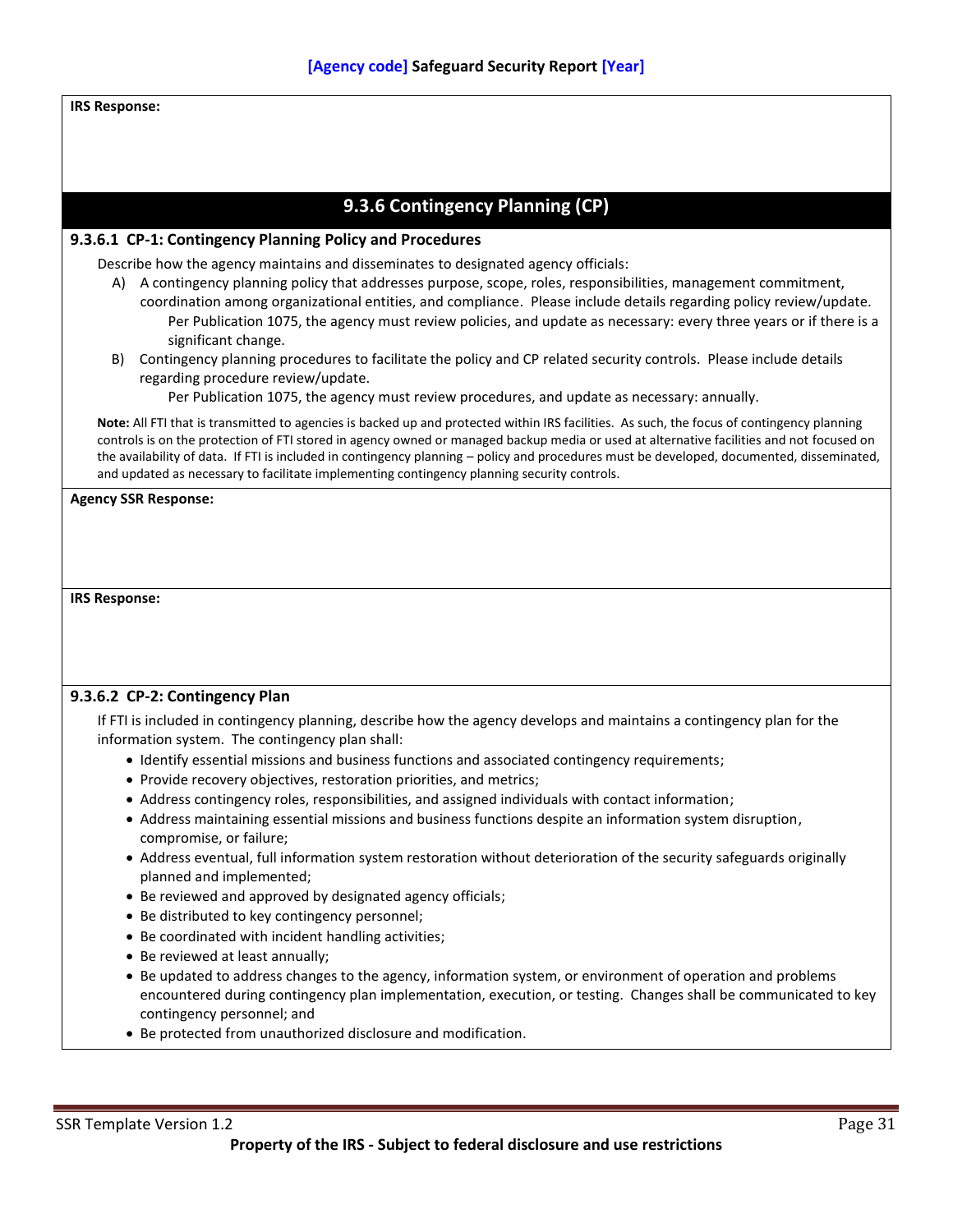|                      | <b>Agency SSR Response:</b>                                                                                                                   |
|----------------------|-----------------------------------------------------------------------------------------------------------------------------------------------|
|                      |                                                                                                                                               |
|                      |                                                                                                                                               |
|                      |                                                                                                                                               |
| <b>IRS Response:</b> |                                                                                                                                               |
|                      |                                                                                                                                               |
|                      |                                                                                                                                               |
|                      |                                                                                                                                               |
|                      | 9.3.6.3 CP-3: Contingency Training                                                                                                            |
|                      | Describe how personnel are trained in their contingency roles and responsibilities with respect to the information system.                    |
|                      | Per Publication 1075, testing shall occur prior to assuming a contingency role or responsibility, when required by                            |
|                      | information system changes, and annually thereafter.                                                                                          |
|                      | <b>Agency SSR Response:</b>                                                                                                                   |
|                      |                                                                                                                                               |
|                      |                                                                                                                                               |
|                      |                                                                                                                                               |
|                      |                                                                                                                                               |
| <b>IRS Response:</b> |                                                                                                                                               |
|                      |                                                                                                                                               |
|                      |                                                                                                                                               |
|                      |                                                                                                                                               |
|                      | 9.3.6.4 CP-4: Contingency Plan Testing                                                                                                        |
|                      |                                                                                                                                               |
|                      | Describe how the agency tests contingency plans to determine the effectiveness of the plan and the agency's readiness to<br>execute the plan. |
| A)                   | Document how the agency tests the contingency plan for the information system, and define the frequency.                                      |
|                      | Per Publication 1075, the agency shall test the contingency plan, at a minimum, annually.                                                     |
| B)                   | Document how the agency reviews contingency plan test results.                                                                                |
| C)                   | Document how the agency initiates corrective actions, if/when needed.                                                                         |
|                      | <b>Agency SSR Response:</b>                                                                                                                   |
|                      |                                                                                                                                               |
|                      |                                                                                                                                               |
|                      |                                                                                                                                               |
|                      |                                                                                                                                               |
| <b>IRS Response:</b> |                                                                                                                                               |
|                      |                                                                                                                                               |
|                      |                                                                                                                                               |
|                      |                                                                                                                                               |
|                      |                                                                                                                                               |
|                      | 9.3.6.5 CP-6: Alternate Storage Site                                                                                                          |
|                      | Describe how the agency identifies alternate storage sites.                                                                                   |
|                      | A) Document how the agency establishes necessary agreements to permit the secure storage and retrieval of                                     |
|                      | information system and FTI backups.                                                                                                           |
| B)                   | Document how the agency ensures the alternate storage site provides information security safeguards that meet the                             |
|                      | minimum protection standards and the disclosure provisions of IRC 6103.                                                                       |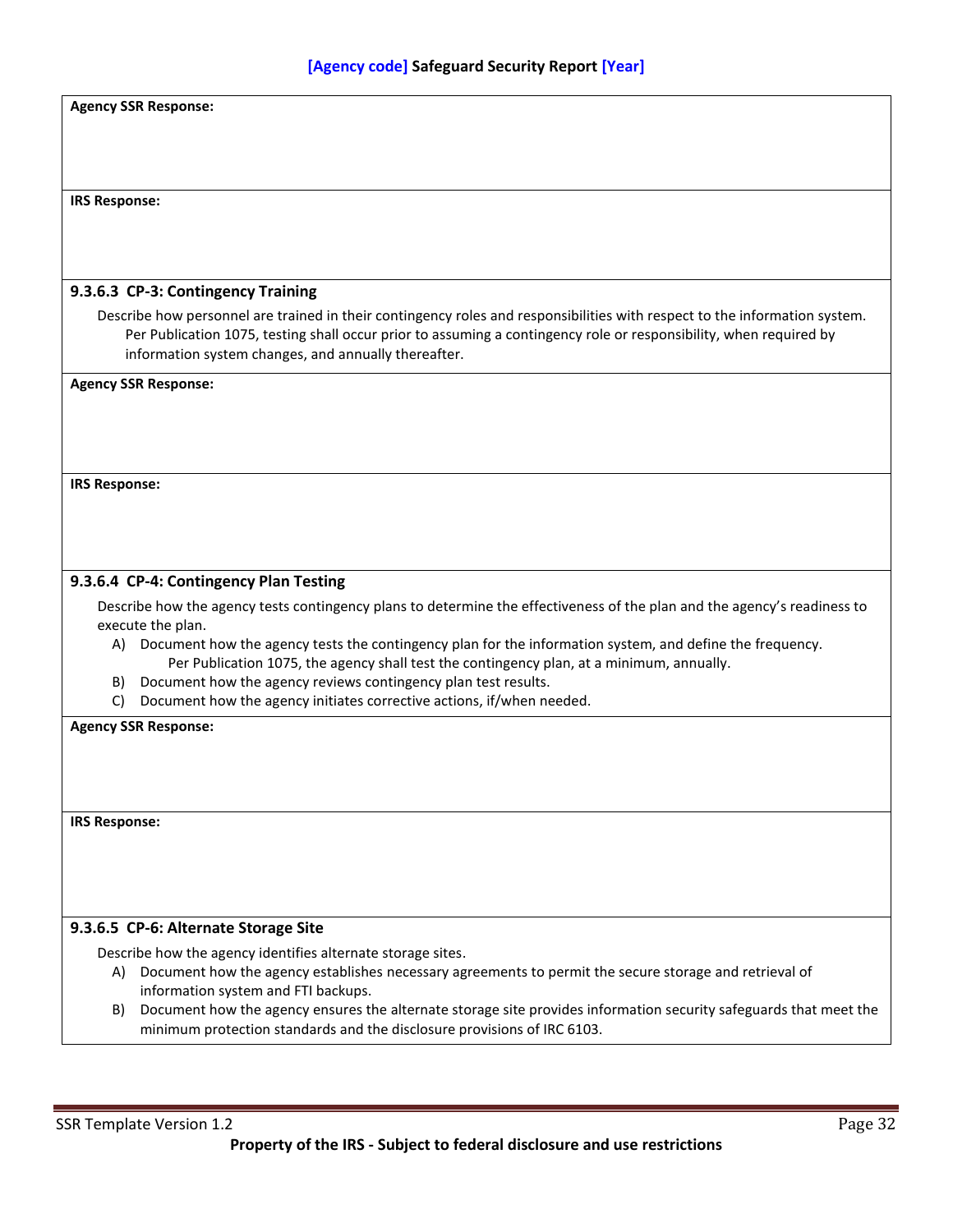|                      | <b>Agency SSR Response:</b>                                                                                                                                                                                                             |  |
|----------------------|-----------------------------------------------------------------------------------------------------------------------------------------------------------------------------------------------------------------------------------------|--|
|                      |                                                                                                                                                                                                                                         |  |
|                      |                                                                                                                                                                                                                                         |  |
| <b>IRS Response:</b> |                                                                                                                                                                                                                                         |  |
|                      |                                                                                                                                                                                                                                         |  |
|                      | 9.3.6.6 CP-7: Alternate Processing Site                                                                                                                                                                                                 |  |
|                      | Describe how the agency identifies alternate processing sites.                                                                                                                                                                          |  |
|                      | A) Describe how the agency establishes an alternate processing site, including necessary agreements to permit the<br>transfer and resumption of information system operations, in accordance with the agency's contingency plan when    |  |
|                      | the primary processing capabilities are unavailable.                                                                                                                                                                                    |  |
| B)                   | Describe how the agency ensures equipment and supplies required to transfer and resume operations are available<br>at the alternate processing site or contracts are in place to support delivery to the site within the agency-defined |  |
|                      | time period for transfer/resumption.                                                                                                                                                                                                    |  |
| C)                   | Document how the agency ensures the alternate processing site provides information security safeguards that meet<br>the minimum protection standards and the disclosure provisions of IRC 6103.                                         |  |
|                      | <b>Agency SSR Response:</b>                                                                                                                                                                                                             |  |
|                      |                                                                                                                                                                                                                                         |  |
|                      |                                                                                                                                                                                                                                         |  |
| <b>IRS Response:</b> |                                                                                                                                                                                                                                         |  |
|                      |                                                                                                                                                                                                                                         |  |
|                      |                                                                                                                                                                                                                                         |  |
|                      |                                                                                                                                                                                                                                         |  |
|                      | 9.3.6.7 CP-9: Information System Backup<br>Describe how the agency conducts and protect information system backups containing FTI.                                                                                                      |  |
| A)                   | Document how the agency conducts backups of user-level information, system-level information, and security-                                                                                                                             |  |
| B)                   | related documentation consistent with the defined frequency in the agency's contingency plan.<br>Document how the agency protects the confidentiality of backup information at storage locations pursuant to IRC                        |  |
|                      | 6103 requirements.                                                                                                                                                                                                                      |  |
|                      | <b>Agency SSR Response:</b>                                                                                                                                                                                                             |  |
|                      |                                                                                                                                                                                                                                         |  |
|                      |                                                                                                                                                                                                                                         |  |
| <b>IRS Response:</b> |                                                                                                                                                                                                                                         |  |
|                      |                                                                                                                                                                                                                                         |  |
|                      |                                                                                                                                                                                                                                         |  |
|                      |                                                                                                                                                                                                                                         |  |
|                      | 9.3.6.8 CP-10: Information System Recovery and Reconstitution<br>Describe how the agency provides and enables the recovery and reconstitution of the information system to a known state                                                |  |
|                      | after a disruption, compromise, or failure.                                                                                                                                                                                             |  |
|                      |                                                                                                                                                                                                                                         |  |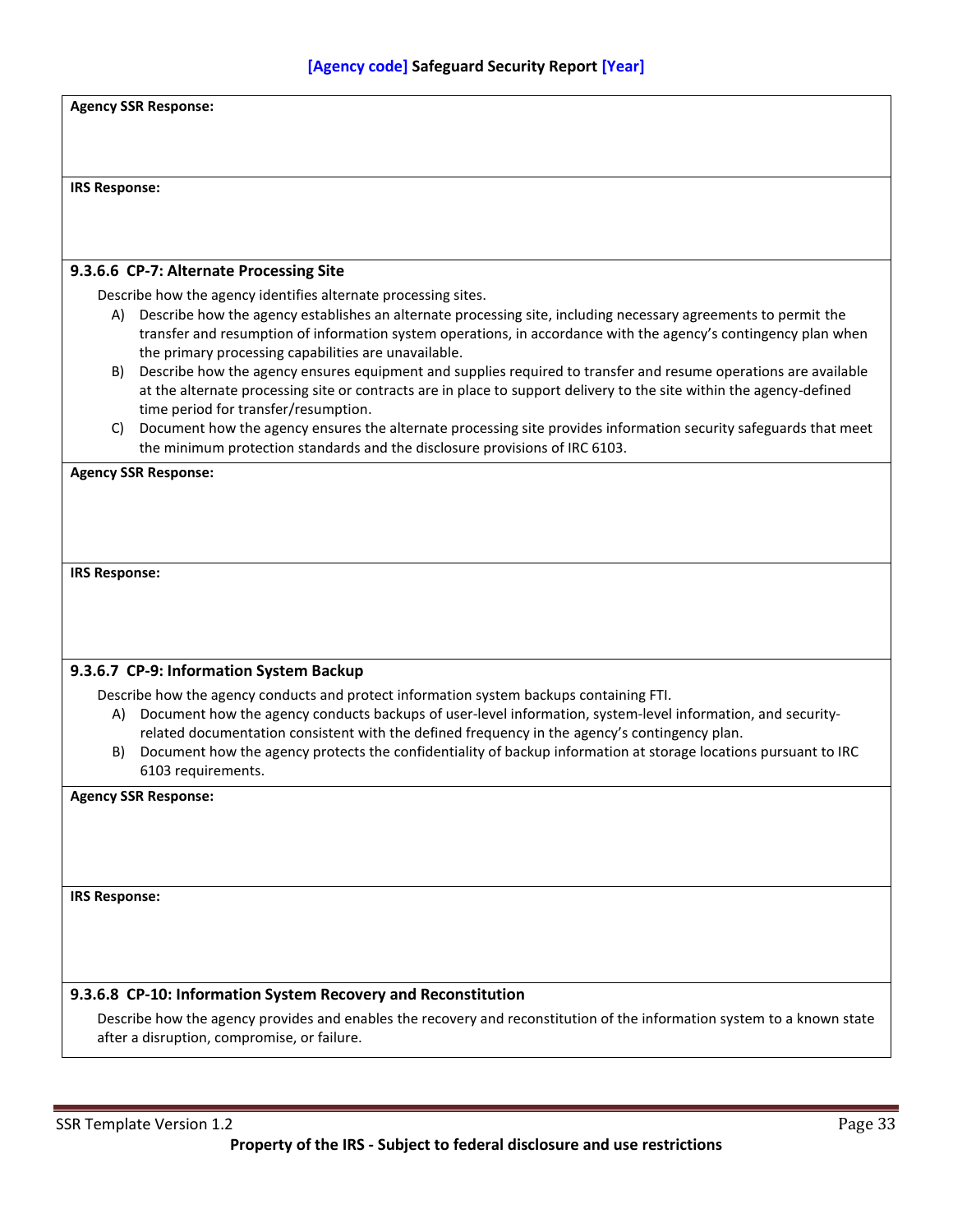|                      | <b>Agency SSR Response:</b>                                                                                                                                                                                                                                                                                                                                                                                                                                                                             |
|----------------------|---------------------------------------------------------------------------------------------------------------------------------------------------------------------------------------------------------------------------------------------------------------------------------------------------------------------------------------------------------------------------------------------------------------------------------------------------------------------------------------------------------|
|                      |                                                                                                                                                                                                                                                                                                                                                                                                                                                                                                         |
| <b>IRS Response:</b> |                                                                                                                                                                                                                                                                                                                                                                                                                                                                                                         |
|                      |                                                                                                                                                                                                                                                                                                                                                                                                                                                                                                         |
|                      |                                                                                                                                                                                                                                                                                                                                                                                                                                                                                                         |
|                      | 9.3.7 Identification and Authentication (IA)                                                                                                                                                                                                                                                                                                                                                                                                                                                            |
|                      | 9.3.7.1 IA-1: Identification and Authentication Policy and Procedures                                                                                                                                                                                                                                                                                                                                                                                                                                   |
| A)                   | Describe how the agency maintains and disseminates to designated agency officials:<br>An identification and authentication policy that addresses purpose, scope, roles, responsibilities, management<br>commitment, coordination among organizational entities, and compliance. Please include details regarding policy<br>review/update.<br>Per Publication 1075, the agency must review policies, and update as necessary: every three years or if there is a                                         |
| B)                   | significant change.<br>Identification and authentication procedures to facilitate the policy and IA related security controls. Please include<br>details regarding procedure review/update.                                                                                                                                                                                                                                                                                                             |
|                      | Per Publication 1075, the agency must review procedures, and update as necessary: annually.                                                                                                                                                                                                                                                                                                                                                                                                             |
| <b>IRS Response:</b> |                                                                                                                                                                                                                                                                                                                                                                                                                                                                                                         |
|                      |                                                                                                                                                                                                                                                                                                                                                                                                                                                                                                         |
|                      | 9.3.7.2 IA-2: Identification and Authentication (Organizational Users)                                                                                                                                                                                                                                                                                                                                                                                                                                  |
| A)                   | Describe how the agency identifies and authenticates organizational users accessing FTI.<br>Document how the agency uniquely identifies and authenticates organizational/agency users (or processes acting on                                                                                                                                                                                                                                                                                           |
| B)<br>C)             | behalf of agency users).<br>Document if, and how the agency implements multi-factor authentication for all remote network access to privileged<br>and non-privileged accounts for information systems that receive, process, store, or transmit FTI. (CE1, CE2)<br>Document if, and how the agency implements multi-factor authentication for remote access to privileged and non-<br>privileged accounts such that one of the factors is provided by a device separate from the system gaining access. |
|                      | NIST SP 800-63 allows the use of software tokens. (CE11)<br><b>Agency SSR Response:</b>                                                                                                                                                                                                                                                                                                                                                                                                                 |
|                      |                                                                                                                                                                                                                                                                                                                                                                                                                                                                                                         |
|                      |                                                                                                                                                                                                                                                                                                                                                                                                                                                                                                         |
| <b>IRS Response:</b> |                                                                                                                                                                                                                                                                                                                                                                                                                                                                                                         |
|                      |                                                                                                                                                                                                                                                                                                                                                                                                                                                                                                         |
|                      |                                                                                                                                                                                                                                                                                                                                                                                                                                                                                                         |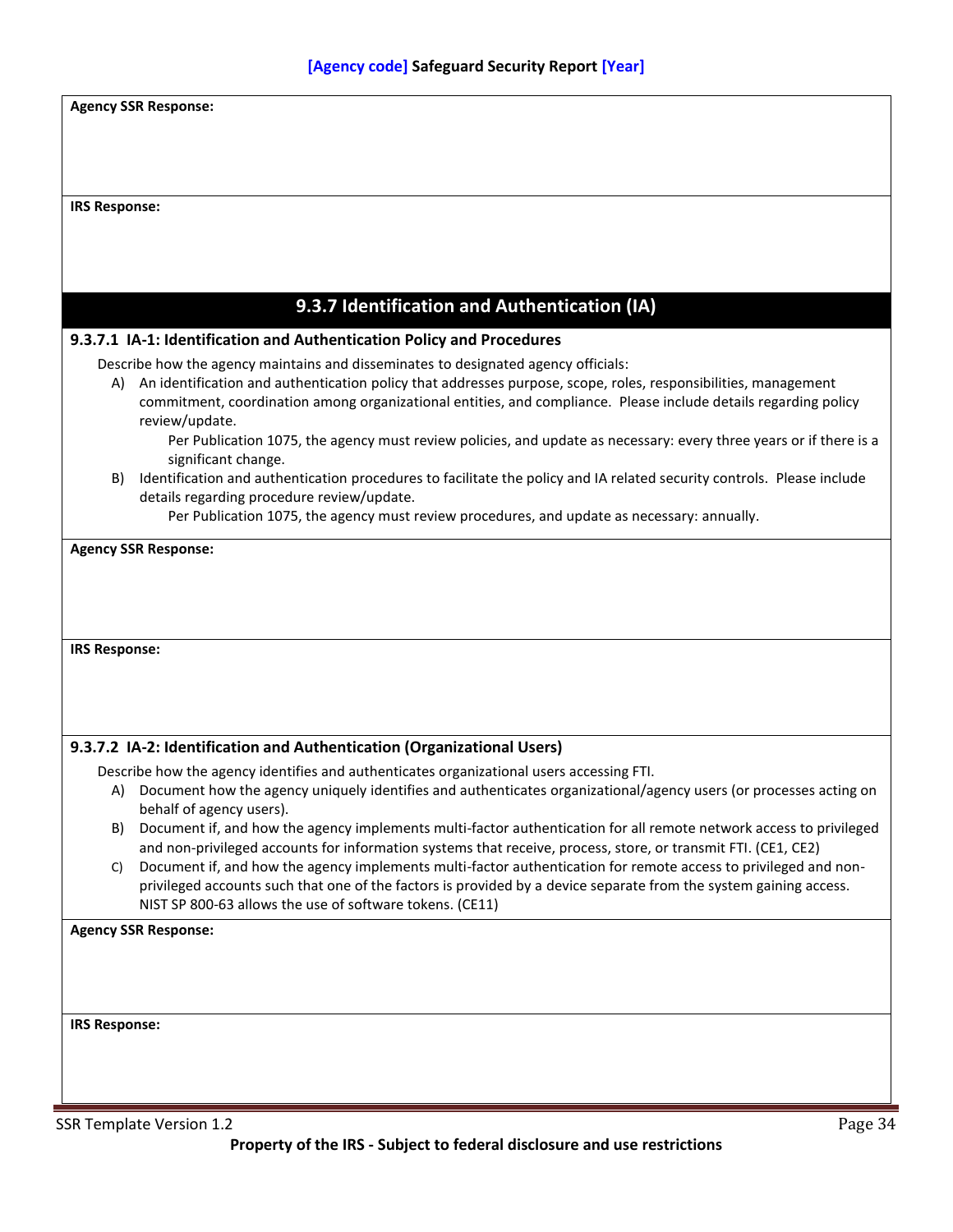Describe how the agency uniquely identifies and authenticates devices before establishing a connection.

**Agency SSR Response:**

**IRS Response:**

## **9.3.7.4 IA-4: Identifier Management**

Describe how the agency manages user accounts and information system identifiers.

- A) Describe how the agency requests and receives authorization from designated agency officials to assign an individual, group, role, or device identifier.
- B) Describe how the agency selects an identifier that identifies an individual, group, role, or device.
- C) Describe how the agency assigns the identifier to the intended individual, group, role, or device.
- D) Describe how the agency prevents reuse of identifiers.
- E) Describe if, and how the agency disables information system identifiers after a period of user inactivity. Per Publication 1075, the agency must disable the identifier after 120 days of user inactivity.

**Agency SSR Response:**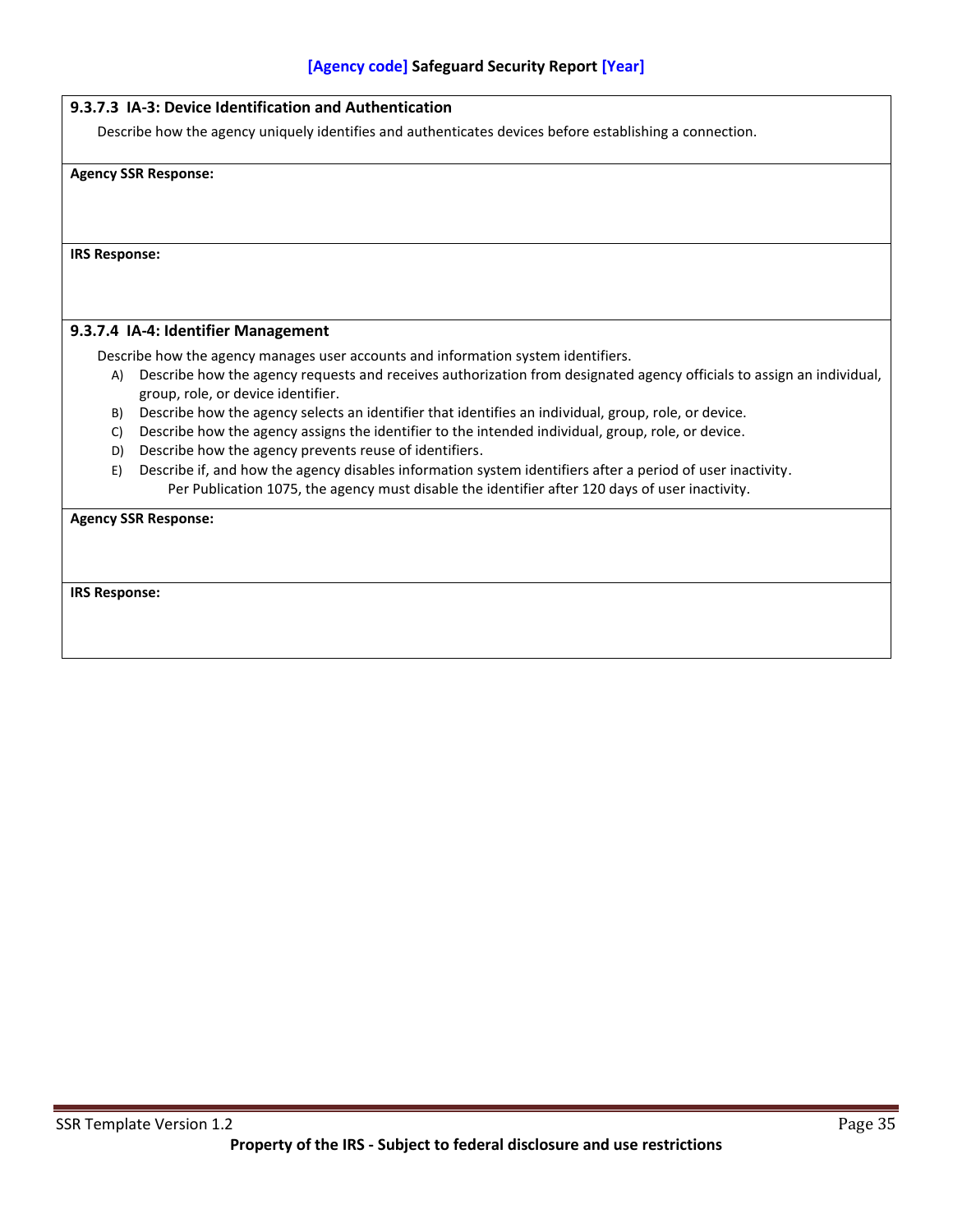## **9.3.7.5 IA-5: Authenticator Management**

Describe how the agency manages information system authenticators (or passwords). Describe how the agency implements the following authenticator requirements:

- A) Verifies, as part of the initial authenticator distribution, the identity of the individual, group, role, or device receiving the authenticator.
- B) Establishes initial authenticator content for authenticators defined by the agency.
- C) Ensures authenticators have sufficient strength of mechanism for their intended use.
- D) Establishes and implements administrative procedure(s) for initial authenticator distribution, for lost/compromised or damaged authenticators, and for revoking authenticators.
- E) Changes default content of authenticators prior to information system installation.
- F) Establishes minimum and maximum lifetime restrictions and reuse conditions for authenticators.
- G) Changes/refreshes authenticators on a regular basis (include frequency in agency response).
- H) Protects authenticator content from unauthorized disclosure and modification.
- I) Requires individuals to take, and having devices implement, specific security safeguards to protect authenticators.
- J) Changes authenticators for group/role accounts when membership to those accounts changes.
- K) Describe how the information system, for password-based authentication: enforces minimum password complexity of: 8 characters; at least one numeric and at least one special character; mixture of at least one uppercase and at least one lowercase letter; and stores and transmits only encrypted representations of passwords.
- L) Enforces password minimum lifetime restriction of one day.
- M) Enforces non-privileged account passwords to be changed at least every 90 days.
- N) Enforces privileged account passwords to be changed at least every 60 days.
- O) Prohibits password reuse for 24 generations.
- P) Allows the use of a temporary password for system logons requiring an immediate change to a permanent password.
- Q) Password-protects system initialization (boot) settings.

## **Agency SSR Response:**

**IRS Response:**

## **9.3.7.6 IA-6: Authenticator Feedback**

Describe how the agency's information system(s) obscures feedback of authentication information during the authentication process to protect the information from possible exploitation/use by unauthorized individuals.

## **Agency SSR Response:**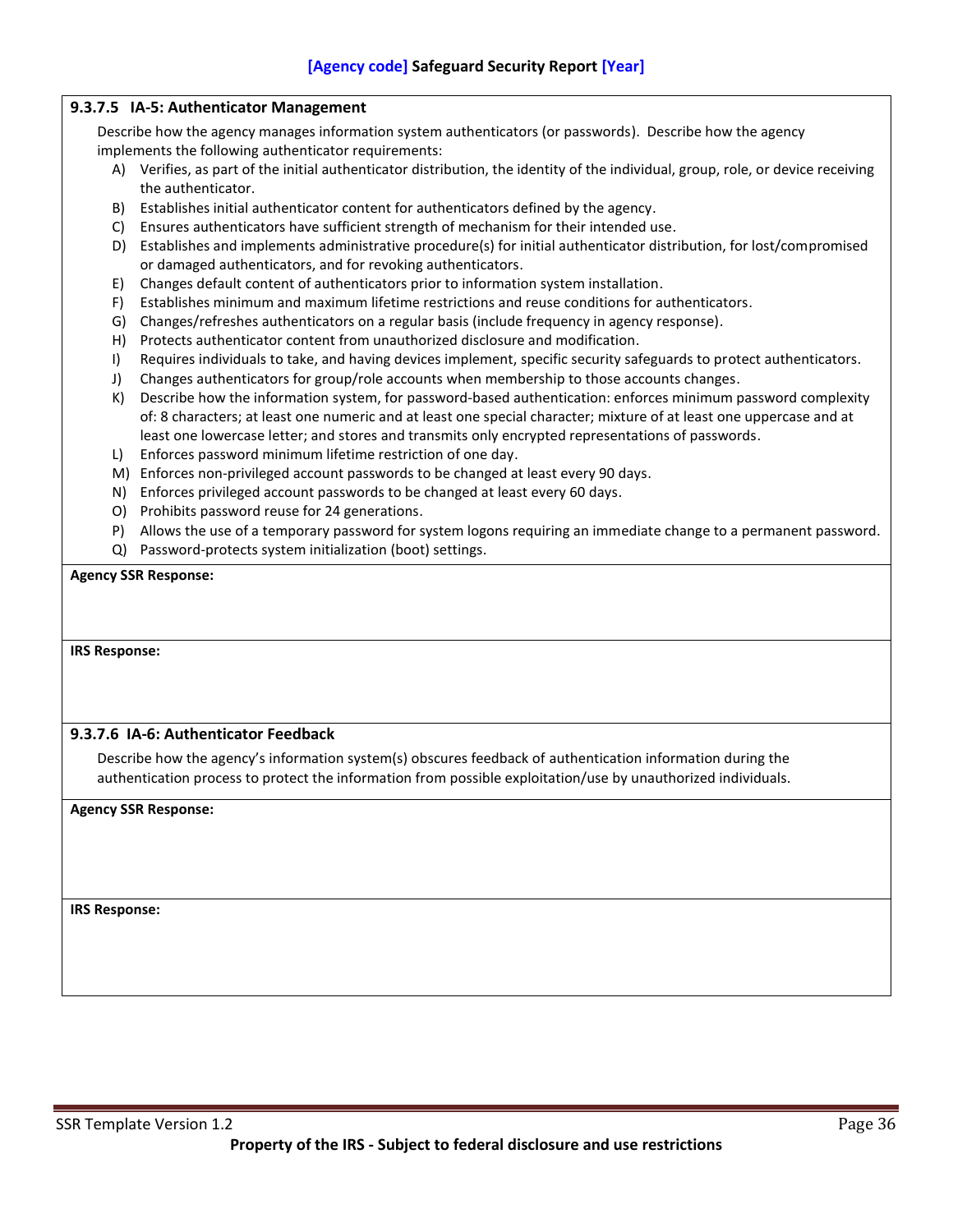## **9.3.7.7 IA-7: Cryptographic Module Authentication**

Describe how the agency ensures cryptographic modules are compliant with NIST guidance, including FIPS 140-2 compliance.

Per Publication 1075, the information system must implement mechanisms for authentication to a cryptographic module that meet the requirements of applicable federal laws, Executive Orders, directives, policies, regulations, standards, and guidance for such authentication. Validation provides assurance that when agency implements cryptography to protect FTI, the encryption functions have been examined in detail and will operate as intended.

All electronic transmissions of FTI must be encrypted using FIPS 140-2 validated cryptographic modules. A product does not meet the FIPS 140-2 requirements by simply implementing an approved security function. Only modules tested and validated to FIPS 140-2 meet the applicability requirements for cryptographic modules to protect sensitive information. NIST maintains a list of validated cryptographic modules on its website [http://csrc.nist.gov/.](http://csrc.nist.gov/)

#### **Agency SSR Response:**

**IRS Response:**

## **9.3.7.8 IA-8: Identification and Authentication (Non-Organizational Users)**

Describe how the agency uniquely identifies and authenticates non-agency users (or processes acting on behalf of nonagency users).

#### **Agency SSR Response:**

**IRS Response:**

# **9.3.8 Incident Response (IR)**

## **9.3.8.1 IR-1: Incident Response Policy and Procedures**

Describe how the agency maintains and disseminates to designated agency officials:

- A) An incident response policy that addresses purpose, scope, roles, responsibilities, management commitment,
	- coordination among organizational entities, and compliance. Please include details regarding policy review/update. Per Publication 1075, the agency must review policies, and update as necessary: every three years or if there is a significant change.
- B) Incident response procedures to facilitate the policy and IR related security controls. Please include details regarding procedure review/update.

Per Publication 1075, the agency must review procedures, and update as necessary: annually.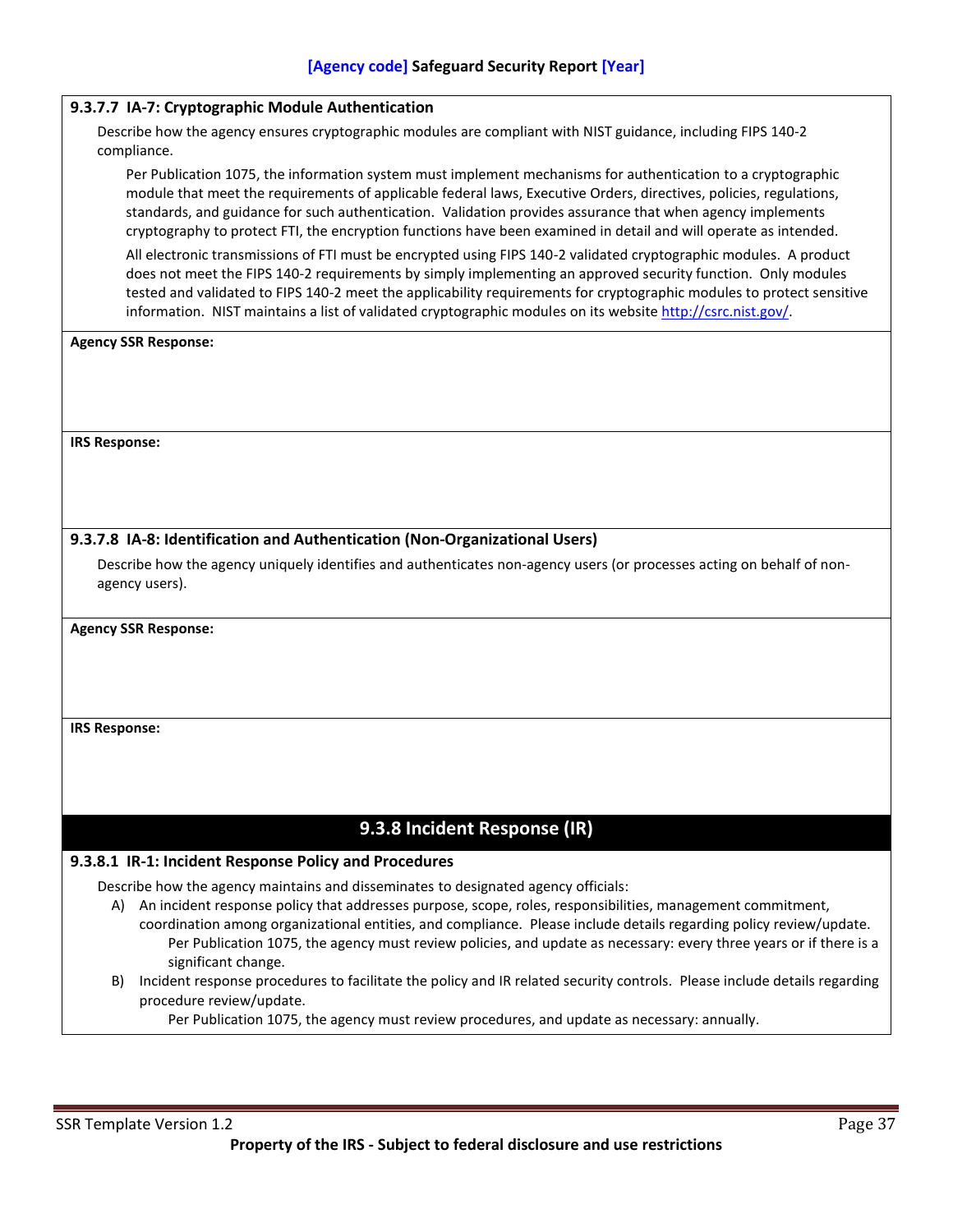| <b>Agency SSR Response:</b>                                                                                                |                                                                                                                              |
|----------------------------------------------------------------------------------------------------------------------------|------------------------------------------------------------------------------------------------------------------------------|
|                                                                                                                            |                                                                                                                              |
|                                                                                                                            |                                                                                                                              |
|                                                                                                                            |                                                                                                                              |
| <b>IRS Response:</b>                                                                                                       |                                                                                                                              |
|                                                                                                                            |                                                                                                                              |
|                                                                                                                            |                                                                                                                              |
|                                                                                                                            |                                                                                                                              |
| 9.3.8.2 IR-2: Incident Response Training                                                                                   | Describe how the agency trains personnel with access to FTI, including contractors and consolidated data center employees    |
|                                                                                                                            | if applicable, in their incident response roles on the information system and FTI. Document if, and how the agency provides  |
|                                                                                                                            | incident response training to information system users consistent with assigned roles and responsibilities. In your response |
| please document if incident response training occurs:<br>A) Prior to assuming an incident response role or responsibility; |                                                                                                                              |
| When required by information system changes; and<br>B).                                                                    |                                                                                                                              |
| Annually thereafter.<br>C)                                                                                                 |                                                                                                                              |
| <b>Agency SSR Response:</b>                                                                                                |                                                                                                                              |
|                                                                                                                            |                                                                                                                              |
|                                                                                                                            |                                                                                                                              |
|                                                                                                                            |                                                                                                                              |
|                                                                                                                            |                                                                                                                              |
| <b>IRS Response:</b>                                                                                                       |                                                                                                                              |
|                                                                                                                            |                                                                                                                              |
|                                                                                                                            |                                                                                                                              |
|                                                                                                                            |                                                                                                                              |
| 9.3.8.3 IR-3: Incident Response Testing                                                                                    |                                                                                                                              |
| annual basis.                                                                                                              | Describe how the agency tests and/or exercises the incident response capability for the information system on at least an    |
| A)                                                                                                                         | Describe how the agency performs tabletop exercises using scenarios that include a breach of FTI, and tests the              |
| agency's incident response policies and procedures.                                                                        |                                                                                                                              |
| B)                                                                                                                         | Document if all employees and contractors with significant FTI incident response capabilities, including technical           |
| exercises.                                                                                                                 | personnel responsible for maintaining consolidated data centers and off-site storage, are included in tabletop               |
| C)                                                                                                                         | Describe how the agency produces an after-action report for each tabletop exercise to improve existing processes,            |
| procedures, and policies.                                                                                                  |                                                                                                                              |
|                                                                                                                            | Refer to Section 10.3, Incident Response Procedures, for specific instructions on incident response requirements where FTI   |
|                                                                                                                            |                                                                                                                              |
| is involved.                                                                                                               |                                                                                                                              |
|                                                                                                                            |                                                                                                                              |
|                                                                                                                            |                                                                                                                              |
|                                                                                                                            |                                                                                                                              |
| <b>Agency SSR Response:</b><br><b>IRS Response:</b>                                                                        |                                                                                                                              |
|                                                                                                                            |                                                                                                                              |
|                                                                                                                            |                                                                                                                              |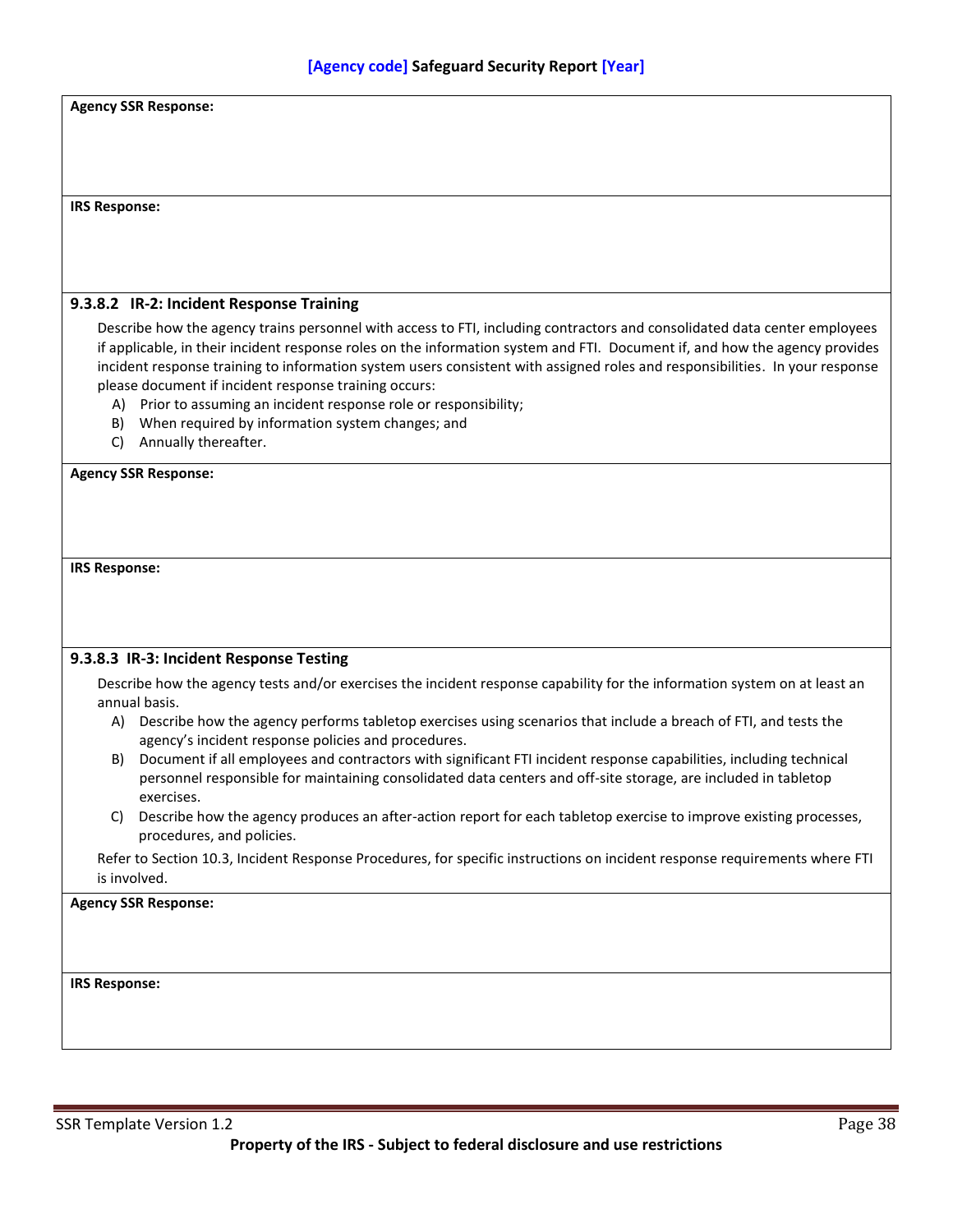## **9.3.8.4 IR-4: Incident Handling**

Describe how the agency implements an incident handling capability. Document how the agency conducts the following:

- A) Implements an incident handling capability for security incidents that includes preparation, detection and analysis, containment, eradication, and recovery;
- B) Coordinates incident handling activities with contingency planning activities; and
- C) Incorporates lessons learned from ongoing incident handling activities into incident response procedures, training, and testing/exercises, and implement the resulting changes accordingly.

#### **Agency SSR Response:**

**IRS Response:**

#### **9.3.8.5 IR-5: Incident Monitoring**

Describe how the agency routinely tracks and documents all physical and information system security incidents potentially affecting the confidentiality of FTI.

**Agency SSR Response:**

#### **IRS Response:**

#### **9.3.8.6 IR-6: Incident Reporting**

Describe the agency's policy to report incidents when there is a compromise to FTI. Document how the agency conducts the following:

- A) Requires personnel to report suspected security incidents to internal agency incident response resources upon discovery of the incident.
- B) Contacts the appropriate special agent-in-charge, TIGTA, and the IRS Office of Safeguards immediately but no later than 24 hours after identification of a possible issue involving FTI.

Please refer to Section 10: Reporting Improper Inspections or Disclosures, for more information on incident reporting requirements required by the Office of Safeguards.

#### **Agency SSR Response:**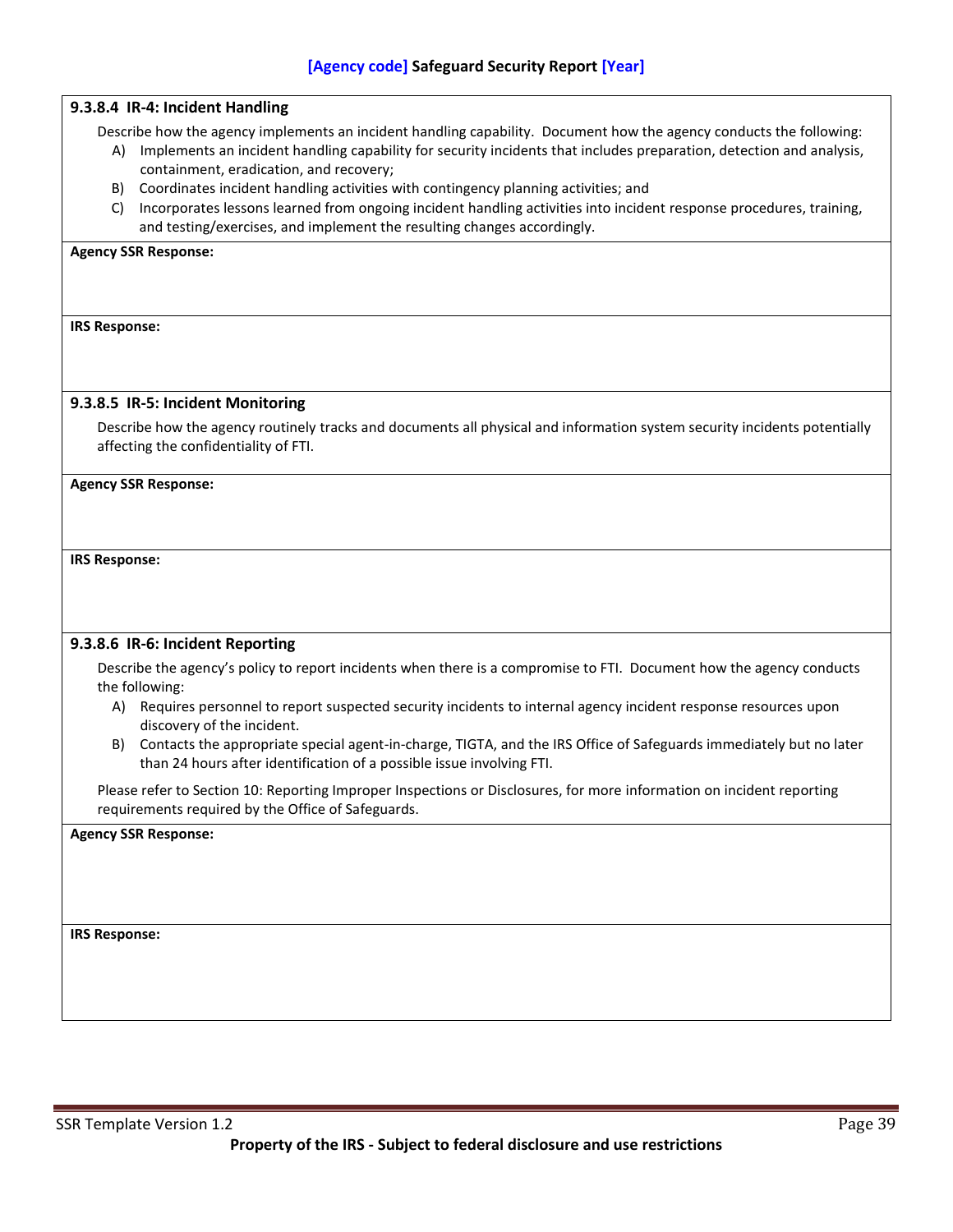|                      | Describe how the agency provides an incident response support resource (e.g. help desk) that offers advice and assistance                   |
|----------------------|---------------------------------------------------------------------------------------------------------------------------------------------|
|                      | to users of the information system containing FTI and/or users with physical access to FTI. Describe how the support                        |
|                      | resource is an integral part of the agency's incident response capability.                                                                  |
|                      | <b>Agency SSR Response:</b>                                                                                                                 |
| <b>IRS Response:</b> |                                                                                                                                             |
|                      |                                                                                                                                             |
|                      |                                                                                                                                             |
|                      | 9.3.8.8 IR-8: Incident Response Plan                                                                                                        |
|                      | Describe how the agency develops and maintains an Incident Response Plan (IRP). Please include how the agency:                              |
| A)                   | Develops and maintains an incident response plan that:                                                                                      |
|                      | • Provides the agency with a roadmap for implementing its incident response capability;                                                     |
|                      | • Describes the structure of the incident response capability;                                                                              |
|                      | • Provides a high-level approach for how the incident response capability fits into the overall agency;                                     |
|                      | • Meets the unique requirements of the agency, which related to mission, size, structure, and functions;<br>• Defines reportable incidents; |
|                      | • Provides metrics for measuring the incident response capability within the agency;                                                        |
|                      | • Defines the resources and management support needed to effectively maintain and mature an incident response<br>capability; and            |
|                      | • Ensures the document is reviewed and approved by designated agency officials.                                                             |
| B)                   | Distributes to authorized incident response personnel and protected from unauthorized disclosure and modification.                          |
| C)                   | Reviews the IRP, at a minimum, on an annual basis or as an after-action review.                                                             |
| D)                   | Updates the IRP to address system/agency changes or problems encountered during plan implementation,                                        |
|                      | execution, or testing.                                                                                                                      |
| E)<br>F)             | Communicates IRP changes to authorized incident response personnel.<br>Protects the IRP from unauthorized disclosure and modification.      |
|                      |                                                                                                                                             |
|                      | <b>Agency SSR Response:</b>                                                                                                                 |
|                      |                                                                                                                                             |
|                      |                                                                                                                                             |
|                      |                                                                                                                                             |
|                      |                                                                                                                                             |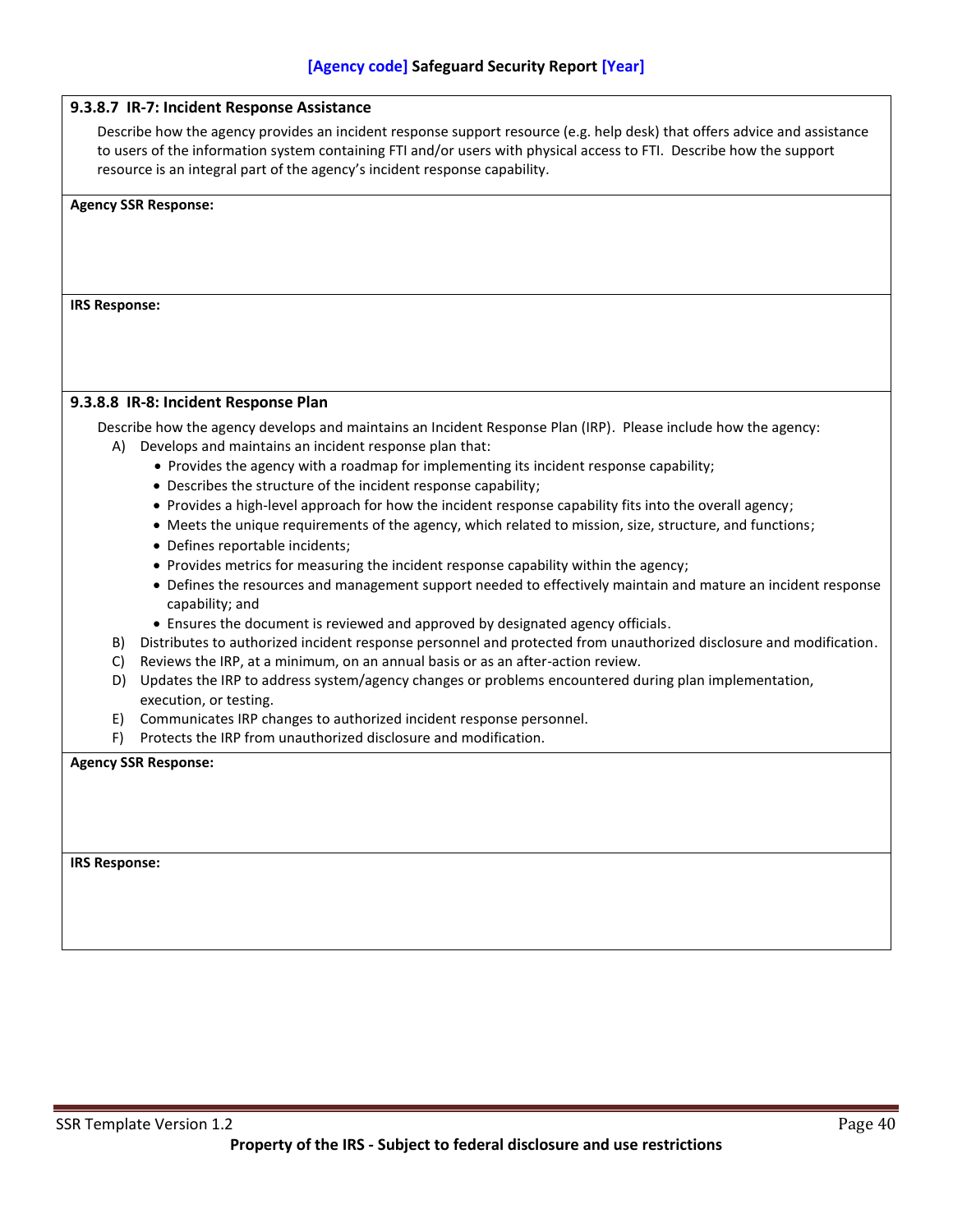|                      | 9.3.8.9 IR-9: Information Spillage Response                                                                                                                                                                                                                     |
|----------------------|-----------------------------------------------------------------------------------------------------------------------------------------------------------------------------------------------------------------------------------------------------------------|
|                      | Describe how the agency responds to information spills. Include how the agency:                                                                                                                                                                                 |
|                      | A) Identifies the specific information involved in the information system contamination.                                                                                                                                                                        |
| B)                   | Alerts authorized incident response personnel of the information spill using a method of communication not                                                                                                                                                      |
|                      | associated with the spill.                                                                                                                                                                                                                                      |
| C)                   | Isolates the contaminated information system or system component.                                                                                                                                                                                               |
|                      | D) Eradicates the information from the contaminated information system or component.                                                                                                                                                                            |
| E)                   | Identifies other information systems or system components that may have been subsequently contaminated.                                                                                                                                                         |
|                      | <b>Agency SSR Response:</b>                                                                                                                                                                                                                                     |
| <b>IRS Response:</b> |                                                                                                                                                                                                                                                                 |
|                      |                                                                                                                                                                                                                                                                 |
|                      |                                                                                                                                                                                                                                                                 |
|                      |                                                                                                                                                                                                                                                                 |
|                      |                                                                                                                                                                                                                                                                 |
|                      | 9.3.9 Maintenance (MA)                                                                                                                                                                                                                                          |
|                      | 9.3.9.1 MA-1: System Maintenance Policy and Procedures                                                                                                                                                                                                          |
|                      | Describe how the agency maintains and disseminates to designated agency officials:                                                                                                                                                                              |
|                      | A) A system maintenance policy that addresses purpose, scope, roles, responsibilities, management commitment,                                                                                                                                                   |
|                      | coordination among organizational entities, and compliance. Please include details regarding policy review/update.<br>Per Publication 1075, the agency must review policies, and update as necessary: every three years or if there is a<br>significant change. |
| B)                   | System maintenance procedures to facilitate the policy and MA related security controls. Please include details                                                                                                                                                 |
|                      | regarding procedure review/update.                                                                                                                                                                                                                              |
|                      | Per Publication 1075, the agency must review procedures, and update as necessary: annually.                                                                                                                                                                     |
|                      |                                                                                                                                                                                                                                                                 |
|                      | <b>Agency SSR Response:</b>                                                                                                                                                                                                                                     |
|                      |                                                                                                                                                                                                                                                                 |
|                      |                                                                                                                                                                                                                                                                 |
|                      |                                                                                                                                                                                                                                                                 |
|                      |                                                                                                                                                                                                                                                                 |
| <b>IRS Response:</b> |                                                                                                                                                                                                                                                                 |
|                      |                                                                                                                                                                                                                                                                 |
|                      |                                                                                                                                                                                                                                                                 |
|                      |                                                                                                                                                                                                                                                                 |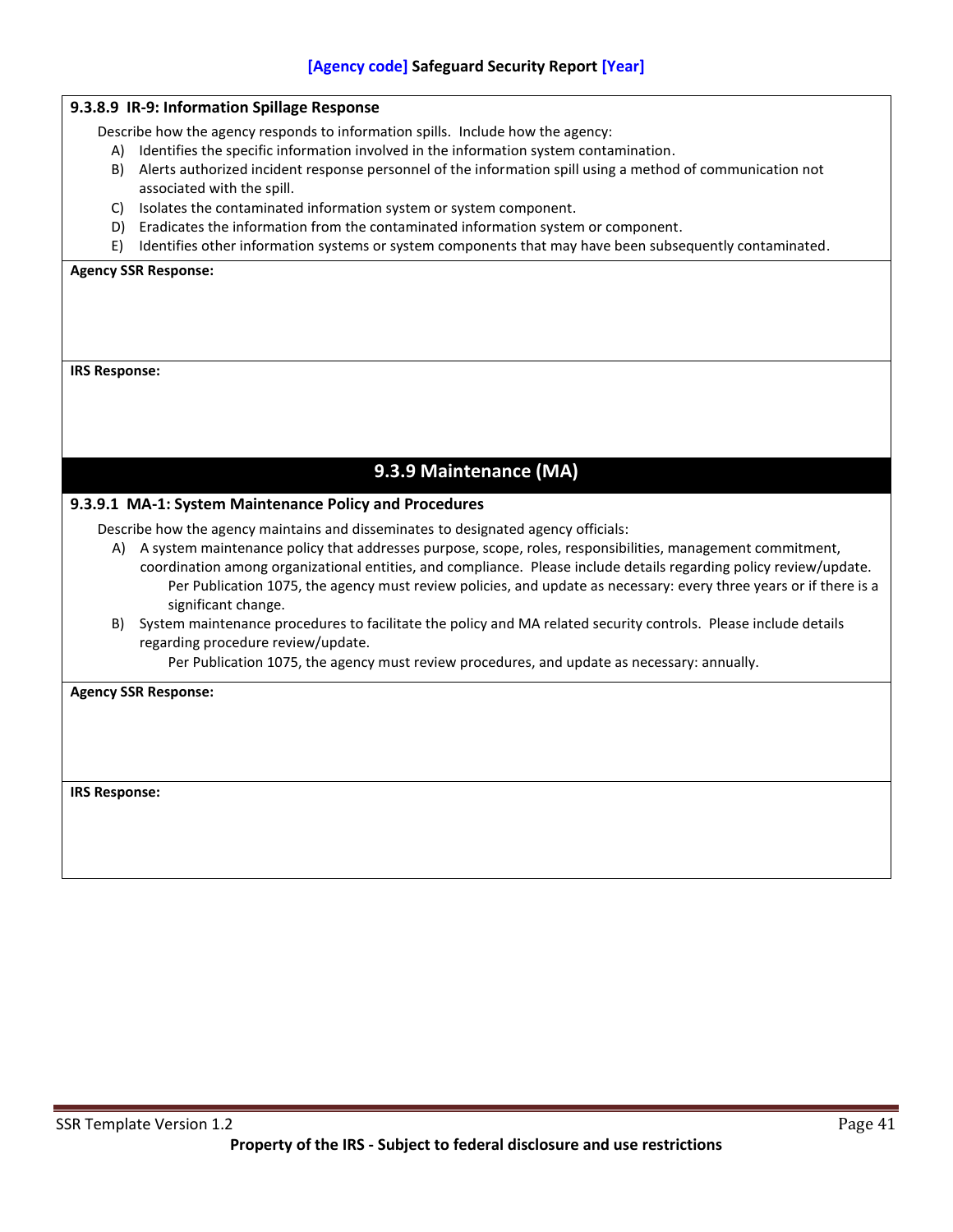|                                                                                                | 9.3.9.2 MA-2: Controlled Maintenance                                                                                                                                                                                                                                 |  |
|------------------------------------------------------------------------------------------------|----------------------------------------------------------------------------------------------------------------------------------------------------------------------------------------------------------------------------------------------------------------------|--|
|                                                                                                | Describe how the agency ensures system maintenance is scheduled, performed, and documented.                                                                                                                                                                          |  |
| A)                                                                                             | Describe how the agency schedules, performs, documents, and reviews records of maintenance and repairs on<br>information system components of the information system in accordance with manufacturer or vendor specifications<br>and agency requirements.            |  |
| B)                                                                                             | Describe how the agency approves and monitors all maintenance activities, whether performed on site or remotely<br>and whether the equipment is serviced on site or removed to another location.                                                                     |  |
| C)                                                                                             | Describe how the agency requires designated agency officials to explicitly approve the removal of the information<br>system or system components from agency facilities for off-site maintenance or repairs.                                                         |  |
|                                                                                                | D) Describe how the agency sanitizes equipment to remove all FTI from associated media prior to removal from agency<br>facilities for off-site maintenance or repairs.                                                                                               |  |
| E)                                                                                             | Describe how the agency checks and confirms the implementation of potentially impacted security controls to verify<br>that the controls are still functioning properly following maintenance or repair actions and update agency<br>maintenance records accordingly. |  |
|                                                                                                | <b>Agency SSR Response:</b>                                                                                                                                                                                                                                          |  |
|                                                                                                |                                                                                                                                                                                                                                                                      |  |
|                                                                                                |                                                                                                                                                                                                                                                                      |  |
| <b>IRS Response:</b>                                                                           |                                                                                                                                                                                                                                                                      |  |
|                                                                                                |                                                                                                                                                                                                                                                                      |  |
|                                                                                                |                                                                                                                                                                                                                                                                      |  |
|                                                                                                |                                                                                                                                                                                                                                                                      |  |
|                                                                                                | 9.3.9.3 MA-3: Maintenance Tools                                                                                                                                                                                                                                      |  |
| Describe how the agency approves, controls, and monitors information system maintenance tools. |                                                                                                                                                                                                                                                                      |  |
| <b>Agency SSR Response:</b>                                                                    |                                                                                                                                                                                                                                                                      |  |
|                                                                                                |                                                                                                                                                                                                                                                                      |  |
|                                                                                                |                                                                                                                                                                                                                                                                      |  |
|                                                                                                |                                                                                                                                                                                                                                                                      |  |
|                                                                                                |                                                                                                                                                                                                                                                                      |  |
| <b>IRS Response:</b>                                                                           |                                                                                                                                                                                                                                                                      |  |
|                                                                                                |                                                                                                                                                                                                                                                                      |  |
|                                                                                                |                                                                                                                                                                                                                                                                      |  |
|                                                                                                |                                                                                                                                                                                                                                                                      |  |
|                                                                                                | 9.3.9.4 MA-4: Non-Local Maintenance                                                                                                                                                                                                                                  |  |
|                                                                                                | Describe how the agency controls and monitors non-local maintenance. Include how the agency:                                                                                                                                                                         |  |
|                                                                                                | A) Approves, controls, and monitors non-local maintenance and diagnostic activities.                                                                                                                                                                                 |  |
| B)                                                                                             | Allows the use of non-local maintenance and diagnostic tools only as consistent with agency policy and documented                                                                                                                                                    |  |
|                                                                                                | in the security plan for the information system.<br>Employs multi-factor authenticator in the establishment of non-local maintenance and diagnostic sessions.                                                                                                        |  |
| C)<br>D)                                                                                       | Maintains records for non-local maintenance and diagnostic activities.                                                                                                                                                                                               |  |
| E)                                                                                             | Terminates session and network connections when non-local maintenance is completed.                                                                                                                                                                                  |  |
| F)                                                                                             | Documents policies and procedures for the establishment and use of non-local maintenance and diagnostic                                                                                                                                                              |  |
|                                                                                                | connections. (CE2)                                                                                                                                                                                                                                                   |  |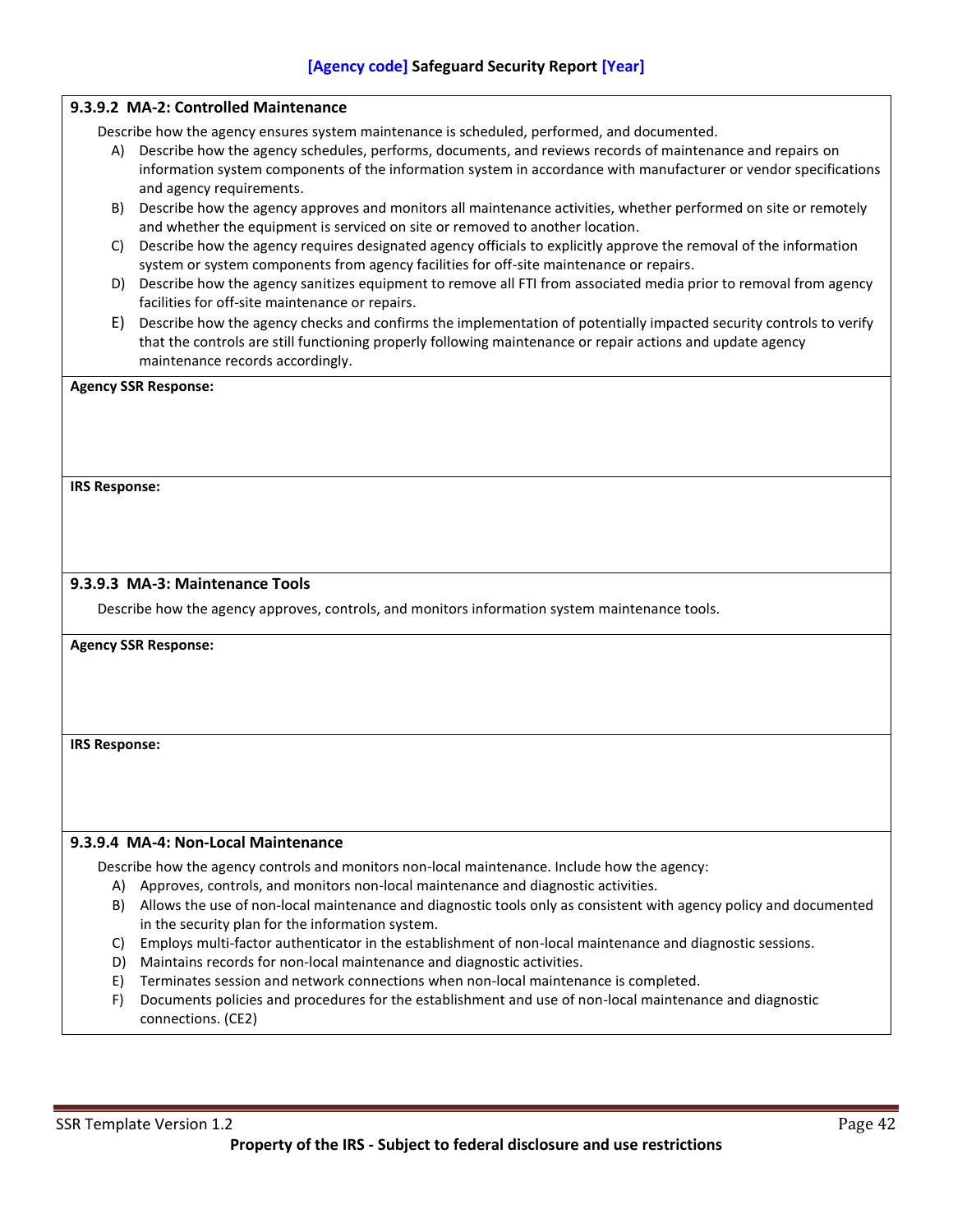| <b>Agency SSR Response:</b>                                                                                                                                                                                                              |  |
|------------------------------------------------------------------------------------------------------------------------------------------------------------------------------------------------------------------------------------------|--|
|                                                                                                                                                                                                                                          |  |
|                                                                                                                                                                                                                                          |  |
|                                                                                                                                                                                                                                          |  |
| <b>IRS Response:</b>                                                                                                                                                                                                                     |  |
|                                                                                                                                                                                                                                          |  |
|                                                                                                                                                                                                                                          |  |
| 9.3.9.5 MA-5: Maintenance Personnel                                                                                                                                                                                                      |  |
| Describe how the agency allows only authorized personnel to perform maintenance on the information system. Include                                                                                                                       |  |
| how the agency:<br>A) Establishes a process for maintenance personnel authorization and maintains a list of authorized maintenance                                                                                                       |  |
| organizations or personnel.<br>Ensures that non-escorted personnel performing maintenance on the information system have required access<br>B)                                                                                           |  |
| authorizations.                                                                                                                                                                                                                          |  |
| Designates agency personnel with required access authorizations and technical competence to supervise the<br>C)<br>maintenance activities of personnel who do not possess the required access authorizations.                            |  |
| <b>Agency SSR Response:</b>                                                                                                                                                                                                              |  |
|                                                                                                                                                                                                                                          |  |
| <b>IRS Response:</b>                                                                                                                                                                                                                     |  |
|                                                                                                                                                                                                                                          |  |
|                                                                                                                                                                                                                                          |  |
| 9.3.10 Media Protection (MP)                                                                                                                                                                                                             |  |
| 9.3.10.1 MP-1: Media Protection Policy and Procedures                                                                                                                                                                                    |  |
| Describe how the agency maintains and disseminates to designated agency officials:                                                                                                                                                       |  |
| A) A media protection policy that addresses purpose, scope, roles, responsibilities, management commitment,                                                                                                                              |  |
| coordination among organizational entities, and compliance. Please include details regarding policy review/update.<br>Per Publication 1075, the agency must review policies, and update as necessary: every three years or if there is a |  |
| significant change.<br>B) Media protection procedures to facilitate the policy and MP related security controls. Please include details                                                                                                  |  |
| regarding procedure review/update.                                                                                                                                                                                                       |  |
| Per Publication 1075, the agency must review procedures, and update as necessary: annually.                                                                                                                                              |  |
| Note: Information system media is defined to include both digital (e.g., diskettes, magnetic tapes, external/removable hard drives,<br>flash/thumb drives, CDs, DVDs) and non-digital (e.g., paper).                                     |  |
| <b>Agency SSR Response:</b>                                                                                                                                                                                                              |  |
|                                                                                                                                                                                                                                          |  |
|                                                                                                                                                                                                                                          |  |
|                                                                                                                                                                                                                                          |  |
|                                                                                                                                                                                                                                          |  |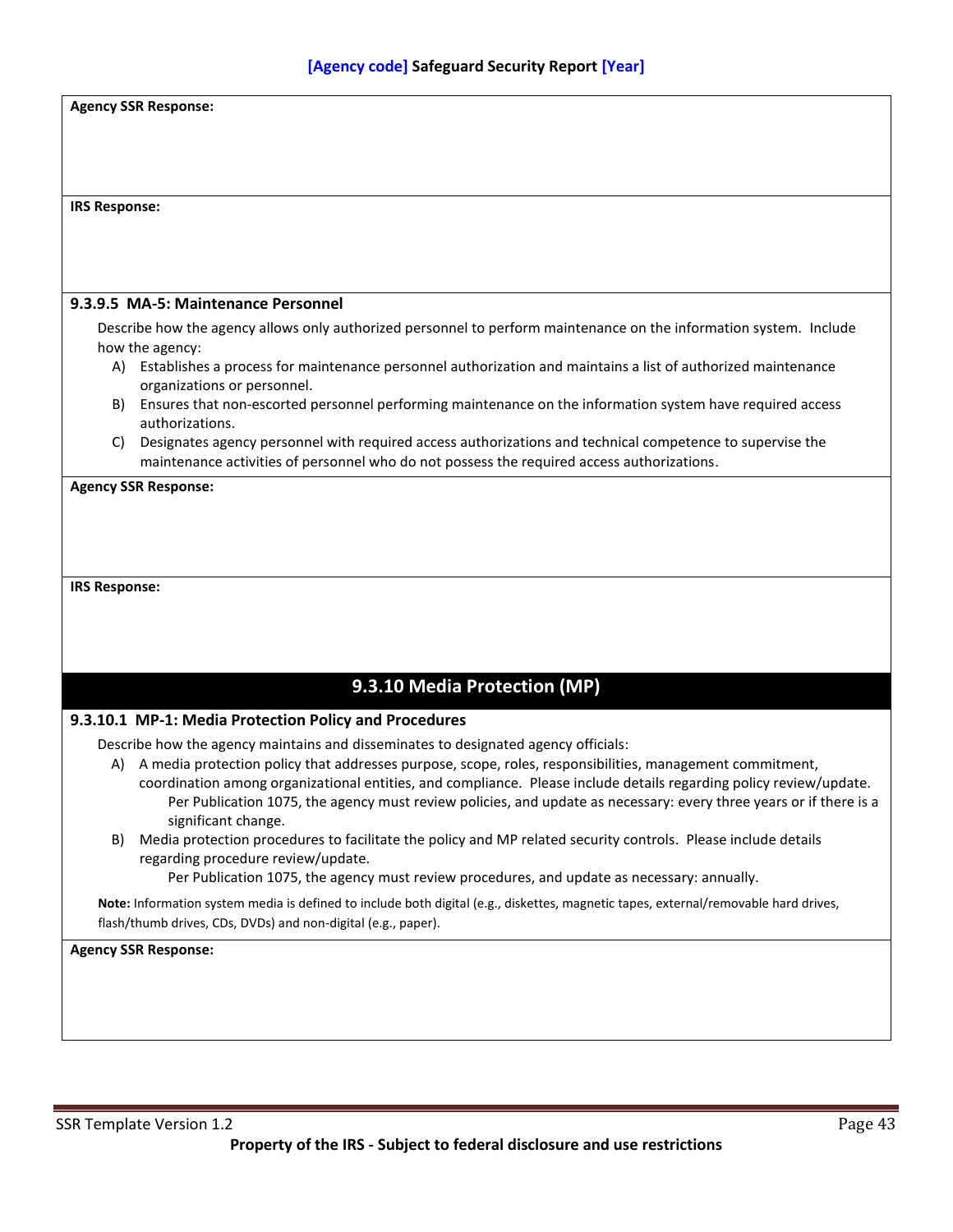## **IRS Response:**

#### **9.3.10.2 MP-2: Media Access**

Where information system digital and non-digital media contains FTI, describe how the agency restricts access to authorized individuals.

#### **Agency SSR Response:**

#### **IRS Response:**

#### **9.3.10.3 MP-3: Media Marking**

Describe how the agency labels information system media containing FTI to indicate the distribution limitations and handling caveats.

Per Publication 1075, the agency must label removable media (CDs, DVDs, diskettes, magnetic tapes, external hard drives and flash drives) and information system output containing FTI (reports, documents, data files, back-up tapes) indicating "Federal Tax Information". Notice 129-A and Notice 129-B IRS provided labels can be used for this purpose.

#### **Agency SSR Response:**

**IRS Response:**

#### **9.3.10.4 MP-4: Media Storage**

Describe how the agency protects the storage of digital and non-digital media. Include how the agency:

- A) Physically controls and securely stores information system media containing FTI.
- B) Protects information system media until the media is destroyed or sanitized using approved equipment, techniques, and procedures.

Refer to Section 4.0, Secure Storage—IRC 6103(p)(4)(B), of Publication 1075 for additional secure storage requirements.

**Agency SSR Response:**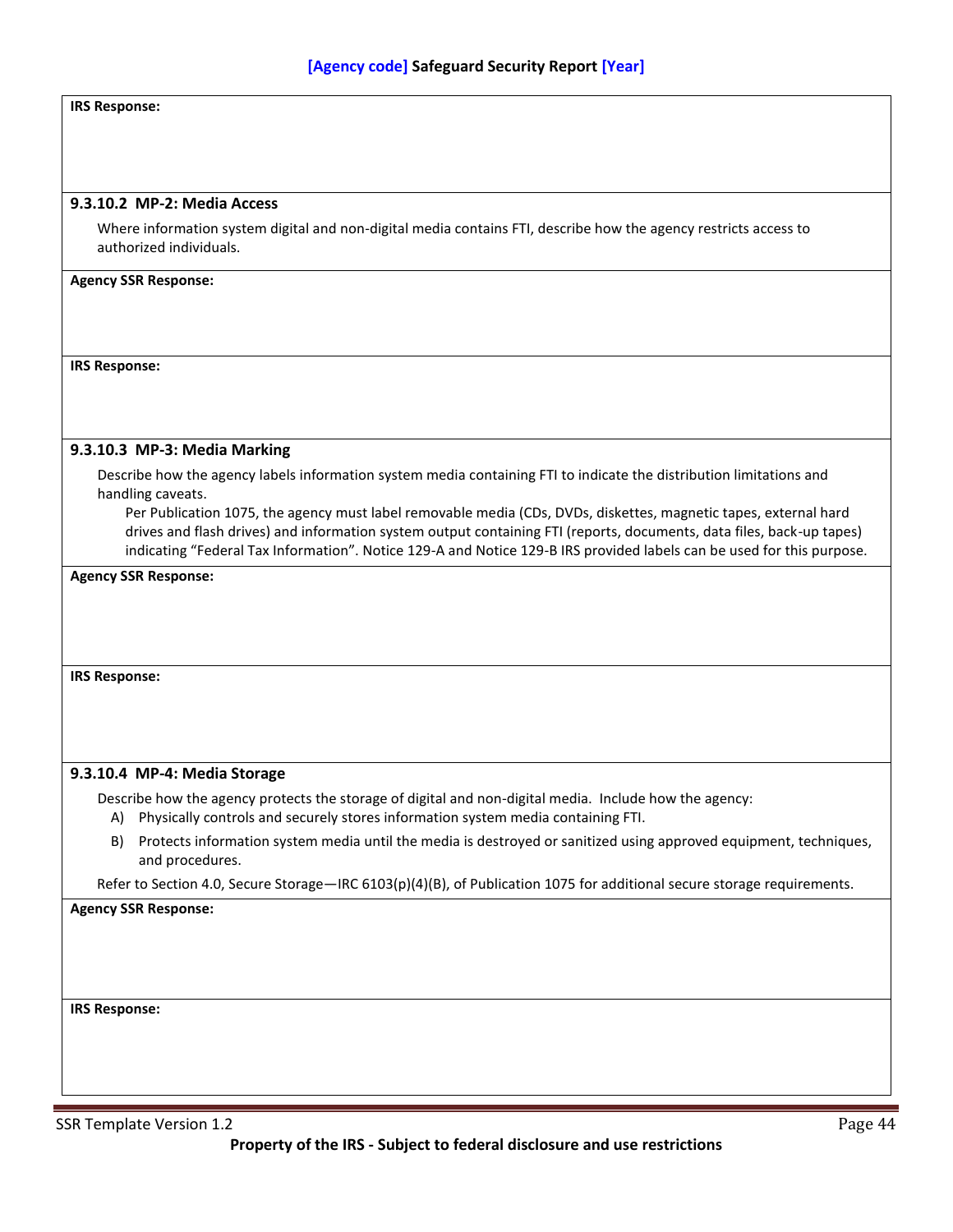# **9.3.10.5 MP-5: Media Transport**  Describe how the agency protects the transport of digital and non-digital media. Include how the agency: A) Protects and controls digital and non-digital media during transport outside of controlled areas. B) Maintains accountability for information system media during transport outside of controlled areas. C) Documents activities associated with the transport of information system media (the agency must use transmittals or an equivalent tracking method to ensure FTI reaches its intended destination). D) Restricts the activities associated with the transport of information system media to authorized personnel. E) Describe how the agency implements cryptographic mechanisms to protect the confidentiality and integrity of information stored on digital media during transport outside of controlled areas. (CE4) Refer to Section 4.4, FTI in Transit, of Publication 1075 for more information on transmittals and media transport requirements. **Agency SSR Response: IRS Response: 9.3.10.6 MP-6: Media Sanitization** Describe how the agency sanitizes media containing FTI. Include how the agency: A) Sanitizes media containing FTI prior to disposal, release out of agency control, or release for reuse using IRSapproved sanitization techniques in accordance with applicable federal and agency standards and policies. B) Employs sanitization mechanisms with the strength and integrity commensurate with the security category or classification of the information. C) Reviews, approves, tracks, documents, and verifies media sanitization and disposal actions. (CE1) Additional requirements for protecting FTI during media sanitization are provided in Section 9.3.10.6, Media Sanitization (MP-6); Section 9.4.7, Media Sanitization; and Exhibit 10, Data Warehouse Security Requirements, of Publication 1075. **Agency SSR Response: IRS Response: 9.3.11 Physical and Environmental Protection (PE)** When responding to the Physical and Environmental Protection controls, the agency should consider physical security not

only for the information system, but any paper FTI, as well. Please include information about compliance with minimum protection standards (MPS) within the responses to these controls, as appropriate. For more information about MPS, refer to Publication 1075, Section 4.2.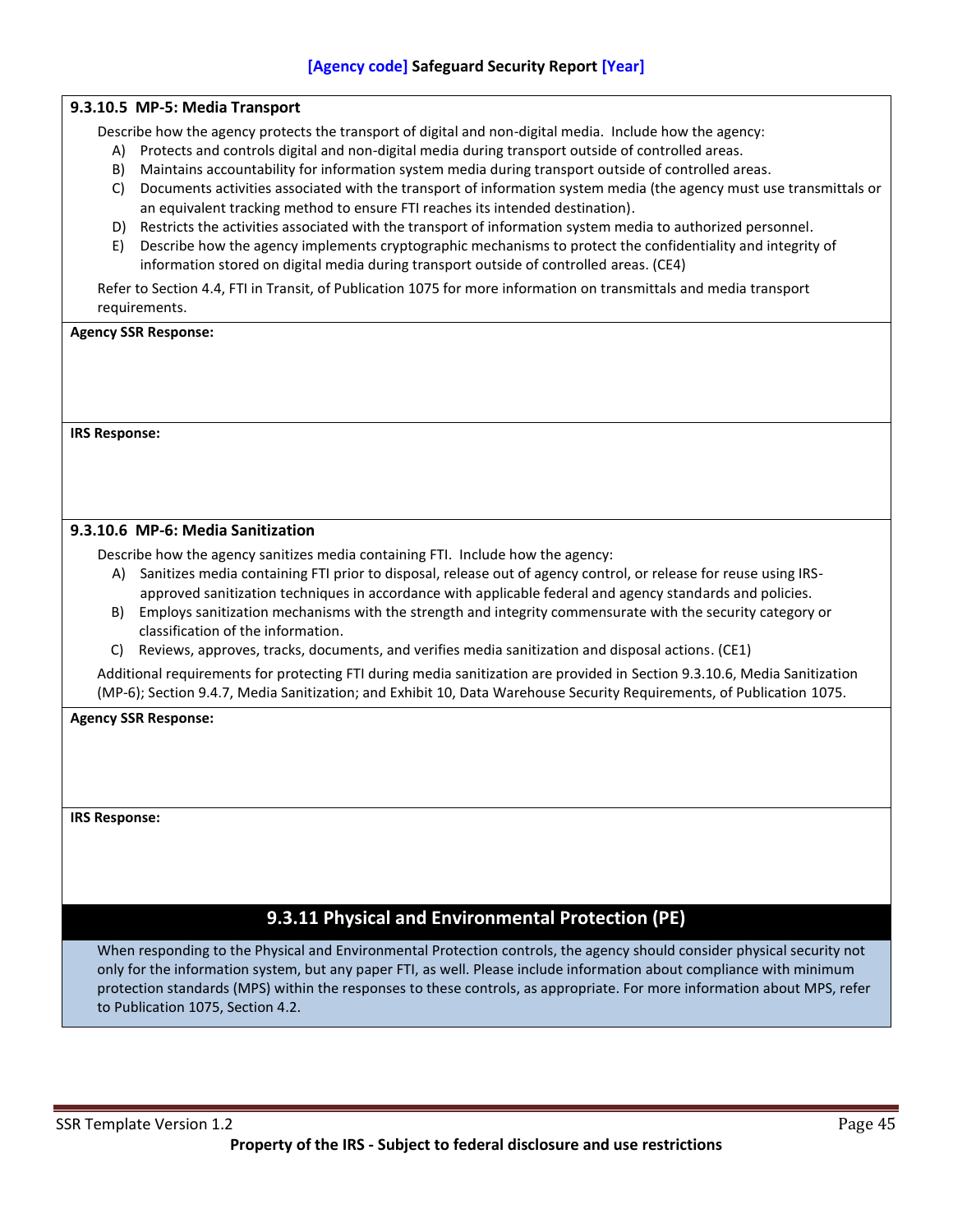|                      | 9.3.11.1 PE-1: Physical and Environmental Protection Policy and Procedures                                                         |
|----------------------|------------------------------------------------------------------------------------------------------------------------------------|
|                      | Describe how the agency maintains and disseminates to designated agency officials:                                                 |
| A)                   | A physical and environmental protection policy that addresses purpose, scope, roles, responsibilities, management                  |
|                      | commitment, coordination among organizational entities, and compliance. Please include details regarding policy                    |
|                      | review/update.                                                                                                                     |
|                      | Per Publication 1075, the agency must review policies, and update as necessary: every three years or if there is a                 |
|                      | significant change.                                                                                                                |
| B)                   | Physical and environmental protection procedures to facilitate the policy and PE related security controls. Please                 |
|                      | include details regarding procedure review/update.                                                                                 |
|                      | Per Publication 1075, the agency must review procedures, and update as necessary: annually.                                        |
|                      | <b>Agency SSR Response:</b>                                                                                                        |
|                      |                                                                                                                                    |
|                      |                                                                                                                                    |
|                      |                                                                                                                                    |
|                      |                                                                                                                                    |
| <b>IRS Response:</b> |                                                                                                                                    |
|                      |                                                                                                                                    |
|                      |                                                                                                                                    |
|                      |                                                                                                                                    |
|                      |                                                                                                                                    |
|                      | 9.3.11.2 PE-2: Physical Access Authorizations                                                                                      |
|                      | Describe how the agency enforces physical access authorizations to the information system(s) and facilities at spaces where        |
|                      | FTI is received, processed, stored, or transmitted. Include how the agency:                                                        |
|                      | A) Develops, approves, and maintains a list of individuals with authorized access to the facility where the information            |
|                      | system resides.                                                                                                                    |
|                      | B) Issues authorization credentials for facility access.                                                                           |
|                      | Reviews the access list detailing authorized facility access by individuals at least annually.<br>C)                               |
|                      | Removes individuals from the facility access list when access is no longer required.<br>D)                                         |
|                      | Enforces physical access authorizations to the information system in addition to the physical access controls for the<br>E)        |
|                      | facility at spaces where FTI is received, processed, stored, or transmitted. (CE1)                                                 |
|                      | Note: The response for this control should encompass both access to the information system(s), as well as access to any paper FTI. |
|                      |                                                                                                                                    |
|                      | <b>Agency SSR Response:</b>                                                                                                        |
|                      |                                                                                                                                    |
|                      |                                                                                                                                    |
|                      |                                                                                                                                    |
| <b>IRS Response:</b> |                                                                                                                                    |
|                      |                                                                                                                                    |
|                      |                                                                                                                                    |
|                      |                                                                                                                                    |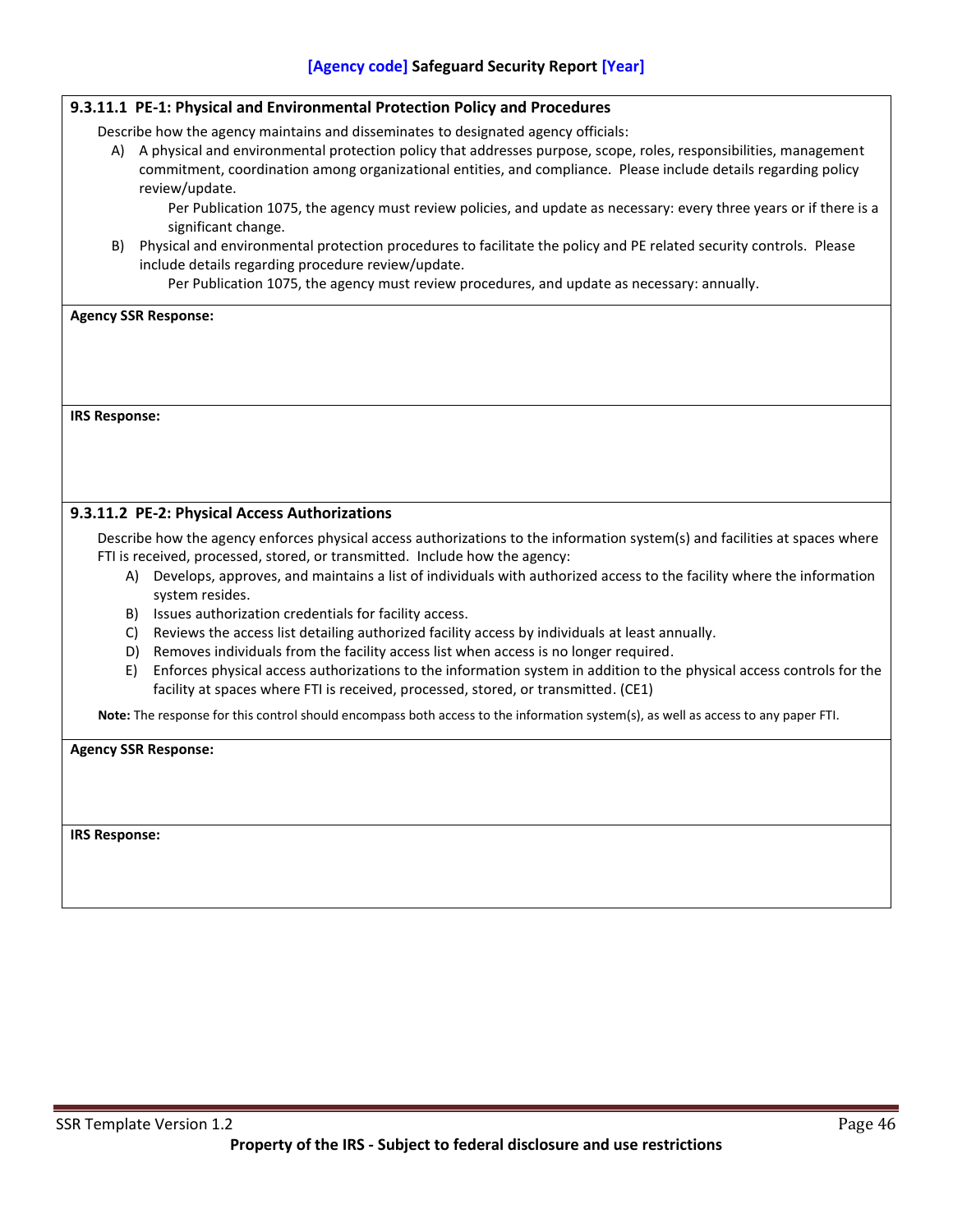| 5000                                                                                                                                                                                                                                                                                                                                                                                                                                                               |
|--------------------------------------------------------------------------------------------------------------------------------------------------------------------------------------------------------------------------------------------------------------------------------------------------------------------------------------------------------------------------------------------------------------------------------------------------------------------|
| 9.3.11.3 PE-3: Physical Access Control                                                                                                                                                                                                                                                                                                                                                                                                                             |
| Describe how the agency enforces physical access controls. Include how the agency:<br>A) Enforces physical access authorizations at entry/exit points to facilities where the information systems that receive,<br>process, store, or transmit FTI reside by:<br>• Verifying individual access authorizations before granting access to the facility; and<br>• Controlling ingress/egress to the facility using physical access control systems/devices or guards. |
| Maintains physical access audit logs for entry/exit points.<br>B)<br>Provides security safeguards to control access to areas within the facility officially designated as publicly accessible.<br>C)<br>Escorts visitors and monitor visitor activity.<br>D)                                                                                                                                                                                                       |
| Secures keys, combinations, and other physical access devices.<br>E)<br>Maintains an inventory of physical access devices.<br>F)                                                                                                                                                                                                                                                                                                                                   |
| Changes combinations and keys when an employee who knows the combination retires, terminates employment, or<br>G)<br>transfers to another position or at least annually.                                                                                                                                                                                                                                                                                           |
| Note: The response for this control should encompass both access to the information system(s), as well as access to any paper FTI.                                                                                                                                                                                                                                                                                                                                 |
|                                                                                                                                                                                                                                                                                                                                                                                                                                                                    |
| <b>IRS Response:</b>                                                                                                                                                                                                                                                                                                                                                                                                                                               |
| 9.3.11.4 PE-4: Access Control for Transmission Medium                                                                                                                                                                                                                                                                                                                                                                                                              |
| Describe how the agency controls physical access to information system distribution and transmission lines within agency<br>facilities.                                                                                                                                                                                                                                                                                                                            |
| <b>Agency SSR Response:</b>                                                                                                                                                                                                                                                                                                                                                                                                                                        |
| <b>IRS Response:</b>                                                                                                                                                                                                                                                                                                                                                                                                                                               |
| 9.3.11.5 PE-5: Access Control for Output Devices                                                                                                                                                                                                                                                                                                                                                                                                                   |
| Describe how the agency controls physical access to information system output devices to prevent unauthorized individuals<br>from obtaining the output. Examples of information system output devices are: monitors, printers, copiers, scanners, fax<br>machines, and audio devices.                                                                                                                                                                              |
| <b>Agency SSR Response:</b>                                                                                                                                                                                                                                                                                                                                                                                                                                        |
|                                                                                                                                                                                                                                                                                                                                                                                                                                                                    |
|                                                                                                                                                                                                                                                                                                                                                                                                                                                                    |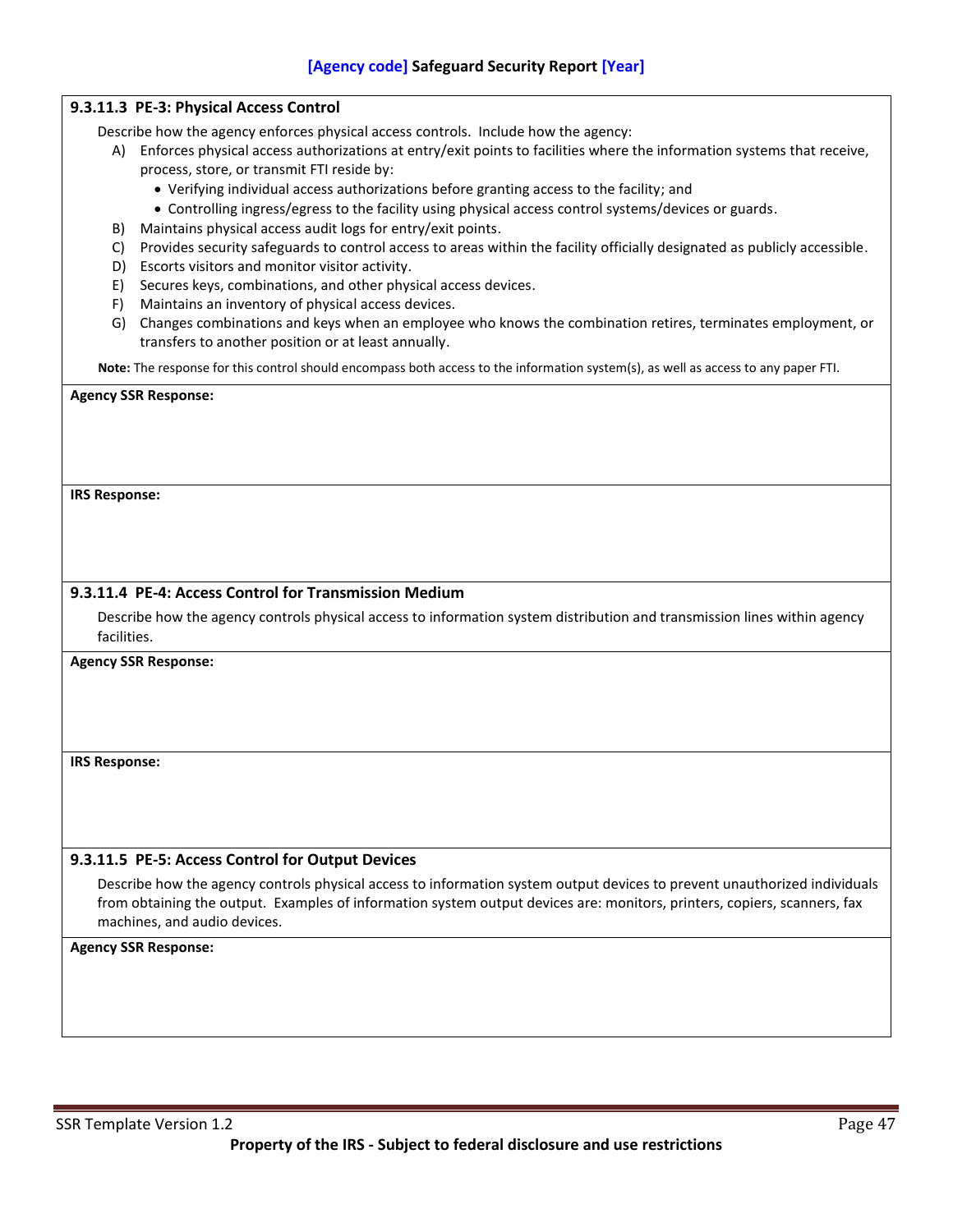| [Agency code] Safeguard Security Report [Year]                                                                                                                                                              |  |
|-------------------------------------------------------------------------------------------------------------------------------------------------------------------------------------------------------------|--|
| <b>IRS Response:</b>                                                                                                                                                                                        |  |
|                                                                                                                                                                                                             |  |
|                                                                                                                                                                                                             |  |
| 9.3.11.6 PE-6: Monitoring Physical Access                                                                                                                                                                   |  |
| Describe how the agency monitors physical access. Include how the agency:                                                                                                                                   |  |
| Monitors physical access to the facility where the information system resides to detect and respond to physical<br>A)<br>security incidents. Include how the agency.<br>Reviews physical access logs.<br>B) |  |
| Per Publication 1075, the agency must review physical access logs annually.                                                                                                                                 |  |
| Coordinates results of reviews and investigations with the agency incident response capability.<br>C)<br>Monitors physical intrusion alarms and surveillance equipment. (CE1)<br>D).                        |  |
| Note: The response for this control should encompass both access to the information system(s), as well as access to any paper FTI.                                                                          |  |
| <b>Agency SSR Response:</b>                                                                                                                                                                                 |  |
|                                                                                                                                                                                                             |  |
|                                                                                                                                                                                                             |  |
|                                                                                                                                                                                                             |  |
| <b>IRS Response:</b>                                                                                                                                                                                        |  |
|                                                                                                                                                                                                             |  |
|                                                                                                                                                                                                             |  |
| 9.3.11.7 PE-8: Visitor Access Records                                                                                                                                                                       |  |
| Describe how the agency controls access to visitors. Include how the agency:                                                                                                                                |  |
| A) Maintains visitor access records to the facility where the information system resides.                                                                                                                   |  |
| Document the frequency in which visitor access records are reviewed.<br>B)                                                                                                                                  |  |
| Per Publication 1075, the agency must review visitor access records at least annually.                                                                                                                      |  |
| Refer to Section 4.3, Restricted Area Access, of Publication 1075 for visitor access (AAL) requirements.                                                                                                    |  |
| Note: The response for this control should encompass both access to the information system(s), as well as access to any paper FTI.                                                                          |  |
| <b>Agency SSR Response:</b>                                                                                                                                                                                 |  |
|                                                                                                                                                                                                             |  |
|                                                                                                                                                                                                             |  |
| <b>IRS Response:</b>                                                                                                                                                                                        |  |
|                                                                                                                                                                                                             |  |
|                                                                                                                                                                                                             |  |
|                                                                                                                                                                                                             |  |
| 9.3.11.8 PE-16: Delivery and Removal                                                                                                                                                                        |  |
| Describe how the agency authorizes, monitors, and controls information system components entering and exiting the<br>facility. Document how the agency maintains records of those items.                    |  |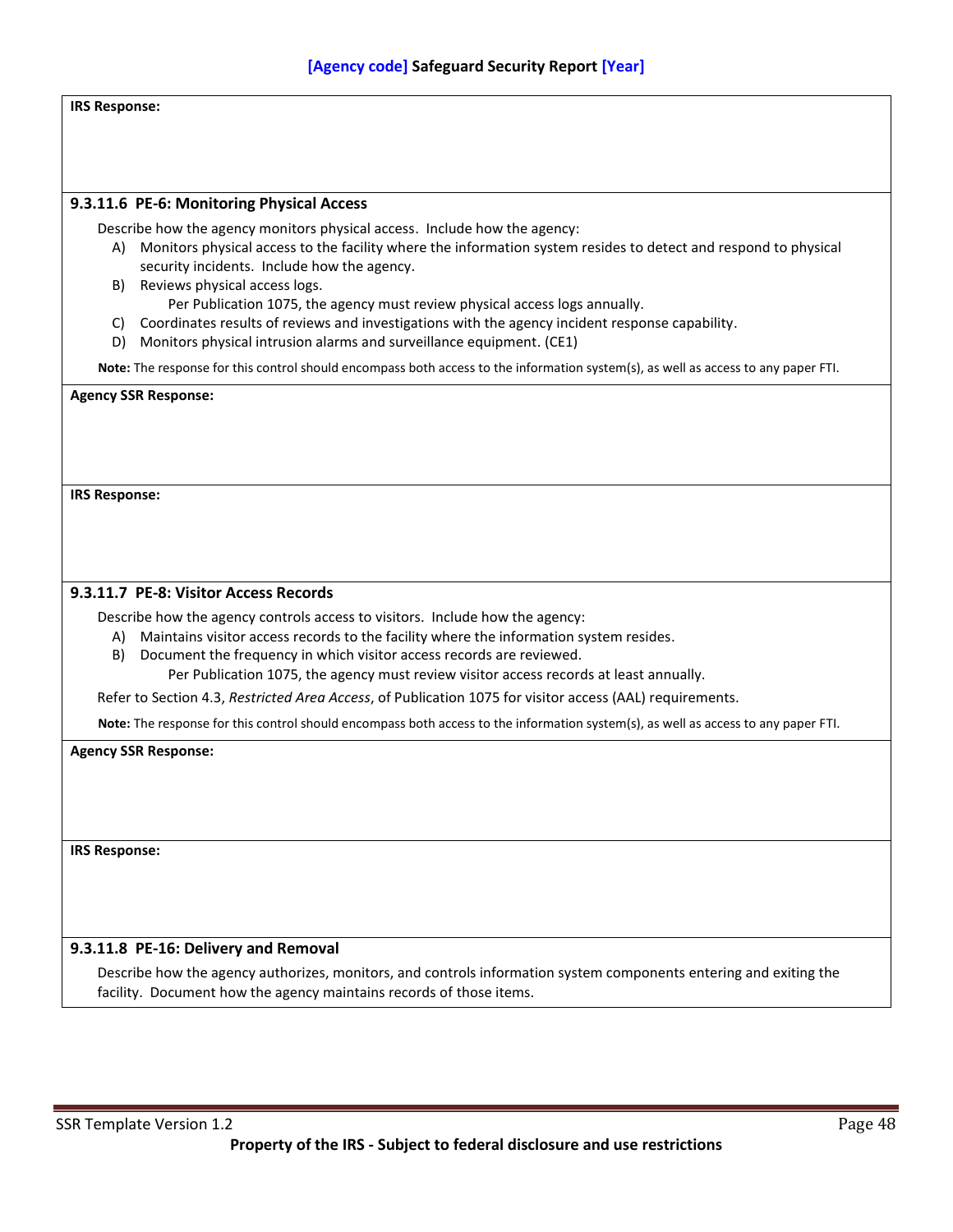| <b>Agency SSR Response:</b>                                                                                                                                            |  |
|------------------------------------------------------------------------------------------------------------------------------------------------------------------------|--|
|                                                                                                                                                                        |  |
|                                                                                                                                                                        |  |
|                                                                                                                                                                        |  |
| <b>IRS Response:</b>                                                                                                                                                   |  |
|                                                                                                                                                                        |  |
|                                                                                                                                                                        |  |
|                                                                                                                                                                        |  |
| 9.3.11.9 PE-17: Alternate Work Site                                                                                                                                    |  |
| Describe how the agency manages and controls alternate work sites. Include how the agency:                                                                             |  |
| A) Employs IRS Office of Safeguards requirements at alternate work sites.<br>B) Assesses, as feasible, the effectiveness of security controls at alternate work sites. |  |
| Provides a means for employees to communicate with information security personnel in case of security incidents or<br>C)                                               |  |
| problems.                                                                                                                                                              |  |
| Note: Alternate work sites may include, for example, government facilities or private residences of employees. Refer to Section 4.7:                                   |  |
| Telework Locations, of Publication 1075 for additional requirements.                                                                                                   |  |
| <b>Agency SSR Response:</b>                                                                                                                                            |  |
|                                                                                                                                                                        |  |
|                                                                                                                                                                        |  |
|                                                                                                                                                                        |  |
|                                                                                                                                                                        |  |
| <b>IRS Response:</b>                                                                                                                                                   |  |
|                                                                                                                                                                        |  |
|                                                                                                                                                                        |  |
|                                                                                                                                                                        |  |
| 9.3.11.10 PE-18: Location of Information System Components                                                                                                             |  |
| Describe how the agency positions information system components within the facility to minimize potential damage from                                                  |  |
| physical and environmental hazards and to minimize the opportunity for unauthorized access.                                                                            |  |
| Refer to Section 4.3: Restricted Area Access, and Section 4.5: Physical Security of Computers, Electronic, and Removable                                               |  |
| Media, of Publication 1075 for additional information.                                                                                                                 |  |
| <b>Agency SSR Response:</b>                                                                                                                                            |  |
|                                                                                                                                                                        |  |
|                                                                                                                                                                        |  |
|                                                                                                                                                                        |  |
|                                                                                                                                                                        |  |
| <b>IRS Response:</b>                                                                                                                                                   |  |
|                                                                                                                                                                        |  |
|                                                                                                                                                                        |  |
|                                                                                                                                                                        |  |
| 9.3.12 Planning (PL)                                                                                                                                                   |  |
|                                                                                                                                                                        |  |
|                                                                                                                                                                        |  |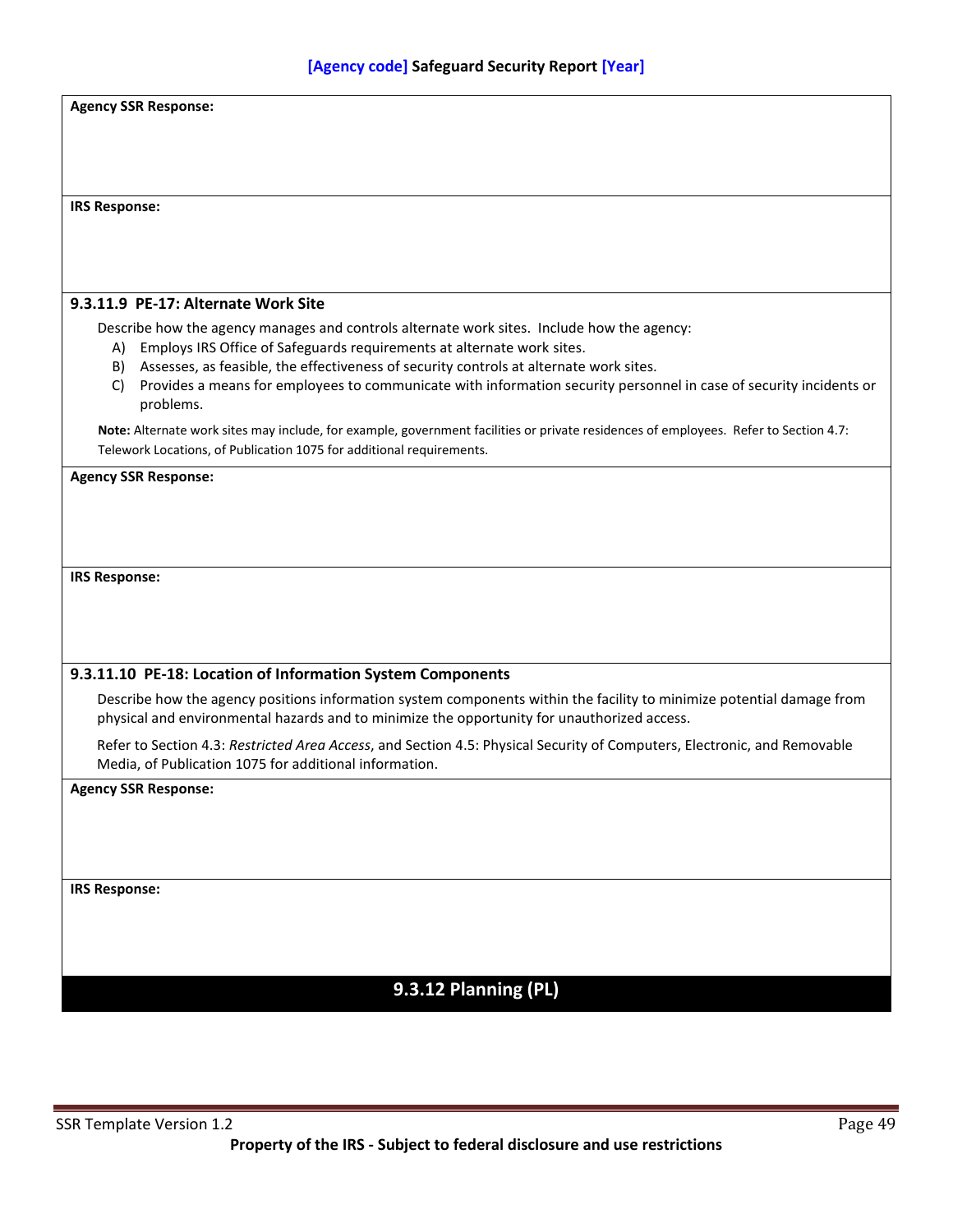|                      | 9.3.12.1 PL-1: Security Planning Policy and Procedures                                                                   |
|----------------------|--------------------------------------------------------------------------------------------------------------------------|
|                      | Describe how the agency maintains and disseminates to designated agency officials:                                       |
|                      | A) A security planning policy that addresses purpose, scope, roles, responsibilities, management commitment,             |
|                      | coordination among organizational entities, and compliance. Please include details regarding policy review/update.       |
|                      | Per Publication 1075, the agency must review policies, and update as necessary: every three years or if there is a       |
|                      | significant change.                                                                                                      |
| B)                   | Security planning procedures to facilitate the policy and PL related security controls. Please include details regarding |
|                      | procedure review/update.                                                                                                 |
|                      | Per Publication 1075, the agency must review procedures, and update as necessary: annually.                              |
|                      | <b>Agency SSR Response:</b>                                                                                              |
|                      |                                                                                                                          |
|                      |                                                                                                                          |
|                      |                                                                                                                          |
|                      |                                                                                                                          |
| <b>IRS Response:</b> |                                                                                                                          |
|                      |                                                                                                                          |
|                      |                                                                                                                          |
|                      |                                                                                                                          |
|                      |                                                                                                                          |
|                      | 9.3.12.2 PL-2: System Security Plan                                                                                      |
|                      | Describe how the agency develops and approves an accurate System Security Plan (SSP). Please note, the agency SSR        |
|                      | satisfies this requirement (Section 7.0, Reporting Requirements -6103(p)(4)(E), of Publication 1075). Describe how the   |
| agency:              |                                                                                                                          |
| A)                   | Develops an SSP (or SSR) that:                                                                                           |
|                      | • Is consistent with the agency's safeguarding requirements;                                                             |
|                      | • Explicitly defines the information systems that receive, process, store, or transmit FTI;                              |
|                      | • Describes the operational context of the information system in terms of missions and business processes;               |
|                      | • Describes the operational environment for the information system and relationships with or connections to              |
|                      | other information systems;                                                                                               |
|                      | • Provides an overview of the security requirements for the system;                                                      |
|                      | • Includes any relevant overlays, if applicable;                                                                         |
|                      | • Documents the security controls in place or planned for meeting those requirements, including a rationale for          |
|                      | the tailoring and supplementation decisions; and                                                                         |
|                      | • Is reviewed and approved by the authorizing official or designated representative prior to plan implementation.        |
| B)                   | Distributes copies of the SSP (or SSR) and communicates subsequent changes to designated agency officials and the        |
|                      | IRS Office of Safeguards.                                                                                                |
| C)                   | Reviews the SSP (or SSR).                                                                                                |
|                      | Per Publication 1075, SSPs (and the SSR) should be reviewed on at least an annual basis.                                 |
| D)                   | Updates the SSP (or SSR) to address changes to the information system/environment of operation or problems               |
|                      | identified during plan implementation or security control assessments.                                                   |
| E)                   | Protects the SSP (or SSR) from unauthorized disclosure and modification.                                                 |
|                      | <b>Agency SSR Response:</b>                                                                                              |
|                      |                                                                                                                          |
|                      |                                                                                                                          |
|                      |                                                                                                                          |
| <b>IRS Response:</b> |                                                                                                                          |
|                      |                                                                                                                          |
|                      |                                                                                                                          |
|                      |                                                                                                                          |
|                      |                                                                                                                          |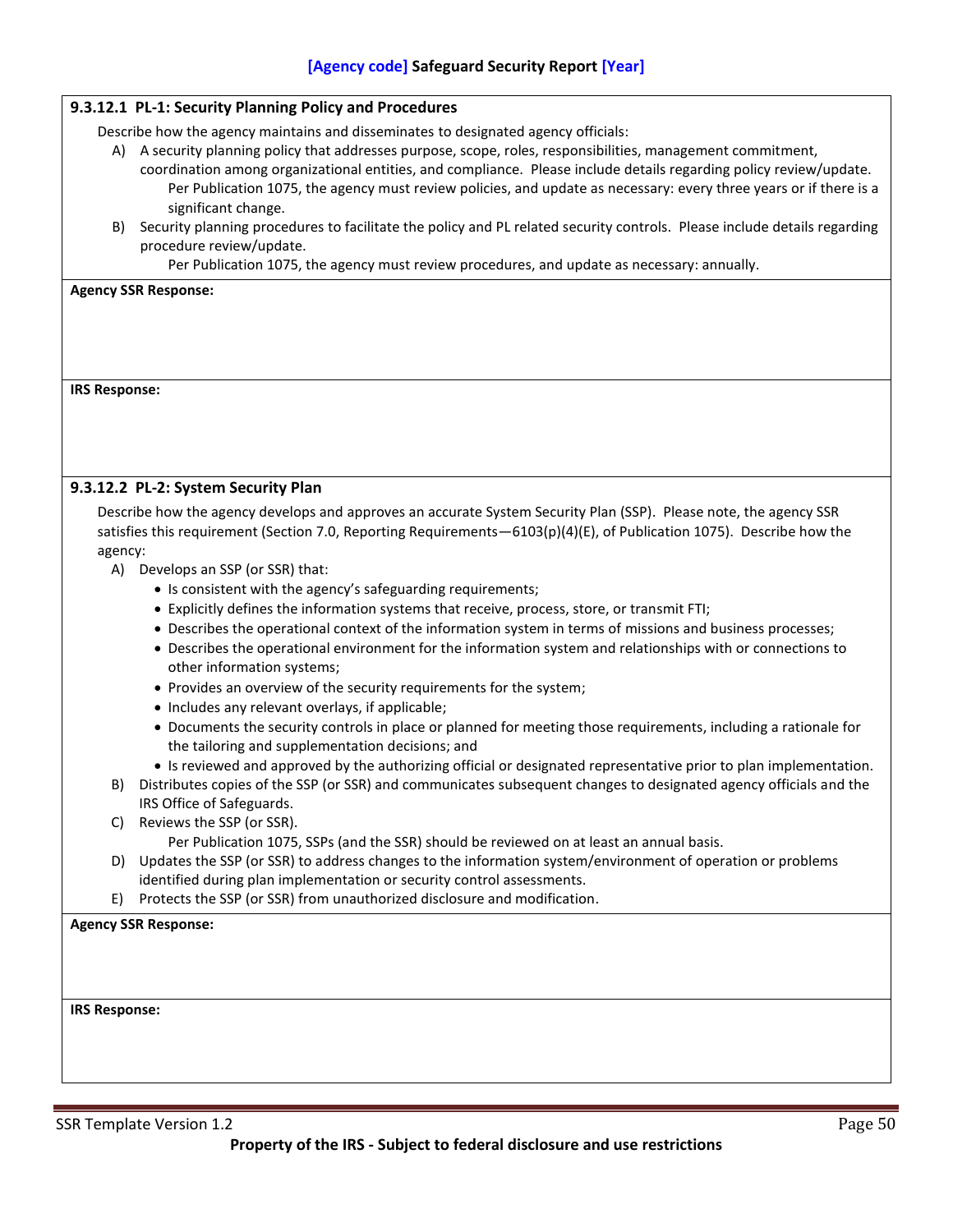## **9.3.12.3 PL-4: Rules of Behavior**

Describe how the agency establishes and maintains a rules of behavior for accessing FTI and/or using information systems containing FTI. Describe how the agency:

- A) Establishes and makes readily available to individuals requiring access to the information system, the rules that describe their responsibilities and expected behavior with regard to information and information system usage.
- B) Receives a signed acknowledgement from such individuals, indicating that they have read, understand, and agree to abide by the rules of behavior, before authorizing access to information and the information system.
- C) Reviews and updates the rule of behavior.
- D) Requires individuals who have signed a previous version of the rules of behavior to read and re-sign when the rules of behavior are revised/updated.
- E) Includes in the rules of behavior, explicit restrictions on the use of social media/networking sites and posting agency information on public websites. (CE1)

**Note:** The Office of Safeguards prohibits sharing FTI using any social media/networking sites.

**Agency SSR Response:**

**IRS Response:**

# **9.3.13 Personnel Security (PS)**

## **9.3.13.1 PS-1: Personnel Security Policy and Procedures**

Describe how the agency maintains and disseminates to designated agency officials:

- A) A personnel security policy that addresses purpose, scope, roles, responsibilities, management commitment,
	- coordination among organizational entities, and compliance. Please include details regarding policy review/update. Per Publication 1075, the agency must review policies, and update as necessary: every three years or if there is a significant change.
- B) Personnel security procedures to facilitate the policy and PS related security controls. Please include details regarding procedure review/update.

Per Publication 1075, the agency must review procedures, and update as necessary: annually.

**Agency SSR Response:**

**IRS Response:**

## **9.3.13.2 PS-2: Position Risk Designation**

Describe how the agency identifies and controls risk designations for personnel with access to FTI. Include how the agency:

- A) Assigns a risk designation to all agency positions.
- B) Establishes screening criteria for individuals filling those positions.
- C) Reviews and updates position risk designations.
	- Per Publication 1075, review and update position risk designations annually.

#### SSR Template Version 1.2 Page 51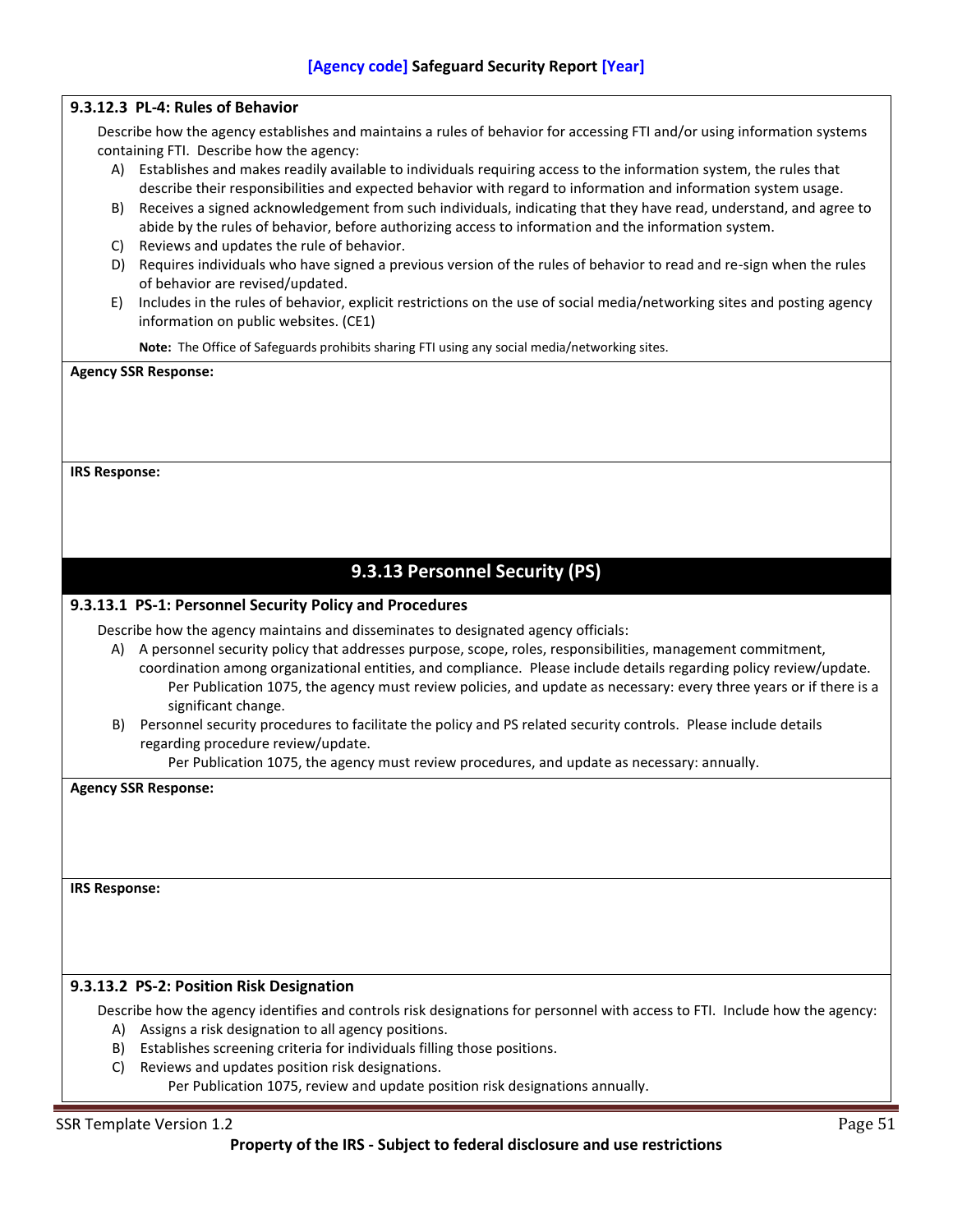|                      | <b>Agency SSR Response:</b>                                                                                                  |
|----------------------|------------------------------------------------------------------------------------------------------------------------------|
|                      |                                                                                                                              |
|                      |                                                                                                                              |
| <b>IRS Response:</b> |                                                                                                                              |
|                      |                                                                                                                              |
|                      |                                                                                                                              |
|                      |                                                                                                                              |
|                      | 9.3.13.3 PS-3: Personnel Screening                                                                                           |
|                      | Describe how the agency:                                                                                                     |
|                      | A) Screens individuals prior to authorizing access to the information system.                                                |
|                      | B) Rescreens individuals according to agency-defined conditions requiring rescreening. Please define the frequency in        |
|                      | the agency response.                                                                                                         |
|                      | <b>Agency SSR Response:</b>                                                                                                  |
|                      |                                                                                                                              |
|                      |                                                                                                                              |
|                      |                                                                                                                              |
| <b>IRS Response:</b> |                                                                                                                              |
|                      |                                                                                                                              |
|                      |                                                                                                                              |
|                      |                                                                                                                              |
|                      |                                                                                                                              |
|                      | 9.3.13.4 PS-4: Personnel Termination                                                                                         |
|                      | Describe how the agency handles personnel termination at the agency. Include how the agency:                                 |
| A)                   | Disables information system access.                                                                                          |
|                      | B) Terminates/revokes any authenticators/credentials associated with the individual.<br>Conducts exit interviews, as needed. |
| C)<br>D)             | Retrieves all security-related agency information system-related property.                                                   |
| E)                   | Retains access to agency information and information systems formerly controlled by the terminated individual.               |
| F)                   | Notifies agency personnel upon termination of the employee.                                                                  |
|                      | <b>Agency SSR Response:</b>                                                                                                  |
|                      |                                                                                                                              |
|                      |                                                                                                                              |
|                      |                                                                                                                              |
|                      |                                                                                                                              |
| <b>IRS Response:</b> |                                                                                                                              |
|                      |                                                                                                                              |
|                      |                                                                                                                              |
|                      |                                                                                                                              |
|                      | 9.3.13.5 PS-5: Personnel Transfer                                                                                            |
|                      | Describe how the agency handles personnel transfer at the agency. Include how the agency:                                    |
| A)                   | Reviews and confirms ongoing operational need for current logical and physical access authorizations to information          |
|                      | systems/facilities when individuals are reassigned or transferred to other positions within the agency.                      |
|                      | B) Initiates transfer or reassignment actions following the formal transfer action.                                          |
| C)                   | Modifies access authorizations as needed to correspond with any changes in operational need due to reassignment              |
|                      | or transfer.                                                                                                                 |
|                      | D) Notifies designated agency personnel, as required.                                                                        |
|                      |                                                                                                                              |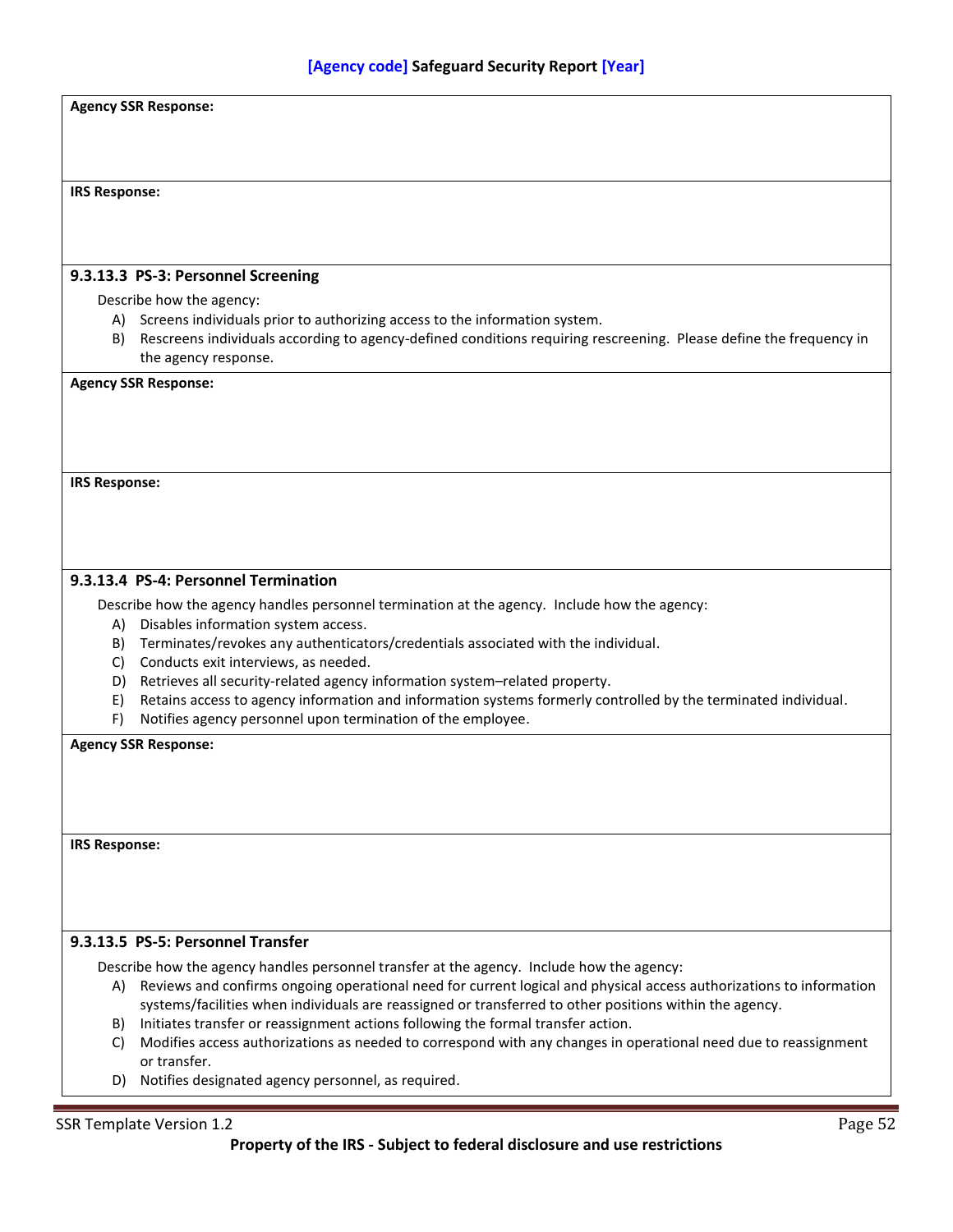| <b>Agency SSR Response:</b>                                                                                               |  |
|---------------------------------------------------------------------------------------------------------------------------|--|
|                                                                                                                           |  |
|                                                                                                                           |  |
|                                                                                                                           |  |
|                                                                                                                           |  |
| <b>IRS Response:</b>                                                                                                      |  |
|                                                                                                                           |  |
|                                                                                                                           |  |
|                                                                                                                           |  |
|                                                                                                                           |  |
| 9.3.13.6 PS-6: Access Agreements                                                                                          |  |
| Describe how the agency acknowledges and authorizes access to FTI (prior to gaining access). Describe how the agency:     |  |
| Develops and documents access agreements for agency information systems.<br>A)                                            |  |
| Reviews and updates the access agreements, at least annually.<br>B)                                                       |  |
| Ensures that individuals requiring access to agency information and information systems:<br>C)                            |  |
| • Sign appropriate access agreements prior to being granted access, and                                                   |  |
| • Re-sign access agreements to maintain access to agency information systems when access agreements have                  |  |
| been updated or at least annually.                                                                                        |  |
| <b>Agency SSR Response:</b>                                                                                               |  |
|                                                                                                                           |  |
|                                                                                                                           |  |
|                                                                                                                           |  |
|                                                                                                                           |  |
| <b>IRS Response:</b>                                                                                                      |  |
|                                                                                                                           |  |
|                                                                                                                           |  |
|                                                                                                                           |  |
|                                                                                                                           |  |
| 9.3.13.7 PS-7: Third-Party Personnel Security                                                                             |  |
| Describe how the agency manages third-party personnel security requirements. Include how the agency:                      |  |
| A) Establishes personnel security requirements, including security roles and responsibilities for third-party providers.  |  |
| Requires third-party providers to comply with personnel security policies and procedures established by the agency.<br>B) |  |
| Documents personnel security requirements.<br>C)                                                                          |  |
| Requires third-party providers to notify the agency of any personnel transfers or terminations of third-party<br>D)       |  |
| personnel who possess agency credentials or badges or who have information system privileges.                             |  |
| Monitors provider compliance.<br>E)                                                                                       |  |
| <b>Agency SSR Response:</b>                                                                                               |  |
|                                                                                                                           |  |
|                                                                                                                           |  |
|                                                                                                                           |  |
|                                                                                                                           |  |
| <b>IRS Response:</b>                                                                                                      |  |
|                                                                                                                           |  |
|                                                                                                                           |  |
|                                                                                                                           |  |
|                                                                                                                           |  |
|                                                                                                                           |  |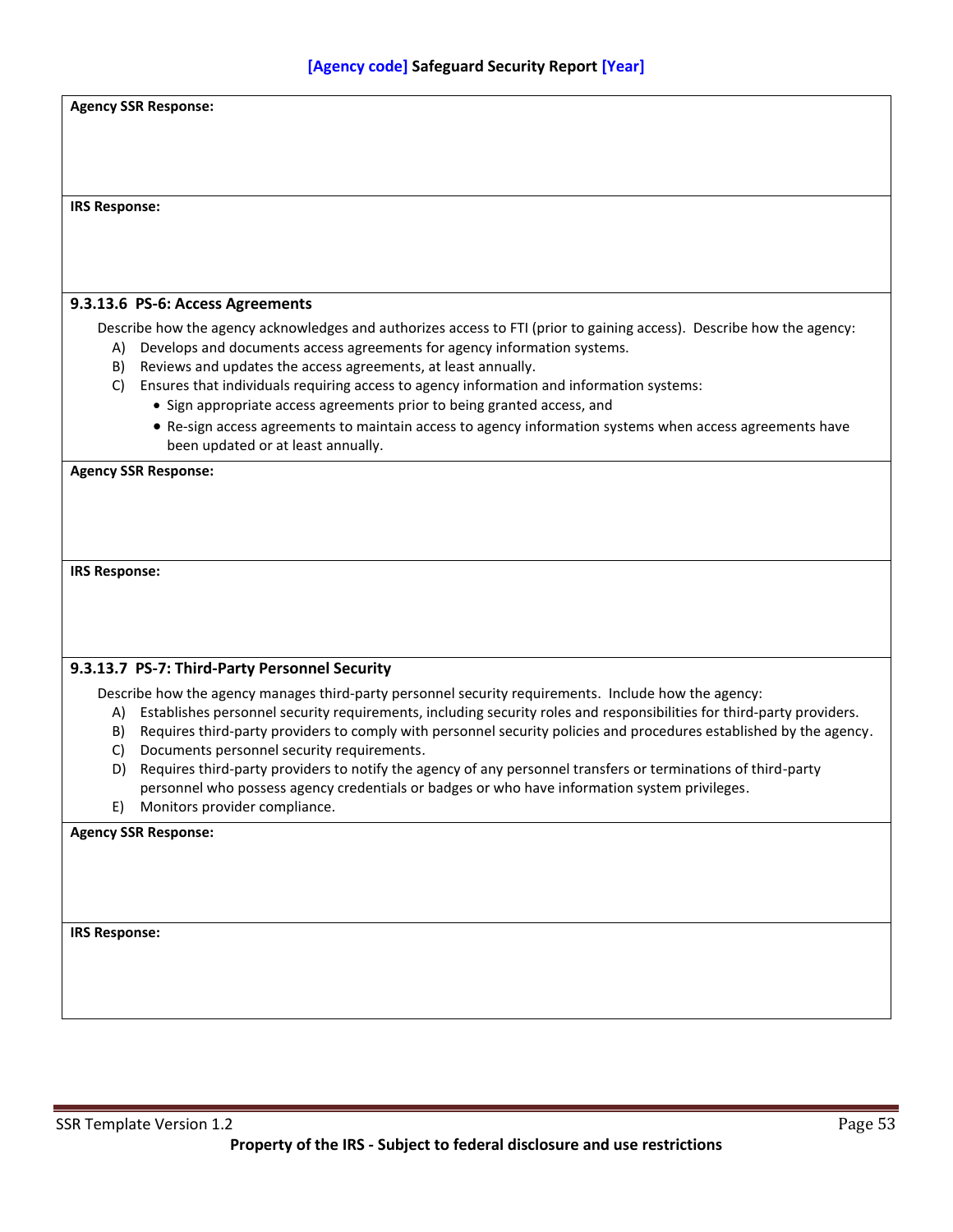## **9.3.13.8 PS-8: Personnel Sanctions**

Describe how the agency manages personnel sanctions. Include how the agency:

- A) Employs a formal sanctions process for individuals failing to comply with established information security policies and procedures.
- B) Notifies designated agency personnel when a formal employee sanctions process is initiated, identifying the individual sanctioned and the reason for the sanction.

#### **Agency SSR Response:**

#### **IRS Response:**

## **9.3.14 Risk Assessment (RA)**

## **9.3.14.1 RA-1: Risk Assessment Policy and Procedures**

Describe how the agency maintains and disseminates to designated agency officials:

- A) A risk assessment policy that addresses purpose, scope, roles, responsibilities, management commitment, coordination among organizational entities, and compliance. Please include details regarding policy review/update. Per Publication 1075, the agency must review policies, and update as necessary: every three years or if there is a significant change.
- B) Risk assessment procedures to facilitate the policy and RA related security controls. Please include details regarding procedure review/update.

Per Publication 1075, the agency must review procedures, and update as necessary: annually.

#### **Agency SSR Response:**

#### **IRS Response:**

## **9.3.14.2 RA-3: Risk Assessment**

Describe how the agency conducts regular risk assessments against the information systems and operating environments receiving, storing, processing, and/or transmitting FTI. Include how the agency:

- A) Conducts an assessment of risk, including the likelihood and magnitude of harm, from the unauthorized access, use, disclosure, disruption, modification, or destruction of the information system and the information it processes, stores, or transmits.
- B) Documents risk assessment results in a risk assessment report.
- C) Reviews risk assessment results at least annually.
- D) Disseminates risk assessment results to designated agency officials.
- E) Updates the risk assessment report at least every three years or whenever there are significant changes to the information system or environment of operation (including the identification of new threats and vulnerabilities) or other conditions that may impact the security state of the system.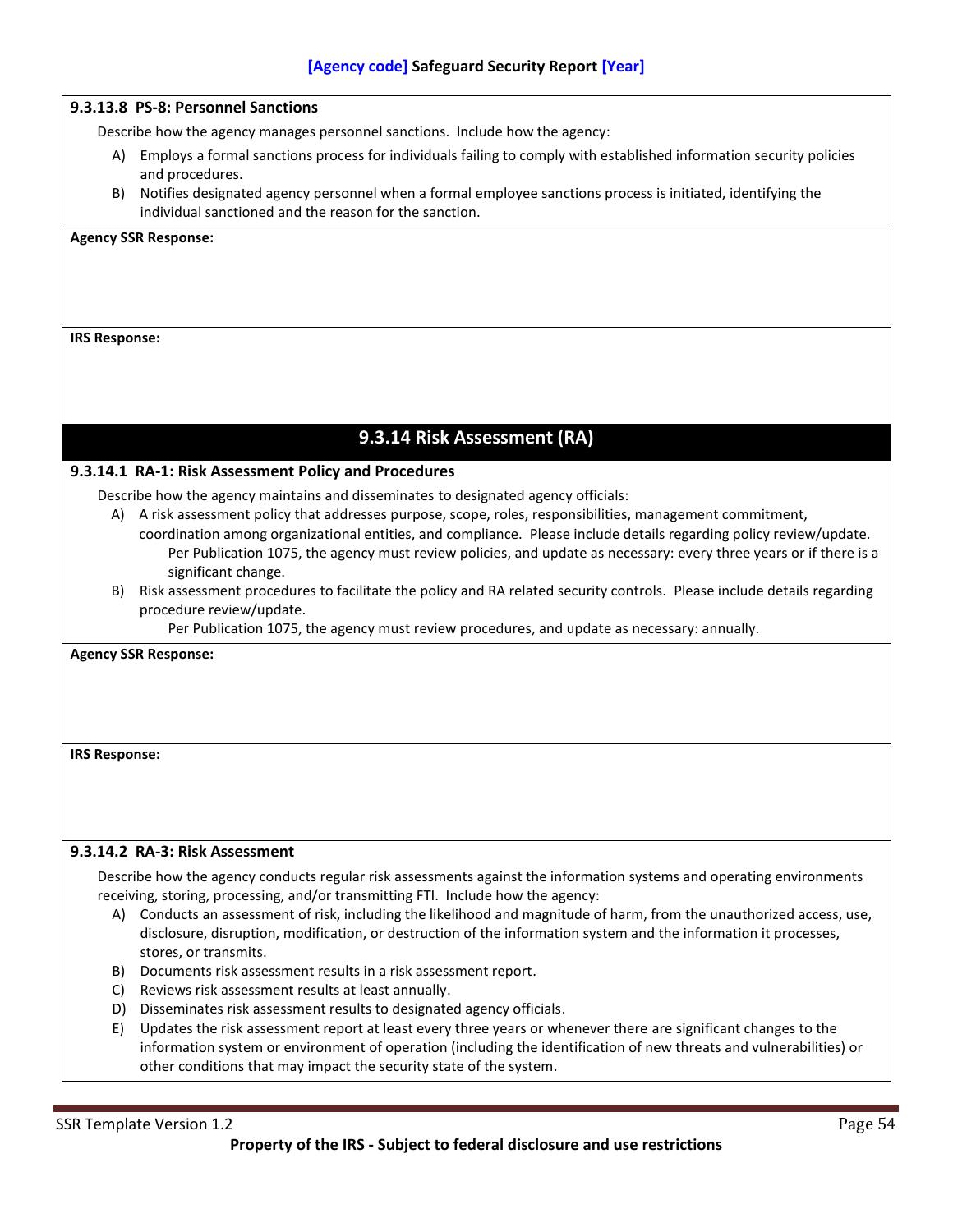| <b>Agency SSR Response:</b> |                                                                                                                                                                                                                                                                 |
|-----------------------------|-----------------------------------------------------------------------------------------------------------------------------------------------------------------------------------------------------------------------------------------------------------------|
|                             |                                                                                                                                                                                                                                                                 |
|                             |                                                                                                                                                                                                                                                                 |
| <b>IRS Response:</b>        |                                                                                                                                                                                                                                                                 |
|                             |                                                                                                                                                                                                                                                                 |
|                             |                                                                                                                                                                                                                                                                 |
|                             | 9.3.14.3 RA-5: Vulnerability Scanning                                                                                                                                                                                                                           |
| agency:                     | Describe how the agency scans for vulnerabilities in the information system and hosted applications. Include how the                                                                                                                                            |
|                             | A) Scans for vulnerabilities using which automated tools. Define the frequency at which vulnerability scans are<br>conducted                                                                                                                                    |
|                             | Per Publication 1075, the agency must scan, at a minimum, monthly for all systems and when new vulnerabilities<br>potentially affecting the system/applications are identified and reported.                                                                    |
| B)                          | Employs vulnerability scanning tools and techniques that facilitate interoperability among tools and automate parts<br>of the vulnerability management process by using standards for: enumerating platforms, software flaws, and                               |
| C)                          | improper configurations; formatting checklists and test procedures; and measuring vulnerability impact.<br>Analyzes vulnerability scan reports and results from security control assessments.                                                                   |
| D)                          | Remediates legitimate vulnerabilities in accordance with an assessment of risk.                                                                                                                                                                                 |
| E)                          | Shares information obtained from the vulnerability scanning process and security control assessments with<br>designated agency officials to help eliminate similar vulnerabilities in other information systems (i.e., systemic<br>weaknesses or deficiencies). |
| F)                          | Employs vulnerability scanning tools that include the capability to readily update the information system<br>vulnerabilities to be scanned. (CE1)                                                                                                               |
|                             | <b>Agency SSR Response:</b>                                                                                                                                                                                                                                     |
|                             |                                                                                                                                                                                                                                                                 |
|                             |                                                                                                                                                                                                                                                                 |
|                             |                                                                                                                                                                                                                                                                 |
| <b>IRS Response:</b>        |                                                                                                                                                                                                                                                                 |
|                             |                                                                                                                                                                                                                                                                 |
|                             |                                                                                                                                                                                                                                                                 |
|                             | 9.3.15 System and Services Acquisition (SA)                                                                                                                                                                                                                     |
|                             | 9.3.15.1 SA-1: System and Services Acquisition Policy and Procedures                                                                                                                                                                                            |
|                             | Describe how the agency maintains and disseminates to designated agency officials:                                                                                                                                                                              |
|                             | A) A system and services acquisition policy that addresses purpose, scope, roles, responsibilities, management<br>commitment, coordination among organizational entities, and compliance. Please include details regarding policy<br>review/update.             |
|                             | Per Publication 1075, the agency must review policies, and update as necessary: every three years or if there is a<br>significant change.                                                                                                                       |
| B)                          | System and services acquisition procedures to facilitate the policy and SA related security controls. Please include<br>details regarding procedure review/update.                                                                                              |
|                             | Per Publication 1075, the agency must review procedures, and update as necessary: annually.                                                                                                                                                                     |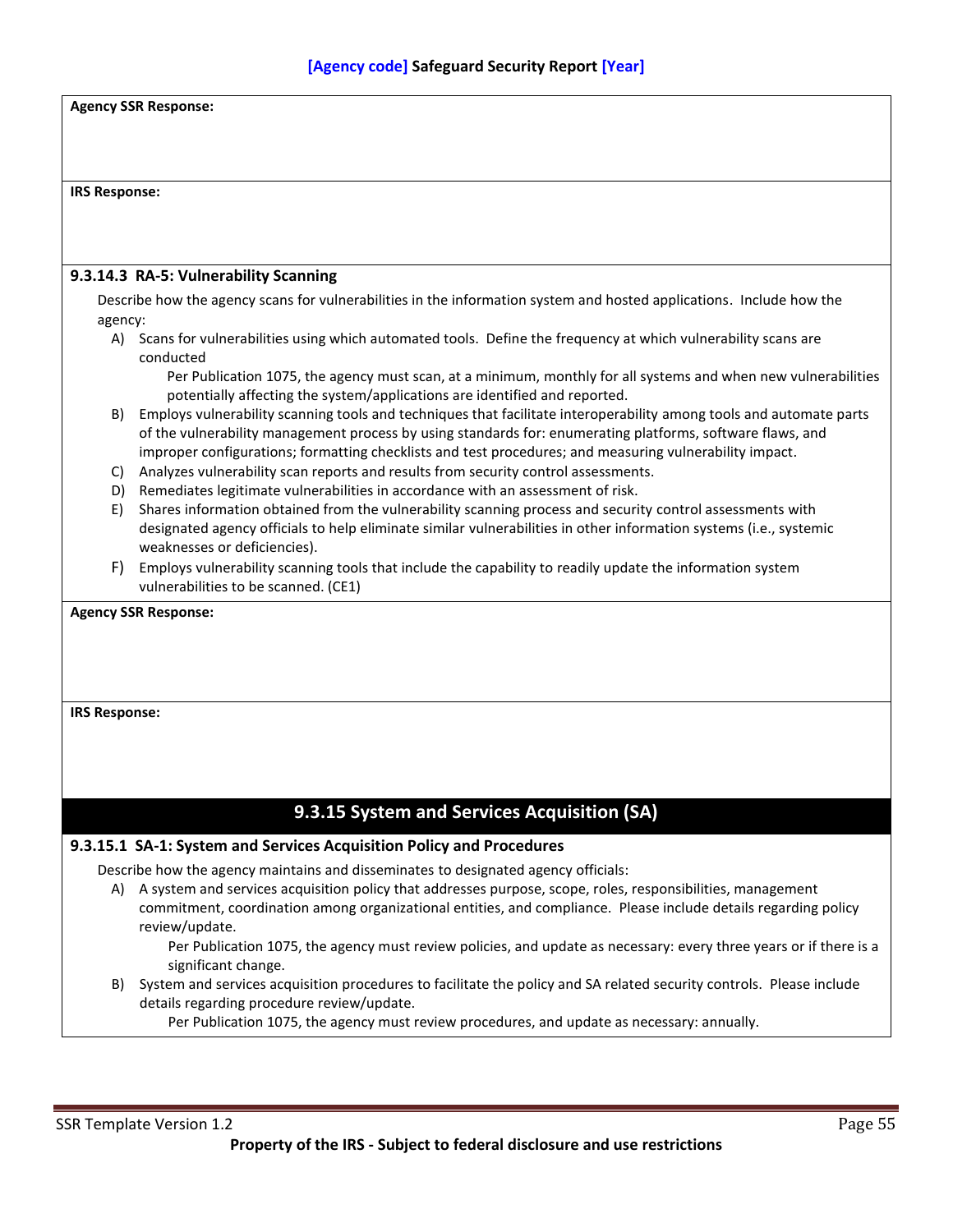|                      | <b>Agency SSR Response:</b>                                                                                          |
|----------------------|----------------------------------------------------------------------------------------------------------------------|
|                      |                                                                                                                      |
|                      |                                                                                                                      |
|                      |                                                                                                                      |
|                      |                                                                                                                      |
| <b>IRS Response:</b> |                                                                                                                      |
|                      |                                                                                                                      |
|                      |                                                                                                                      |
|                      |                                                                                                                      |
|                      |                                                                                                                      |
|                      | 9.3.15.2 SA-2: Allocation of Resources                                                                               |
|                      | Describe how the agency allocates resources to ensure information security is accounted for. Include how the agency: |
|                      | A) Determines information security requirements for the information system or information system service in          |
|                      | mission/business process planning.                                                                                   |
| B)                   | Determines, documents, and allocates the resources required to protect the information system or information         |
|                      | system service as part of its capital planning and investment control process.                                       |
| C)                   | Establishes a discrete line item for information security in agency programming and budgeting documentation.         |
|                      | <b>Agency SSR Response:</b>                                                                                          |
|                      |                                                                                                                      |
|                      |                                                                                                                      |
|                      |                                                                                                                      |
| <b>IRS Response:</b> |                                                                                                                      |
|                      |                                                                                                                      |
|                      |                                                                                                                      |
|                      |                                                                                                                      |
|                      | 9.3.15.3 SA-3: System Development Life Cycle                                                                         |
|                      |                                                                                                                      |
|                      | Describe how the agency manages the information system using an approved System Development Life Cycle (SDLC).       |
|                      | Include how the agency:                                                                                              |
|                      | A) Manages the information system using an SDLC that incorporates information security considerations.               |
| B)                   | Defines and documents information security roles and responsibilities throughout the SDLC.                           |
| C)                   | Identifies individuals having information security roles and responsibilities.                                       |
| D)                   | Integrates the agency information security risk management process into SDLC activities.                             |
|                      | <b>Agency SSR Response:</b>                                                                                          |
|                      |                                                                                                                      |
|                      |                                                                                                                      |
|                      |                                                                                                                      |
|                      |                                                                                                                      |
| <b>IRS Response:</b> |                                                                                                                      |
|                      |                                                                                                                      |
|                      |                                                                                                                      |
|                      |                                                                                                                      |
|                      |                                                                                                                      |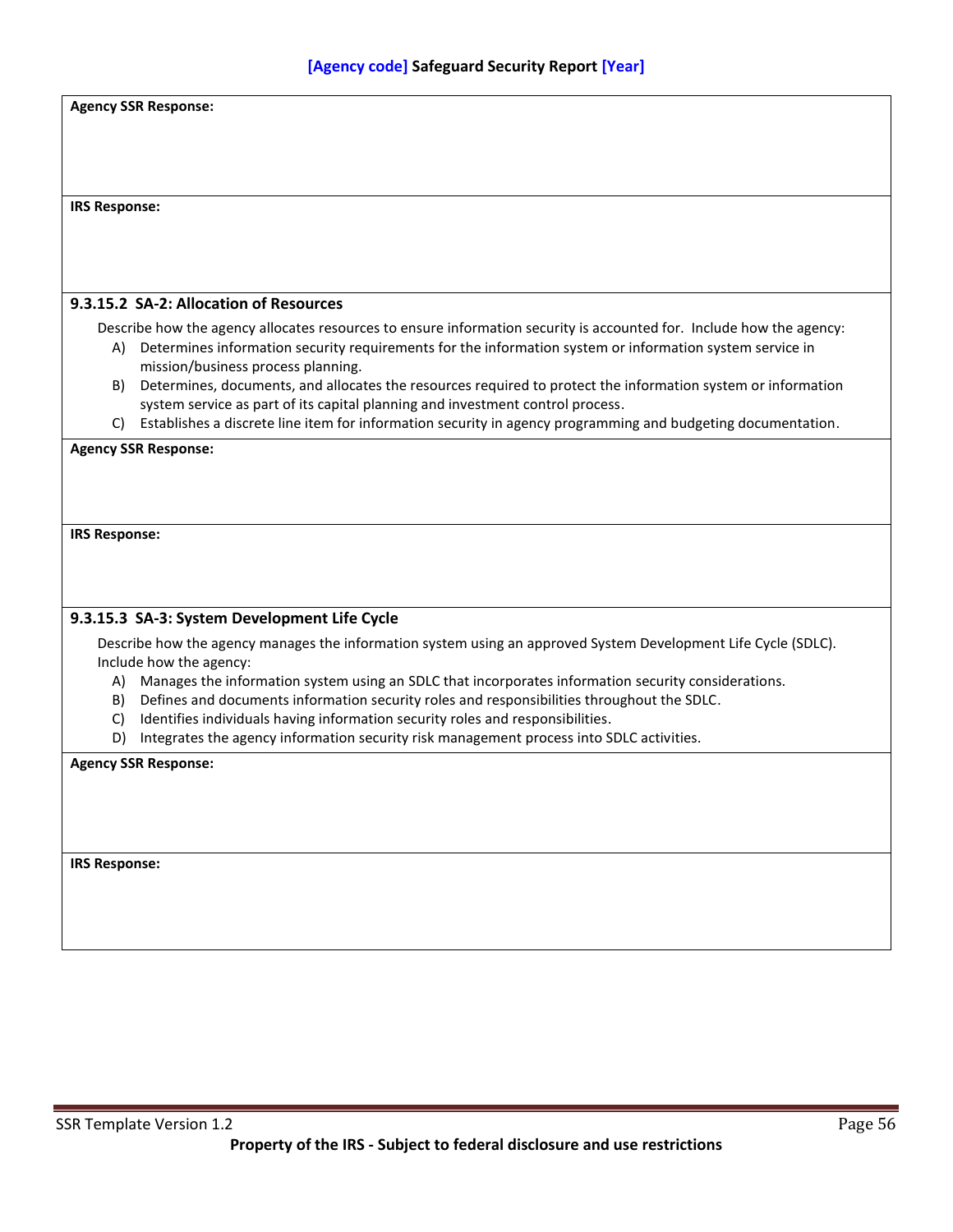|                      | 9.3.15.4 SA-4: Acquisition Process                                                                                                                                                                                                                                                                                                                                                                                                                                                                                                                                                                                                                                                                                                                                                                                                                                                         |
|----------------------|--------------------------------------------------------------------------------------------------------------------------------------------------------------------------------------------------------------------------------------------------------------------------------------------------------------------------------------------------------------------------------------------------------------------------------------------------------------------------------------------------------------------------------------------------------------------------------------------------------------------------------------------------------------------------------------------------------------------------------------------------------------------------------------------------------------------------------------------------------------------------------------------|
| A)                   | Describe how the agency accounts for information system requirements throughout the acquisition process.<br>Describe how the agency includes the following requirements, descriptions, and criteria, explicitly or by reference, in<br>the acquisition contract for the information system, system component, or information system service in accordance<br>with applicable federal laws, Executive Orders, directives, policies, regulations, standards, guidelines, and agency<br>mission/business needs:<br>• Security functional requirements; Security strength requirements; Security assurance requirements; Security-<br>related documentation requirements; Requirements for protecting security-related documentation; Description<br>of the information system development environment and environment in which the system is intended to<br>operate; and Acceptance criteria. |
| B)                   | When applicable, describe how the agency requires the developer of the information system, system component, or<br>information system service to provide a description of the functional properties of the security controls to be<br>employed. (CE1)                                                                                                                                                                                                                                                                                                                                                                                                                                                                                                                                                                                                                                      |
|                      | <b>Agency SSR Response:</b>                                                                                                                                                                                                                                                                                                                                                                                                                                                                                                                                                                                                                                                                                                                                                                                                                                                                |
|                      |                                                                                                                                                                                                                                                                                                                                                                                                                                                                                                                                                                                                                                                                                                                                                                                                                                                                                            |
|                      |                                                                                                                                                                                                                                                                                                                                                                                                                                                                                                                                                                                                                                                                                                                                                                                                                                                                                            |
|                      |                                                                                                                                                                                                                                                                                                                                                                                                                                                                                                                                                                                                                                                                                                                                                                                                                                                                                            |
| <b>IRS Response:</b> |                                                                                                                                                                                                                                                                                                                                                                                                                                                                                                                                                                                                                                                                                                                                                                                                                                                                                            |
|                      |                                                                                                                                                                                                                                                                                                                                                                                                                                                                                                                                                                                                                                                                                                                                                                                                                                                                                            |
|                      |                                                                                                                                                                                                                                                                                                                                                                                                                                                                                                                                                                                                                                                                                                                                                                                                                                                                                            |
|                      |                                                                                                                                                                                                                                                                                                                                                                                                                                                                                                                                                                                                                                                                                                                                                                                                                                                                                            |
|                      | 9.3.15.5 SA-5: Information System Documentation                                                                                                                                                                                                                                                                                                                                                                                                                                                                                                                                                                                                                                                                                                                                                                                                                                            |
|                      | Describe how the agency develops and maintains information system documentation. Include how the agency:                                                                                                                                                                                                                                                                                                                                                                                                                                                                                                                                                                                                                                                                                                                                                                                   |
| A)                   | Obtains administrator documentation for the information system, system component, or information system service<br>that describes: secure configuration, installation, and operation of the system, component, or service; effective use<br>and maintenance of security functions/mechanisms; and known vulnerabilities regarding configuration and use of<br>administrative (i.e., privileged) functions.                                                                                                                                                                                                                                                                                                                                                                                                                                                                                 |
| B)                   | Obtains user documentation for the information system, system component, or information system service that<br>describes: user-accessible security functions/mechanisms and how to effectively use those security                                                                                                                                                                                                                                                                                                                                                                                                                                                                                                                                                                                                                                                                          |
|                      | functions/mechanisms; methods for user interaction, which enable individuals to use the system, component, or<br>service in a more secure manner; and user responsibilities in maintaining the security of the system, component, or<br>service.                                                                                                                                                                                                                                                                                                                                                                                                                                                                                                                                                                                                                                           |
| C)                   | Documents attempts to obtain information system, system component, or information system service                                                                                                                                                                                                                                                                                                                                                                                                                                                                                                                                                                                                                                                                                                                                                                                           |
|                      | documentation when such documentation is either unavailable or nonexistent.                                                                                                                                                                                                                                                                                                                                                                                                                                                                                                                                                                                                                                                                                                                                                                                                                |
| D)                   | Protects documentation, as required.                                                                                                                                                                                                                                                                                                                                                                                                                                                                                                                                                                                                                                                                                                                                                                                                                                                       |
| E)                   | Distributes documentation to designated agency officials.                                                                                                                                                                                                                                                                                                                                                                                                                                                                                                                                                                                                                                                                                                                                                                                                                                  |
|                      | <b>Agency SSR Response:</b>                                                                                                                                                                                                                                                                                                                                                                                                                                                                                                                                                                                                                                                                                                                                                                                                                                                                |
|                      |                                                                                                                                                                                                                                                                                                                                                                                                                                                                                                                                                                                                                                                                                                                                                                                                                                                                                            |
|                      |                                                                                                                                                                                                                                                                                                                                                                                                                                                                                                                                                                                                                                                                                                                                                                                                                                                                                            |
|                      |                                                                                                                                                                                                                                                                                                                                                                                                                                                                                                                                                                                                                                                                                                                                                                                                                                                                                            |
| <b>IRS Response:</b> |                                                                                                                                                                                                                                                                                                                                                                                                                                                                                                                                                                                                                                                                                                                                                                                                                                                                                            |
|                      |                                                                                                                                                                                                                                                                                                                                                                                                                                                                                                                                                                                                                                                                                                                                                                                                                                                                                            |
|                      |                                                                                                                                                                                                                                                                                                                                                                                                                                                                                                                                                                                                                                                                                                                                                                                                                                                                                            |
|                      |                                                                                                                                                                                                                                                                                                                                                                                                                                                                                                                                                                                                                                                                                                                                                                                                                                                                                            |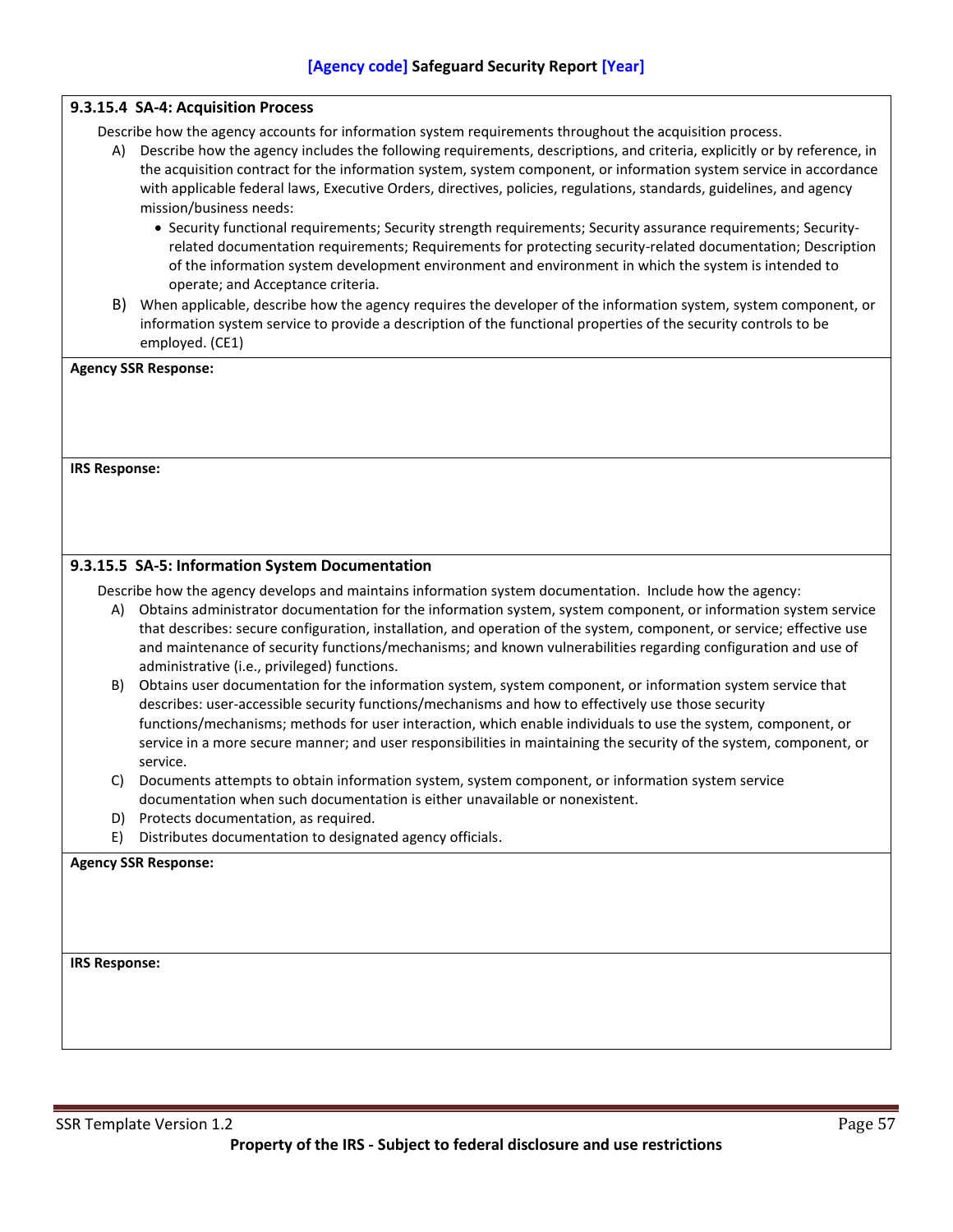|                      | 9.3.15.6 SA-8: System Engineering Principles                                                                                                                                                                                                                                                                                                                                                                                                                                                                                      |
|----------------------|-----------------------------------------------------------------------------------------------------------------------------------------------------------------------------------------------------------------------------------------------------------------------------------------------------------------------------------------------------------------------------------------------------------------------------------------------------------------------------------------------------------------------------------|
|                      | Describe how the agency applies information system security engineering principles in the specification, design,<br>development, implementation, and modification of information systems containing, processing, or transmitting FTI.                                                                                                                                                                                                                                                                                             |
|                      | <b>Agency SSR Response:</b>                                                                                                                                                                                                                                                                                                                                                                                                                                                                                                       |
|                      |                                                                                                                                                                                                                                                                                                                                                                                                                                                                                                                                   |
|                      |                                                                                                                                                                                                                                                                                                                                                                                                                                                                                                                                   |
|                      |                                                                                                                                                                                                                                                                                                                                                                                                                                                                                                                                   |
| <b>IRS Response:</b> |                                                                                                                                                                                                                                                                                                                                                                                                                                                                                                                                   |
|                      |                                                                                                                                                                                                                                                                                                                                                                                                                                                                                                                                   |
|                      |                                                                                                                                                                                                                                                                                                                                                                                                                                                                                                                                   |
|                      |                                                                                                                                                                                                                                                                                                                                                                                                                                                                                                                                   |
|                      | 9.3.15.7 SA-9: External Information System Services                                                                                                                                                                                                                                                                                                                                                                                                                                                                               |
|                      | Describe how the agency controls and monitors external information system services. Include how the agency:                                                                                                                                                                                                                                                                                                                                                                                                                       |
|                      | A) Requires that providers of external information system services comply with agency information security                                                                                                                                                                                                                                                                                                                                                                                                                        |
|                      | requirements and employ to include (at a minimum) security requirements contained within this publication and<br>applicable federal laws, Executive Orders, directives, policies, regulations, standards, and established service-level<br>agreements.                                                                                                                                                                                                                                                                            |
| B)                   | Defines and documents government oversight and user roles and responsibilities with regard to external information<br>system services.                                                                                                                                                                                                                                                                                                                                                                                            |
| C)                   | Monitors security control compliance by external service providers on an ongoing basis.                                                                                                                                                                                                                                                                                                                                                                                                                                           |
|                      | D) Restricts the location of information systems that receive, process, store, or transmit FTI to areas within the United<br>States territories, embassies, or military installations. (CE5)                                                                                                                                                                                                                                                                                                                                      |
|                      | Note: Agencies must prohibit the use of non-agency-owned information systems, system components, or devices that receive, process,<br>store, or transmit FTI unless explicitly approved by the Office of Safeguards. For notification requirements, refer to Section 7.4.5, Non-<br>Agency-Owned Information Systems, of Publication 1075. The contract for the acquisition must contain Exhibit 7 language, as<br>appropriate (see Section 9.3.15.4, Acquisition Process (SA-4), and Exhibit 7, Safeguarding Contract Language). |
|                      | <b>Agency SSR Response:</b>                                                                                                                                                                                                                                                                                                                                                                                                                                                                                                       |
|                      |                                                                                                                                                                                                                                                                                                                                                                                                                                                                                                                                   |
|                      |                                                                                                                                                                                                                                                                                                                                                                                                                                                                                                                                   |
|                      |                                                                                                                                                                                                                                                                                                                                                                                                                                                                                                                                   |
| <b>IRS Response:</b> |                                                                                                                                                                                                                                                                                                                                                                                                                                                                                                                                   |
|                      |                                                                                                                                                                                                                                                                                                                                                                                                                                                                                                                                   |
|                      |                                                                                                                                                                                                                                                                                                                                                                                                                                                                                                                                   |
|                      |                                                                                                                                                                                                                                                                                                                                                                                                                                                                                                                                   |
|                      | 9.3.15.8 SA-10: Developer Configuration Management                                                                                                                                                                                                                                                                                                                                                                                                                                                                                |
|                      | Describe how the agency requires the developer of the information system, system component, or information system                                                                                                                                                                                                                                                                                                                                                                                                                 |
| service to:          |                                                                                                                                                                                                                                                                                                                                                                                                                                                                                                                                   |
|                      | A) Perform configuration management during system, component, or service development, implementation, and<br>operation.                                                                                                                                                                                                                                                                                                                                                                                                           |
|                      | B) Document, manage, and control the integrity of changes to the system, component, or service.                                                                                                                                                                                                                                                                                                                                                                                                                                   |
| C)                   | Implement only agency-approved changes to the system, component, or service.<br>D) Document approved changes to the system, component, or service and the potential security impacts of such                                                                                                                                                                                                                                                                                                                                      |
|                      | changes.                                                                                                                                                                                                                                                                                                                                                                                                                                                                                                                          |
| E)                   | Track security flaws and flaw resolution within the system, component, or service and report findings to designated<br>agency officials.                                                                                                                                                                                                                                                                                                                                                                                          |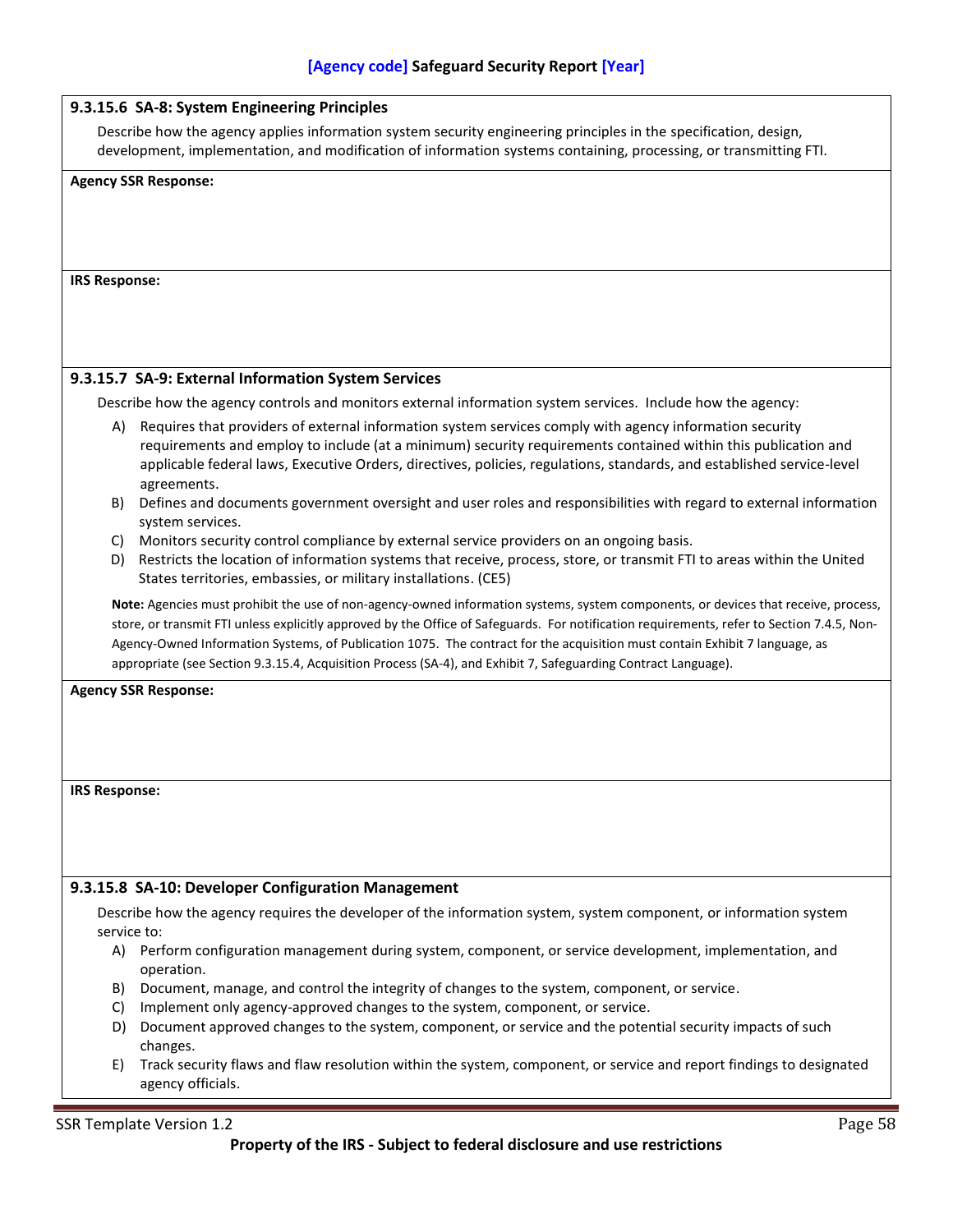| <b>Agency SSR Response:</b>                                                                                                 |
|-----------------------------------------------------------------------------------------------------------------------------|
|                                                                                                                             |
|                                                                                                                             |
|                                                                                                                             |
|                                                                                                                             |
|                                                                                                                             |
| <b>IRS Response:</b>                                                                                                        |
|                                                                                                                             |
|                                                                                                                             |
|                                                                                                                             |
|                                                                                                                             |
| 9.3.15.9 SA-11: Developer Security Testing and Evaluation                                                                   |
| Describe how the agency requires the developer of the information system, system component, or information system           |
| service to:                                                                                                                 |
| A) Create and implement a security assessment plan.                                                                         |
| Perform security testing/evaluation.<br>B)                                                                                  |
| Produce evidence of the execution of the security assessment plan and the results of the security testing/evaluation.<br>C) |
| Implement a verifiable flaw remediation process.<br>D)                                                                      |
| Correct flaws identified during security testing/evaluation.<br>E)                                                          |
| <b>Agency SSR Response:</b>                                                                                                 |
|                                                                                                                             |
|                                                                                                                             |
|                                                                                                                             |
|                                                                                                                             |
|                                                                                                                             |
| <b>IRS Response:</b>                                                                                                        |
|                                                                                                                             |
|                                                                                                                             |
|                                                                                                                             |
|                                                                                                                             |
| 9.3.15.10 SA-22: Unsupported System Components                                                                              |
| Describe how the agency replaces information system components when support for the components is no longer available       |
| from the developer, vendor, or manufacturer.                                                                                |
| <b>Agency SSR Response:</b>                                                                                                 |
|                                                                                                                             |
|                                                                                                                             |
|                                                                                                                             |
|                                                                                                                             |
| <b>IRS Response:</b>                                                                                                        |
|                                                                                                                             |
|                                                                                                                             |
|                                                                                                                             |
|                                                                                                                             |
|                                                                                                                             |
| 9.3.16 System and Communications Protection (SC)                                                                            |
|                                                                                                                             |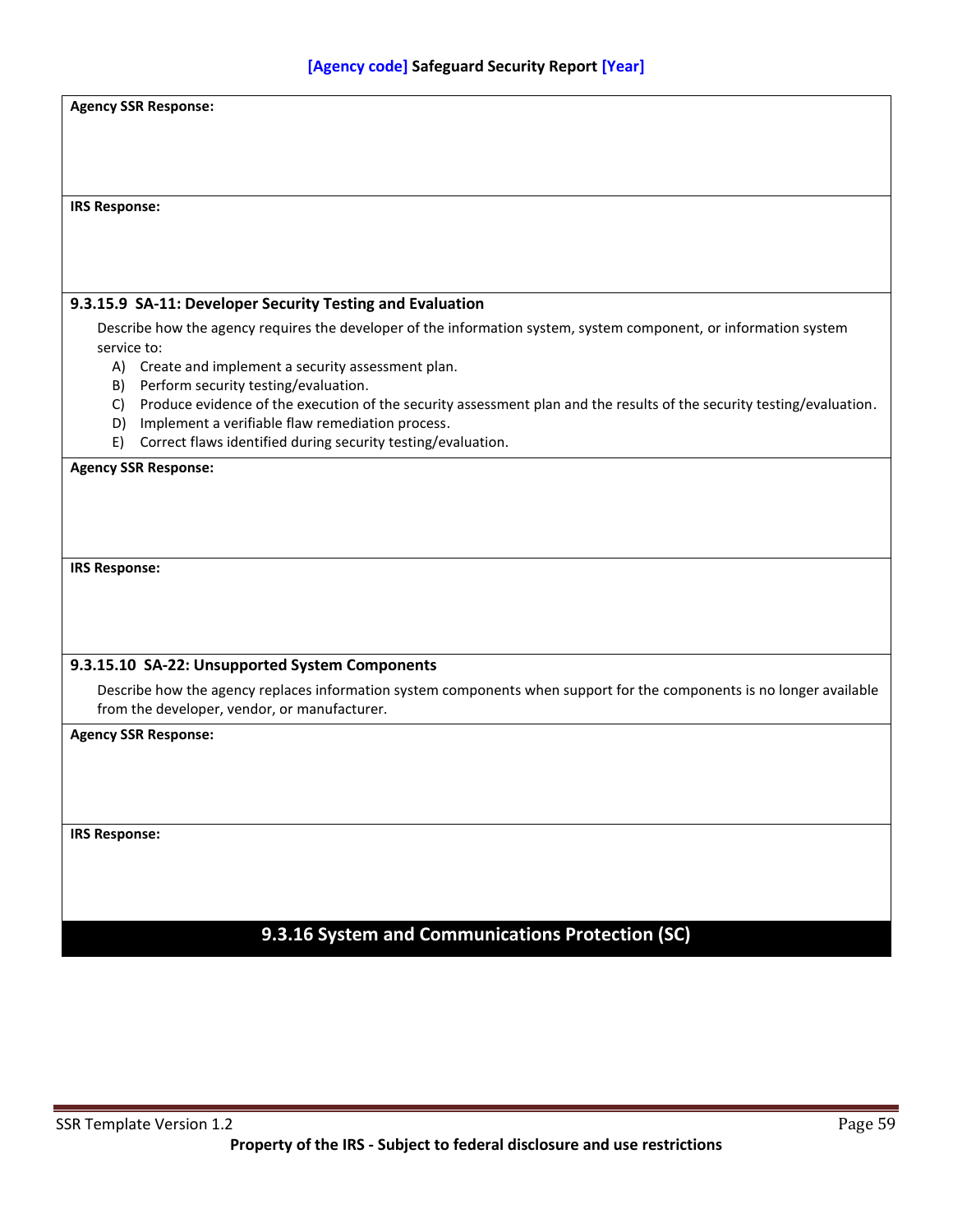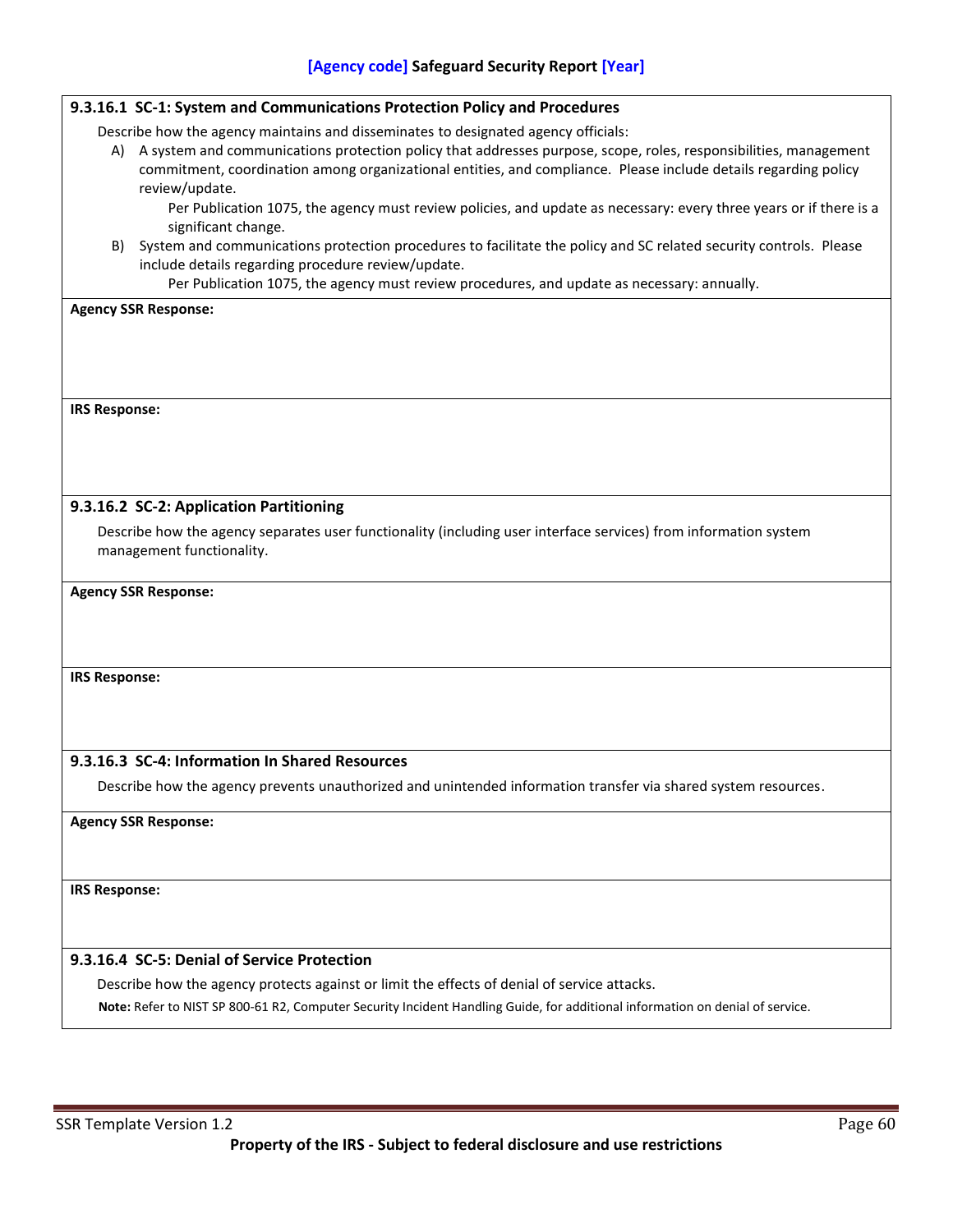|                      | <b>Agency SSR Response:</b>                                                                                                                                                                                                                                      |
|----------------------|------------------------------------------------------------------------------------------------------------------------------------------------------------------------------------------------------------------------------------------------------------------|
| <b>IRS Response:</b> |                                                                                                                                                                                                                                                                  |
|                      |                                                                                                                                                                                                                                                                  |
|                      |                                                                                                                                                                                                                                                                  |
|                      | 9.3.16.5 SC-7: Boundary Protection                                                                                                                                                                                                                               |
|                      | Describe how the agency protects the network boundary hosting FTI. Include how the agency:                                                                                                                                                                       |
| A)                   | Monitors and controls communications at the external boundary of the information system and at key internal<br>boundaries within the system.                                                                                                                     |
| B)                   | Implements sub-networks for publicly accessible system components that are physically and logically separated from<br>internal agency networks.                                                                                                                  |
|                      | C) Connects to external networks or information systems only through managed interfaces consisting of boundary<br>protection devices arranged in accordance with agency security architecture requirements.                                                      |
|                      | D) Limits the number of external network connections to the information system. (CE3)                                                                                                                                                                            |
| E)                   | Document how the agency:<br>• Implements a secure managed interface for each external telecommunication service;<br>• Establishes a traffic flow policy for each managed interface;                                                                              |
|                      | • Protects the confidentiality and integrity of the information being transmitted across each interface;                                                                                                                                                         |
|                      | • Documents each exception to the traffic flow policy with a supporting mission/business need and duration of<br>that need, and accept the associated risk;                                                                                                      |
|                      | • Reviews exceptions to the traffic flow policy at a minimum annually, and remove exceptions that are no longer<br>supported by an explicit mission/business need. (CE4)                                                                                         |
| F)                   | Describe if, and how the agency manages interfaces to deny network communications traffic by default and allow<br>network communications traffic by exception (i.e., deny all, permit by exception). (CE5)                                                       |
|                      | G) Describe how the agency, in conjunction with a remote device, prevents the device from simultaneously establishing<br>non-remote connections with the information system and connecting via some other connection to resources in<br>external networks. (CE7) |
|                      | Note: Refer to Section 9.4.10, Network Protections, of Publication 1075 for additional requirements for protecting FTI on networks.                                                                                                                              |
|                      | <b>Agency SSR Response:</b>                                                                                                                                                                                                                                      |
|                      |                                                                                                                                                                                                                                                                  |
|                      |                                                                                                                                                                                                                                                                  |
| <b>IRS Response:</b> |                                                                                                                                                                                                                                                                  |
|                      |                                                                                                                                                                                                                                                                  |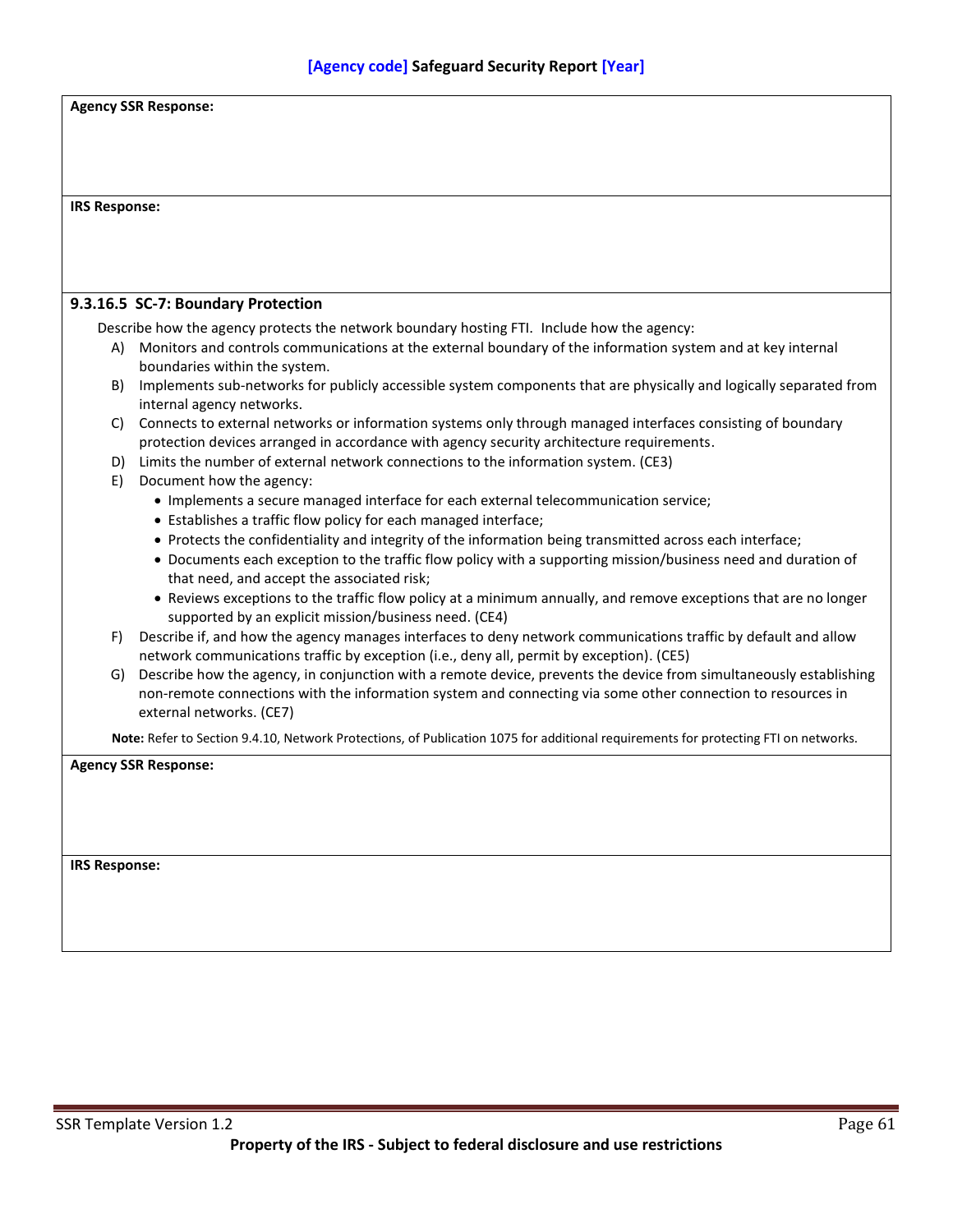## **9.3.16.6 SC-8: Transmission Confidentiality and Integrity**

Describe how the agency ensures information systems that receive, process, store, or transmit FTI are encrypted. Include how the agency:

- A) Protects the confidentiality and integrity of transmitted information.
- B) Implements cryptographic mechanisms to prevent unauthorized disclosure of FTI and detect changes to information during transmission across the wide area network (WAN) and within the local area network (LAN). (CE1)

**Note:** If encryption is not used, to reduce the risk of unauthorized access to FTI, the agency must use physical means (e.g., by employing protected physical distribution systems) to ensure that FTI is not accessible to unauthorized users. The agency must ensure that all network infrastructure, access points, wiring, conduits, and cabling are within the control of authorized agency personnel. Network monitoring capabilities must be implemented to detect and monitor for suspicious network traffic. For physical security protections of transmission medium, Refer to Section 9.3.11.4, Access Control for Transmission Medium (PE-4), of Publication 1075.

This control applies to both internal and external networks and all types of information system components from which information can be transmitted (e.g., servers, mobile devices, notebook computers, printers, copiers, scanners, fax machines).

#### **Agency SSR Response:**

**IRS Response:**

#### **9.3.16.7 SC-10: Network Disconnect**

Describe how the agency terminates the network connection associated with a communications session at the end of the session or after a predefine period of user inactivity.

Per Publication 1075, the agency must terminate network connections associated with communications session at the end of the session of after 30 minutes of inactivity.

**Note:** This control addresses the termination of network connections that are associated with communications sessions (i.e., network disconnect) in contrast to user-initiated logical sessions in AC-12.

## **Agency SSR Response:**

#### **IRS Response:**

## **9.3.16.8 SC-12: Cryptographic Key Establishment and Management**

Describe how the agency establishes and manages cryptographic keys for required cryptography employed within the information system.

**Note:** Cryptographic key management and establishment can be performed using manual procedures or automated mechanisms with supporting manual procedures.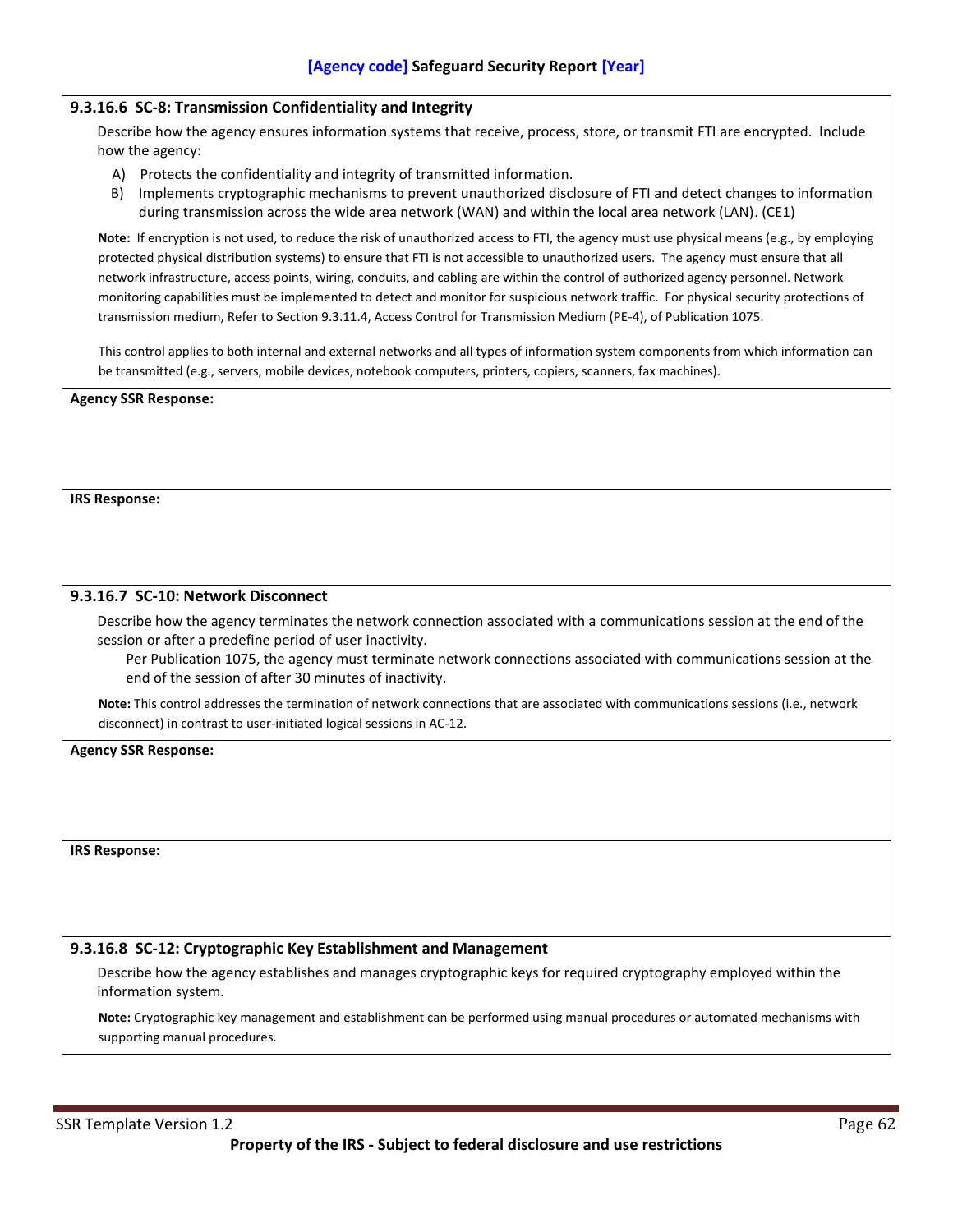| <b>Agency SSR Response:</b>                                                                                                                                    |
|----------------------------------------------------------------------------------------------------------------------------------------------------------------|
|                                                                                                                                                                |
|                                                                                                                                                                |
|                                                                                                                                                                |
| <b>IRS Response:</b>                                                                                                                                           |
|                                                                                                                                                                |
|                                                                                                                                                                |
| 9.3.16.9 SC-13: Cryptographic Protection                                                                                                                       |
| Describe how the agency implements cryptographic modules in accordance with applicable federal laws, Executive Orders,                                         |
| directives, policies, regulations, and standards.                                                                                                              |
| <b>Agency SSR Response:</b>                                                                                                                                    |
|                                                                                                                                                                |
|                                                                                                                                                                |
|                                                                                                                                                                |
| <b>IRS Response:</b>                                                                                                                                           |
|                                                                                                                                                                |
|                                                                                                                                                                |
|                                                                                                                                                                |
| 9.3.16.10 SC-15: Collaborative Computing Devices                                                                                                               |
| Describe how the agency manages collaborative computing devices. Include how the agency:                                                                       |
| A) Prohibits remote activation of collaborative computing devices.<br>B)<br>Provides an explicit indication of use to users physically present at the devices. |
| Note: Collaborative computing devices include, for example, networked white boards, cameras, and microphones. Explicit indication of                           |
| use includes, for example, signals to users when collaborative computing devices are activated.                                                                |
| <b>Agency SSR Response:</b>                                                                                                                                    |
|                                                                                                                                                                |
|                                                                                                                                                                |
|                                                                                                                                                                |
| <b>IRS Response:</b>                                                                                                                                           |
|                                                                                                                                                                |
|                                                                                                                                                                |
|                                                                                                                                                                |
| 9.3.16.11 SC-17: Public Key Infrastructure Certificates                                                                                                        |
| Describe how the agency issues public key infrastructure certificates or obtains public key infrastructure certificates from an<br>approved service provider.  |
| <b>Agency SSR Response:</b>                                                                                                                                    |
|                                                                                                                                                                |
|                                                                                                                                                                |
|                                                                                                                                                                |
|                                                                                                                                                                |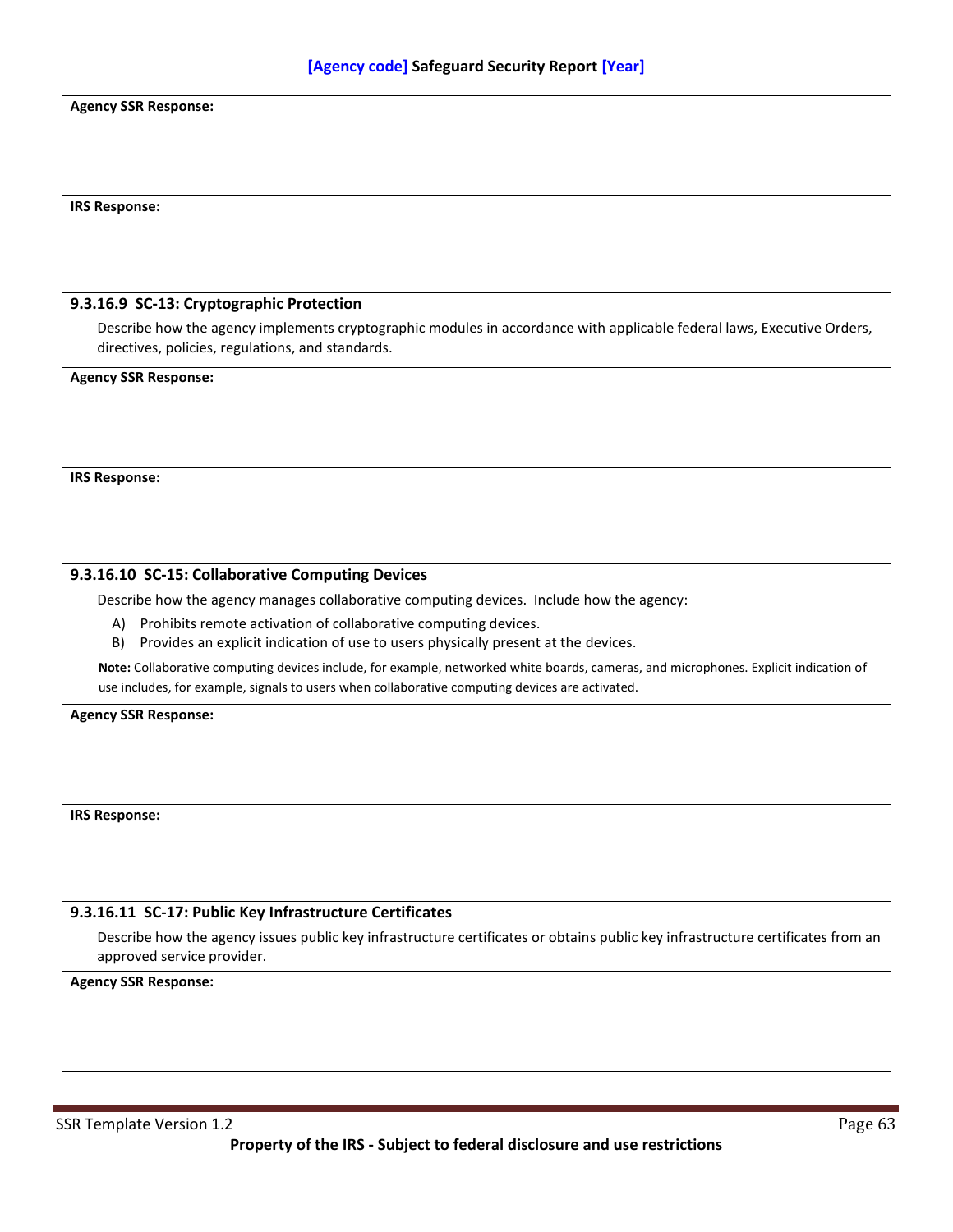## **IRS Response:**

#### **9.3.16.12 SC-18: Mobile Code**

Describe how the agency regulates the use of mobile code throughout the environment. Include how the agency: A) Defines acceptable and unacceptable mobile code and mobile code technologies.

- B) Establishes usage restrictions and implementation guidance for acceptable mobile code and mobile code technologies.
- C) Authorizes, monitors, and controls the use of mobile code within the information system.

**Note:** Mobile code technologies include, for example, Java, JavaScript, ActiveX, Postscript, PDF, Shockwave movies, Flash animations, and VBScript, which are common installations on most end user workstations. Usage restrictions and implementation guidance apply to both the selection and use of mobile code installed on servers and mobile code downloaded and executed on individual workstations and devices (e.g., tablet computers and smartphones).

#### **Agency SSR Response:**

**IRS Response:**

#### **9.3.16.13 SC-19: Voice Over Internet Protocol**

Describe how the agency controls Voice Over Internet Protocol (VoIP) technologies. Include how the agency:

- A) Establishes usage restrictions and implementation guidance for VoIP technologies based on the potential to cause damage to the information system if used maliciously.
- B) Authorizes, monitors, and controls the use of VoIP within the information system.

**Note:** Additional requirements for protecting FTI transmitted by VoIP systems are provided in Section 9.4.15, VoIP Systems, of Publication 1075.

#### **Agency SSR Response:**

**IRS Response:**

## **9.3.16.14 SC-23: Session Authenticity**

Describe how the agency protects the authenticity of communications sessions.

**Note:** This control addresses communications protection at the session level versus the packet level (e.g., sessions in service-oriented architectures providing Web-based services) and establishes grounds for confidence at both ends of communications sessions in ongoing identities of other parties and in the validity of information transmitted.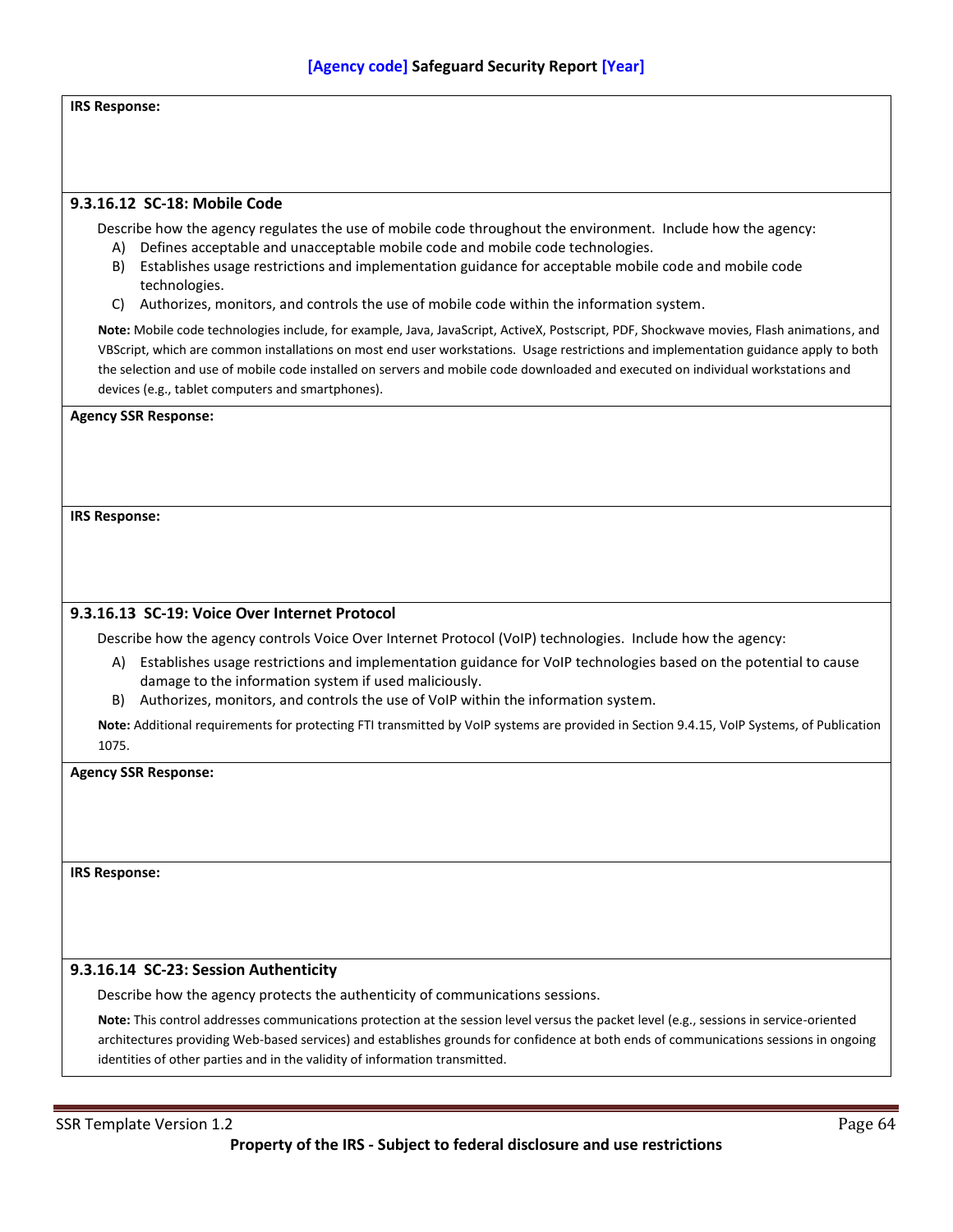| <b>Agency SSR Response:</b>                                                                                                                                                                                                                                                                                                                                                                                                                                                         |  |  |
|-------------------------------------------------------------------------------------------------------------------------------------------------------------------------------------------------------------------------------------------------------------------------------------------------------------------------------------------------------------------------------------------------------------------------------------------------------------------------------------|--|--|
|                                                                                                                                                                                                                                                                                                                                                                                                                                                                                     |  |  |
|                                                                                                                                                                                                                                                                                                                                                                                                                                                                                     |  |  |
| <b>IRS Response:</b>                                                                                                                                                                                                                                                                                                                                                                                                                                                                |  |  |
|                                                                                                                                                                                                                                                                                                                                                                                                                                                                                     |  |  |
|                                                                                                                                                                                                                                                                                                                                                                                                                                                                                     |  |  |
|                                                                                                                                                                                                                                                                                                                                                                                                                                                                                     |  |  |
| 9.3.16.15 SC-28: Protection of Information at Rest                                                                                                                                                                                                                                                                                                                                                                                                                                  |  |  |
| Describe how the agency protects the confidentiality and integrity of FTI at rest. Include how the agency:                                                                                                                                                                                                                                                                                                                                                                          |  |  |
| Protects the confidentiality and integrity of information at rest when located on a secondary (non-mobile) storage<br>A)<br>device (e.g., disk drive, tape drive) with cryptography mechanisms.                                                                                                                                                                                                                                                                                     |  |  |
| Encrypts FTI stored on deployed user workstations, in non-volatile storage, with FIPS-validated or National Security<br>B)<br>Agency (NSA)-approved encryption during storage (regardless of location) except when no approved encryption<br>technology solution is available that addresses the specific technology.                                                                                                                                                               |  |  |
| Encrypts mobile devices at rest.<br>C)<br>Note: Refer to Section 9.3.1.14, Access Control for Mobile Devices (AC-19), and Section 9.4.8, Mobile Devices, of Publication 1075 for                                                                                                                                                                                                                                                                                                    |  |  |
| additional information.                                                                                                                                                                                                                                                                                                                                                                                                                                                             |  |  |
| Agencies may employ different mechanisms to achieve confidentiality and integrity protections, including the use of cryptographic<br>mechanisms, file share scanning, and integrity protection. Agencies may also employ other security controls, including, for example -<br>secure offline storage in lieu of online storage, when adequate protection of information at rest cannot otherwise be achieved or when<br>continuously monitoring to identify malicious code at rest. |  |  |
| <b>Agency SSR Response:</b>                                                                                                                                                                                                                                                                                                                                                                                                                                                         |  |  |
|                                                                                                                                                                                                                                                                                                                                                                                                                                                                                     |  |  |
|                                                                                                                                                                                                                                                                                                                                                                                                                                                                                     |  |  |
|                                                                                                                                                                                                                                                                                                                                                                                                                                                                                     |  |  |
| <b>IRS Response:</b>                                                                                                                                                                                                                                                                                                                                                                                                                                                                |  |  |
|                                                                                                                                                                                                                                                                                                                                                                                                                                                                                     |  |  |
|                                                                                                                                                                                                                                                                                                                                                                                                                                                                                     |  |  |
|                                                                                                                                                                                                                                                                                                                                                                                                                                                                                     |  |  |
| 9.3.17 System and Information Integrity (SI)                                                                                                                                                                                                                                                                                                                                                                                                                                        |  |  |
| 9.3.17.1 SI-1: System and Information Integrity Policy and Procedures                                                                                                                                                                                                                                                                                                                                                                                                               |  |  |
| Describe how the agency maintains and disseminates to designated agency officials:                                                                                                                                                                                                                                                                                                                                                                                                  |  |  |
| A system and information integrity policy that addresses purpose, scope, roles, responsibilities, management<br>A)<br>commitment, coordination among organizational entities, and compliance. Please include details regarding policy<br>review/update.                                                                                                                                                                                                                             |  |  |
| Per Publication 1075, the agency must review policies, and update as necessary: every three years or if there is a<br>significant change.                                                                                                                                                                                                                                                                                                                                           |  |  |
| System and information integrity procedures to facilitate the policy and SI related security controls. Please include<br>B)<br>details regarding procedure review/update.                                                                                                                                                                                                                                                                                                           |  |  |
| Per Publication 1075, the agency must review procedures, and update as necessary: annually.                                                                                                                                                                                                                                                                                                                                                                                         |  |  |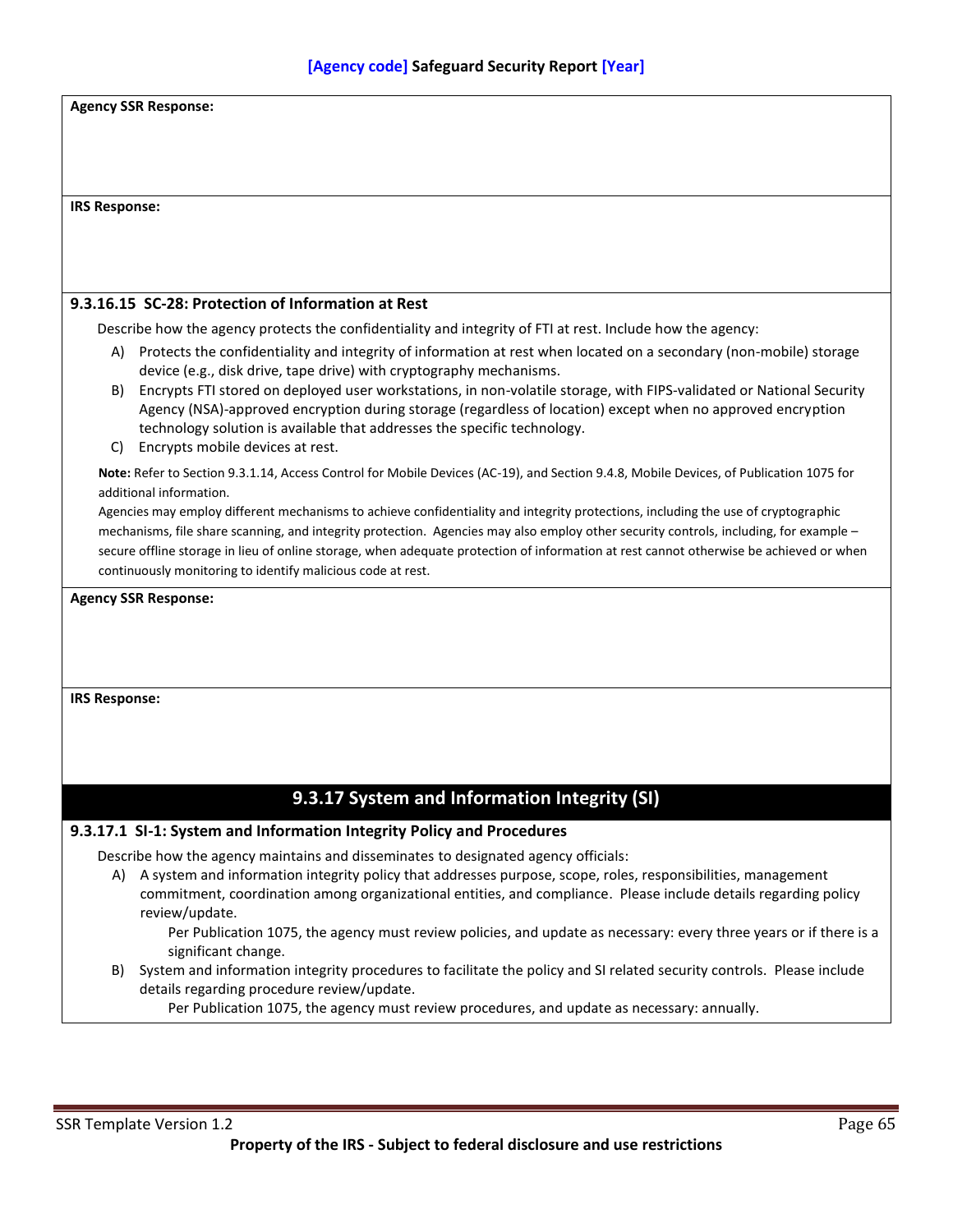| <b>Agency SSR Response:</b> |                                                                                                                                                                                                                               |  |  |
|-----------------------------|-------------------------------------------------------------------------------------------------------------------------------------------------------------------------------------------------------------------------------|--|--|
|                             |                                                                                                                                                                                                                               |  |  |
|                             |                                                                                                                                                                                                                               |  |  |
|                             |                                                                                                                                                                                                                               |  |  |
|                             |                                                                                                                                                                                                                               |  |  |
| <b>IRS Response:</b>        |                                                                                                                                                                                                                               |  |  |
|                             |                                                                                                                                                                                                                               |  |  |
|                             |                                                                                                                                                                                                                               |  |  |
|                             |                                                                                                                                                                                                                               |  |  |
|                             | 9.3.17.2 SI-2: Flaw Remediation                                                                                                                                                                                               |  |  |
|                             | Describe how the agency handles flaw remediation for information systems and system components containing, processing,                                                                                                        |  |  |
|                             | or transmitting FTI. Describe how the agency:                                                                                                                                                                                 |  |  |
|                             | A) Identifies, reports, and corrects information system flaws.                                                                                                                                                                |  |  |
|                             | B) Tests software and firmware updates related to flaw remediation for effectiveness and potential side effects before                                                                                                        |  |  |
|                             | installation.                                                                                                                                                                                                                 |  |  |
| C)                          | Installs security-relevant software and firmware updates based on severity and associated risk to the confidentiality                                                                                                         |  |  |
|                             | of FTI.                                                                                                                                                                                                                       |  |  |
|                             | D) Incorporates flaw remediation into the agency configuration management process.                                                                                                                                            |  |  |
| E)                          | Centrally manages the flaw remediation process. (CE1)                                                                                                                                                                         |  |  |
|                             | Note: Security-relevant software updates include, for example, patches, service packs, hot fixes, and antivirus signatures.                                                                                                   |  |  |
|                             | <b>Agency SSR Response:</b>                                                                                                                                                                                                   |  |  |
|                             |                                                                                                                                                                                                                               |  |  |
| <b>IRS Response:</b>        |                                                                                                                                                                                                                               |  |  |
|                             |                                                                                                                                                                                                                               |  |  |
|                             | 9.3.17.3 SI-3: Malicious Code Protection                                                                                                                                                                                      |  |  |
|                             | Describe how the agency applies malicious code protection mechanisms, this includes: antivirus software and antimalware                                                                                                       |  |  |
|                             | and intrusion detection systems. Describe how the agency:                                                                                                                                                                     |  |  |
| A)                          | Employs malicious code protection mechanisms at information system entry and exit points to detect and eradicate                                                                                                              |  |  |
|                             | malicious code.                                                                                                                                                                                                               |  |  |
| B)                          | Updates malicious code protection mechanisms whenever new releases are available in accordance with agency                                                                                                                    |  |  |
|                             | configuration management policy and procedures.                                                                                                                                                                               |  |  |
| C)                          | Configures malicious code protection mechanisms to:                                                                                                                                                                           |  |  |
|                             | • Perform periodic scans of the information system weekly and real-time scans of files from external sources at<br>endpoint and network entry/exit points as the files are downloaded, opened, or executed in accordance with |  |  |
|                             | agency security policy.                                                                                                                                                                                                       |  |  |
|                             | • Either block or quarantine malicious code and send an alert to the administrator in response to malicious code                                                                                                              |  |  |
|                             | detection.                                                                                                                                                                                                                    |  |  |
| D)                          | Addresses the receipt of false positives during malicious code detection and eradication and the resulting potential                                                                                                          |  |  |
|                             | impact on the availability of the information system.                                                                                                                                                                         |  |  |
| E)<br>F)                    | Centrally manages malicious code protection mechanisms. (CE1)<br>Automatically updates malicious code protection mechanisms. (CE2)                                                                                            |  |  |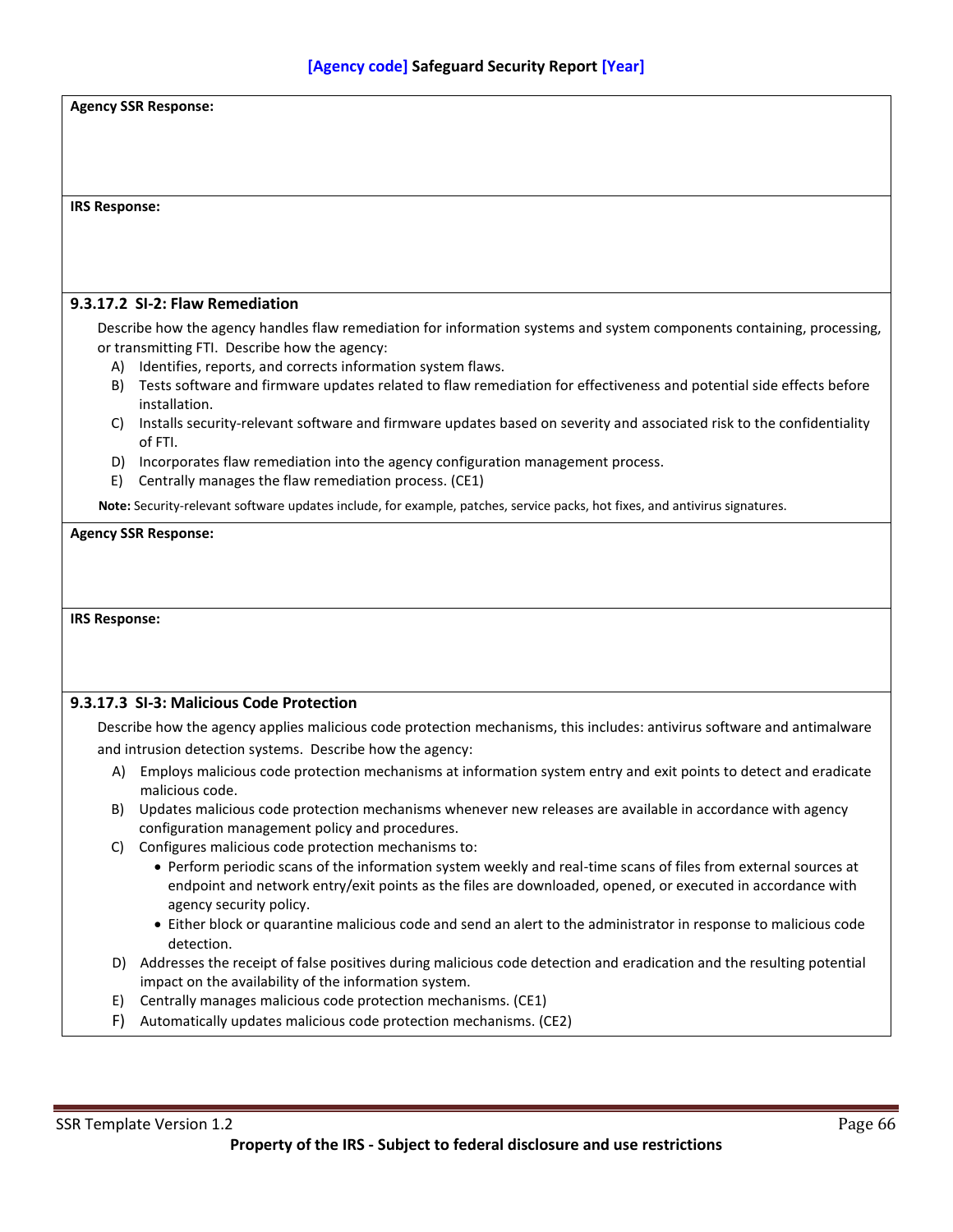| <b>IRS Response:</b> |                                                                                                                                                                                                                                            |  |  |  |
|----------------------|--------------------------------------------------------------------------------------------------------------------------------------------------------------------------------------------------------------------------------------------|--|--|--|
|                      |                                                                                                                                                                                                                                            |  |  |  |
|                      | 9.3.17.4 SI-4: Information System Monitoring                                                                                                                                                                                               |  |  |  |
|                      | Describe how the agency monitors the information system and hosting network. Include how the agency:                                                                                                                                       |  |  |  |
| A)                   | Monitors the information system to detect: attacks and indicators of potential attacks; and unauthorized local,                                                                                                                            |  |  |  |
|                      | network, and remote connections.                                                                                                                                                                                                           |  |  |  |
| B)                   | Identifies unauthorized use of the information system.                                                                                                                                                                                     |  |  |  |
| C)                   | Deploys monitoring devices: (i) strategically within the information system to collect agency-determined essential                                                                                                                         |  |  |  |
|                      | information; and (ii) at ad hoc locations within the system to track specific types of transactions of interest to the                                                                                                                     |  |  |  |
|                      | agency.                                                                                                                                                                                                                                    |  |  |  |
|                      | D) Protects information obtained from intrusion-monitoring tools from unauthorized access, modification, and deletion.                                                                                                                     |  |  |  |
| E)                   | Heightens the level of information system monitoring activity whenever there is an indication of increased risk to<br>agency operations and assets, individuals, other organizations, or the nation, based on law enforcement information, |  |  |  |
|                      | intelligence information, or other credible sources of information.                                                                                                                                                                        |  |  |  |
| F)                   | Provides information system monitoring information to designated agency officials (as needed).                                                                                                                                             |  |  |  |
|                      | G) Analyzes outbound communications traffic at the external boundary of the information system and selected interior                                                                                                                       |  |  |  |
|                      | points within the network (e.g., sub-networks, subsystems) to discover anomalies.                                                                                                                                                          |  |  |  |
| H)                   | Employs automated mechanisms to alert security personnel of inappropriate or unusual activities with security                                                                                                                              |  |  |  |
|                      | implications. (CE11)                                                                                                                                                                                                                       |  |  |  |
| $\vert$              | Implements host-based monitoring mechanisms (e.g., Host intrusion prevention system (HIPS)) on information                                                                                                                                 |  |  |  |
|                      | systems that receive, process, store, or transmit FTI. (CE23)                                                                                                                                                                              |  |  |  |
| J)                   | Configures information systems to monitor inbound and outbound communications traffic continuously for unusual<br>or unauthorized activities or conditions. (CE4)                                                                          |  |  |  |
| K)                   | Configures information systems to alert designated agency officials when indications of compromise or potential                                                                                                                            |  |  |  |
|                      | compromise occur. (CE5)                                                                                                                                                                                                                    |  |  |  |
| L)                   | Configures information systems to notify designated agency officials of detected suspicious events and take                                                                                                                                |  |  |  |
|                      | necessary actions to address suspicious events. (CE7)                                                                                                                                                                                      |  |  |  |
|                      | <b>Agency SSR Response:</b>                                                                                                                                                                                                                |  |  |  |
|                      |                                                                                                                                                                                                                                            |  |  |  |
|                      |                                                                                                                                                                                                                                            |  |  |  |
|                      |                                                                                                                                                                                                                                            |  |  |  |
|                      |                                                                                                                                                                                                                                            |  |  |  |
| <b>IRS Response:</b> |                                                                                                                                                                                                                                            |  |  |  |
|                      |                                                                                                                                                                                                                                            |  |  |  |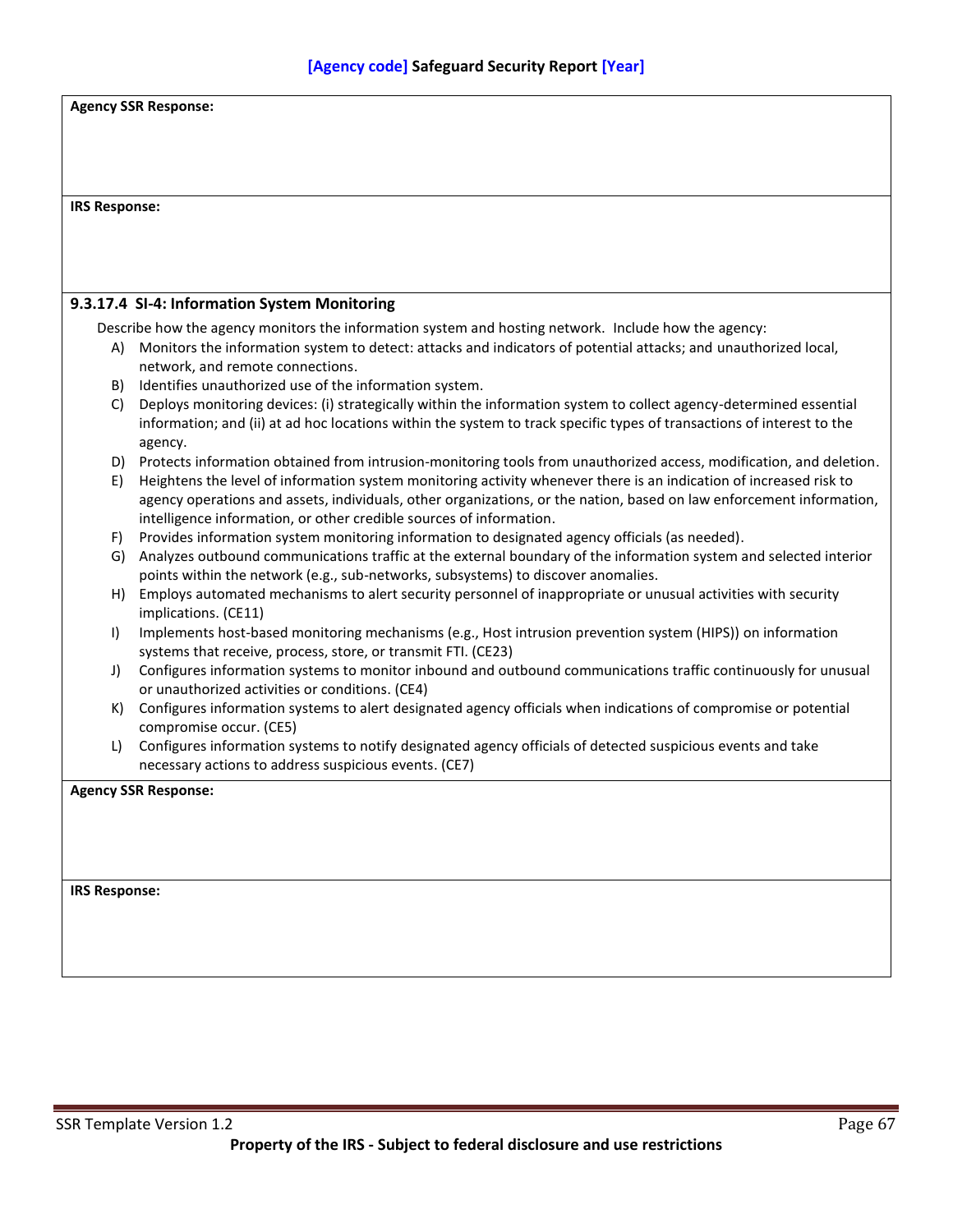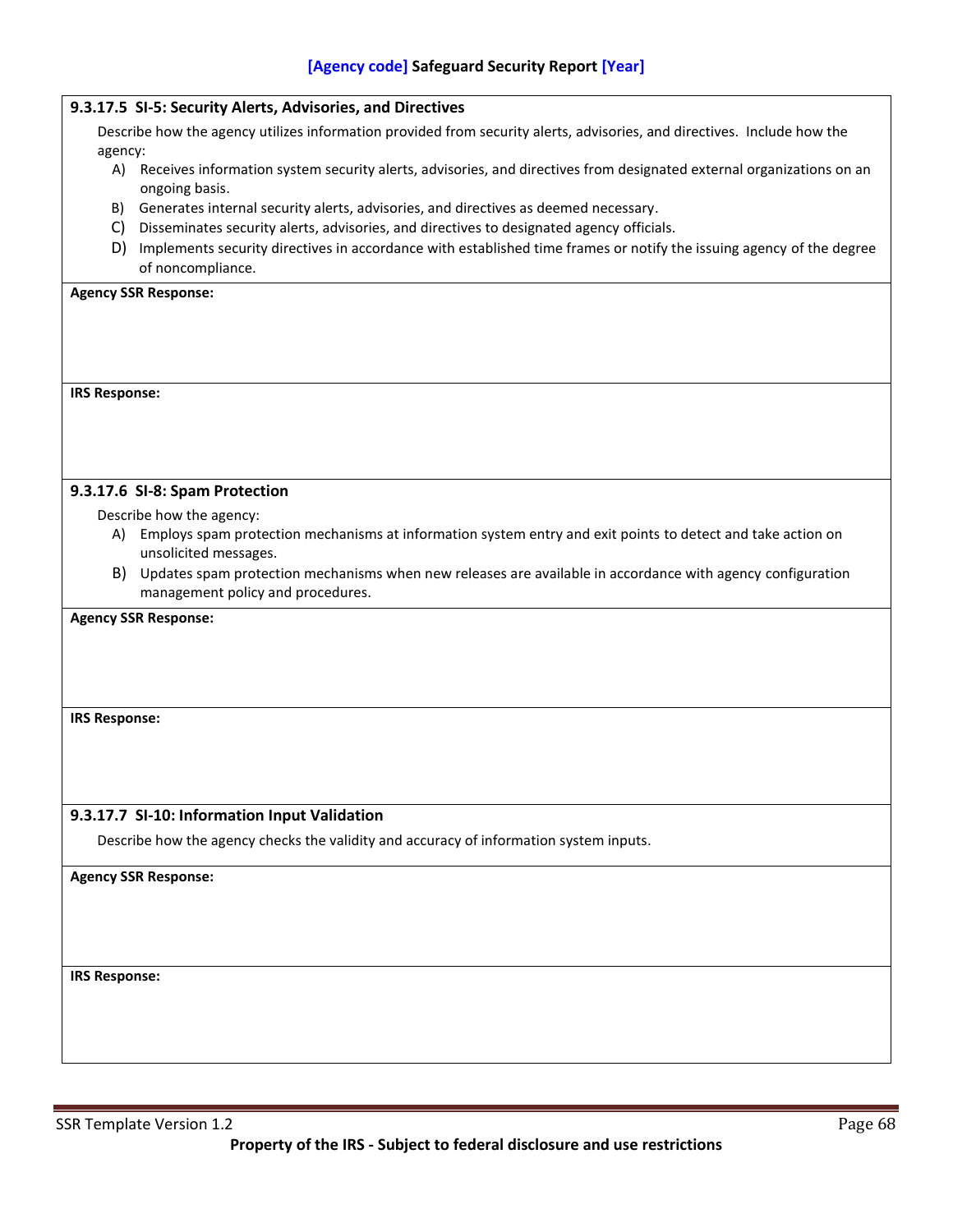## **9.3.17.8 SI-11: Error Handling**

Describe how the agency:

- A) Generates error messages that provide information necessary for corrective actions without revealing information that could be exploited by adversaries.
- B) Reveals error messages only to designated agency officials.

#### **Agency SSR Response:**

### **IRS Response:**

### **9.3.17.9 SI-12: Information Handling and Retention**

Describe how the agency handles and retains information within the information system and information output from the system in accordance with applicable federal laws, Executive Orders, directives, policies, regulations, standards, and operational requirements.

#### **Agency SSR Response:**

**IRS Response:**

## **9.3.17.10 SI-16: Memory Protection**

Describe how the agency implements safeguards to protect its memory from unauthorized code execution.

**Note:** Some adversaries launch attacks with the intent of executing code in non-executable regions of memory or in memory locations that are prohibited. Security safeguards employed to protect memory include, for example, data execution prevention and address space layout randomization. Data execution prevention safeguards can either be hardware-enforced or software-enforced, with hardware providing the greater strength of mechanism.

#### **Agency SSR Response:**

**IRS Response:**

# **9.3.18 Program Management (PM)**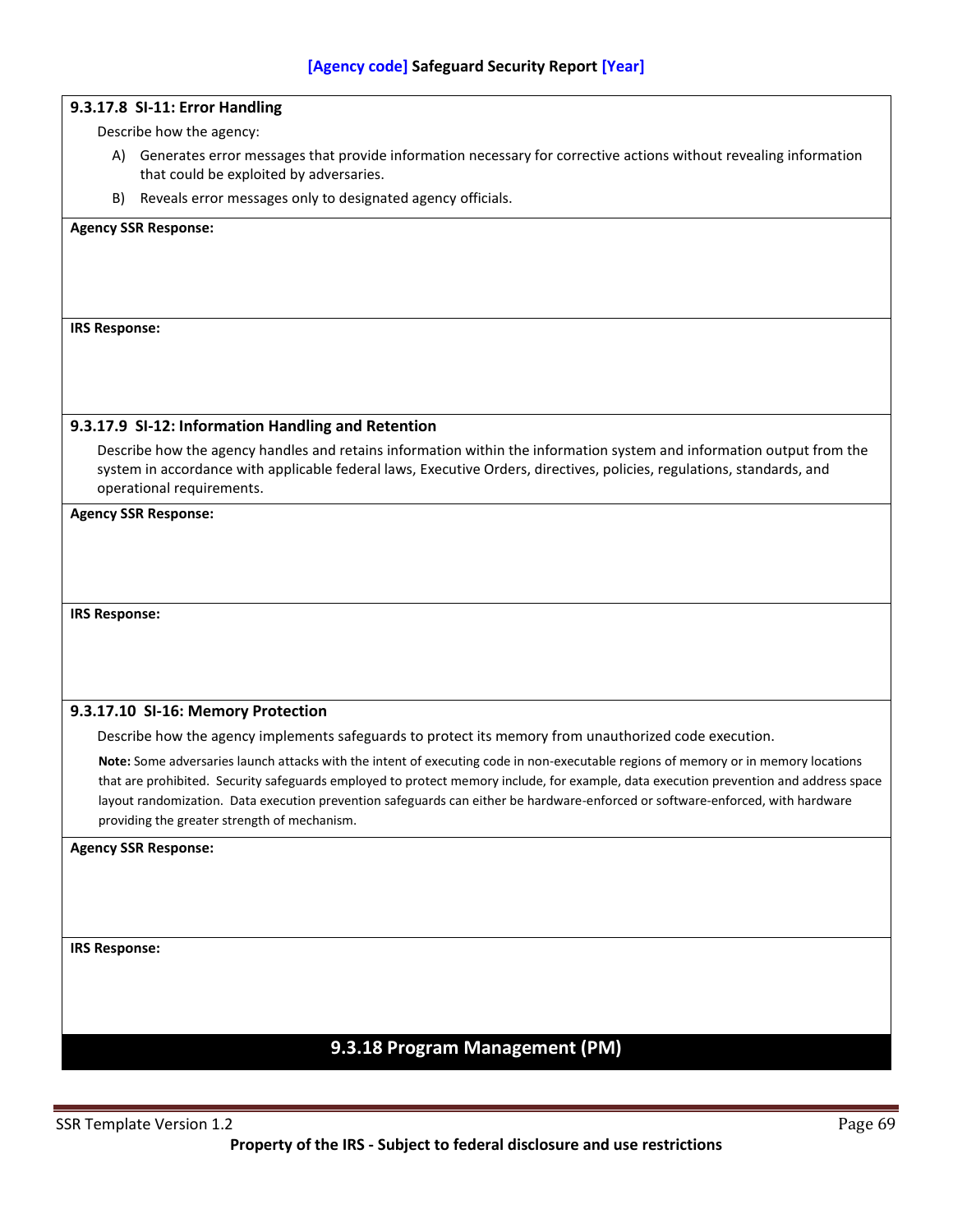## **9.3.18.1 PM-2: Senior Information Security Officer**

Describe how the agency appoints a senior information security officer with the mission and resources to coordinate, develop, implement, and maintain an agency-wide information security program.

**Note:** The security officer described in this control is an agency official. This official is the senior information security officer. Agencies may also refer to this official as the senior information security officer or chief information security officer.

**Agency SSR Response:**

### **IRS Response:**

## **9.4.1 Cloud Computing Environments**

## **9.4.1.1 Cloud Computing Requirements**

If the agency employs a cloud computing environment, describe how the agency meets the following requirements:

- A) Notification Requirement: The agency must notify the Office of Safeguards at least 45 days prior to transmitting FTI into a cloud environment.
- B) Data Isolation: Software, data, and services that receive, process, store, or transmit FTI must be isolated within the cloud environment so that other cloud customers sharing physical or virtual space cannot access other customer data or applications.
- C) SLA: The agency must establish security policies and procedures based on IRS Publication 1075 for how FTI is stored, handled, and accessed inside the cloud through a legally binding contract or SLA with its third-party cloud provider.
- D) Data Encryption in Transit: FTI must be encrypted in transit within the cloud environment. All mechanisms used to encrypt FTI must be FIPS 140-2 compliant, and operate using the FIPS 140-2 compliant module. This requirement must be included in the SLA.
- E) Data Encryption at Rest: FTI may need to be encrypted while at rest in the cloud, depending upon the security protocols inherent in the cloud. If the cloud environment cannot appropriately isolate FTI, encryption is a potential compensating control. All mechanisms used to encrypt FTI must be FIPS 140-2 compliant and operate using the FIPS 140-2 compliant module. This requirement must be included in the SLA, if applicable.
- F) Persistence of Data in Relieved Assets: Storage devices where FTI has resided must be securely sanitized or destroyed using methods acceptable by NSA and Central Security Service (CSS). This requirement must be included in the SLA.
- G) Risk Assessment: The agency must conduct an annual assessment of the security controls in place on all information systems used for receiving, processing, storing, or transmitting FTI. For the annual assessment immediately prior to implementation of the cloud environment and each annual risk assessment (or update to an existing risk assessment) thereafter, the agency must include the cloud environment. The Office of Safeguards will evaluate the risk assessment as part of the notification requirement in Requirement A.
- H) Security Control Implementation: Customer-defined security controls must be identified, documented, and implemented. The customer-defined security controls, as implemented, must comply with requirements in this publication.

**Agency SSR Response:**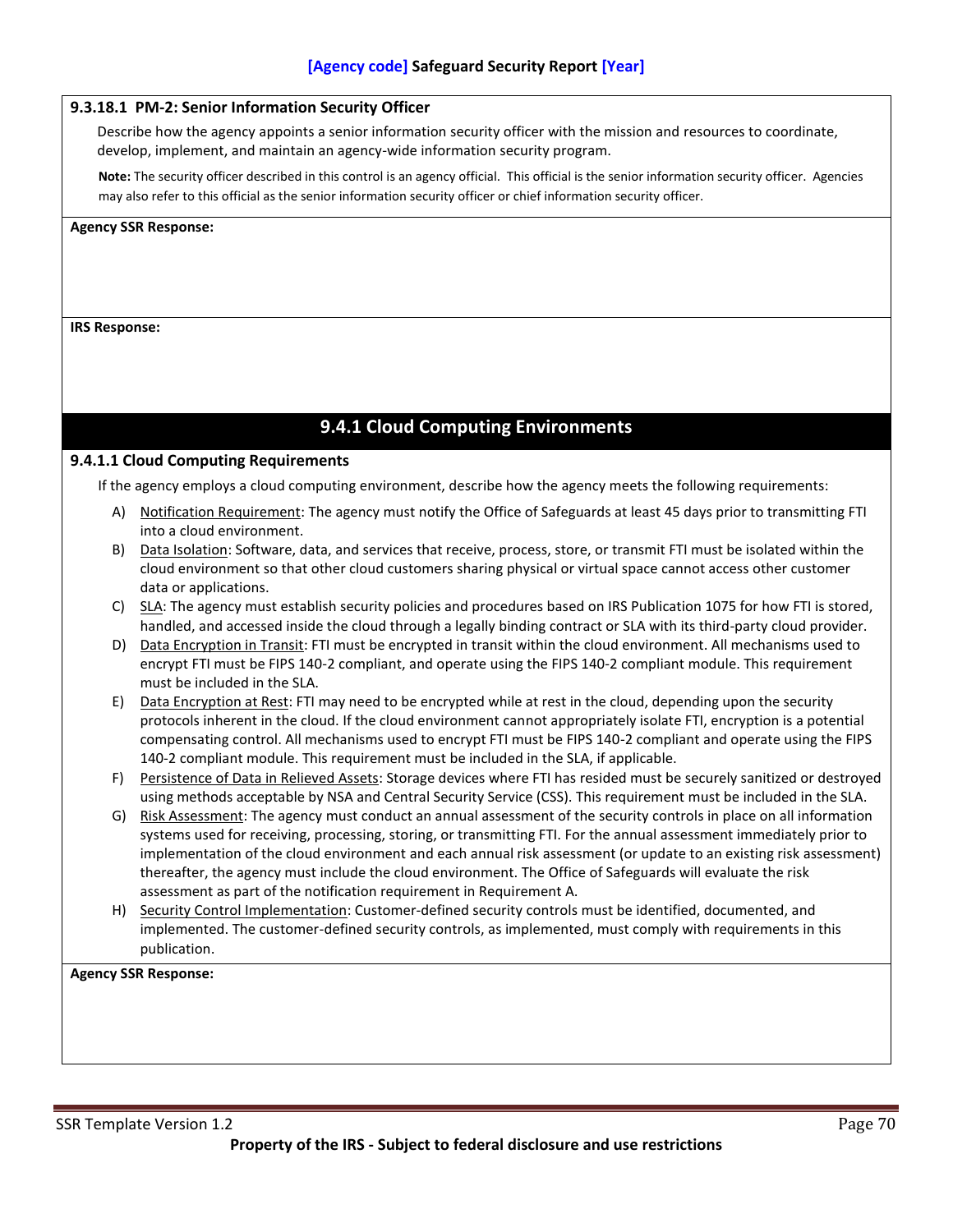## **IRS Response:**

| 9.4.2 Data Warehouse                                                                                                                                                       |                                                                                                                                                                                     |                                                                                                                                                                                                                                             |  |
|----------------------------------------------------------------------------------------------------------------------------------------------------------------------------|-------------------------------------------------------------------------------------------------------------------------------------------------------------------------------------|---------------------------------------------------------------------------------------------------------------------------------------------------------------------------------------------------------------------------------------------|--|
| 9.4.2.1 Data Warehouse Requirements                                                                                                                                        |                                                                                                                                                                                     |                                                                                                                                                                                                                                             |  |
| Does the agency store or process FTI in a data<br>warehouse environment(s)?                                                                                                |                                                                                                                                                                                     | Yes                                                                                                                                                                                                                                         |  |
|                                                                                                                                                                            |                                                                                                                                                                                     | No                                                                                                                                                                                                                                          |  |
| If Yes, has the agency provided the required notification                                                                                                                  |                                                                                                                                                                                     | Yes                                                                                                                                                                                                                                         |  |
| to the Office of Safeguards?                                                                                                                                               | $\Box$                                                                                                                                                                              | No                                                                                                                                                                                                                                          |  |
| If Yes, has the agency incorporated a discussion of the                                                                                                                    | $\Box$                                                                                                                                                                              | Yes                                                                                                                                                                                                                                         |  |
| data warehouse controls in this SSR?                                                                                                                                       | П                                                                                                                                                                                   | No                                                                                                                                                                                                                                          |  |
| 9.4.3 Email Communications                                                                                                                                                 |                                                                                                                                                                                     |                                                                                                                                                                                                                                             |  |
| Describe whether FTI is permitted to be sent via email. If FTI is prohibited from inclusion within emails or email                                                         |                                                                                                                                                                                     |                                                                                                                                                                                                                                             |  |
| attachments, describe how the agency documents and distributes such a policy.                                                                                              |                                                                                                                                                                                     |                                                                                                                                                                                                                                             |  |
| If FTI is allowed to be included within emails or email attachments, describe how the agency has implemented the<br>following:                                             |                                                                                                                                                                                     |                                                                                                                                                                                                                                             |  |
| A) Policies and procedures must be implemented to ensure FTI is properly protected and secured when being<br>transmitted via email.                                        |                                                                                                                                                                                     |                                                                                                                                                                                                                                             |  |
| B)                                                                                                                                                                         | Mail servers and clients must be securely configured according to the requirements within this publication to protect<br>the confidentially of FTI transmitted in the email system. |                                                                                                                                                                                                                                             |  |
| C)<br>servers and clients.                                                                                                                                                 |                                                                                                                                                                                     | The network infrastructure must be securely configured according to the requirements within this publication to<br>block unauthorized traffic, limit security vulnerabilities, and provide an additional security layer to an agency's mail |  |
| D) Emails that contain FTI should be properly labeled (e.g., email subject contains "FTI") to ensure that the recipient is<br>aware that the message content contains FTI. |                                                                                                                                                                                     |                                                                                                                                                                                                                                             |  |
| Audit logging must be implemented to properly track all email that contains FTI.<br>E)                                                                                     |                                                                                                                                                                                     |                                                                                                                                                                                                                                             |  |
| Email transmissions that contain FTI must be encrypted using a FIPS 140-2 validated mechanism.<br>F)                                                                       |                                                                                                                                                                                     |                                                                                                                                                                                                                                             |  |
| G)<br>viruses, worms, and other forms of malware.                                                                                                                          |                                                                                                                                                                                     | Malware protection must be implemented at one or more points within the email delivery process to protect against                                                                                                                           |  |
| <b>Agency SSR Response:</b>                                                                                                                                                |                                                                                                                                                                                     |                                                                                                                                                                                                                                             |  |
|                                                                                                                                                                            |                                                                                                                                                                                     |                                                                                                                                                                                                                                             |  |
|                                                                                                                                                                            |                                                                                                                                                                                     |                                                                                                                                                                                                                                             |  |
|                                                                                                                                                                            |                                                                                                                                                                                     |                                                                                                                                                                                                                                             |  |
| <b>IRS Response:</b>                                                                                                                                                       |                                                                                                                                                                                     |                                                                                                                                                                                                                                             |  |
|                                                                                                                                                                            |                                                                                                                                                                                     |                                                                                                                                                                                                                                             |  |
|                                                                                                                                                                            |                                                                                                                                                                                     |                                                                                                                                                                                                                                             |  |
|                                                                                                                                                                            |                                                                                                                                                                                     |                                                                                                                                                                                                                                             |  |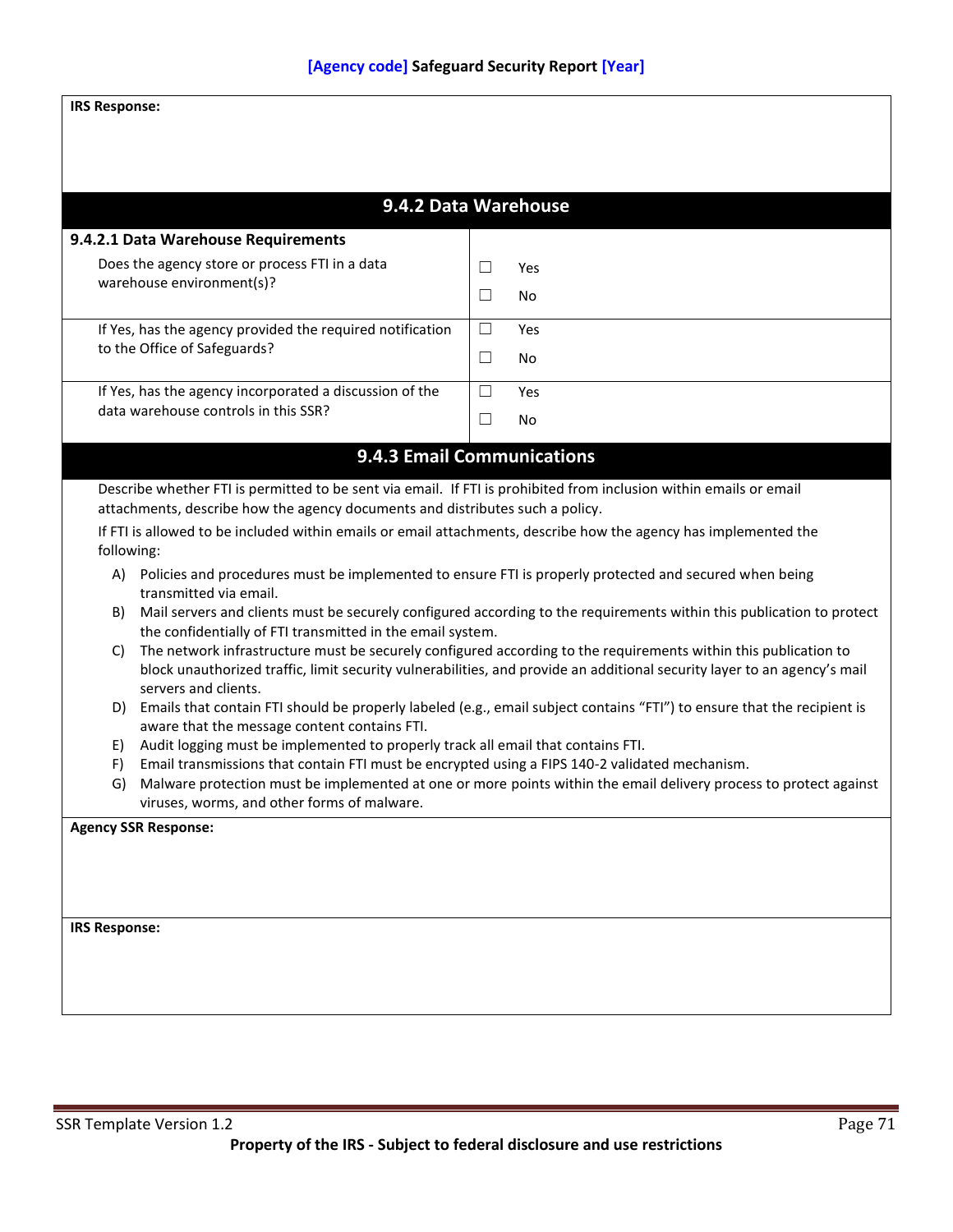Describe whether FTI is permitted to be sent via fax. If FTI is prohibited from inclusion within fax communications, describe how the agency documents and distributes such a policy.

If FTI is allowed to be included within fax communications, describe how the agency has implemented the following:

- A) Have a trusted staff member at both the sending and receiving fax machines.
- B) Accurately maintain broadcast lists and other preset numbers of frequent recipients of FTI.
- C) Place fax machines in a secured area.
- D) Include a cover sheet on fax transmissions that explicitly provides guidance to the recipient, which includes:
	- A notification of the sensitivity of the data and the need for protection; and
	- A notice to unintended recipients to telephone the sender—collect, if necessary—to report the disclosure and confirm destruction of the information.

**Agency SSR Response:**

**IRS Response:**

## **9.4.5 Integrated Voice Response Systems**

Identify whether the agency provides FTI over the telephone to a customer via an Integrated Voice Response (IVR) system. If FTI has implemented an IVR, describe how the agency has implemented the following:

- A) The LAN segment where the IVR system resides is firewalled to prevent direct access from the Internet to the IVR system.
- B) The operating system and associated software for each system within the architecture that receives, processes, stores, or transmits FTI to an external customer through the IVR is hardened in accordance with the requirements in this publication and is subject to frequent vulnerability testing.
- C) Independent security testing must be conducted on the IVR system prior to implementation.
- D) Access to FTI via the IVR system requires a strong identity verification process. The authentication must use a minimum of two pieces of information although more than two are recommended to verify the identity. One of the authentication elements must be a shared secret only known to the parties involved and issued by the agency directly to the customer. Examples of shared secrets include a unique username, PIN number, password, or pass phrase issued by the agency to the customer through a secure mechanism. Case number does not meet the standard as a shared secret because that case number is likely shown on all documents the customer receives and does not provide assurance that it is only known to the parties involved in the communication.

**Agency SSR Response:**

**IRS Response:**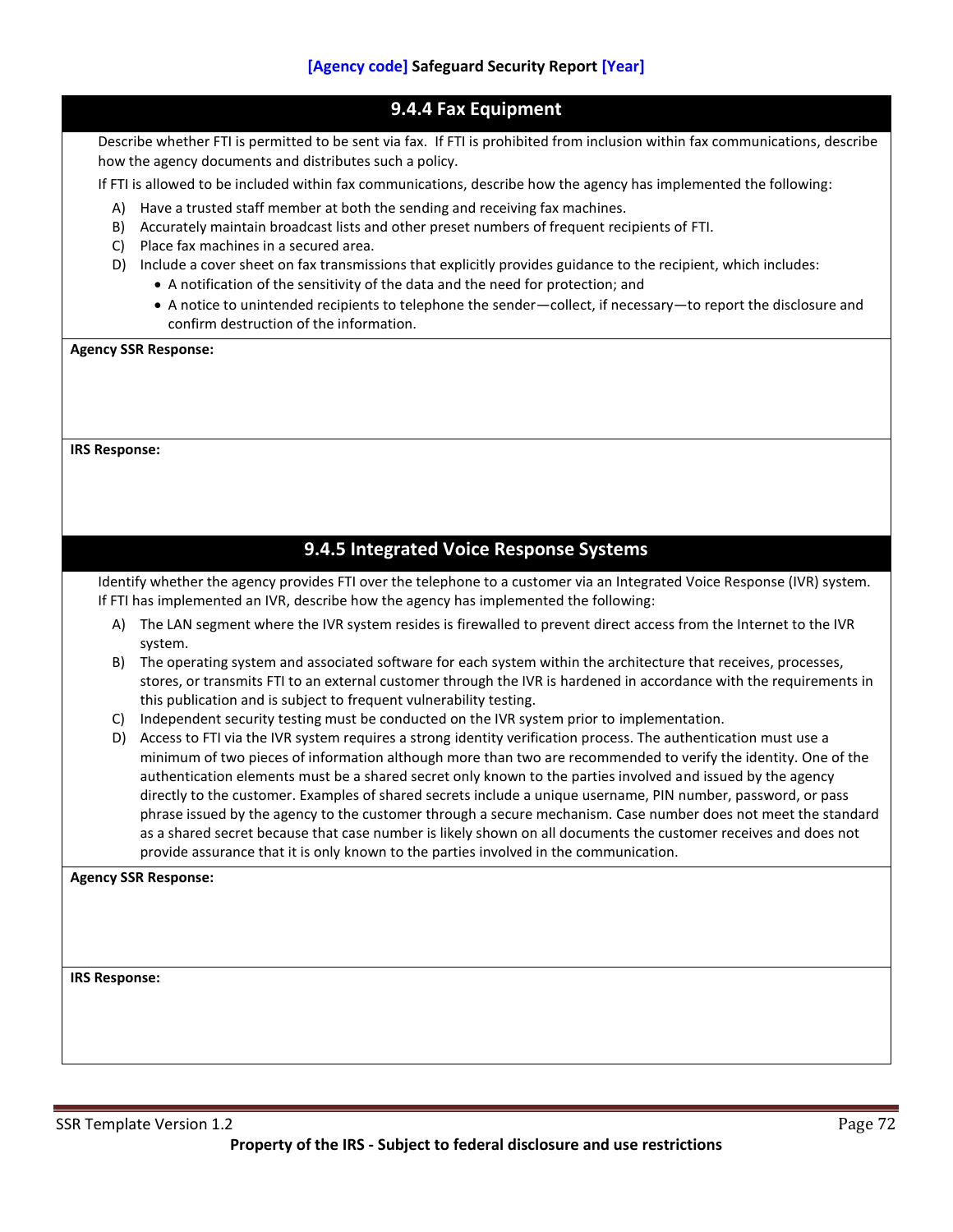|              | Does the agency use live FTI in a test environment(s)?                                                                                                                             | Yes                                                                                                                                                                                                                                    |
|--------------|------------------------------------------------------------------------------------------------------------------------------------------------------------------------------------|----------------------------------------------------------------------------------------------------------------------------------------------------------------------------------------------------------------------------------------|
|              |                                                                                                                                                                                    | $\Box$<br>No                                                                                                                                                                                                                           |
|              |                                                                                                                                                                                    | If Yes, briefly describe:                                                                                                                                                                                                              |
|              | If Yes, has the agency provided the required notification                                                                                                                          | $\Box$<br>Yes                                                                                                                                                                                                                          |
|              | to the Office of Safeguards?                                                                                                                                                       | $\Box$<br>No                                                                                                                                                                                                                           |
|              | If Yes, has the agency incorporated a discussion of the<br>test environment controls in this SSR?                                                                                  | $\Box$<br>Yes                                                                                                                                                                                                                          |
|              |                                                                                                                                                                                    | $\Box$<br>No                                                                                                                                                                                                                           |
|              |                                                                                                                                                                                    | 9.4.7 Media Sanitization                                                                                                                                                                                                               |
|              | See 9.3.10.6 MP-6: Media Sanitization                                                                                                                                              |                                                                                                                                                                                                                                        |
|              |                                                                                                                                                                                    | 9.4.8 Mobile Devices                                                                                                                                                                                                                   |
|              | See 9.3.1.14 AC-19: Access Control for Mobile Devices                                                                                                                              |                                                                                                                                                                                                                                        |
|              |                                                                                                                                                                                    |                                                                                                                                                                                                                                        |
|              |                                                                                                                                                                                    |                                                                                                                                                                                                                                        |
|              |                                                                                                                                                                                    | 9.4.9 Multi-Functional Devices                                                                                                                                                                                                         |
|              |                                                                                                                                                                                    |                                                                                                                                                                                                                                        |
|              | devices, describe how the agency documents and distributes such a policy.                                                                                                          | Describe whether multi-functional devices (MFD) are permitted for the processing of FTI. If FTI is prohibited from such                                                                                                                |
|              |                                                                                                                                                                                    | If the agency permits the use of MFDs to process FTI, describe how the agency has implemented the following:                                                                                                                           |
| A)<br>B)     |                                                                                                                                                                                    | The agency should have a current security policy in place for secure configuration and operation of the MFD.                                                                                                                           |
| C)           | assigning a dedicated static IP address to the MFD.                                                                                                                                | Least functionality controls that must be in place that include disabling all unneeded network protocols, services, and                                                                                                                |
| D)           | Strong security controls should be incorporated into the MFD's management and administration.                                                                                      | MFD access enforcement controls must be configured correctly, including access controls for file shares,                                                                                                                               |
|              | administrator and non-administrator privileges, and document retention functions.                                                                                                  |                                                                                                                                                                                                                                        |
| E)<br>F)     | The MFD should be locked with a mechanism to prevent physical access to the hard disk.                                                                                             |                                                                                                                                                                                                                                        |
|              | by the vendor.                                                                                                                                                                     |                                                                                                                                                                                                                                        |
| G)           |                                                                                                                                                                                    | The MFD and its print spoolers have auditing enabled, including auditing of user access and fax logs (if fax is                                                                                                                        |
| H)           | enabled), and audit logs should be collected and reviewed by a security administrator.<br>All FTI data in transit should be encrypted when moving across a WAN and within the LAN. |                                                                                                                                                                                                                                        |
| $\mathbf{I}$ | Media Sanitization (MP-6), and Section 9.4.7, Media Sanitization).                                                                                                                 | The MFD firmware should be up to date with the most current firmware available and should be currently supported<br>Disposal of all MFD hardware follows media sanitization and disposal procedure requirements (see Section 9.3.10.6, |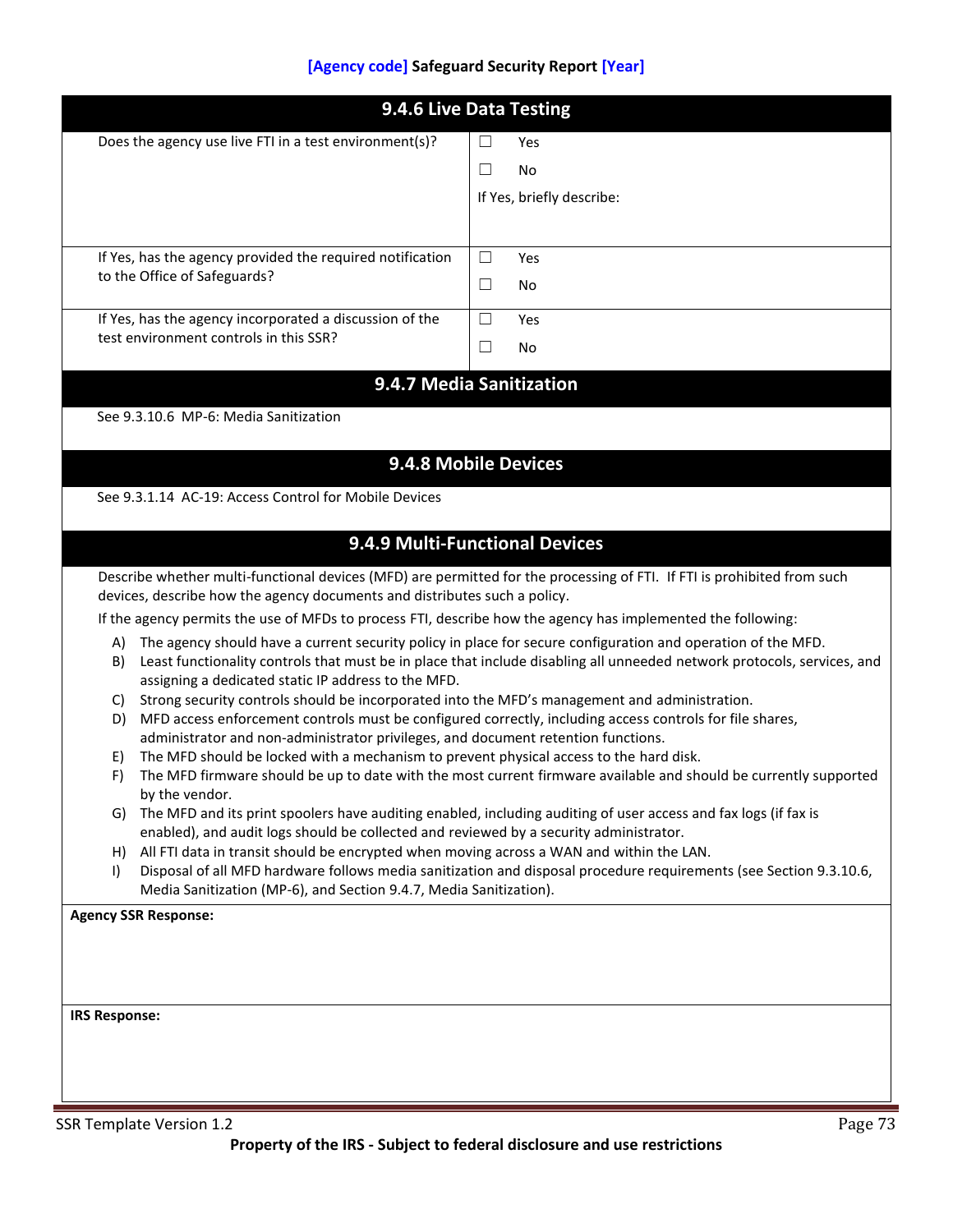| 9.4.11 Storage Area Networks                                                                                                                                                                                  |                                                                                                                                                                |        |                                                                                                                   |  |
|---------------------------------------------------------------------------------------------------------------------------------------------------------------------------------------------------------------|----------------------------------------------------------------------------------------------------------------------------------------------------------------|--------|-------------------------------------------------------------------------------------------------------------------|--|
| Describe whether Storage Area Networks (SAN) are permitted for the storage and processing of FTI. If FTI is prohibited<br>from such devices, describe how the agency documents and distributes such a policy. |                                                                                                                                                                |        |                                                                                                                   |  |
|                                                                                                                                                                                                               |                                                                                                                                                                |        |                                                                                                                   |  |
|                                                                                                                                                                                                               | If the agency permits the use of SANs to process FTI, describe how the agency has implemented the following:                                                   |        |                                                                                                                   |  |
| A)                                                                                                                                                                                                            | FTI must be segregated from other agency data within the SAN environment.                                                                                      |        |                                                                                                                   |  |
|                                                                                                                                                                                                               | B) Access controls must be implemented and strictly enforced for all SAN components to limit access to disks containing<br>FTI to authorized users.            |        |                                                                                                                   |  |
| C)                                                                                                                                                                                                            | Fibre channel devices must be configured to authenticate other device with which they communicate in the SAN and                                               |        |                                                                                                                   |  |
|                                                                                                                                                                                                               | authenticate administrator connections.<br>D) FTI must be encrypted while in transit within the SAN environment. SAN management traffic must also be encrypted |        |                                                                                                                   |  |
|                                                                                                                                                                                                               | for SAN components.                                                                                                                                            |        |                                                                                                                   |  |
| E)                                                                                                                                                                                                            | security described in Section 4.0, Secure Storage-IRC 6103(p)(4)(B).                                                                                           |        | SAN components must be physically protected in accordance with the minimum protection standards for physical      |  |
| F)                                                                                                                                                                                                            |                                                                                                                                                                |        | All components of the SAN that receive, process, store, or transmit FTI must be hardened in accordance with the   |  |
|                                                                                                                                                                                                               | requirements in Publication 1075 (see SAN SCSEM available on the Office of Safeguards website).                                                                |        | G) SAN components must maintain an audit trail and review it on a regular basis to track access to FTI in the SAN |  |
|                                                                                                                                                                                                               | environment.                                                                                                                                                   |        |                                                                                                                   |  |
| <b>Agency SSR Response:</b>                                                                                                                                                                                   |                                                                                                                                                                |        |                                                                                                                   |  |
|                                                                                                                                                                                                               |                                                                                                                                                                |        |                                                                                                                   |  |
|                                                                                                                                                                                                               |                                                                                                                                                                |        |                                                                                                                   |  |
|                                                                                                                                                                                                               |                                                                                                                                                                |        |                                                                                                                   |  |
|                                                                                                                                                                                                               |                                                                                                                                                                |        |                                                                                                                   |  |
| <b>IRS Response:</b>                                                                                                                                                                                          |                                                                                                                                                                |        |                                                                                                                   |  |
|                                                                                                                                                                                                               |                                                                                                                                                                |        |                                                                                                                   |  |
|                                                                                                                                                                                                               |                                                                                                                                                                |        |                                                                                                                   |  |
|                                                                                                                                                                                                               |                                                                                                                                                                |        |                                                                                                                   |  |
| 9.4.14 Virtualization Environments                                                                                                                                                                            |                                                                                                                                                                |        |                                                                                                                   |  |
|                                                                                                                                                                                                               | Does the agency use virtual environment(s) to process                                                                                                          | $\Box$ | Yes                                                                                                               |  |
| FTI?                                                                                                                                                                                                          |                                                                                                                                                                | $\Box$ | No                                                                                                                |  |
|                                                                                                                                                                                                               |                                                                                                                                                                |        | If Yes, briefly describe:                                                                                         |  |
|                                                                                                                                                                                                               |                                                                                                                                                                |        |                                                                                                                   |  |
|                                                                                                                                                                                                               | If Yes, has the agency provided the required notification                                                                                                      | ப      | Yes                                                                                                               |  |
|                                                                                                                                                                                                               | to the Office of Safeguards?                                                                                                                                   | $\Box$ | No                                                                                                                |  |
|                                                                                                                                                                                                               | If Yes, has the agency incorporated a discussion of the                                                                                                        | $\Box$ | Yes                                                                                                               |  |
|                                                                                                                                                                                                               | virtual environment controls in this SSR?                                                                                                                      | $\Box$ | No                                                                                                                |  |
|                                                                                                                                                                                                               | 9.4.15 VoIP Systems                                                                                                                                            |        |                                                                                                                   |  |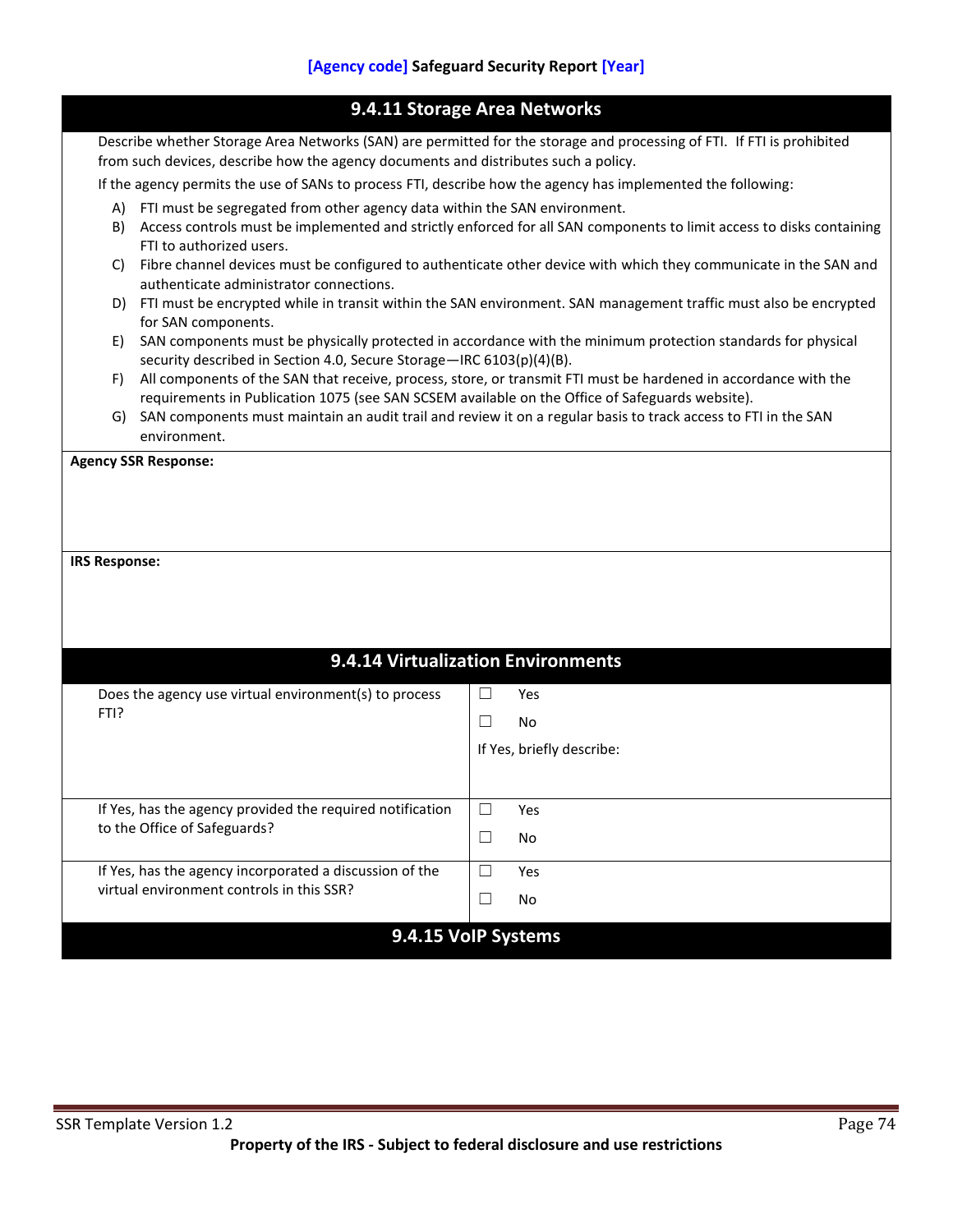Describe whether VoIP networks are used to provide FTI to a customer. If the agency does employ a VoIP implementation, describe how the agency has implemented the following:

- A) VoIP traffic that contains FTI should be segmented off from non-VoIP traffic through segmentation. If complete segmentation is not feasible, the agency must have compensating controls in place and properly applied that restrict access to VoIP traffic that contains FTI.
- B) When FTI is in transit across the network (either Internet or state agency's network), the VoIP traffic must be encrypted using a NIST-approved method operating in a NIST-approved mode.
- C) VoIP network hardware (servers, routers, switches, firewalls) must be physically protected in accordance with the minimum protection standards for physical security outlined in Section 4.0, Secure Storage—IRC 6103(p)(4)(B).
- D) Each system within the agency's network that transmits FTI to an external customer through the VoIP network is hardened in accordance with the requirements in this publication and is subject to frequent vulnerability testing.
- E) VoIP-ready firewalls must be used to filter VoIP traffic on the network.
- F) Security testing must be conducted on the VoIP system prior to implementation with FTI and annually thereafter.
- G) VoIP phones must be logically protected, and agencies must be able to track and audit all FTI-applicable conversations and access.

#### **Agency SSR Response:**

### **IRS Response:**

# **9.4.16 Web-Based Systems**

Describe whether an external Web-based system or website is used to provide FTI to a customer. If the agency does employ a Web-based system, describe how the agency has implemented the following:

- A) The system architecture is configured as a three-tier architecture with physically separate systems that provide layered security of the FTI, and access to the database through the application is limited.
- B) Each system within the architecture that receives, processes, stores, or transmits FTI to an external customer through the Web-based system or website is hardened in accordance with the requirements in this publication and is subject to frequent vulnerability testing.
- C) Access to FTI via the Web-based system or website requires a strong identity verification process. The authentication must use a minimum of two pieces of information although more than two is recommended to verify the identity. One of the authentication elements must be a shared secret only known to the parties involved and issued by the agency directly to the customer. Examples of shared secrets include a unique username, PIN number, password, or pass phrase issued by the agency to the customer through a secure mechanism. Case number does not meet the standard as a shared secret because that case number is likely shown on all documents the customer receives and does not provide assurance that it is only known to the parties involved in the communication.

**Agency SSR Response:**

**IRS Response:**

SSR Template Version 1.2 Page 75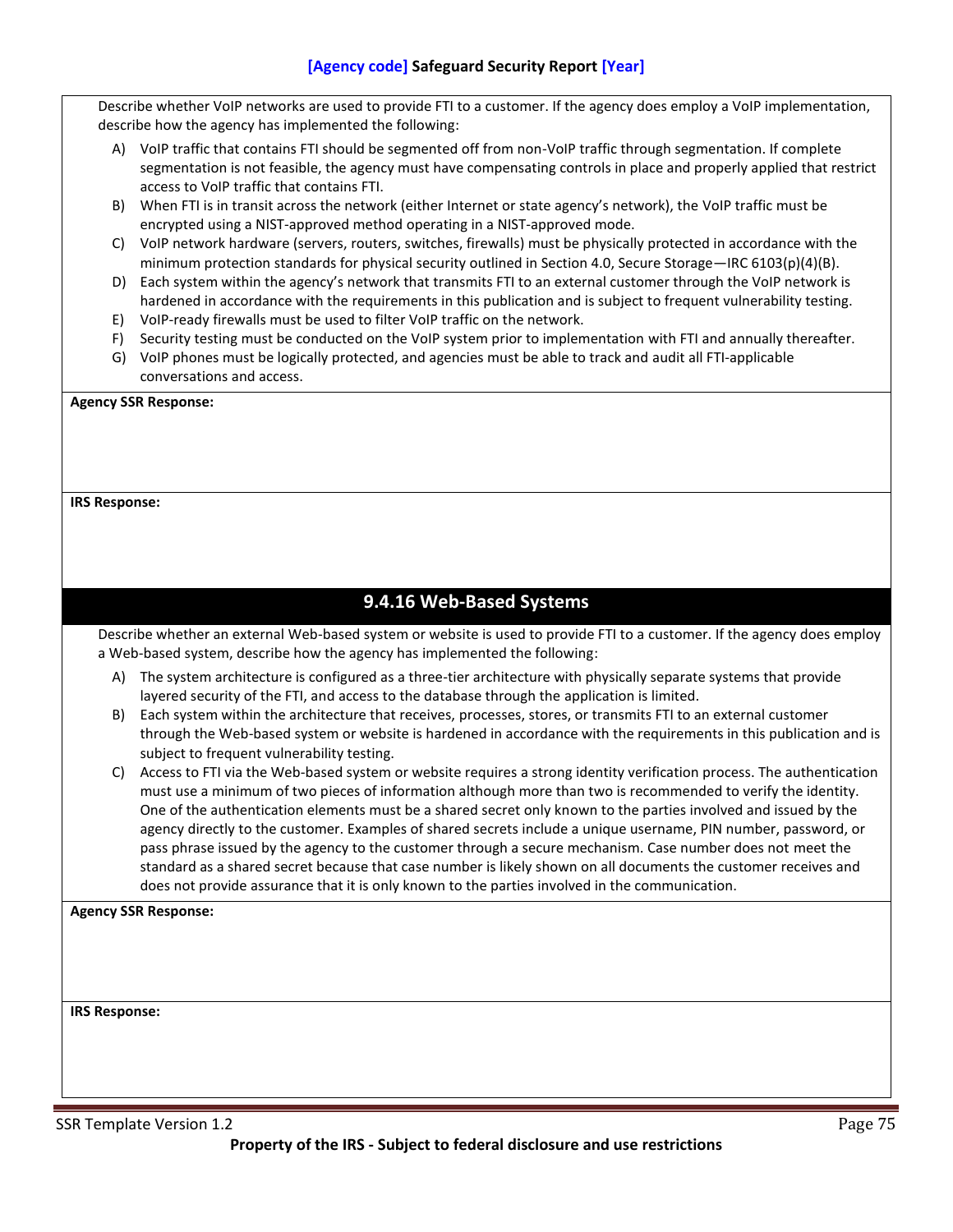|                      | 9.4.17 Web Browser                                                                                                                                                                                                                 |
|----------------------|------------------------------------------------------------------------------------------------------------------------------------------------------------------------------------------------------------------------------------|
|                      |                                                                                                                                                                                                                                    |
|                      | Describe whether a web browser is used to access FTI. If the agency does employ a web browser to access FTI, describe<br>how the agency has implemented the following:                                                             |
| A)                   | Private browsing must be enabled on the Web browser and configured to delete temporary files and cookies upon<br>exiting the session.                                                                                              |
| B)                   | Install vendor-specified security patches and hot fixes regularly for the Web browser, add-ons, and Java.                                                                                                                          |
| C)<br>D)             | Security enhancements, such as pop-up blocker and content filtering, must be enabled on the Web browser.<br>Configure the designated Web browser in accordance to the principle of least functionality and disable items, such as  |
|                      | third-party add-ons.                                                                                                                                                                                                               |
| E)                   | Deploy a Web gateway to inspect Web traffic and protect the user workstation from direct exposure to the Internet.                                                                                                                 |
| F)                   | FTI transmission within the agency's internal network must be encrypted using a cryptographic module that is FIPS<br>140-2 validated.                                                                                              |
| G)                   | Determine the business use of Java and approve the use of Java if is required for core business functions.                                                                                                                         |
|                      |                                                                                                                                                                                                                                    |
| <b>IRS Response:</b> |                                                                                                                                                                                                                                    |
|                      |                                                                                                                                                                                                                                    |
|                      |                                                                                                                                                                                                                                    |
|                      |                                                                                                                                                                                                                                    |
|                      | 9.4.18 Wireless Networks                                                                                                                                                                                                           |
|                      | Describe whether a wireless network is used to access FTI. If the agency does employ a wireless network to access FTI,                                                                                                             |
|                      | describe how the agency has implemented the following:                                                                                                                                                                             |
| A)                   | The agency should have WLAN management controls that include security policies and procedures, a complete                                                                                                                          |
|                      | inventory of all wireless network components, and standardized security configurations for all components.<br>WLAN hardware (access points, servers, routers, switches, firewalls) must be physically protected in accordance with |
| B)                   | the minimum protection standards for physical security outlined in Section 4.0, Secure Storage-IRC 6103(p)(4)(B).                                                                                                                  |
| C)                   | Each system within the agency's network that transmits FTI through the WLAN is hardened in accordance with the                                                                                                                     |
|                      | requirements in this publication.                                                                                                                                                                                                  |
|                      | D) The WLAN is architected to provide logical separation between WLANs with different security profiles and from the                                                                                                               |
| E)                   | wired LAN.<br>WLAN infrastructure that receives, processes, stores, or transmits FTI must comply with the Institute of Electrical and                                                                                              |
|                      | Electronic Engineers 802.11i wireless security standard and perform mutual authentication for all access to FTI via                                                                                                                |
|                      | 802.1X and extensible authentication protocol.                                                                                                                                                                                     |
| F)                   | Vulnerability scanning should be conducted as part of periodic technical security assessments for the organization's                                                                                                               |
|                      | WLAN.                                                                                                                                                                                                                              |
| G)                   | Wireless intrusion detection is deployed to monitor for unauthorized access, and security event logging is enabled on<br>WLAN components in accordance with Section 9.3.3, Audit and Accountability.                               |
| H)                   | Disposal of all WLAN hardware follows media sanitization and disposal procedures in Section 9.3.10.6, Media                                                                                                                        |
|                      | Sanitization (MP-6), and Section 9.4.7, Media Sanitization.                                                                                                                                                                        |
|                      | <b>Agency SSR Response:</b>                                                                                                                                                                                                        |
|                      |                                                                                                                                                                                                                                    |
|                      |                                                                                                                                                                                                                                    |
|                      |                                                                                                                                                                                                                                    |
|                      |                                                                                                                                                                                                                                    |
|                      |                                                                                                                                                                                                                                    |